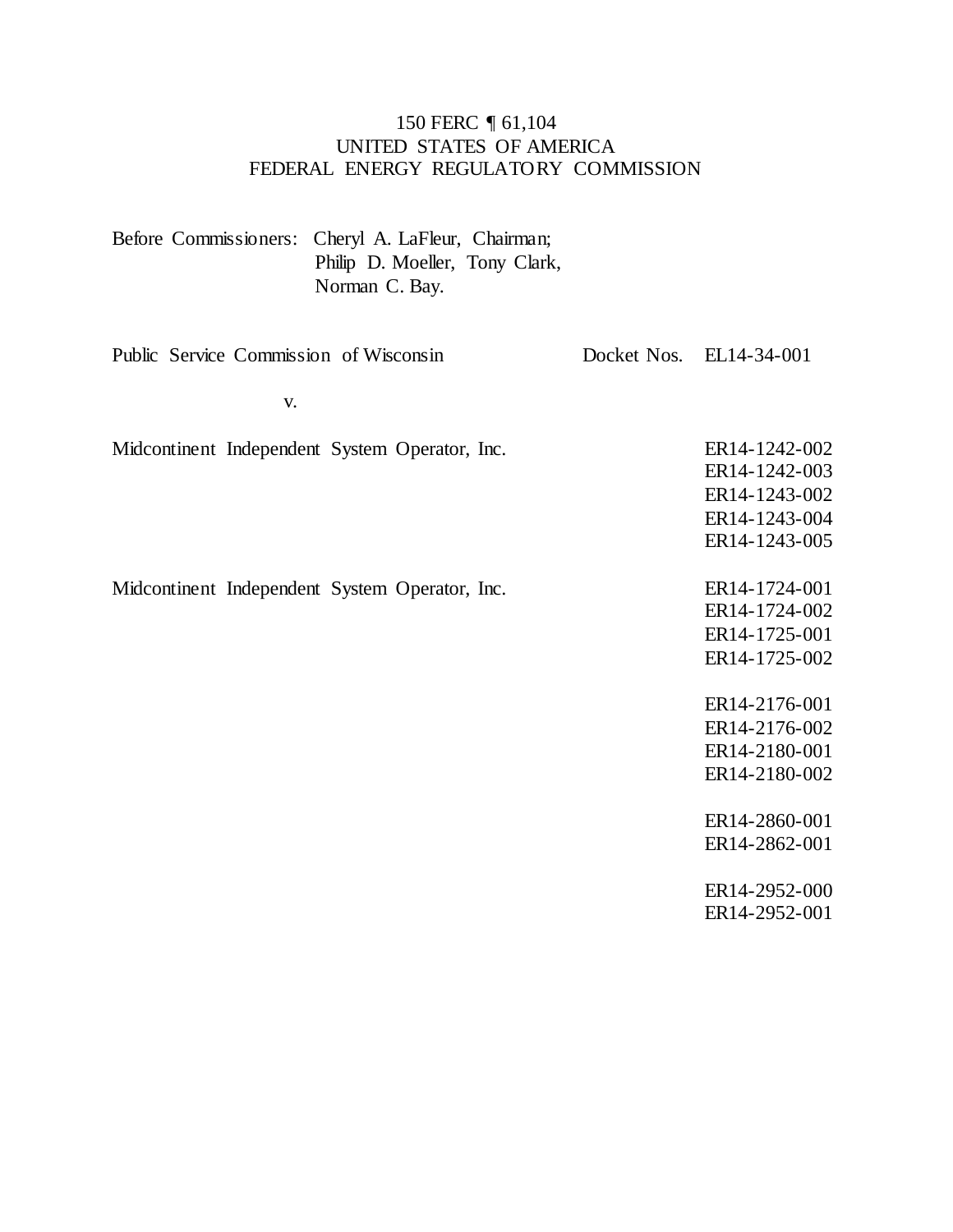Michigan Public Service Commission

v.

Midcontinent Independent System Operator, Inc.

### ORDER ON REHEARING, ACCEPTING COMPLIANCE FILINGS, REJECTING COMPLIANCE FILINGS AND REQUIRING FURTHER COMPLIANCE, AND DISMISSING COMPLAINT

(Issued February 19, 2015)

1. In this order, we address several proceedings related to the allocation of costs associated with the operation of System Support Resource (SSR) Units under the Midcontinent Independent System Operator, Inc.'s (MISO) Open Access Transmission, Energy and Operating Reserve Markets Tariff (Tariff).<sup>[1](#page-1-0)</sup> In this order, we: (1) deny rehearing but grant clarification in part of the Commission's order on the complaint submitted under section 206 of the Federal Power Act (FPA)**[2](#page-1-1)** in Docket No. EL14-34- 000 by the Public Service Commission of Wisconsin (Wisconsin Commission); **[3](#page-1-2)** (2) reject MISO's filing submitted under section 205 of the FPA**[4](#page-1-3)** in Docket No. ER14-2952- 000; (3) address the compliance filings submitted by MISO in accordance with the Wisconsin Commission Complaint Order, related to a proposed SSR agreement between Wisconsin Electric Power Company (Wisconsin Electric) and MISO, along with the

**<sup>2</sup>** 16 U.S.C. § 824e (2012).

<span id="page-1-3"></span><span id="page-1-2"></span><span id="page-1-1"></span>**<sup>3</sup>** *Midcontinent Indep. Sys. Operator, Inc*., 148 FERC ¶ 61,071 (2014) (Wisconsin Commission Complaint Order).

**<sup>4</sup>** 16 U.S.C. § 824d (2012).

<span id="page-1-0"></span>**<sup>1</sup>** The Tariff defines SSR Units as "[g]eneration Resources or Synchronous Condenser Units  $[(SCUs)]$  that have been identified in Attachment Y – Notification to this Tariff and are required by the Transmission Provider for reliability purposes, to be operated in accordance with the procedures described in Section 38.2.7 of this Tariff." MISO, FERC Electric Tariff, Module A, § 1.S "System Support Resource (SSR)" (30.0.0). Unless indicated otherwise, all capitalized terms shall have the same meaning given them in the Tariff.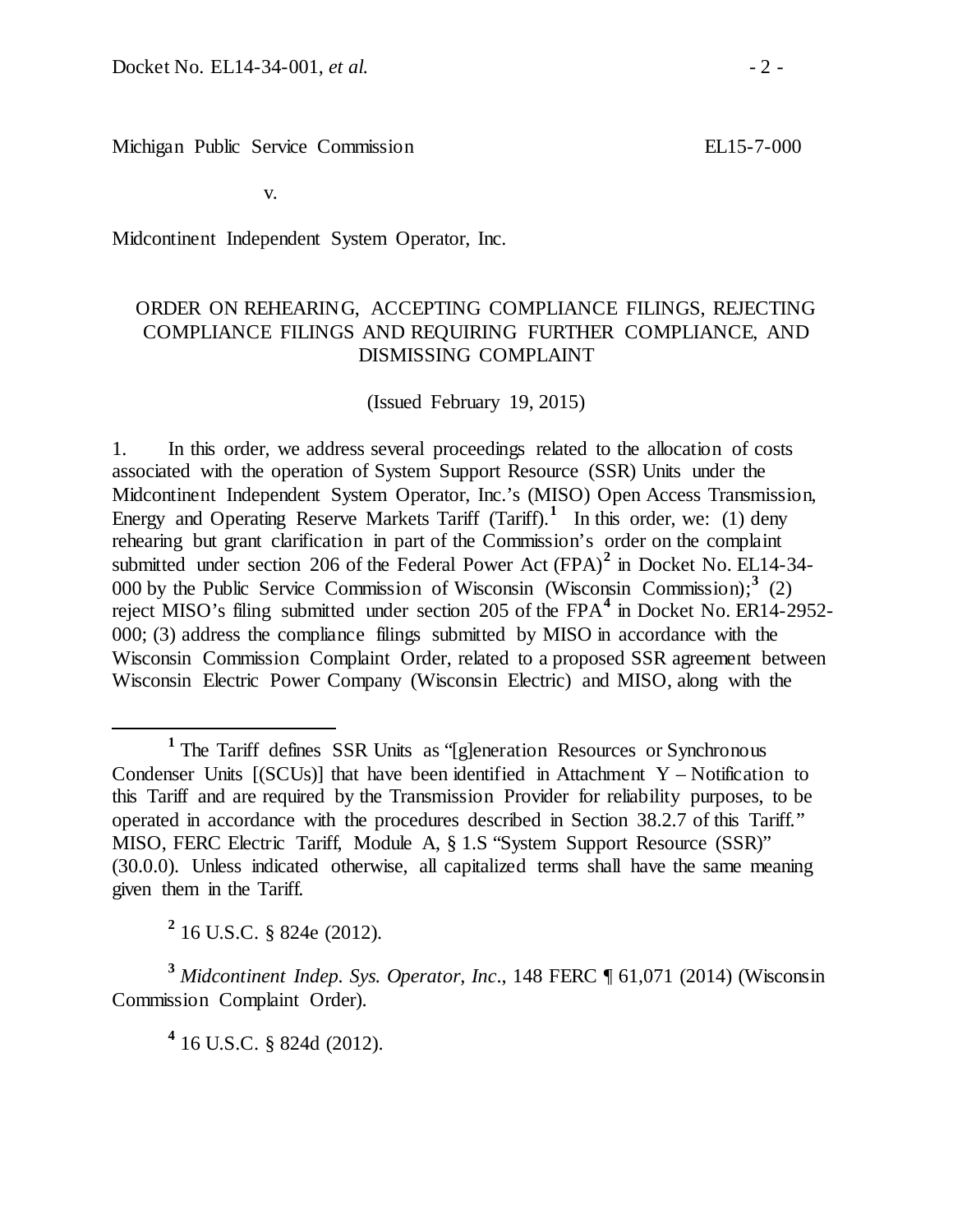associated Presque Isle Rate Schedule 43G in Docket Nos. ER14-1242-002, ER14-1243- 002, and ER14-1243-004; (4) deny rehearing of the Commission's order conditionally accepting a proposed SSR agreement between White Pine Electric Power, LLC (White Pine) and MISO in Docket No. ER14-1724-000, along with the associated White Pine Rate Schedule 43H in Docket No. ER14-1725-000; **[5](#page-2-0)** (5) deny rehearing of the Commission's order conditionally accepting a proposed SSR agreement between the City of Escanaba, Michigan (the City of Escanaba) and MISO in Docket No. ER14-2176- 000, along with the associated Escanaba Rate Schedule 43 in Docket No. ER14-2180-  $000;$ <sup>[6](#page-2-1)</sup> (6) address the compliance filings submitted by MISO in compliance with the August 2014 Escanaba Order and the August 2014 White Pine Order in Docket Nos. ER14-1724-001, ER14-1725-001, ER14-2176-001, and ER14-2180-001; (7) deny rehearing of the Commission's order accepting and suspending, for a nominal period, subject to refund, a proposed SSR agreement between Wisconsin Electric and MISO in Docket No. ER14-2860-000 and the associated Presque Isle Rate Schedule 43G in Docket No. ER14-2862-000;<sup>[7](#page-2-2)</sup> and (8) dismiss the complaint submitted under section 206 of the FPA in Docket No. EL15-7-000 by the Michigan Public Service Commission (Michigan Commission).

2. In summary, as more fully described herein, we reaffirm the Commission's finding in the Wisconsin Commission Complaint Order that it is unjust, unreasonable, unduly discriminatory, or preferential for MISO to allocate SSR costs on a *pro rata* basis to all load-serving entities (LSEs) in the footprint of the American Transmission Company LLC (ATC), and thus we affirm the Commission's ruling requiring the removal of such language from MISO's Tariff for failure to follow cost causation principles. In its place, the Commission required in the Wisconsin Commission Complaint Order that SSR costs be allocated consistent with MISO's Tariff governing the allocation of SSR costs to the rest of MISO's footprint, which requires such costs to be allocated to the LSEs that require the operation of the SSR Units for reliability purposes. In this regard, we grant clarification of the Wisconsin Commission Complaint Order and find that, based on the record in these proceedings, MISO's current practice of allocating

<span id="page-2-1"></span>**<sup>6</sup>** *Midcontinent Indep. Sys. Operator, Inc*., 148 FERC ¶ 61,116 (2014) (August 2014 Escanaba Order).

<span id="page-2-2"></span>**<sup>7</sup>** *Midcontinent Indep. Sys. Operator, Inc*., 149 FERC ¶ 61,114 (2014) (November 10 Order).

<span id="page-2-0"></span>**<sup>5</sup>** *Midcontinent Indep. Sys. Operator, Inc*., 148 FERC ¶ 61,136 (2014) (August 2014 White Pine Order).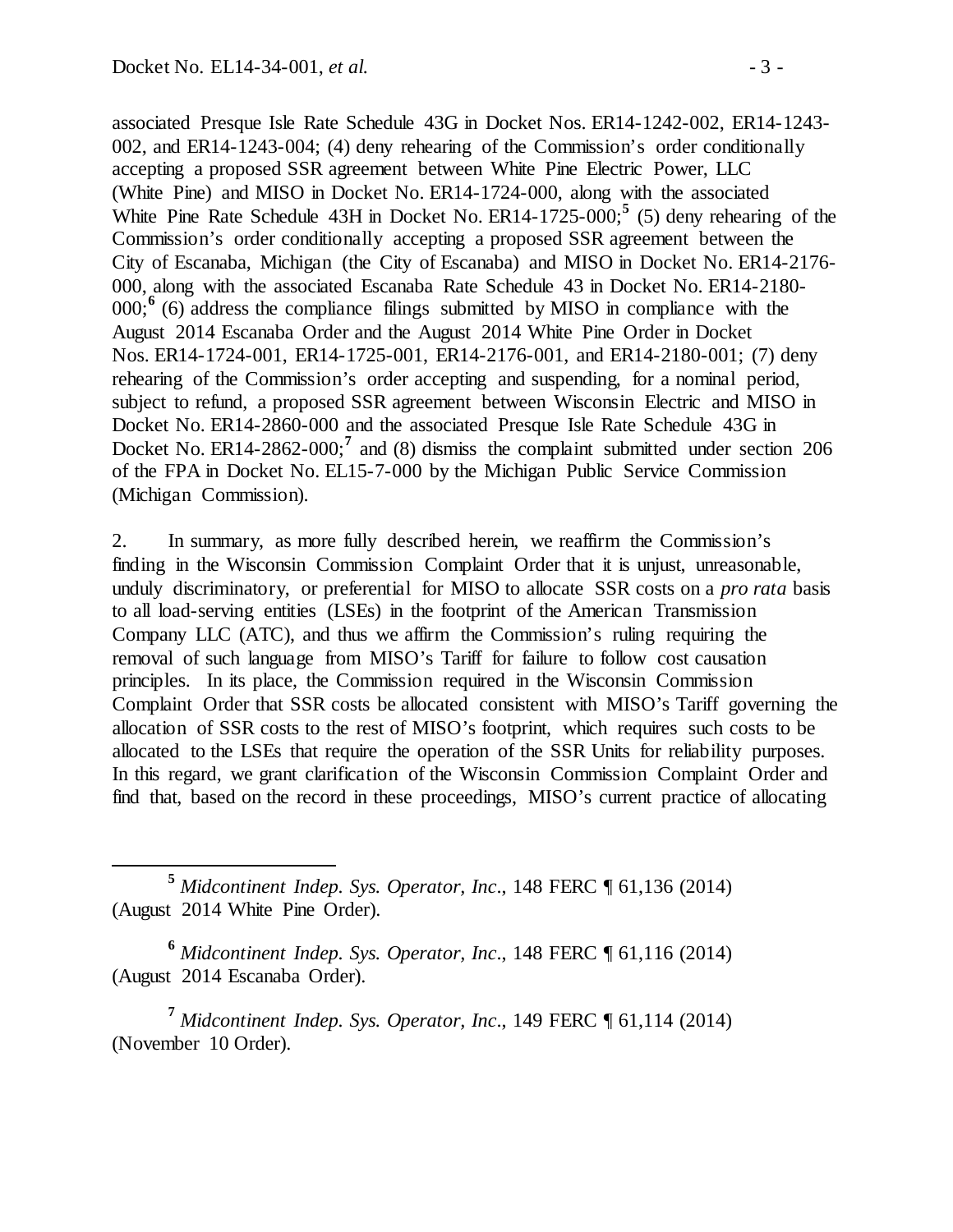SSR costs (which relies upon Local Balancing Authority (LBA) boundaries) can produce results that are not consistent with MISO's Tariff or cost causation principles by failing to allocate SSR costs to the LSEs that benefit from those SSR Units. Therefore, we require further compliance filings and direct MISO to file a new method to allocate the costs associated with the Presque Isle, White Pine and Escanaba SSR Units directly to benefitting LSEs. Finally, we reject the filing in Docket No. ER14-2592-000 (which reflects a new allocation of SSR costs based on new LBA boundaries for each of the three mentioned SSR Units), and dismiss the complaint filed in Docket No. EL15-7-000 (which contests the allocation of costs based on the new LBA boundaries) as moot, given our finding that MISO must allocate Presque Isle, White Pine and Escanaba SSR costs directly to benefitting LSEs.

## **I. Background**

3. Under MISO's Tariff, market participants that have decided to retire or suspend a generation resource or SCU must submit a notice (Attachment Y Notice), pursuant to Attachment Y (Notification of Potential Resource/SCU Change of Status) of the Tariff, at least 26 weeks prior to the resource's retirement or suspension effective date. During this 26-week notice period, MISO will conduct a study (Attachment Y Study) to determine whether all or a portion of the resource's capacity is necessary to maintain system reliability, such that SSR status is justified. If so, and if MISO cannot identify an SSR alternative that can be implemented prior to the retirement or suspension effective date, then MISO and the market participant shall enter into an agreement, as provided in Attachment Y-1 (Standard Form SSR Agreement) of the Tariff, to ensure that the resource continues to operate, as needed.**[8](#page-3-0)** The SSR agreement is filed with the Commission and specifies the terms and conditions of the service, including the compensation to be provided to the resource. For each SSR agreement filed with the Commission, a separate rate schedule must be filed to provide for the costs identified in the SSR agreement to be recovered from the identified LSE beneficiaries, consistent with section 38.2.7.k of MISO's Tariff.

4. On July 25, 2012, in Docket No. ER12-2302-000, MISO submitted proposed Tariff revisions regarding the treatment of resources that submit Attachment Y Notices. On September 21, 2012, the Commission conditionally accepted MISO's proposed Tariff revisions effective September 24, 2012, subject to two compliance filings due within

<span id="page-3-0"></span>**<sup>8</sup>** *See Midwest Indep. Transmission Sys. Operator, Inc.*, 108 FERC ¶ 61,163 (2004 SSR Order), *order on reh'g*, 109 FERC ¶ 61,157 (2004).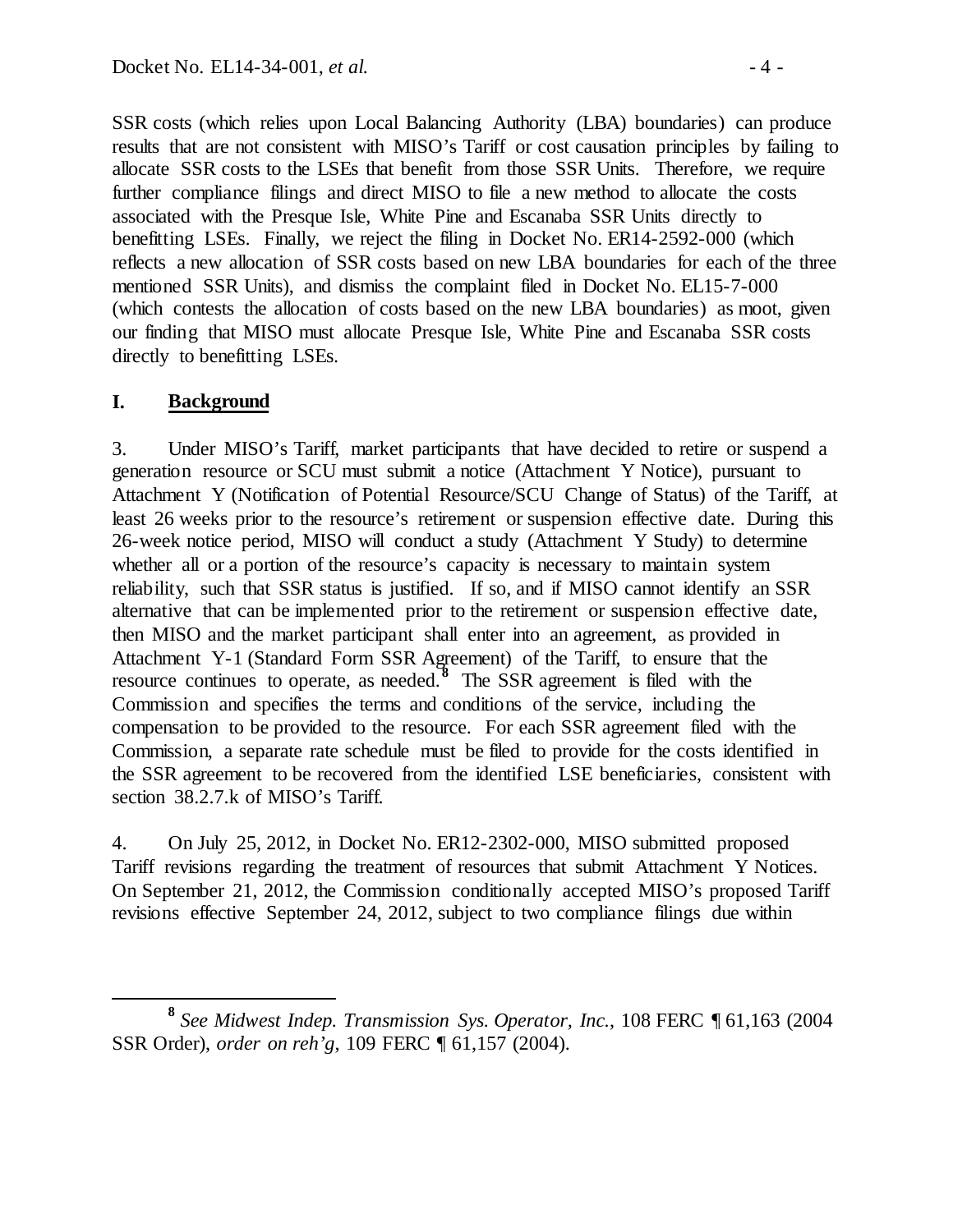90 and 180 days of the date of the order.**[9](#page-4-0)** On July 22, 2014, the Commission conditionally accepted MISO's compliance filing, subject to further compliance.**[10](#page-4-1)**

## **A. Presque Isle SSR Units**

5. On January 31, 2014, in Docket No. ER14-1242-000, MISO submitted an SSR agreement under its Tariff between MISO and Wisconsin Electric for the purposes of providing compensation for the continued availability of Wisconsin Electric's Presque Isle Units 5-9 as SSR Units (Original Presque Isle SSR Agreement).**[11](#page-4-2)** Also on January 31, 2014, in Docket No. ER14-1243-000, MISO submitted a proposed Rate Schedule 43G under its Tariff, which specified the allocation of the costs associated with the continued operation of Presque Isle Units 5-9 as SSR Units (Original Presque Isle Rate Schedule 43G). At the time of the filing, section 38.2.7.k of MISO's Tariff required that the costs associated with the Original Presque Isle SSR Agreement be allocated to all LSEs within the ATC footprint on a *pro rata* basis.<sup>[12](#page-4-3)</sup> On April 1, 2014, the Commission issued an order accepting the Original Presque Isle SSR Agreement and Original Presque Isle Rate Schedule 43G, suspending them for a nominal period, to be effective February 1, 2014, as requested, subject to refund and further Commission order.<sup>[13](#page-4-4)</sup>

6. On April 3, 2014, in Docket No. EL14-34-000, the Wisconsin Commission submitted a complaint (Wisconsin Commission Complaint) pursuant to sections 206 and 306 of the FPA**[14](#page-4-5)** and Rule 206 of the Commission's Rules of Practice and Procedure. **[15](#page-4-6)**

<span id="page-4-1"></span>**<sup>10</sup>**SSR Compliance Order, 148 FERC ¶ 61,056. Compliance filings and requests for rehearing are pending before the Commission in Docket Nos. ER12-2302-003 and ER12-2302-002.

<span id="page-4-6"></span><span id="page-4-2"></span>**<sup>11</sup>** Presque Isle Units 5-9 are located in Marquette, Michigan within the ATC footprint and provide up to 344 MW of capacity. *See* MISO Original SSR Agreement Filing, Docket No. ER14-1242-000, Transmittal Letter at 2 (filed Jan. 31, 2014).

<span id="page-4-5"></span><span id="page-4-4"></span><span id="page-4-3"></span>**<sup>12</sup>** *See* MISO Original Presque Isle Rate Schedule 43G Filing, Docket No. ER14- 1243-000, Transmittal Letter at 3 (filed Jan. 31, 2014).

**<sup>13</sup>** *Midcontinent Indep. Sys. Operator, Inc*., 147 FERC ¶ 61,004, at P 12 (2014).

**<sup>14</sup>** 16 U.S.C. §§ 824e, 825e (2012).

<span id="page-4-0"></span>**<sup>9</sup>** *Midwest Indep. Transmission Sys. Operator, Inc.*, 140 FERC ¶ 61,237 (2012) (2012 SSR Order), *order on compliance*, 148 FERC ¶ 61,056 (2014) (SSR Compliance Order).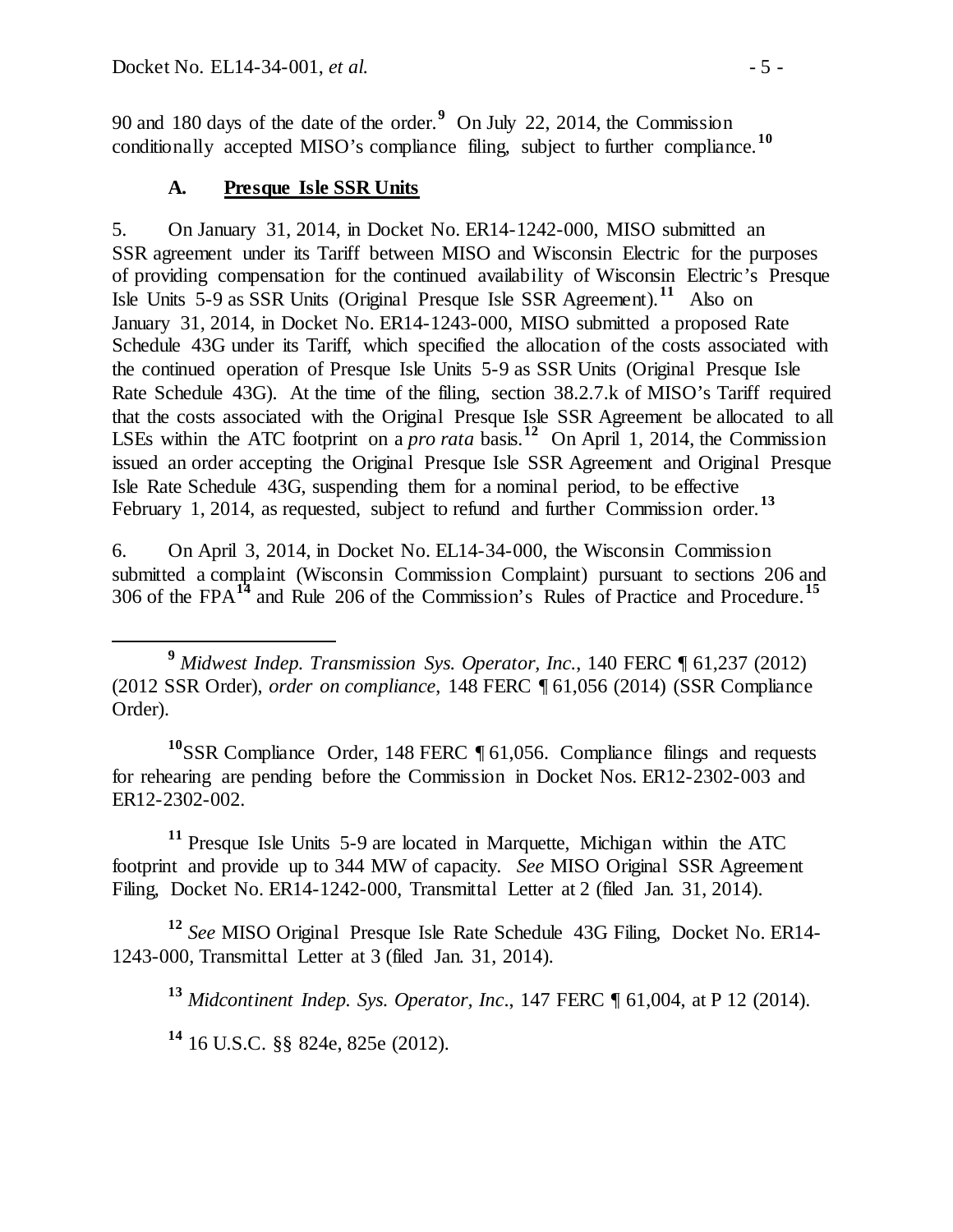The Wisconsin Commission alleged that the SSR cost allocation provision in section 38.2.7.k of MISO's Tariff, and the provision's implementation in Original Presque Isle Rate Schedule 43G, was unjust, unreasonable, and unduly discriminatory or preferential. The Wisconsin Commission stated that when MISO assigns SSR costs to LSEs outside of the ATC footprint, MISO conducts a load-shed analysis to identify the LBAs benefitting from designating a unit as an SSR Unit.<sup>[16](#page-5-0)</sup> However, the Wisconsin Commission noted that such a load-shed study was not required once MISO determines that the load affected by the SSR designation lies within the ATC footprint. The Wisconsin Commission stated that, during its assessment of the Attachment Y Notice submitted by Wisconsin Electric for Presque Isle Units 5-9 (Presque Isle SSR Units), MISO conducted a load-shed analysis to determine which load in each of the five LBAs within the ATC footprint benefits from continued operation of Presque Isle Units 5-9, and provided a percentage allocation of costs by LBA. The Wisconsin Commission stated that the load-shed analysis showed that 58 percent of the reliability impact of the Original Presque Isle SSR Agreement was located in Michigan's Upper Peninsula, while only 42 percent of the benefitting load was in Wisconsin.**[17](#page-5-1)** The Wisconsin Commission asserted, however, that most of the costs of the Original Presque Isle SSR Agreement were allocated to Wisconsin LSEs pursuant to the ATC SSR *pro rata* cost allocation provision, as that is where the bulk of load is located. As a result, the Wisconsin Commission stated that 92 percent of the projected \$52.23 million in annual fixed costs under the Original Presque Isle SSR Agreement would be allocated to LSEs in Wisconsin, even though Wisconsin LSEs would only receive 42 percent of the reliability benefits associated with the Presque Isle SSR Units. **[18](#page-5-2)**

7. On July 29, 2014, the Commission issued an order that addressed the Wisconsin Commission Complaint, the Original Presque Isle SSR Agreement, and Original Presque Isle Rate Schedule 43G.**[19](#page-5-3)** The Commission established hearing and settlement judge procedures on the issue of SSR compensation under the Original Presque Isle SSR Agreement.<sup>[20](#page-5-4)</sup> The Commission also granted the Wisconsin Commission Complaint and

<span id="page-5-0"></span>**<sup>16</sup>** Wisconsin Commission Complaint at 12.

<span id="page-5-1"></span>**<sup>17</sup>** *Id.* at 13.

<span id="page-5-2"></span>**<sup>18</sup>** *Id.* at 14.

<span id="page-5-3"></span>**<sup>19</sup>** Wisconsin Commission Complaint Order, 148 FERC ¶ 61,071 (2014).

<span id="page-5-4"></span>**<sup>20</sup>** *Id*. P 89.

**<sup>15</sup>** 18 C.F.R. § 385.206 (2014).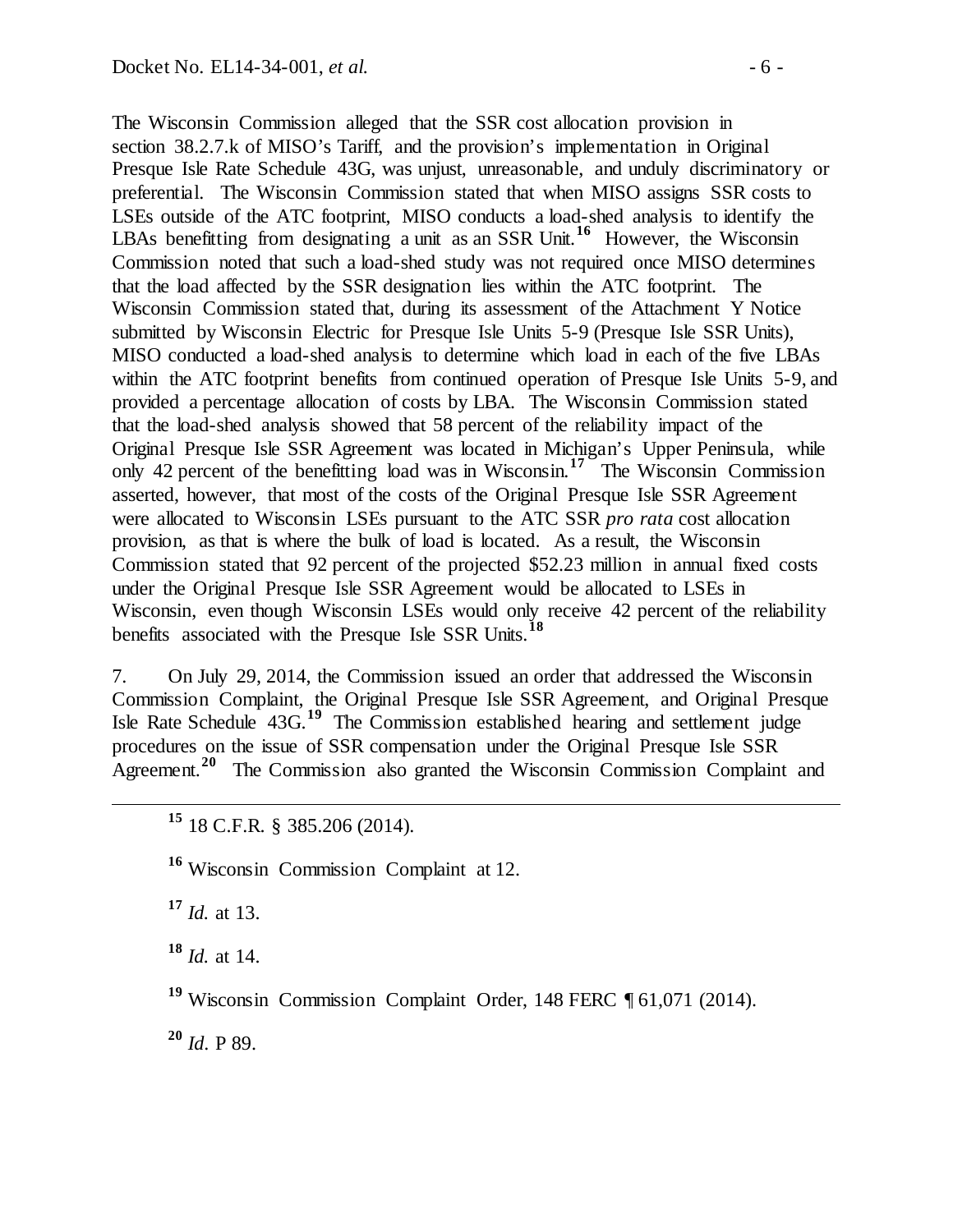found that the Tariff was unjust, unreasonable, unduly discriminatory, or preferential because the ATC SSR *pro rata* cost allocation provision applied in Original Presque Isle Rate Schedule 43G did not follow cost causation principles.**[21](#page-6-0)** The Commission directed MISO to remove the ATC SSR *pro rata* cost allocation provision from section 38.2.7.k of its Tariff, thereby extending to the ATC footprint the general SSR cost allocation Tariff language, which requires MISO to allocate SSR costs to "the LSE(s) which require(s) the operation of the SSR Unit for reliability purposes."**[22](#page-6-1)** The Commission also required MISO to conduct a final load-shed study and submit a compliance filing to align cost allocation under Original Presque Isle Rate Schedule 43G with the Commission's determination on the Wisconsin Commission Complaint.**[23](#page-6-2)** Additionally, the Commission directed MISO to refund, with interest, any costs allocated to LSEs under Original Presque Isle Rate Schedule 43G from April 3, 2014 (the date of the Wisconsin Commission Complaint) until the date of the Wisconsin Commission Complaint Order that were in excess of the costs to be allocated to those LSEs under MISO's final loadshed study.**[24](#page-6-3)** Several parties filed requests for rehearing of the Wisconsin Commission Complaint Order in Docket Nos. ER14-1242-003, ER14-1243-005, and EL14-34-001. These requests for rehearing are addressed herein.

8. On August 11, 2014, MISO made a filing in Docket No. ER14-1242-002 to add language to the Original Presque Isle SSR Agreement related to compensation when the SSR Unit operates for economic rather than reliability purposes, and another filing in Docket No. ER14-1243-002 to remove the ATC SSR *pro rata* cost allocation provision from section 38.2.7.k of MISO's Tariff, as required by the Commission in the Wisconsin Commission Complaint Order. Also on August 11, 2014, in Docket No. ER14-1243-004, MISO submitted the results of its final load-shed study, a revised Presque Isle Rate Schedule 43G, and a refund report.<sup>[25](#page-6-4)</sup> MISO explained that in order to allocate SSR costs to LSEs that require the SSR Unit for reliability purposes, its Transmission Planning

<span id="page-6-0"></span> **<sup>21</sup>** *Id*. PP 59-61. *Id.* P 66. *Id.* P 118. *Id.* P 68.

<span id="page-6-4"></span><span id="page-6-3"></span><span id="page-6-2"></span><span id="page-6-1"></span><sup>25</sup> MISO initially made the revision to Rate Schedule 43G on August 11, 2014 in Docket No. ER14-1243-003, but withdrew this filing after it was superseded by a corrected filing in Docket No. ER14-1243-004.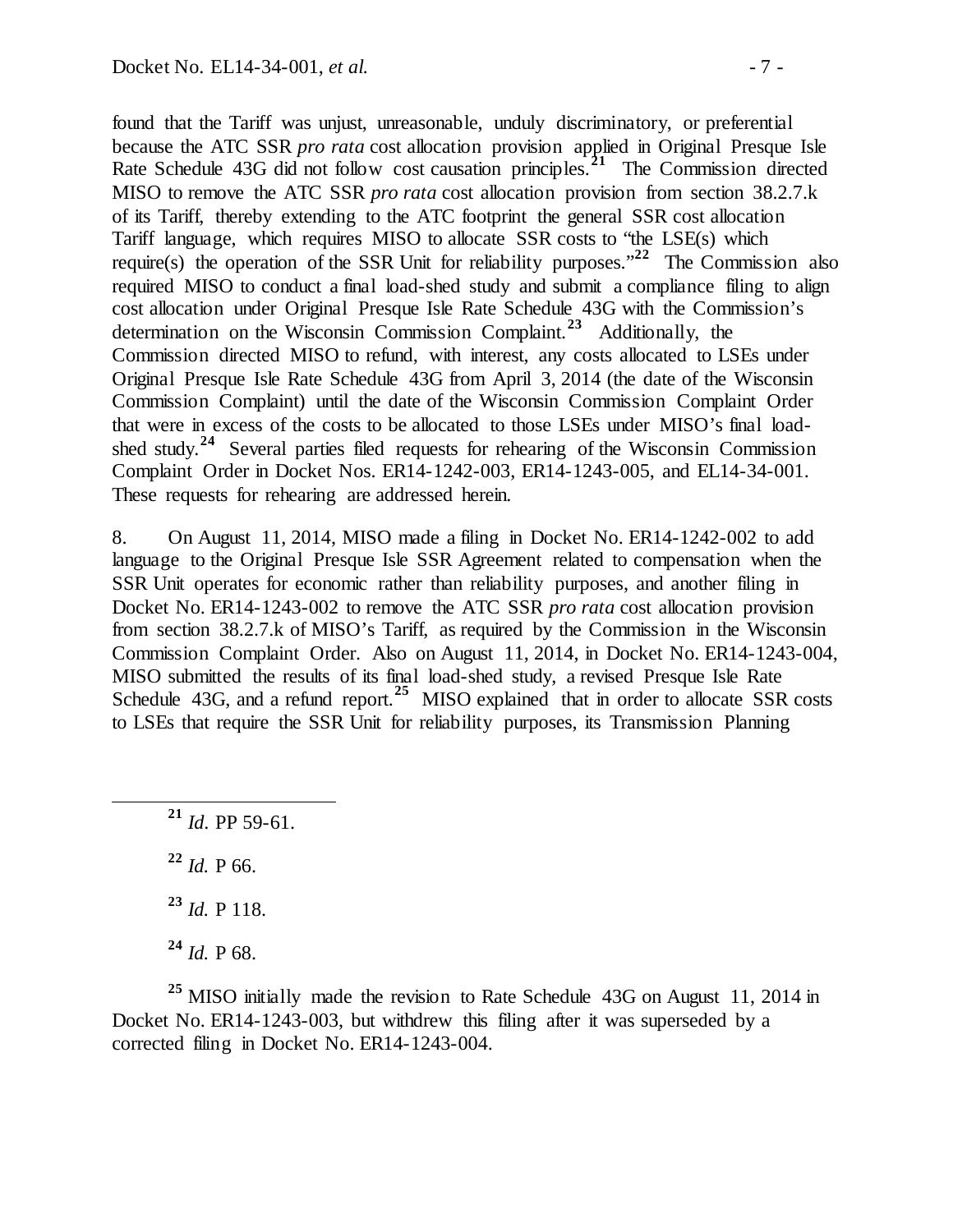Business Practice Manual (BPM)<sup>[26](#page-7-0)</sup> provides that it first allocates costs to LBAs using an optimal load-shed methodology to determine the reliability benefits of the SSR Units to each MISO LBA.**[27](#page-7-1)** MISO explained that these load shed values for each North American Electric Reliability Corporation (NERC) contingency are organized by LBA and accumulated to determine the total load shed for each LBA along with the corresponding cost share ratio. The load-shed ratios proposed by MISO under the revised Presque Isle Rate Schedule 43G were: 5.66 percent to the Upper Peninsula Power Company LBA, 93.79 percent to the Wisconsin Electric LBA (WEC LBA), and 0.55 percent to the Wisconsin Public Service LBA.<sup>[28](#page-7-2)</sup> These compliance filings are addressed herein.

9. On September 12, 2014, in Docket No. ER14-2860-000, MISO submitted a proposed replacement SSR agreement under its Tariff between MISO and Wisconsin Electric for Presque Isle Units 5-9 (Replacement Presque Isle SSR Agreement) and requested that the Original Presque Isle SSR Agreement be terminated effective October 15, 2014.**[29](#page-7-3)** Also on September 12, 2014, in Docket No. ER14-2862-000, MISO

<span id="page-7-1"></span>Tab C (Presque Isle SSR Cost Allocation Analysis Results) (filed Aug. 11, 2014).

<span id="page-7-2"></span>**<sup>28</sup>** *See* MISO, FERC Electric Tariff, Schedule 43G (Allocation of SSR Costs Associated with the Presque Isle SSR Units) (33.0.0). MISO's revised Tariff language stated that the costs are then allocated to LSEs within each LBA based upon peak usage of transmission facilities in each month, as determined by each LSE's actual energy withdrawals during the monthly peak hour for each LBA.

<span id="page-7-3"></span>**<sup>29</sup>** The Replacement Presque Isle SSR Agreement reflected: (1) a new Attachment Y Notice from Wisconsin Electric indicating its intent to retire, rather than temporarily suspend operation of, Presque Isle Units 5-9; and (2) increased SSR compensation in accordance with the Commission's determination that compensation provided under an SSR agreement should not exceed a resource's full cost of service (citing *Midcontinent Indep. Sys. Operator, Inc*., 148 FERC ¶ 61,057, at P 82 (2014)). The proposed compensation for the fixed costs of keeping Presque Isle Units 5-9 operational under the Replacement Presque Isle SSR Agreement is \$8,084,500 per month, for a total of approximately \$117 million dollars over the requested term of

<span id="page-7-0"></span>**<sup>26</sup>** MISO Transmission Planning Business Practices Manual, BPM-020-r10 (dated Apr. 10, 2014) at § 6.2.6 (System Support Resource Agreement Cost Allocation Methodology) (BPM), *available at*

https://www.misoenergy.org/Library/BusinessPracticesManuals/Pages/BusinessPractices Manuals.aspx. **<sup>27</sup>** *See* MISO Revised Rate Schedule 43G Filing, Docket No. ER14-1242-000,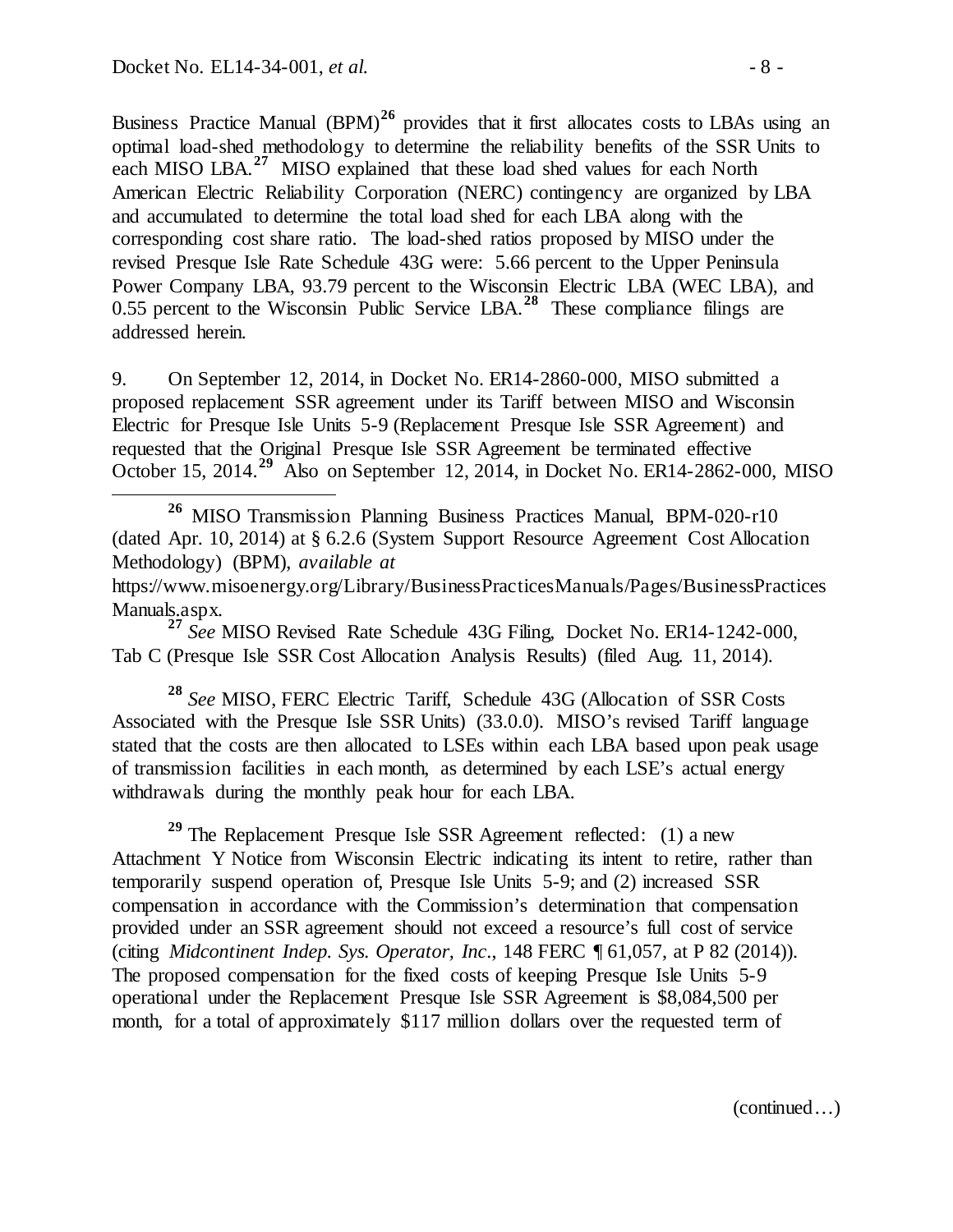submitted a revised Presque Isle Rate Schedule 43G under its Tariff to reflect the new requested effective date of October 15, 2014, which proposed the same cost allocation percentages as the Presque Isle Rate Schedule 43G filed in Docket No. ER14-1243-004. MISO also submitted an Attachment Y Study Report dated August 15, 2014 that provided summary information regarding its load-shed study.

10. On November 10, 2014, the Commission issued an order accepting the Replacement Presque Isle SSR Agreement, suspending it for a nominal period, to be effective October 15, 2014, subject to refund, setting the cost-related issues for hearing and settlement judge proceedings, consolidating these proceedings with the ongoing hearing and settlement judge procedures established in the Wisconsin Commission Complaint Order, and terminating the Original Presque Isle SSR Agreement. **[30](#page-8-0)** The Commission also noted that revised Presque Isle Rate Schedule 43G includes cost allocation language that involves several issues that have been raised on rehearing and compliance in Docket Nos. ER14-1242, ER14-1243, and EL14-34.**[31](#page-8-1)** Accordingly, the Commission accepted revised Presque Isle Rate Schedule 43G, suspended it for a nominal period, to be effective October 15, 2014, subject to refund and further Commission order in Docket Nos. ER14-1242, ER14-1243, and EL14-34. Several parties filed requests for rehearing of the November 10 Order in Docket Nos. ER14- 2860-001 and ER14-2862-001. These requests for rehearing are addressed herein.

# **B. Escanaba SSR Units**

11. On June 13, 2014, in Docket No. ER14-2176-000, MISO submitted an SSR agreement between MISO and the City of Escanaba under its Tariff, for the continued provision of SSR service by the generating facilities known as Escanaba Units 1 and 2 (Escanaba SSR Units).**[32](#page-8-2)** In a contemporaneous filing in Docket No. ER14-2180-000,

<span id="page-8-0"></span>14.5 months. *See* MISO Replacement Presque Isle SSR Agreement Filing, Docket No. ER14-2860-000, Transmittal Letter at 2, 13 (filed Sept. 12, 2014).

**<sup>30</sup>** November 10 Order, 149 FERC ¶ 61,114 (2014).

**<sup>31</sup>** *Id.* P 78.

 $\overline{a}$ 

<span id="page-8-2"></span><span id="page-8-1"></span>**<sup>32</sup>** This SSR agreement was the third one-year SSR agreement filed by MISO for the Escanaba SSR Units (Second Restated Escanaba SSR Agreement). *See* MISO Second Restated Escanaba SSR Agreement Filing, Docket No. ER14-2176-000, Transmittal Letter at 2 (filed June 13, 2014). The Escanaba SSR Units are located in Escanaba, Michigan within the ATC footprint and are rated at approximately 12.5 MW each.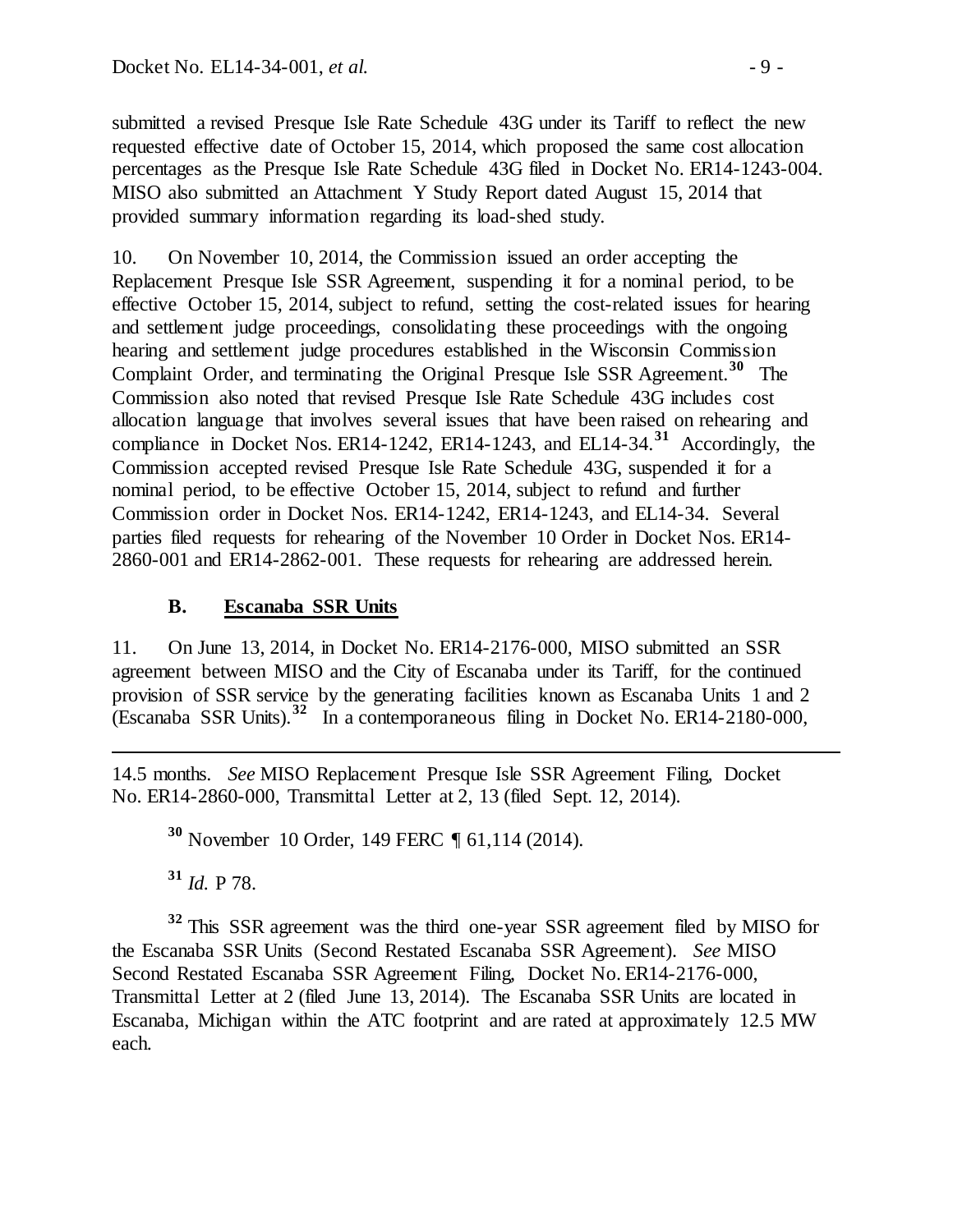MISO submitted a Second Revised Escanaba Rate Schedule 43 under its Tariff to authorize MISO to allocate SSR costs that are associated with the Escanaba SSR Units. MISO asserted that the proposed cost allocation was consistent with section 38.2.7.k of the Tariff in effect at that time, which required MISO to assign SSR costs on a *pro rata* basis to all LSEs within the ATC footprint.**[33](#page-9-0)**

12. The Commission issued an order on August 12, 2014 conditionally accepting both the Second Restated Escanaba SSR Agreement and Second Revised Escanaba Rate Schedule 43, to be effective June 15, 2014, as requested, subject to compliance filings.<sup>[34](#page-9-1)</sup> The Commission required MISO to submit a compliance filing to revise the Second Restated Escanaba SSR Agreement to include language relating to compensation when the SSR Unit operates for economic rather than reliability purposes.**[35](#page-9-2)** The Commission directed MISO to conduct a load-shed study that identifies the LSEs which require the operation of the Escanaba SSR Units for reliability purposes.**[36](#page-9-3)** The Commission directed MISO to submit in a compliance filing revisions adjusting the SSR cost allocation under Second Revised Escanaba Rate Schedule 43 such that the Escanaba SSR Units' costs are allocated in accordance with the load-shed study, consistent with the Wisconsin Commission Complaint Order, with such revised cost allocation to be effective as of June 15, 2014.<sup>[37](#page-9-4)</sup> The Commission also directed MISO to refund, with interest, any costs allocated to LSEs under Second Revised Escanaba Rate Schedule 43 from June 15, 2014 until the August 12, 2014 date of the order that were higher than the costs to be allocated to those LSEs according to the forthcoming load-shed study.**[38](#page-9-5)** Several parties filed requests for rehearing of the August 2014 Escanaba Order in Docket Nos. ER14-2176- 002 and ER14-2180-002. These requests for rehearing are addressed herein.

13. In compliance with the Commission's directive, MISO submitted a revised Escanaba SSR Agreement in Docket No. ER14-2176-001 and a revised Escanaba Rate Schedule 43 in Docket No. ER14-2180-001 that allocates SSR costs to designated LBAs

**<sup>34</sup>** August 2014 Escanaba Order, 148 FERC ¶ 61,116 (2014).

**<sup>35</sup>** *Id.* P 34.

<span id="page-9-3"></span>**<sup>36</sup>** *Id.* P 37.

<span id="page-9-4"></span>**<sup>37</sup>** *Id.* PP 34, 37.

<span id="page-9-5"></span>**<sup>38</sup>** *Id.* P 38.

<span id="page-9-2"></span><span id="page-9-1"></span><span id="page-9-0"></span>**<sup>33</sup>** MISO Second Revised Escanaba Rate Schedule 43, Docket No. ER14-2180- 000, Transmittal Letter at 2-3 (filed June 13, 2014).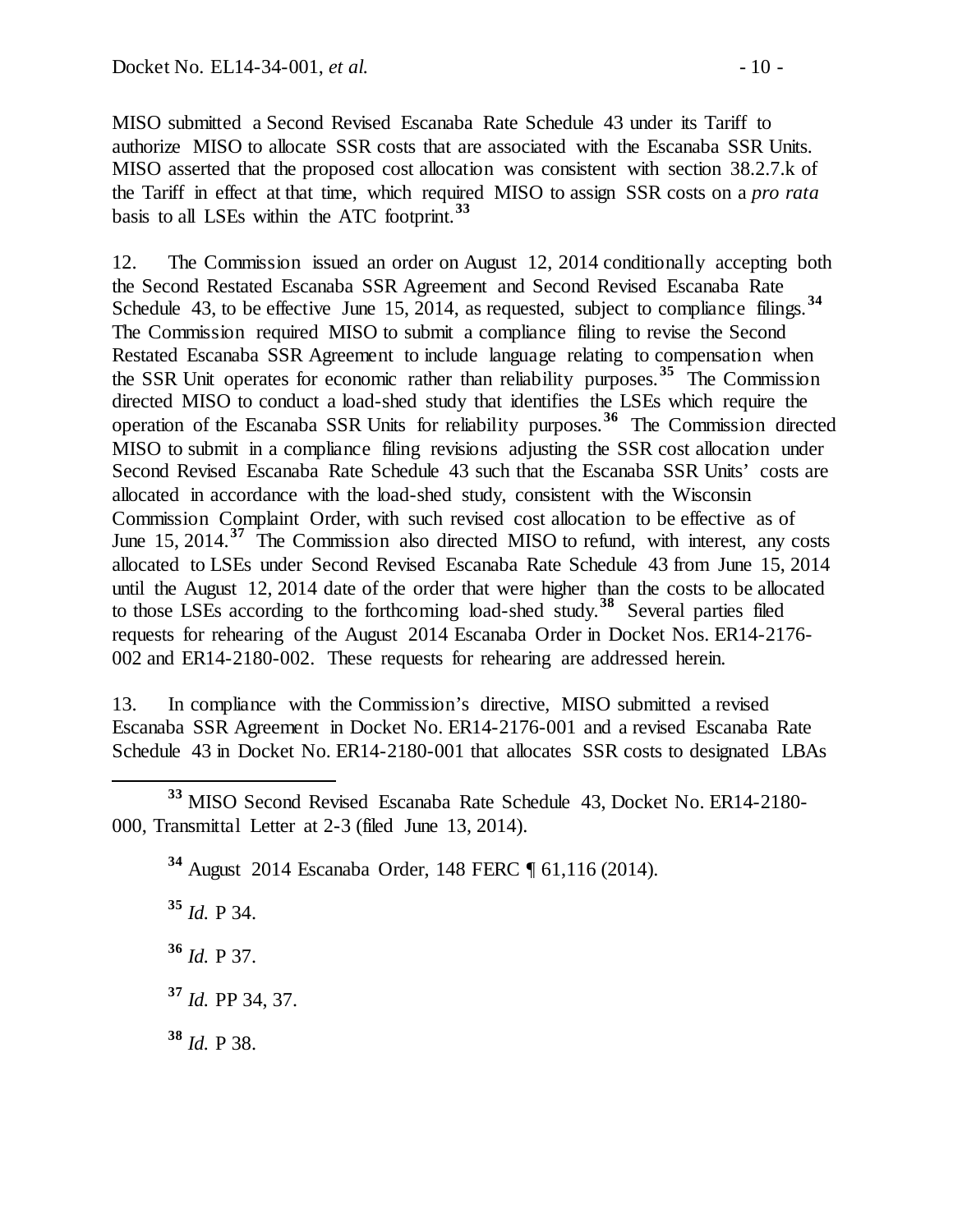and then *pro rata* to LSEs within each LBA, according to MISO's general practice.**[39](#page-10-0)** The load-shed ratios proposed by MISO under revised Escanaba Rate Schedule 43 are 94.1 percent to the Upper Peninsula Power Company LBA and 5.9 percent to the WEC LBA.<sup>[40](#page-10-1)</sup> MISO also submitted a refund report letter in Docket No. ER14-2180-001. These compliance filings are addressed herein.

# **C. White Pine SSR Units**

14. On April 15, 2014, in Docket No. ER14-1724-000, MISO submitted a proposed SSR agreement between White Pine and MISO under its Tariff (the White Pine SSR Agreement) to ensure the continued availability of White Pine Unit 1 as an SSR Unit (White Pine SSR Unit). **[41](#page-10-2)** In a contemporaneous filing in Docket No. ER14-1725-000, MISO filed proposed White Pine Rate Schedule 43H under its Tariff to authorize MISO to allocate SSR costs that are associated with the White Pine SSR Unit. MISO stated that the proposed cost allocation in White Pine Rate Schedule 43H was consistent with the Tariff in effect at the time, which required MISO to assign SSR costs on a *pro rata* basis to all LSEs within the ATC footprint.**[42](#page-10-3)**

15. On June 13, 2014, the Commission issued an order accepting the White Pine SSR Agreement and associated White Pine Rate Schedule 43H, suspending them for a nominal period, to be effective April 16, 2014, as requested, subject to refund and further Commission order.**[43](#page-10-4)** On August 21, 2014, the Commission issued a further order requiring MISO to submit a compliance filing to revise the White Pine SSR Agreement to include language relating to compensation when the SSR Unit operates for economic

<span id="page-10-1"></span>**<sup>40</sup>** *See* MISO, FERC Electric Tariff, Schedule 43 (Allocation of Costs Associated with the City of Escanaba SSR Units) (32.0.0).

<span id="page-10-2"></span>**<sup>41</sup>** White Pine Unit 1 is a generator turbine located in White Pine, Michigan within the ATC footprint with a nameplate capacity of 20 MW. *See* MISO White Pine SSR Agreement Filing, Docket No. ER14-1724-000, Transmittal Letter at 2 (filed Apr. 15, 2014).

<span id="page-10-4"></span><span id="page-10-3"></span>**<sup>42</sup>** MISO White Pine Rate Schedule 43H Filing, Docket No. ER14-1725-000, Transmittal Letter at 3 (filed Apr. 15, 2014).

**<sup>43</sup>** *Midcontinent Indep. Sys. Operator, Inc*., 147 FERC ¶ 61,199 (2014).

<span id="page-10-0"></span>**<sup>39</sup>** MISO Escanaba Rate Schedule 43 Compliance Filing, Docket No. ER14-2180- 001, Tab C (Escanaba Load-Shed Study) (filed Sept. 10, 2014).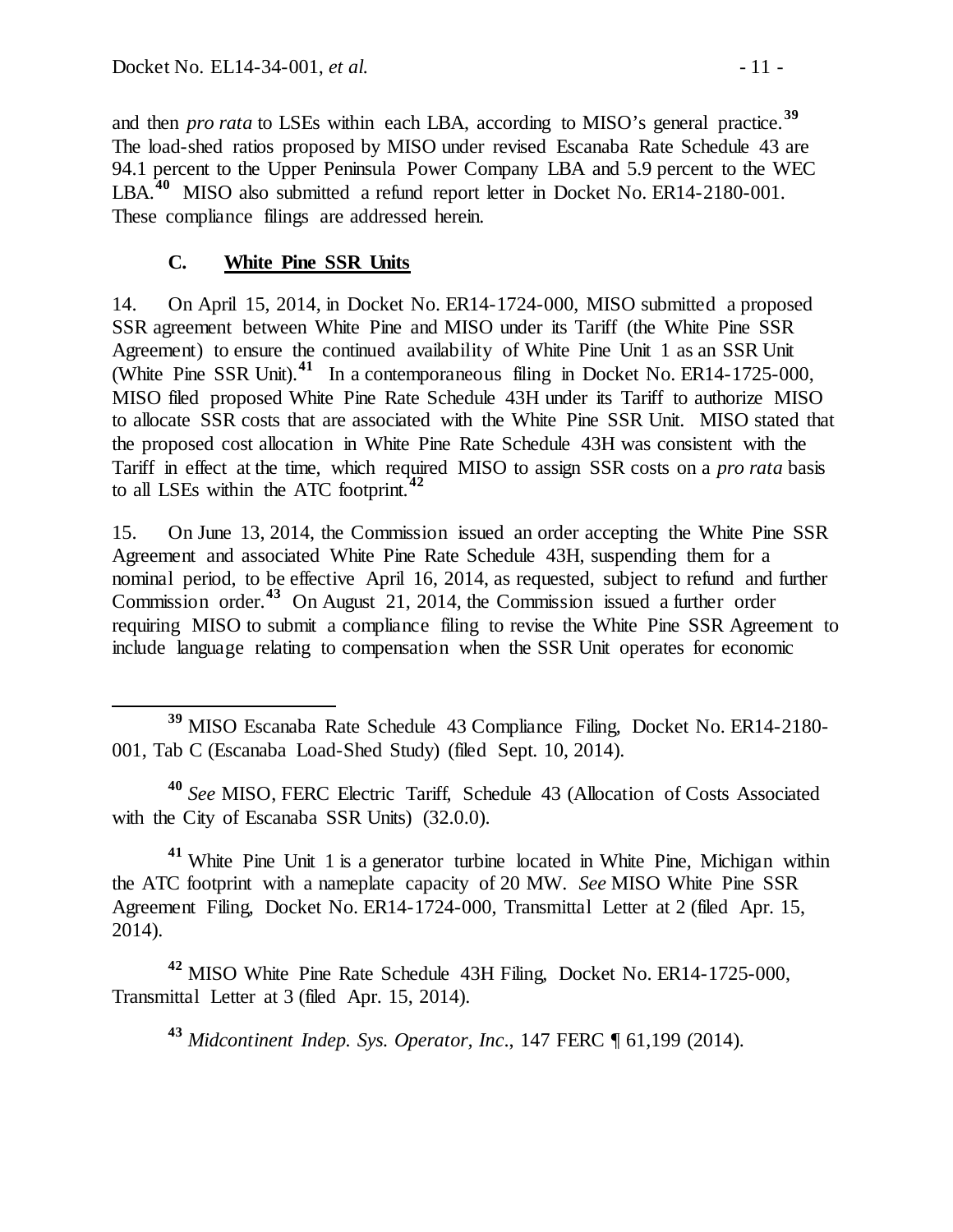rather than reliability purposes.**[44](#page-11-0)** The Commission also directed MISO to align cost allocation under White Pine Rate Schedule 43H with the Wisconsin Commission Complaint Order. **[45](#page-11-1)** Specifically, the Commission directed MISO to conduct a load-shed study that identifies the LSEs which require the operation of White Pine Unit 1 for reliability purposes and submit in a compliance filing Tariff revisions adjusting the SSR cost allocation under White Pine Rate Schedule 43H such that White Pine SSR costs are allocated in accordance with the load-shed study, with such revised cost allocation to be effective as of April 16, 2014.**[46](#page-11-2)** The Commission also directed MISO to refund, with interest, any costs allocated to LSEs under Rate Schedule 43H from April 16, 2014 until the August 21, 2014 date of the order that were higher than the costs to be allocated to those LSEs according to the forthcoming load-shed study.**[47](#page-11-3)** Several parties filed requests for rehearing of the August 2014 White Pine Order in Docket Nos. ER14-1724-002 and ER14-1725-002. These requests for rehearing are addressed herein.

16. In compliance with the Commission's directive, MISO submitted a revised White Pine SSR Agreement in Docket No. ER14-1724-001 and a revised White Pine Rate Schedule 43H in Docket No. ER14-1725-001 that allocates SSR costs to designated LBAs and then *pro rata* to LSEs within those LBAs, according to MISO's general practice.**[48](#page-11-4)** The load-shed ratios proposed by MISO for the revised White Pine Rate Schedule 43H are: 12 percent to the Upper Peninsula Power Company LBA and 88 percent to the WEC LBA.**[49](#page-11-5)** MISO also submitted a refund report in Docket No. ER14- 1725-001. These compliance filings are addressed herein.

<span id="page-11-1"></span>**<sup>45</sup>** *Id.* P 43.

**<sup>46</sup>** *Id.* P 44.

**<sup>47</sup>** *Id.* P 45.

<span id="page-11-4"></span><span id="page-11-3"></span><span id="page-11-2"></span>**<sup>48</sup>** MISO White Pine Rate Schedule 43H Compliance Filing, Docket No. ER14- 1725-001, Tab C (White Pine Load-Shed Study) (filed Aug. 27, 2014).

<span id="page-11-5"></span>**<sup>49</sup>** *See* MISO, FERC Electric Tariff, Schedule 43H (Allocation of SSR Costs Associated with the White Pine SSR Unit) (32.0.0).

<span id="page-11-0"></span>**<sup>44</sup>** August 2014 White Pine Order, 148 FERC ¶ 61,136 at PP 31-32.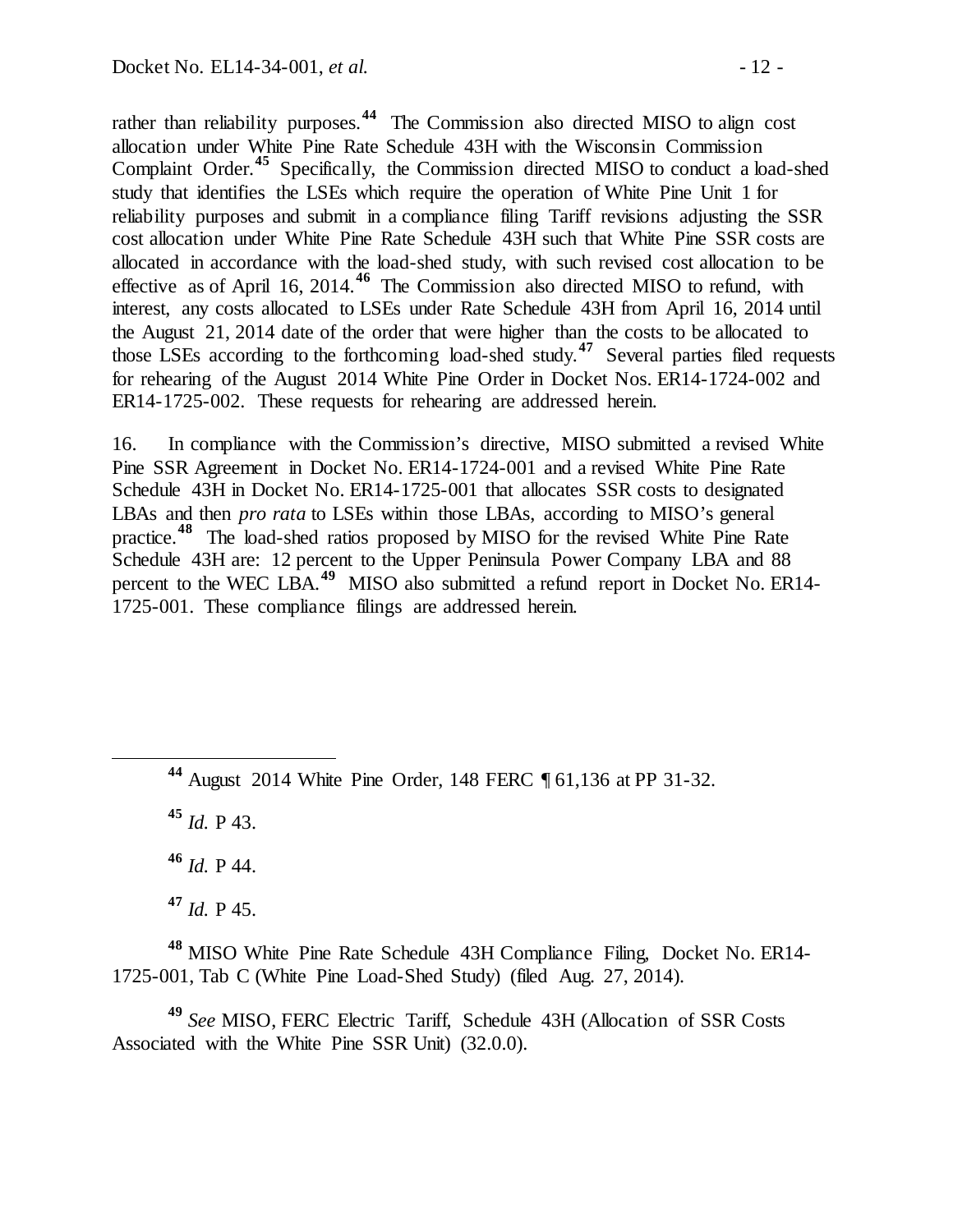### **D. MISO's Filing to Reflect the LBA Split in Docket No. ER14-2952-000**

17. On September 26, 2014, in Docket No. ER14-2952-000, MISO filed a revised Escanaba Rate Schedule 43, a revised Presque Isle Rate Schedule 43G, and a revised White Pine Rate Schedule 43H to revise SSR cost allocation to reflect the creation of a new LBA within MISO's footprint.**[50](#page-12-0)** MISO explained that the existing WEC LBA would be split into a newly reconfigured WEC LBA and a new Michigan Upper Peninsula LBA. MISO stated that NERC provisionally certified the Michigan Upper Peninsula LBA on June 13, 2014, and approved the LBA split to become effective on December 1, 2014.**[51](#page-12-1)**

18. MISO stated that both (1) the pending Presque Isle Rate Schedule 43G filed in Docket No. ER14-1243-004 to comply with the Commission's directive in the Wisconsin Commission Complaint Order and (2) the revised Presque Isle Rate Schedule 43G accepted by the Commission in Docket ER14-2862-000 use the "WEC LBA" designation for the area that would encompass the newly reconfigured WEC LBA and the Michigan Upper Peninsula LBA when the LBA split goes into effect on December 1, 2014.<sup>[52](#page-12-2)</sup> In addition, MISO stated that the Escanaba Rate Schedule 43 pending before the Commission in Docket No. ER14-2180-001 and the White Pine Rate Schedule 43H pending before the Commission in Docket No. ER14-1725-001, both made in conformance with the Commission's findings in the Wisconsin Commission Complaint Order, use the same "WEC LBA" designation.**[53](#page-12-3)** Accordingly, MISO stated that these three rate schedules should be revised to reflect the existence of new LBA boundaries effective December 1, 2014.

19. MISO stated that it conducted additional load-shed studies for the Presque Isle SSR Units, the Escanaba SSR Units, and the White Pine SSR Unit, which provide the LBA shares required to adjust the cost allocations in the associated rate schedules consistent with the findings in the Wisconsin Commission Complaint Order and the LBA split. Pursuant to these studies, the revised Presque Isle Rate Schedule 43G allocates SSR costs as follows: 93.57 percent to the Michigan Upper Peninsula LBA, 5.66 percent to the Upper Peninsula Power Company LBA, 0.22 percent to the WEC LBA, and

<span id="page-12-3"></span>**<sup>51</sup>** *Id.* at 2. **<sup>52</sup>** *Id.* at 4.  $\frac{53}{1}$  *Id.* at 4-5.

<span id="page-12-2"></span><span id="page-12-1"></span><span id="page-12-0"></span>**<sup>50</sup>** MISO Filing to Revise ATC Rate Schedules, Docket No. ER14-2952-000, Transmittal Letter at 1 (filed Sept. 26, 2014) (Revised Rate Schedules Filing).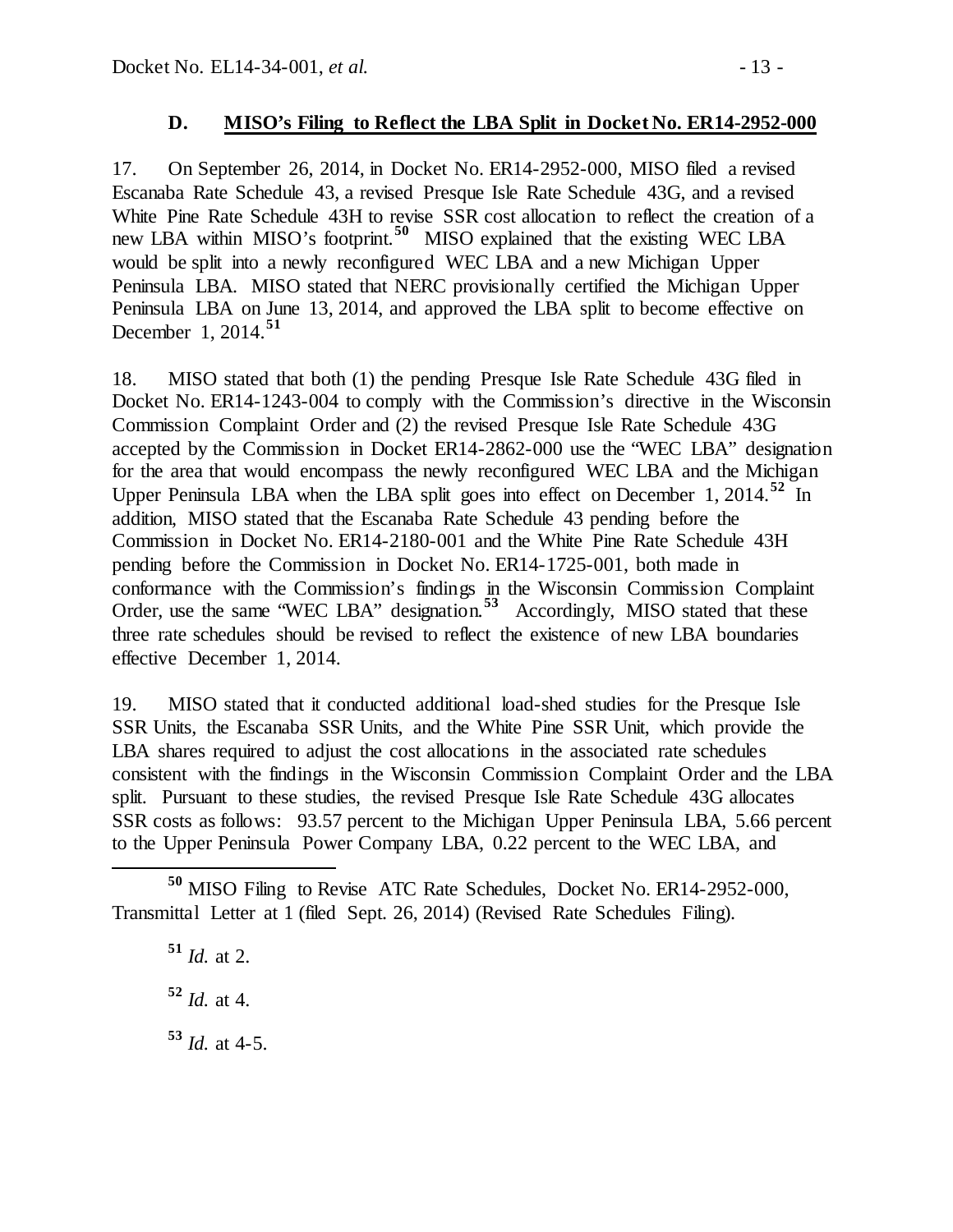0.55 percent to the Wisconsin Public Service LBA.**[54](#page-13-0)** The revised Escanaba Rate Schedule 43 allocates SSR costs as follows: 5.9 percent to the Michigan Upper Peninsula LBA and 94.1 percent to the Upper Peninsula Power Company LBA.<sup>[55](#page-13-1)</sup> The revised White Pine Rate Schedule 43H allocates SSR costs as follows: 88 percent to the Michigan Upper Peninsula LBA and 12 percent to the Upper Peninsula Power Company LBA.**[56](#page-13-2)**

20. On November 28, 2014, Commission staff issued a deficiency letter requesting more information from MISO. MISO filed a response to the deficiency letter in Docket No. ER14-2952-001 on December 17, 2014. Verso requested an extension of time to file comments to MISO's response on December 22, 2014. The Commission granted the request for extension on January 2, 2015, with comments to MISO's response due on January 16, 2015. MISO's proposed revised rate schedules are addressed herein.

# **E. Complaints**

21. On September 19, 2014, in Docket Nos. EL14-103-000 and EL14-104-000, two complaints were filed with the Commission objecting to NERC's decision to allow Wisconsin Electric to split the existing WEC LBA into two new LBAs.**[57](#page-13-3)** We address these complaints in a concurrently issued order. On October 20, 2014, in Docket No. EL15-7-000, the Michigan Commission filed a complaint arguing that MISO's existing Tariff procedures for allocating SSR costs, when applied to the reduced boundaries of the newly created Michigan Upper Peninsula LBA, will produce unjust and unreasonable results. The complaint filed in Docket No. EL15-7-000 is addressed herein.

<span id="page-13-0"></span> **<sup>54</sup>** MISO, FERC Electric Tariff, Schedule 43G (Allocation of SSR Costs Associated with the Presque Isle SSR Units) (35.0.0).

<span id="page-13-1"></span>**<sup>55</sup>** MISO, FERC Electric Tariff, Schedule 43 (Allocation of SSR Costs Associated with the Escanaba SSR Units) (33.0.0).

<span id="page-13-2"></span>**<sup>56</sup>** MISO, FERC Electric Tariff, Schedule 43 (Allocation of SSR Costs Associated with the White Pine SSR Unit) (33.0.0).

<span id="page-13-3"></span>**<sup>57</sup>** The complaint in Docket No. EL14-103-000 was filed by the Tilden Mining Company L.C. and the Empire Iron Mining Partnership (the Mines) against MISO and Wisconsin Electric. The complaint in Docket No. EL14-104-000 was filed by the Michigan Commission against NERC and Wisconsin Electric.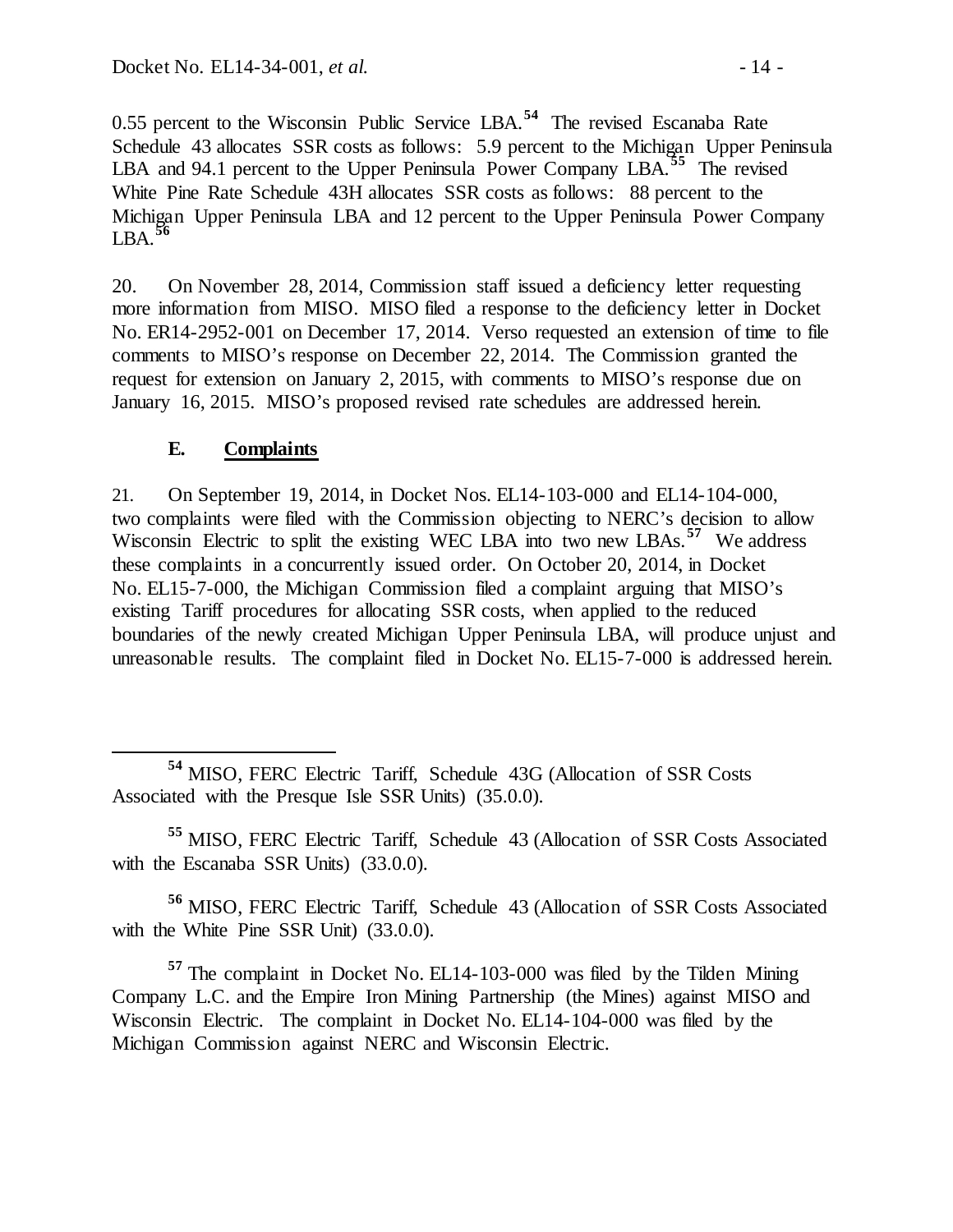### **II. Requests for Rehearing of the Wisconsin Commission Complaint Order**

### **A. Wisconsin Commission Complaint Order**

22. The Commission granted the Wisconsin Commission Complaint and found that the Tariff was unjust, unreasonable, unduly discriminatory, or preferential because the ATC SSR *pro rata* cost allocation method did not follow cost causation principles.**[58](#page-14-0)** The Commission found that the *pro rata* method applied in the Original Presque Isle Rate Schedule 43G allocated 92 percent of the cost of the Presque Isle SSR Units to LSEs located in Wisconsin even though such LSEs receive only 42 percent of the reliability benefit, according to a preliminary load-shed study conducted by MISO. **[59](#page-14-1)** The Commission disagreed with the argument that the Commission had specifically approved the ATC SSR *pro rata* cost allocation provision when it accepted an SSR agreement between MISO and the City of Escanaba and related rate schedule by finding that the "*pro rata* allocation of SSR costs to LSEs throughout the ATC footprint" was "just and reasonable."**[60](#page-14-2)** The Commission found that the factual record in *Escanaba* did not establish that the ATC SSR *pro rata* cost allocation provision was unjust and unreasonable, that is, the Commission applied the filed rate.

23. The Commission did not address arguments that the costs of SSR Units should be allocated in the same manner as the costs of transmission reliability assets that are built to obviate the need for SSR Units, i.e., on a pricing zone basis. The Commission found that reaching these arguments was unnecessary to the Commission's finding that allocating SSR costs *pro rata* among all load in the ATC footprint violates cost causation principles and the Commission's prior statements that SSR cost allocation should be commensurate with reliability benefits received from continued operation of an SSR Unit.<sup>[61](#page-14-3)</sup> The Commission was also not persuaded that the history of the ATC SSR *pro rata* cost allocation provision required a different determination.**[62](#page-14-4)** The Commission found that, although ATC may have been originally formed as a single pricing zone within MISO in order to promote the sharing of costs for regional transmission planning, that original

**<sup>59</sup>** *Id.* P 61.

<span id="page-14-4"></span><span id="page-14-3"></span><span id="page-14-2"></span><span id="page-14-1"></span><span id="page-14-0"></span>**<sup>60</sup>** *Id.* P 63 (citing *Midwest Indep. Transmission Sys. Operator, Inc*., 142 FERC ¶ 61,170, at P 72 (2013) (*Escanaba*)).

**<sup>61</sup>** *Id.* P 64.

**<sup>62</sup>** *Id.* P 65.

**<sup>58</sup>** Wisconsin Commission Complaint Order, 148 FERC ¶ 61,071 at PP 59-61.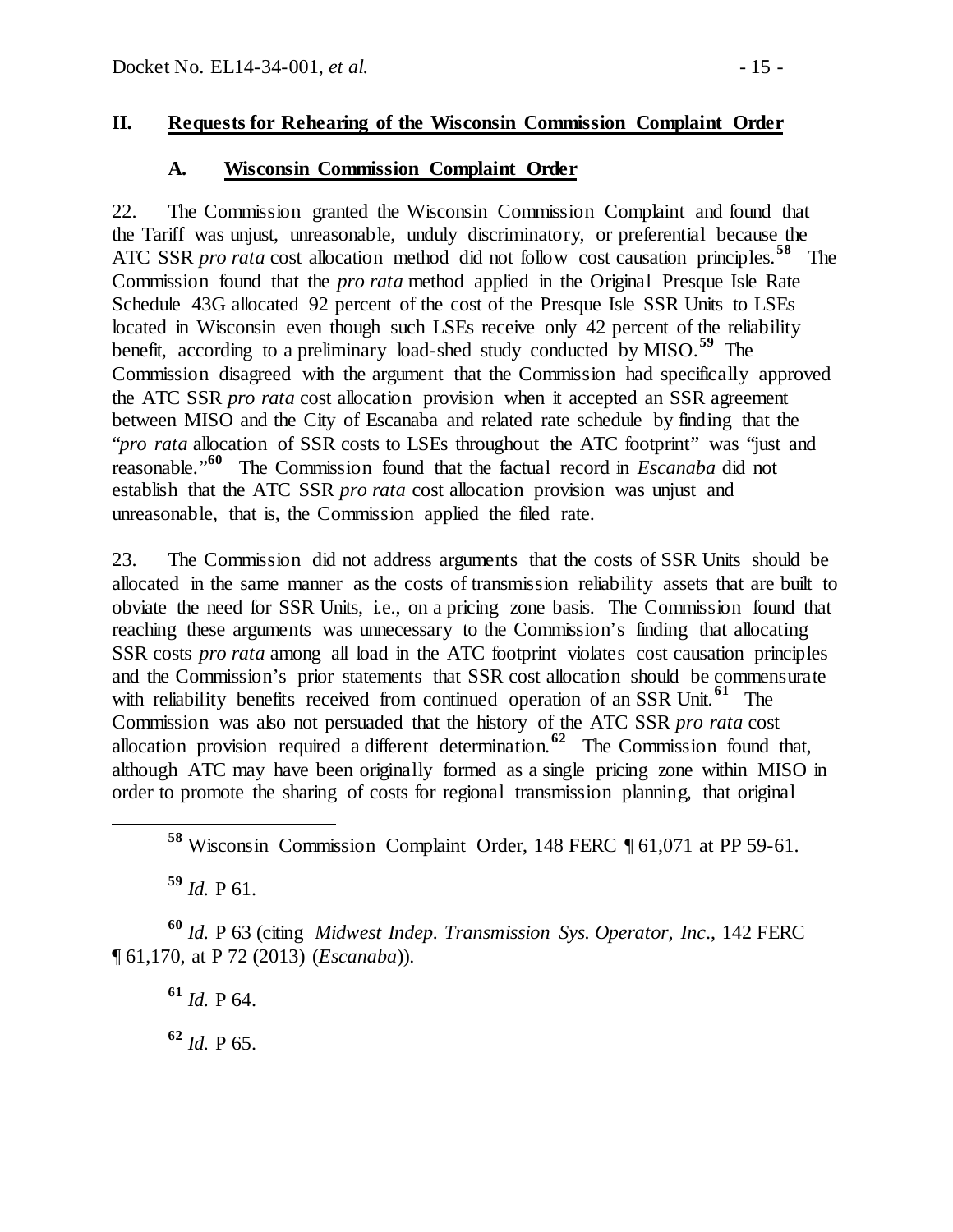intent did not require all costs to be shared equally in perpetuity. The Commission stated that *pro rata* cost sharing of SSR Units would not promote any regional decision-making because decisions concerning the operational status of ATC member utilities' generation assets are not subject to the ATC transmission planning process, and that the desire to serve the original intent of ATC formation does not override the requirement that SSR costs be allocated to LSEs based upon the reliability benefits received from the designation of the SSR Unit in order to satisfy cost causation principles.

24. The Commission directed MISO to make a compliance filing to remove the ATC SSR *pro rata* cost allocation provision from section 38.2.7.k of its Tariff, thereby extending to the ATC footprint the general SSR cost allocation Tariff language, which requires MISO to allocate SSR costs to "the LSE(s) which require(s) the operation of the SSR Unit for reliability purposes.<sup>"[63](#page-15-0)</sup> The Commission noted that MISO has flexibility in how it will identify the particular LSEs that require the SSR Unit for reliability, but found that in this case, the preliminary load-shed study conducted by MISO reflected a just and reasonable method to ensure that those LSEs requiring use of the Presque Isle SSR Units are allocated the costs incurred under the Presque Isle SSR Agreement. The Commission directed MISO to submit a final load-shed study in the compliance filing.

25. The Commission exercised its discretion in fashioning remedies and ordered refunds as of the April 3, 2014 refund effective date, the date the Wisconsin Commission Complaint was filed.**[64](#page-15-1)** First, the Commission noted that the revised cost allocation did not represent a new cost allocation methodology, but rather conformed the allocation of SSR costs in the ATC footprint to the existing methodology applied throughout the rest of the MISO region. Second, the Commission stated that the costs at issue in that case were limited to those associated with a single SSR Unit, to be allocated among a defined set of customers within a limited geographic area, for a period of less than four months. Finally, the Commission stated that refunds would not require broad adjustments to MISO's markets.

## **B. Late Interventions and Requests for Rehearing**

26. Cloverland Electric Cooperative (Cloverland) submitted a late-filed motion to intervene in Docket Nos. ER14-1243-005 and ER14-1243-004 on September 5, 2014. The City of Escanaba submitted a late-filed motion to intervene in Docket Nos. EL14-34- 000, ER14-1242-000, and ER14-1243-000 on September 2, 2014. Requests for rehearing of the Wisconsin Commission Complaint Order were filed by: the Michigan

<span id="page-15-0"></span>**<sup>63</sup>** *Id.* P 66.

<span id="page-15-1"></span>**<sup>64</sup>** *Id.* P 68.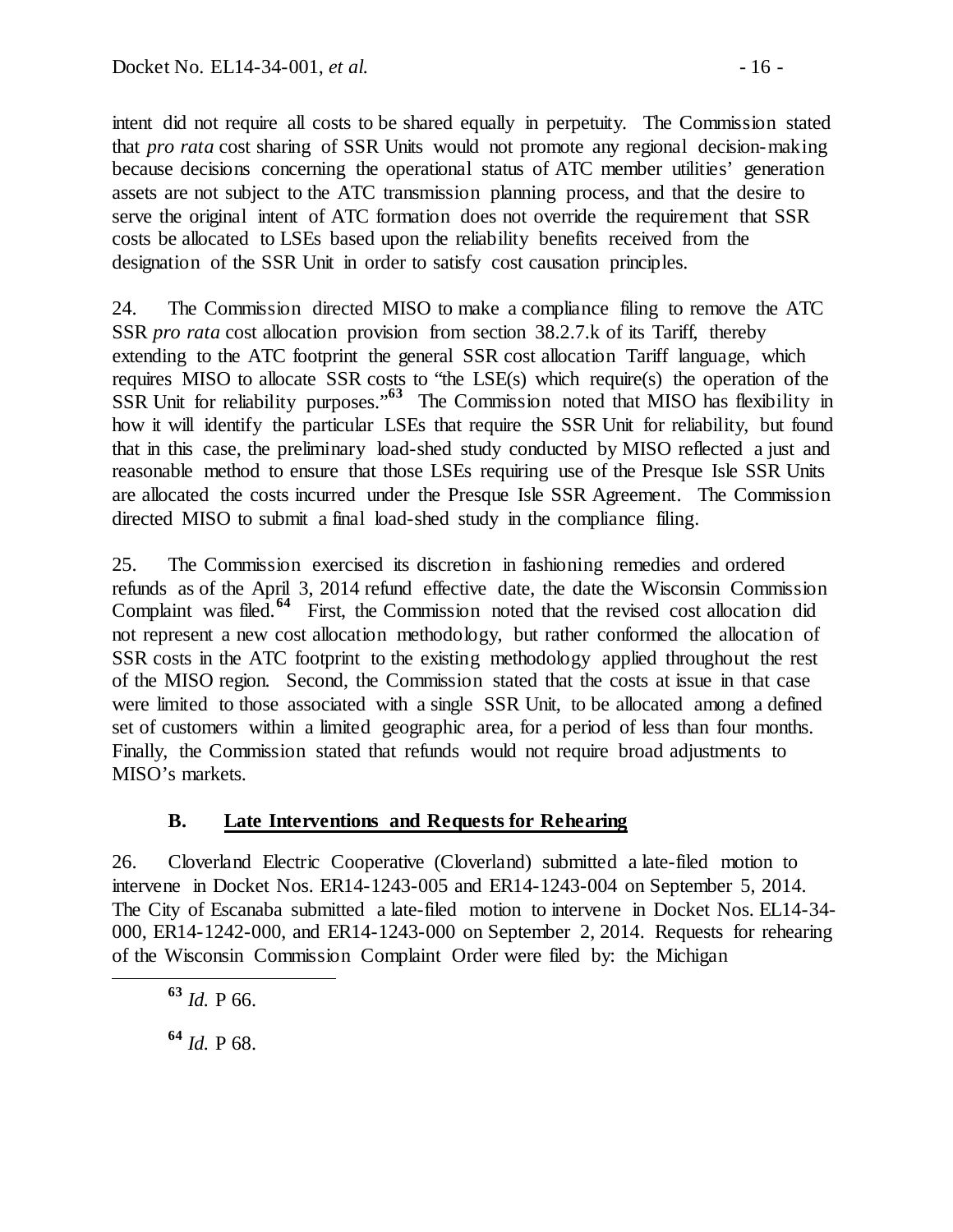Commission; the City of Escanaba; the Wisconsin Commission; Verso Paper Corp. (Verso); Cloverland; Wisconsin Electric, WPPI Energy (WPPI); the Mines; and Integrys Energy Services, Inc. (Integrys). Answers to or comments on the requests for rehearing were filed by: Wisconsin Electric; MISO; Verso; the Wisconsin Commission; the Michigan Commission; the Mines; and the Wisconsin Customers Coalition. **[65](#page-16-0)** The Michigan Commission filed two requests to supplement its request for rehearing on August 29, 2014 and November 21, 2014. The Mines filed a corrected request for rehearing on September 2, 2014.

27. Several parties filed requests for rehearing alleging that the Commission failed to meet its burden to identify new evidence or changed circumstances showing that (1) *pro rata* allocation of SSR costs in the ATC footprint has become unjust and unreasonable and (2) the new method of cost allocation ordered by the Commission is just and reasonable.**[66](#page-16-1)**

28. Integrys refutes the Commission's claim that there is no evidence to support an allocation of 92 percent of the Presque Isle SSR costs to Wisconsin customers.**[67](#page-16-2)** Integrys notes that generation costs are allocated to Wisconsin Electric's customers in Wisconsin and Michigan using an allocation factor, and that pursuant to this factor, approximately 92 percent of the embedded costs are allocated to Wisconsin and 8 percent are allocated to Michigan. Integrys further argues that, because Wisconsin Electric includes the Presque Isle generation costs in its bundled retail rates, Wisconsin Electric is doublerecovering those costs.

<span id="page-16-2"></span>**<sup>67</sup>** Request for Rehearing of Integrys Energy Services, Inc., Docket No. EL14-34- 001, *et al.*, at 18-20 (filed Aug. 28, 2014) (Integrys Request for Rehearing of the Wisconsin Commission Complaint Order).

<span id="page-16-0"></span>**<sup>65</sup>** The Wisconsin Customers Coalition is comprised of the Wisconsin Industrial Energy Group, Inc. and the Citizens Utility Board of Wisconsin.

<span id="page-16-1"></span>**<sup>66</sup>** Request for Rehearing of the Michigan Public Service Commission, Docket No. EL14-34-001, *et al.*, at 11 (filed Aug. 28, 2014) (Michigan Commission Request for Rehearing of the Wisconsin Commission Complaint Order); Request for Rehearing of Cloverland Electric Cooperative, Docket No. EL14-34-001, *et al.*, at 3 (filed Aug. 28, 2014) (Cloverland Request for Rehearing of the Wisconsin Commission Complaint Order). On November 21, 2014, in Docket No. EL14-34-001, *et al.*, John C. Precario, Chairman, President and CEO of ATC, submitted a letter explaining electric supply issues in the Upper Peninsula of Michigan.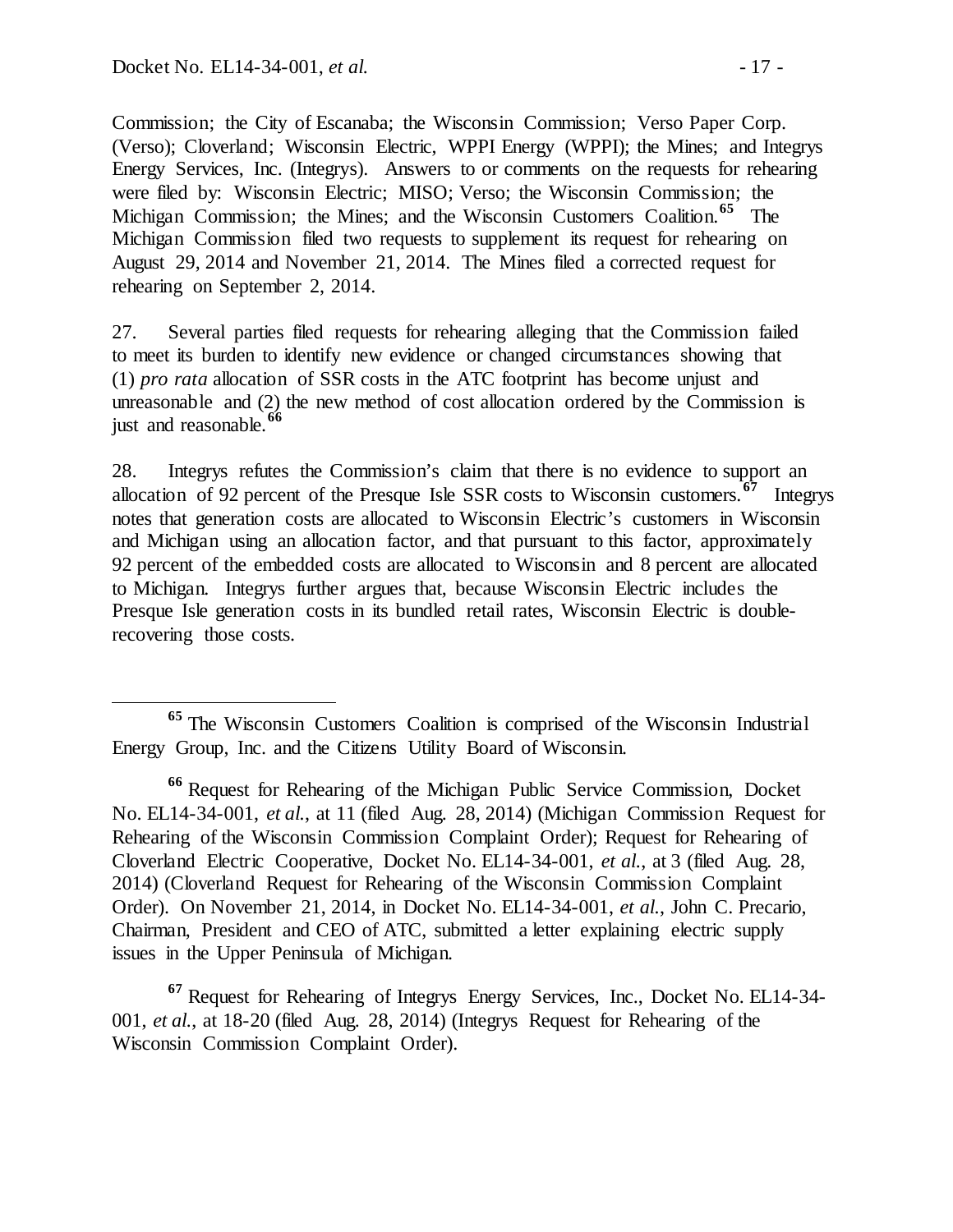#### **1. MISO's Preliminary Load-Shed Study**

29. The Michigan Commission and Cloverland state that it was inappropriate for the Commission to rely on MISO's preliminary load-shed study to determine that the ATC SSR *pro rata* cost allocation provision did not satisfy cost causation principles, because the load-shed study does not constitute substantial evidence that the existing method is not just and reasonable or that the new method ordered by the Commission is just and reasonable.**[68](#page-17-0)** The Michigan Commission argues that the Commission did not adequately address arguments that: (1) the load-shed study was incomplete; (2) the study did not include a number of contingencies which could cause large scale voltage collapse in the ATC footprint; or (3) due to the existence of a low-voltage transmission system in the Upper Peninsula, the study would place a disproportionate share of SSR costs on ratepayers in the Upper Peninsula. Several parties further argue that it was arbitrary and capricious to revise the SSR cost allocation on the basis of a final load-shed study that the Commission had not yet seen, and that the Commission did not have the evidence in the record to decide if the new cost allocation methodology will be just and reasonable.<sup>[69](#page-17-1)</sup> They assert that the Commission did not give affected customers opportunity to object to the validity of the final load-shed study.**[70](#page-17-2)** The Michigan Commission and Cloverland assert that a full hearing is required to determine the impact of the revised SSR cost allocation on individual LSEs.**[71](#page-17-3)**

<span id="page-17-1"></span>**<sup>69</sup>** Michigan Commission Request for Rehearing of the Wisconsin Commission Complaint Order at 45-47; Cloverland Request for Rehearing of the Wisconsin Commission Complaint Order at 4; Motion to Intervene Out-of-Time and Request for Clarification and Rehearing of the City of Escanaba, Michigan, Docket No. EL14-34- 001, *et al.*, at 5 (filed Aug. 28, 2014) (The City of Escanaba Request for Rehearing of the Wisconsin Commission Complaint Order).

<span id="page-17-2"></span>**<sup>70</sup>** Michigan Commission Request for Rehearing of the Wisconsin Commission Complaint Order at 46; Cloverland Request for Rehearing of the Wisconsin Commission Complaint Order at 4.

<span id="page-17-3"></span>**<sup>71</sup>** Michigan Commission Request for Rehearing of the Wisconsin Commission Complaint Order at 44-45; Cloverland Request for Rehearing of the Wisconsin Commission Complaint Order at 4.

<span id="page-17-0"></span>**<sup>68</sup>** Michigan Commission Request for Rehearing of the Wisconsin Commission Complaint Order at 14-16, 44-45; Cloverland Request for Rehearing of the Wisconsin Commission Complaint Order at 4.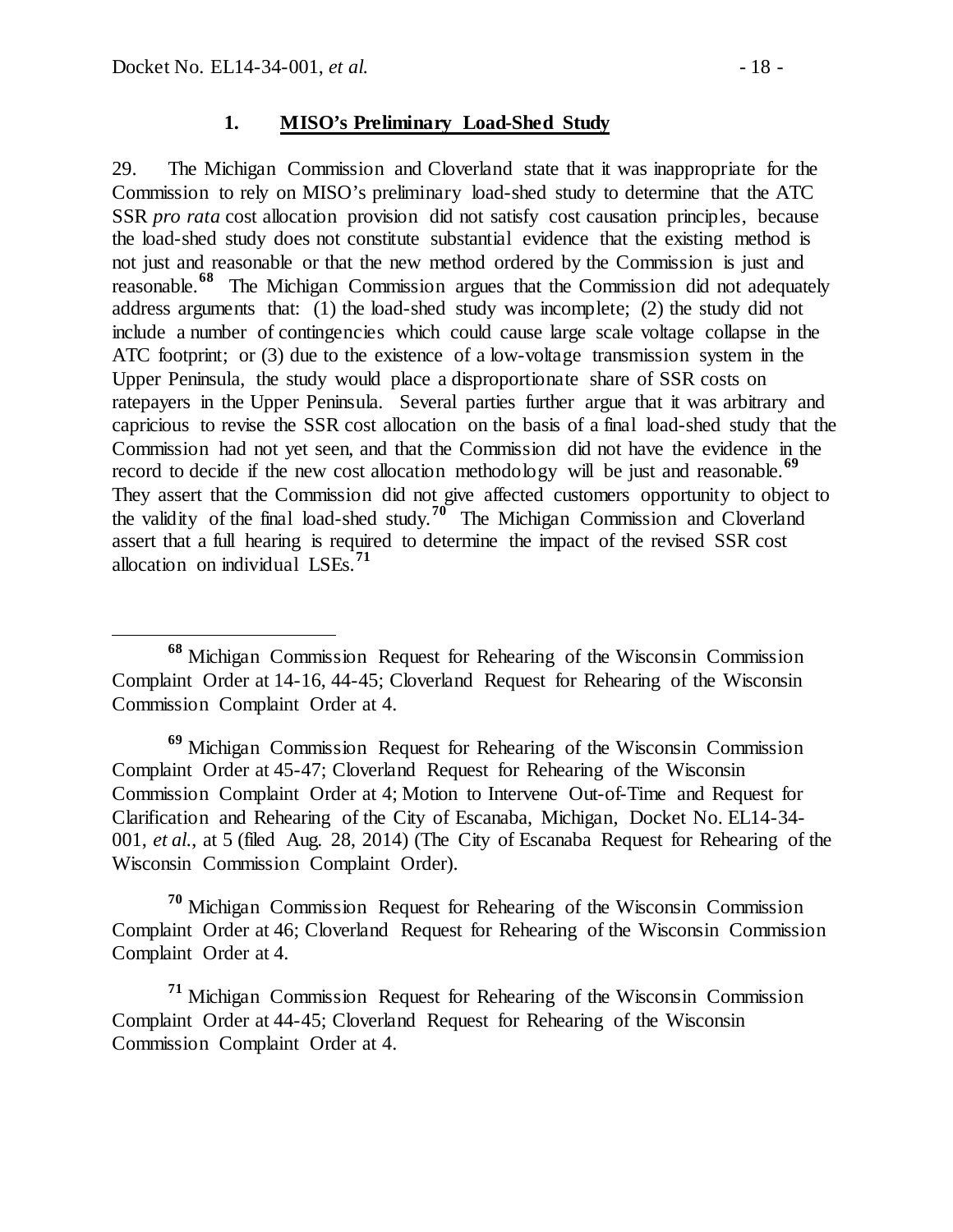### **2. History and Benefits of the ATC SSR** *Pro Rata* **Cost Allocation Provision**

30. Several parties argue that the Commission engaged in unreasoned decisionmaking because the Commission ignored the history of the ATC SSR *pro rata* cost allocation provision and the benefits of the single pricing zone structure on which ATC was founded. They state that ratepayers in the ATC footprint have shared the costs and benefits of being part of an integrated, single zone transmission system for 14 years, and that the *pro rata* rate design was put in place to provide an incentive to support transmission infrastructure projects that benefit the entire ATC footprint.**[72](#page-18-0)** They state that there has been no change in the original ATC forming principles to justify a change to the *pro rata* allocation of SSR costs.**[73](#page-18-1)** The Mines argue that all LSEs within the ATC footprint benefit from system reliability, and *pro rata* SSR cost sharing recognizes this principle.<sup>[74](#page-18-2)</sup> While the Michigan Commission notes that the majority of energy and sales demand of ATC are in Wisconsin, and therefore Wisconsin customers may pay SSR costs in disproportion to the reliability benefits they receive, in other circumstances, Michigan customers may bear costs in which they receive little benefit.**[75](#page-18-3)** Integrys argues that the Commission too narrowly interpreted what constitutes cost causation and ignored the other benefits that accrue to ATC.**[76](#page-18-4)**

<span id="page-18-0"></span> **<sup>72</sup>** Michigan Commission Request for Rehearing of the Wisconsin Commission Complaint Order at 17-18; Integrys Request for Rehearing of the Wisconsin Commission Complaint Order at 11-13.

<span id="page-18-1"></span>**<sup>73</sup>** Request for Rehearing and Motion to Lodge of Verso Paper Corp., Docket No. EL14-34-001, *et al.*, at 8 (filed Aug. 28, 2014) (Verso Request for Rehearing of the Wisconsin Commission Complaint Order); Request for Rehearing of Tilden Mining Company L.C. and Empire Iron Mining Partnership, Docket No. EL14-34-001, *et al.*, at 4-5 (filed Aug. 28, 2014) (The Mines Request for Rehearing of the Wisconsin Commission Complaint Order).

<span id="page-18-2"></span>**<sup>74</sup>** The Mines Request for Rehearing of the Wisconsin Commission Complaint Order at 5.

<span id="page-18-3"></span>**<sup>75</sup>** Michigan Commission Request for Rehearing of the Wisconsin Commission Complaint Order at 18-20; *see also* Integrys Request for Rehearing of the Wisconsin Commission Complaint Order at 12. For example, the Michigan Commission states that Michigan customers have been allocated costs for generating facilities that are incapable of direct delivery of power to Michigan.

<span id="page-18-4"></span>**<sup>76</sup>** Integrys Request for Rehearing of the Wisconsin Commission Complaint Order at 19-21. Integrys asserts that all ATC LSEs are beneficiaries of the infrastructure

(continued…)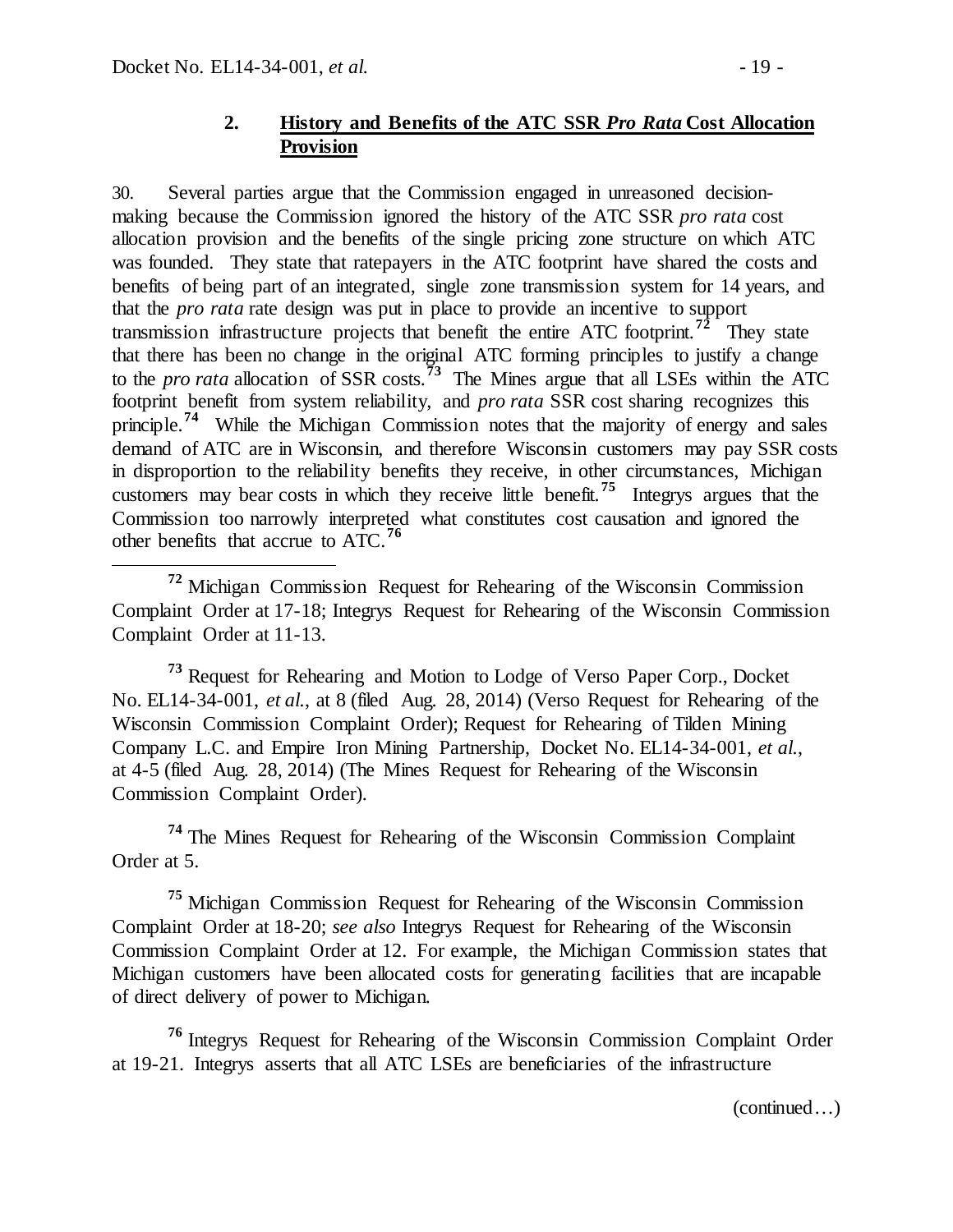$\overline{a}$ 

31. Several parties argue that the Commission erred in failing to find that an SSR Unit is a transmission reliability asset, and that the ATC SSR *pro rata* cost allocation provision was intended to be consistent with the historical allocation of transmission costs in the ATC footprint.**[77](#page-19-0)** Verso states that all customers pay their *pro rata* share of transmission upgrades regardless of whether they benefitted from those upgrades, and the Michigan Commission asserts that it is unfair to charge customers in the Upper Peninsula for the costs of transmission facilities they do not benefit from while excluding Wisconsin customers from SSR costs in the Upper Peninsula.<sup>[78](#page-19-1)</sup> The Michigan Commission and Verso argue that the Commission erred in finding that decisions concerning the operational status of SSR generators are not subject to the transmission planning process, because they argue that Order No. 1000 specifically requires the regional transmission planning process to include consideration of non-transmission alternatives.**[79](#page-19-2)** Several parties state that requiring all members of the regional planning process to pay their *pro rata* share of SSR costs will improve the process by helping the region plan and implement transmission and related infrastructure upgrades.**[80](#page-19-3)** The Michigan Commission argues that inconsistent allocation of transmission versus SSR

additions and improvements to the bulk transmission system in Wisconsin and the Upper Peninsula.

<span id="page-19-0"></span>**<sup>77</sup>** Michigan Commission Request for Rehearing of the Wisconsin Commission Complaint Order at 32-38; Cloverland Request for Rehearing of the Wisconsin Commission Complaint Order at 4; Integrys Request for Rehearing of the Wisconsin Commission Complaint Order at 17-18.

<span id="page-19-1"></span>**<sup>78</sup>** Verso Request for Rehearing of the Wisconsin Commission Complaint Order at 8-9; Michigan Commission Request for Rehearing of the Wisconsin Commission Complaint Order at 42.

<span id="page-19-2"></span>**<sup>79</sup>** Michigan Commission Request for Rehearing of the Wisconsin Commission Complaint Order at 40-41 (citing *Transmission Planning and Cost Allocation by Transmission Owning and Operating Public Utilities*, Order No. 1000, FERC Stats. & Regs. ¶ 31,323, at P 155 (2011), *order on reh'g*, Order No. 1000-A, 139 FERC ¶ 61,132, at P 93, *order on reh'g and clarification*, Order No. 1000-B, 141 FERC ¶ 61,044 (2012), *aff'd sub nom. S.C. Pub. Serv. Auth. v. FERC,* 762 F.3d 41 (D.C. Cir. 2014)); Verso Request for Rehearing of the Wisconsin Commission Complaint Order at 14.

<span id="page-19-3"></span>**<sup>80</sup>** Verso Request for Rehearing of the Wisconsin Commission Complaint Order at 12, 15; Integrys Request for Rehearing of the Wisconsin Commission Complaint Order at 21-22; The Mines Request for Rehearing of the Wisconsin Commission Complaint Order at 4-5.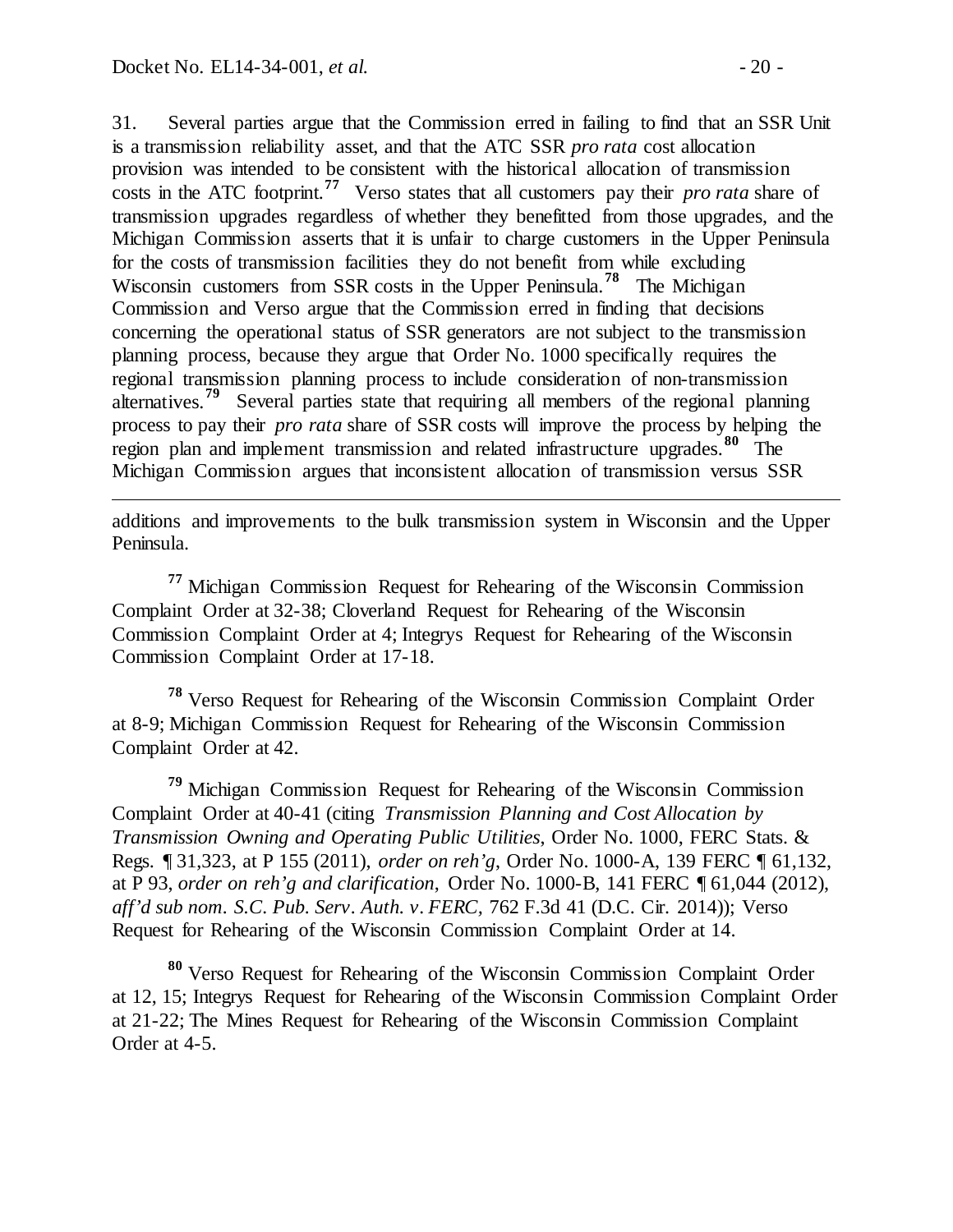costs could provide some stakeholders with disincentives to find a transmission-related solution in the Upper Peninsula, because such stakeholders would incur greater costs under a transmission solution (rather than an SSR designation) even if the overall cost of the transmission solution is less than maintaining SSR Units. **[81](#page-20-0)** The Michigan Commission also equates SSR costs to must-run costs. It states that stakeholders made a conscious decision to socialize the costs of must-run generation across the ATC footprint in 2001, and that in 2004 MISO included a provision to allocate must-run generation costs, referenced for the first time as SSR costs, on a zone-wide basis to be consistent with ATC's practices.**[82](#page-20-1)**

32. The Michigan Commission argues that the Commission erred in trying to distinguish its earlier acceptance of the ATC SSR *pro rata* cost allocation provision in *Escanaba*, where, according to the Michigan Commission, the Commission found that the *pro rata* allocation of SSR costs in the ATC footprint was just and reasonable because SSRs are related to transmission system reliability, and therefore the demand-based methodology was correlated to the reliability issues that underlie the SSR process.**[83](#page-20-2)** Several parties argue that the Commission has repeatedly approved the ATC SSR *pro rata* cost allocation provision in several orders dating back to 2004 and that the Wisconsin Commission Complaint is a collateral attack on these orders.<sup>[84](#page-20-3)</sup> The Michigan Commission argues that the Commission's cost causation principle only requires that approved rates reflect to some degree the costs actually caused by the customer who must pay them, and states that the Commission has found in numerous contexts that allocating transmission reliability costs on a pricing zone basis fulfills this principle.**[85](#page-20-4)**

**<sup>82</sup>** *Id*. at 33-35.

**<sup>83</sup>** *Id.* at 29-30 (citing *Escanaba*, 142 FERC ¶ 61,170 at PP 72-73.)

<span id="page-20-3"></span><span id="page-20-2"></span>**<sup>84</sup>** *Id.* at 32, 35-38 (citing *Wisconsin Electric Power Co., et al.*, 97 FERC ¶ 61,337 (2001); *American Transmission Co., LLC*, 97 FERC ¶ 62,182 (2001); 2004 SSR Order, 108 FERC ¶ 61,163; *Midwest Indep. Transmission Sys. Operator, Inc.*, 125 FERC ¶ 61,318, at P 175 (2008); 2012 SSR Order, 140 FERC ¶ 61,237 at P 153)); The Mines Request for Rehearing of the Wisconsin Commission Complaint Order at 6-8; Integrys Request for Rehearing of the Wisconsin Commission Complaint Order at 8-9.

<span id="page-20-4"></span>**<sup>85</sup>** Michigan Commission Request for Rehearing of the Wisconsin Commission Complaint Order at 20.

<span id="page-20-1"></span><span id="page-20-0"></span>**<sup>81</sup>** Michigan Commission Request for Rehearing of the Wisconsin Commission Complaint Order at 41-42.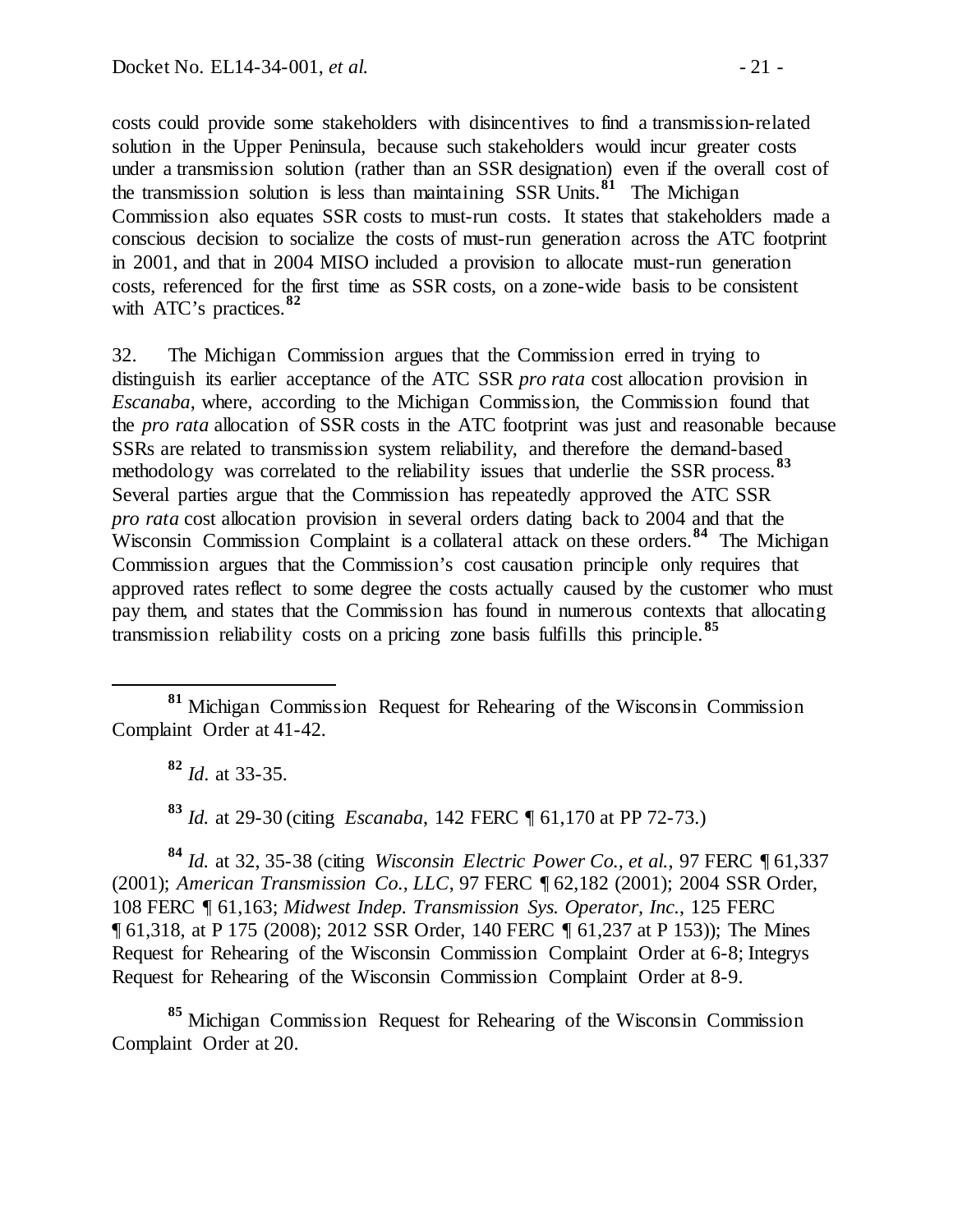33. Several parties argue that the Commission erred in not setting the matter for hearing to resolve material issues of fact, such as the Commission's conclusion that SSR/must-run generators are not included in the ATC planning process, the Commission's reliance on the preliminary load-shed study, the unfair discrepancy between the allocation of transmission costs versus SSR costs in the ATC footprint, whether the load-shed study is the only means to measure cost allocation, and whether the Commission's assumptions about the cost burdens that have been borne by Michigan ratepayers are accurate.**[86](#page-21-0)**

### **3. Effect of the LBA Split**

34. Integrys asserts that the Commission did not have all of the facts when it granted the Wisconsin Commission Complaint on July 29, 2014, because it was not aware of the pending December 1, 2014 split of the WEC LBA or the financial impact that the split would have on Michigan customers.**[87](#page-21-1)** Several parties state that the allocation of Presque Isle SSR costs using MISO's existing BPM methodology changes significantly if MISO were to allocate costs to the split WEC LBA versus the existing WEC LBA, causing Michigan Upper Peninsula customers to bear 93.57 percent of the costs of the \$52 million in costs for Presque Isle Units 5-9 on an annual basis.**[88](#page-21-2)** The Wisconsin Commission,

<span id="page-21-1"></span>**<sup>87</sup>** Integrys Request for Rehearing of the Wisconsin Commission Complaint Order at 13-16.

<span id="page-21-2"></span>**<sup>88</sup>** Request for Clarification of the Public Service Commission of Wisconsin, Docket No. EL14-34-001, *et al.*, at 9 (filed Aug. 28, 2014) (Wisconsin Commission Request for Clarification of the Wisconsin Commission Complaint Order); Integrys Request for Rehearing of the Wisconsin Commission Complaint Order at 15; Verso Request for Rehearing of the Wisconsin Commission Complaint Order at 18. The proposed compensation for the fixed costs of keeping Presque Isle Units 5-9 operational increased to approximately \$117 million dollars for the 14.5-month term under the Replacement Presque Isle SSR Agreement that was accepted by the Commission and set for hearing and settlement judge procedures in the November 10 Order in Docket No. ER14-2860-000. *See* MISO Replacement Presque Isle SSR Agreement Filing, Docket No. ER14-2860-000, Transmittal Letter at 13 (filed Sept. 12, 2014). In contrast, the proposed compensation for the fixed costs of keeping the White Pine SSR Unit operational is approximately \$3.2 million and the proposed compensation for the fixed costs of keeping the Escanaba SSR Units operational is approximately \$3.7 million. *See*

(continued…)

<span id="page-21-0"></span>**<sup>86</sup>** *Id*. at 47-48; Cloverland Request for Rehearing of the Wisconsin Commission Complaint Order at 5; Verso Request for Rehearing of the Wisconsin Commission Complaint Order at 19.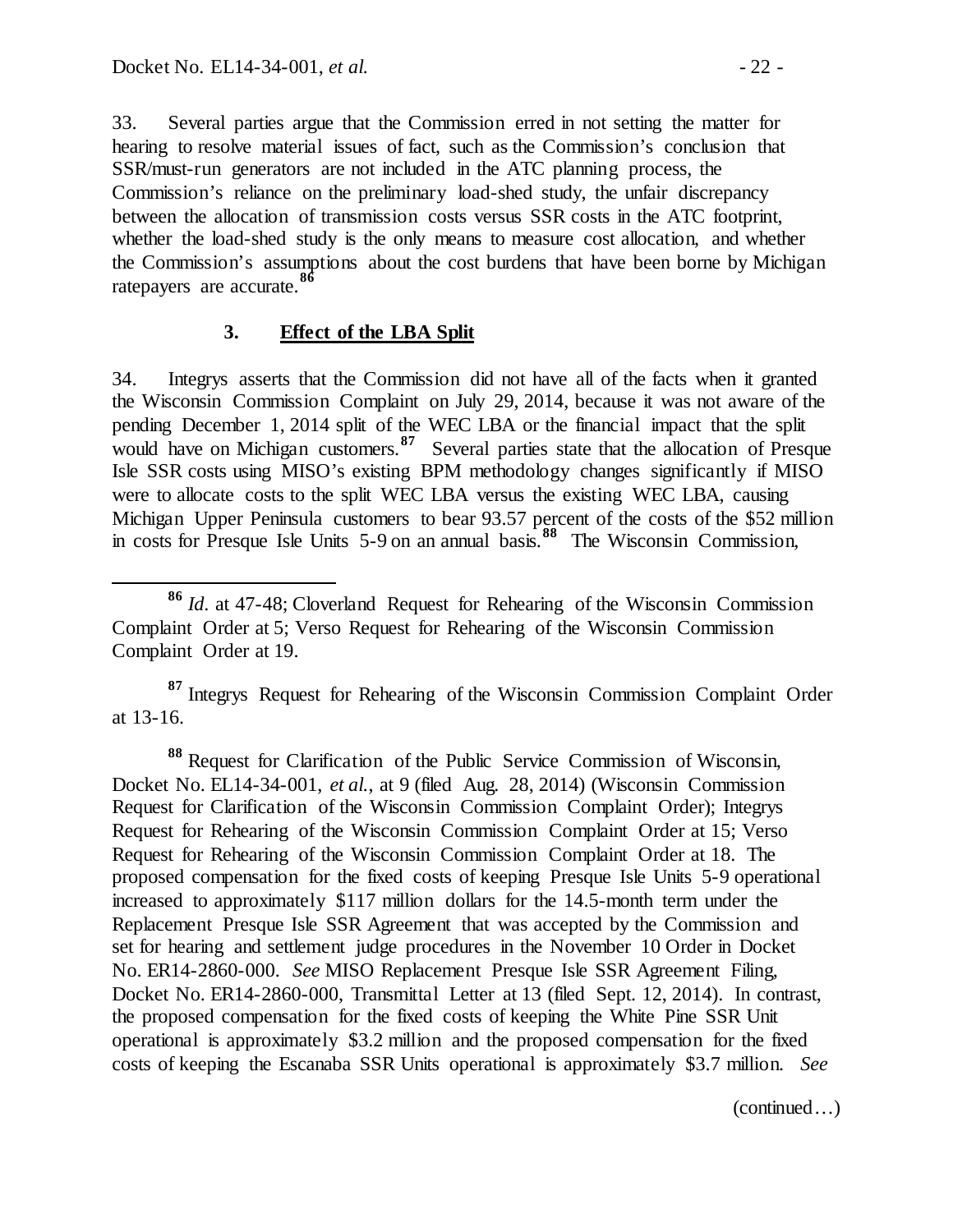however, supports this cost allocation, and, pointing to an analysis of MISO's final loadshed study conducted by MISO's West Technical Study Task Force, argues that Michigan receives most of the benefit of Presque Isle operation and should therefore pay the costs. **[89](#page-22-0)** Verso does not support this cost allocation, as it asserts that this rate impact to the Upper Peninsula is unjust and unreasonable, and that it creates a windfall for Wisconsin ratepayers of the former WEC LBA.<sup>[90](#page-22-1)</sup> Integrys asserts that retaining the *pro rata* allocation of SSR costs in the ATC footprint protects Upper Peninsula customers from the unilateral action of Wisconsin Electric to split the WEC LBA.**[91](#page-22-2)**

35. Verso argues that the LBA split has not been properly supported by Wisconsin Electric.<sup>[92](#page-22-3)</sup> Verso filed a motion to lodge evidence relating to: (1) the support for or opposition to the new Michigan Upper Peninsula LBA; and (2) the potential rate impact if the Michigan Upper Peninsula LBA is approved.**[93](#page-22-4)** Verso argues that this information is directly related to the issue of SSR cost allocation in this proceeding.

36. WPPI argues that the LBA bifurcation should not control the allocation of SSR costs, because it does not alter the transmission and generation topology that causes incurrence of Presque Isle SSR costs.**[94](#page-22-5)** WPPI argues that allocation of SSR costs across LSEs should track the extent to which each identifiable subset of load necessitates and benefits from SSR operation, and asks the Commission to rule on rehearing that the

MISO White Pine SSR Agreement Filing, Docket No. ER14-1724-000, Transmittal Letter at 2 (filed Apr. 15, 2014); MISO Second Restated Escanaba SSR Agreement Filing, Docket No. ER14-2176-000, Transmittal Letter at 2 (filed June 13, 2014).

<span id="page-22-0"></span>**<sup>89</sup>** Wisconsin Commission Request for Clarification of the Wisconsin Commission Complaint Order at 10-11.

<span id="page-22-1"></span>**<sup>90</sup>** Verso Request for Rehearing of the Wisconsin Commission Complaint Order at 18.

<span id="page-22-2"></span><sup>91</sup> Integrys Request for Rehearing of the Wisconsin Commission Complaint Order at 16.

<span id="page-22-3"></span>**<sup>92</sup>** Verso Request for Rehearing of the Wisconsin Commission Complaint Order at 14-15.

**<sup>93</sup>** *Id*. at 24-25.

l

<span id="page-22-5"></span><span id="page-22-4"></span>**<sup>94</sup>** WPPI Request for Rehearing of the Wisconsin Commission Complaint Order at 5-10.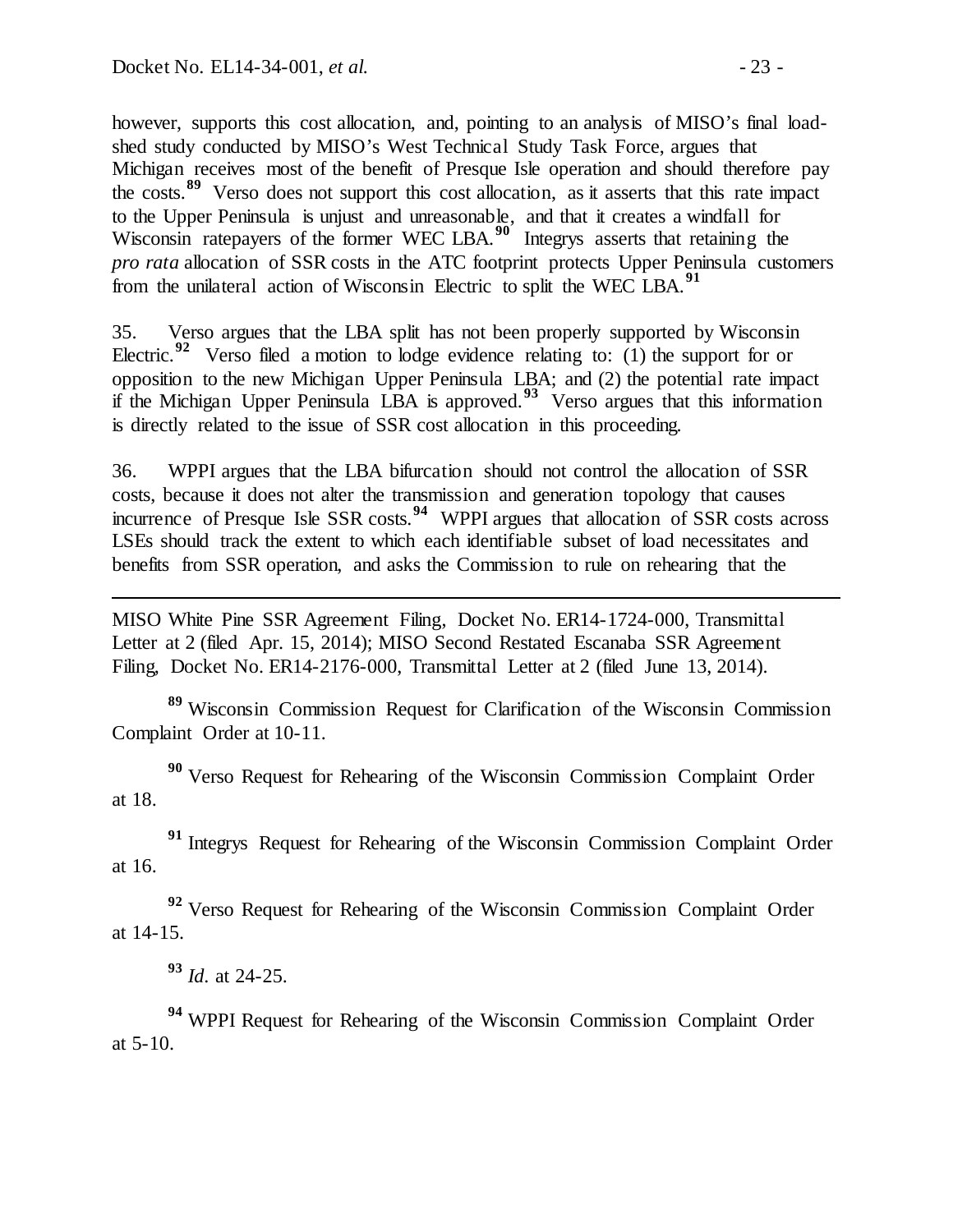allocation of Presque Isle SSR costs should differentiate between the Michigan and Wisconsin portions of the unsplit WEC LBA. WPPI states that the Wisconsin and Michigan portions of the historically defined WEC LBA should be assessed separately, regardless of any changes in the LBA boundary, which is not congruent with the causation of Presque Isle SSR costs and benefits.**[95](#page-23-0)**

### **4. Refunds**

37. Several parties argue that the Commission erred in imposing refunds starting at the date of the filing of the Wisconsin Commission Complaint, given that this is a cost allocation case.**[96](#page-23-1)** While these parties acknowledge that the Commission may exercise the discretion to direct MISO to provide refunds to Wisconsin ratepayers, they state that the Commission has imposed retroactive surcharges on Michigan ratepayers, which are barred by section 206 of the FPA.**[97](#page-23-2)** Verso and the Mines explain that MISO has no money of its own to refund dollars, and that any dollars that MISO would use for such refunds must come from other customers, by surcharging those LSEs that paid too little according to the final load-shed study.**[98](#page-23-3)** The City of Escanaba states that the Commission has held that the one-sided nature of its refund authority  $-$  i.e., that it lacks corresponding surcharge authority to pay for the refunds  $-$  is a primary basis for its policy of applying cost allocation changes only prospectively.**[99](#page-23-4)** Verso and the Mines state that

**<sup>95</sup>** *Id*. at 11.

<span id="page-23-1"></span><span id="page-23-0"></span>**<sup>96</sup>** Michigan Commission Request for Rehearing of the Wisconsin Commission Complaint Order at 49-52; The City of Escanaba Request for Rehearing of the Wisconsin Commission Complaint Order at 5-7; Verso Request for Rehearing of the Wisconsin Commission Complaint Order at 21-22; Cloverland Request for Rehearing of the Wisconsin Commission Complaint Order at 5; The Mines Request for Rehearing of the Wisconsin Commission Complaint Order at 9-11; Integrys Request for Rehearing of the Wisconsin Commission Complaint Order at 22-24.

<span id="page-23-2"></span><sup>97</sup> Michigan Commission Request for Rehearing of the Wisconsin Commission Complaint Order at 51 (citing *City of Anaheim, California v. FERC*, 558 F.3d 521 (D.C. Cir. 2009) (*City of Anaheim*)); Verso Request for Rehearing of the Wisconsin Commission Complaint Order at 22; The Mines Request for Rehearing of the Wisconsin Commission Complaint Order at 9-10.

<span id="page-23-4"></span><span id="page-23-3"></span>**<sup>98</sup>** Verso Request for Rehearing of the Wisconsin Commission Complaint Order at 22; The Mines Request for Rehearing of the Wisconsin Commission Complaint Order at 9.

**<sup>99</sup>** The City of Escanaba Request for Rehearing of the Wisconsin Commission

(continued…)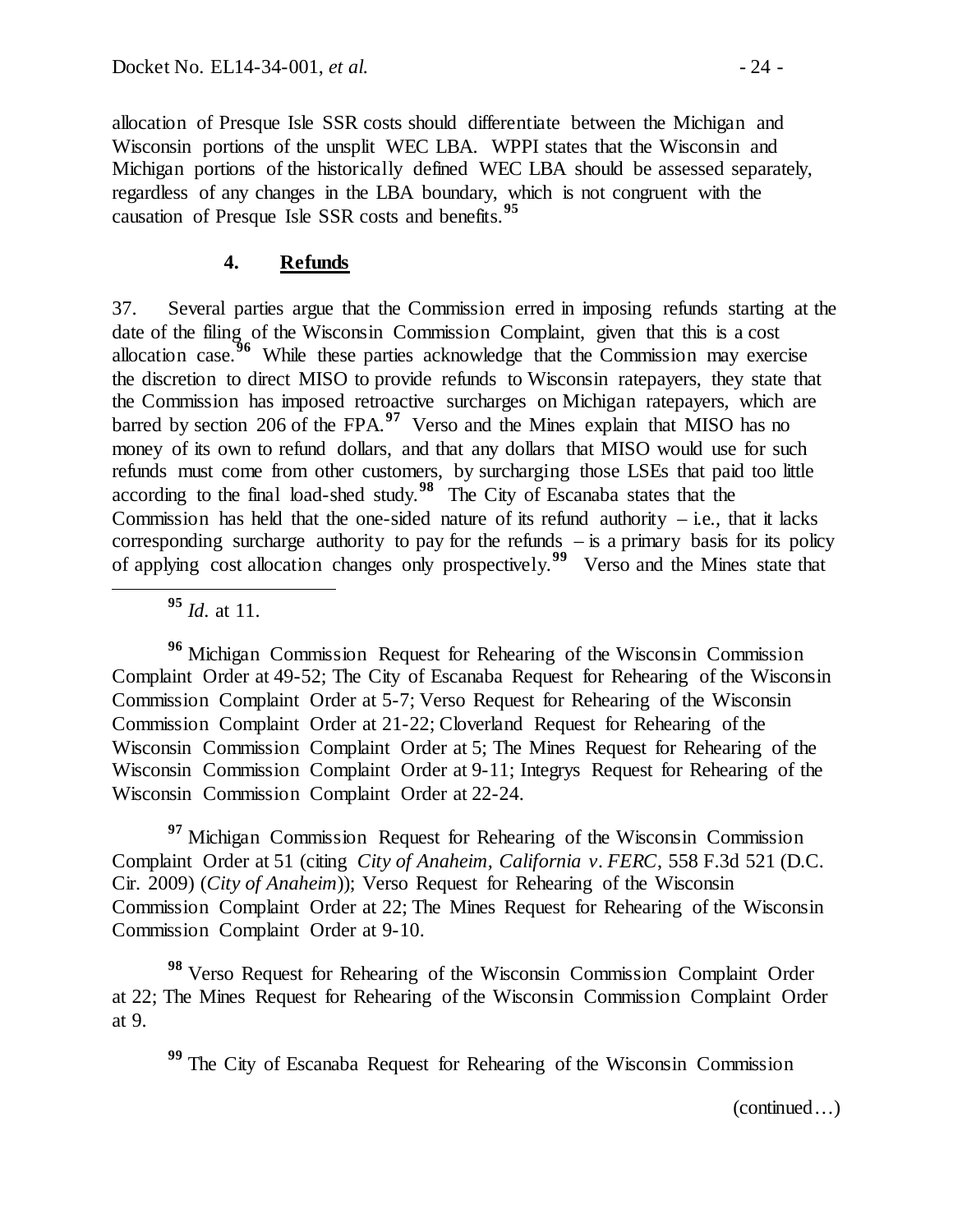$\overline{a}$ 

a rate increase may go into effect under section 206(a) of the FPA only when the final load-shed study is approved, and that the new SSR rates should be prospective from that day forward.**[100](#page-24-0)**

38. Several parties argue that, even if legally supported by section 206 of the FPA, the Commission's decision is an unjustified departure from precedent. They state that the Commission's long-standing policy is that when a Commission action under section 206 of the FPA requires only a cost allocation or a rate design change, the Commission's order will take effect prospectively, without refunds.<sup>[101](#page-24-1)</sup> The Michigan Commission states that the Commission follows this approach because parties cannot alter past decisions made in reliance on a rate design then in effect and because refunds could result in a situation where the utility would under-recover the legitimate costs because it would not have the opportunity to immediately file a new rate case to recover the revenue shortfall.<sup>102</sup> Integrys states that the Commission's policy is to avoid retroactive Integrys states that the Commission's policy is to avoid retroactive implementation of rates and resettlements that would create substantial uncertainty in the markets, or where doing so would change the economic and commercial expectations of

Complaint Order at 6 (citing *Black Oak Energy, L.L.C. v. PJM Interconnection, L.L.C.,*  136 FERC ¶ 61,040 (2012) (*Black Oak*) (citing *City of Anaheim* for the proposition that it could not order PJM to recover surcharges to pay for refunds); *remanded on other grounds, Black Oak Energy, LLC v. FERC,* 725 F.3d 230 (D.C. Cir. 2013) (*Black Oak v. FERC*)).

<span id="page-24-0"></span>**<sup>100</sup>** Verso Request for Rehearing of the Wisconsin Commission Complaint Order at 23-24; The Mines Request for Rehearing of the Wisconsin Commission Complaint Order at 10.

<span id="page-24-1"></span>**<sup>101</sup>** Michigan Commission Request for Rehearing of the Wisconsin Commission Complaint Order at 49 (citing *Occidental Chemical Corporation v. PJM Interconnection, L.L.C. and Delmarva Power & Light Co*., 110 FERC ¶ 61,378, at P 10 (2005) (*Occidental*)); The City of Escanaba Request for Rehearing of the Wisconsin Commission Complaint Order at 5; Integrys Request for Rehearing of the Wisconsin Commission Complaint Order at 22.

<span id="page-24-2"></span>**<sup>102</sup>** Michigan Commission Request for Rehearing of the Wisconsin Commission Complaint Order at 50-51 (citing *Occidental*, 110 FERC ¶ 61,378 at P 10; *Union Electric Co.*, 64 FERC ¶ 61,355, at 63,468 (1993); *Black Oak*, 136 FERC ¶ 61,040 at P 26).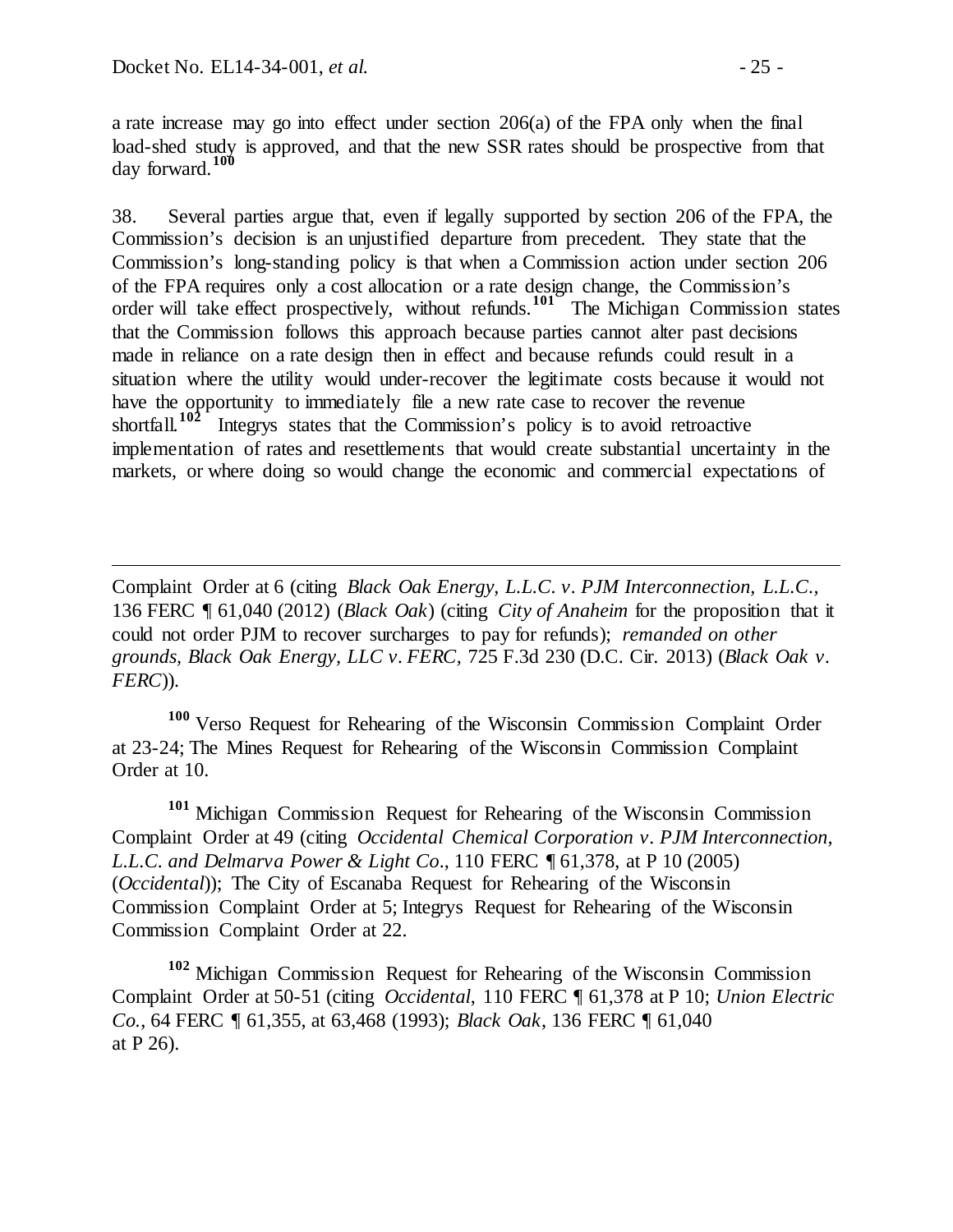market participants with respect to their transactions which they cannot undo.<sup>[103](#page-25-0)</sup> Integrys asserts that these customers are faced with retroactive adjustments back six months and had no means by which to adjust their operations, or plan for or anticipate these costs.<sup>[104](#page-25-1)</sup>

39. Several parties take issue with the Commission's statement that the "revised cost allocation does not represent a new cost allocation because it is merely conforming the allocation of SSR costs in the ATC footprint to the method applied throughout the rest of the MISO region."**[105](#page-25-2)** They state that the allocation is a new cost allocation to ratepayers in the Upper Peninsula that will be subject to higher rates. The Michigan Commission and Integrys take issue with the Commission's indication that the SSR costs at issue are limited to costs associated with a single SSR Unit, to be allocated among a defined set of customers within a limited geographic area for a limited time period. **[106](#page-25-3)** The Michigan Commission argues that this reasoning must be rejected because those characteristics apply to all cases involving refund obligations. In addition, due to the Commission's reliance on a preliminary load-shed study, the Michigan Commission argues that the Commission has no basis for considering the actual financial magnitude that its decision to allocate Presque Isle SSR costs will have on the defined set of customers. **[107](#page-25-4)** Integrys argues that the fact that these costs are limited to one SSR Unit is of little comfort to the customers who must pay the annual costs of \$52 million which, if allocable to customers in the new Michigan Upper Peninsula LBA, will increase rates from \$0.95/MWh under

**<sup>104</sup>** *Id*. at 24.

<span id="page-25-2"></span><span id="page-25-1"></span>**<sup>105</sup>** *Id*. at 23-24; Michigan Commission Request for Rehearing of the Wisconsin Commission Complaint Order at 49 (citing Wisconsin Commission Complaint Order, 148 FERC ¶ 61,071 at P 68); The City of Escanaba Request for Rehearing of the Wisconsin Commission Complaint Order at 7.

<span id="page-25-3"></span>**<sup>106</sup>** Michigan Commission Request for Rehearing of the Wisconsin Commission Complaint Order at 49 (citing Wisconsin Commission Complaint Order, 148 FERC ¶ 61,071 at P 68); Integrys Request for Rehearing of the Wisconsin Commission Complaint Order at 24.

<span id="page-25-4"></span>**<sup>107</sup>** Michigan Commission Request for Rehearing of the Wisconsin Commission Complaint Order at 50.

<span id="page-25-0"></span>**<sup>103</sup>** Integrys Request for Rehearing of the Wisconsin Commission Complaint Order at 23 (citing *New York Indep. Sys. Operator, Inc.*, 92 FERC ¶ 61,073, at 61,307 (2000), *reh'g denied*, 97 FERC ¶ 61,154, at 61,673 (2001)).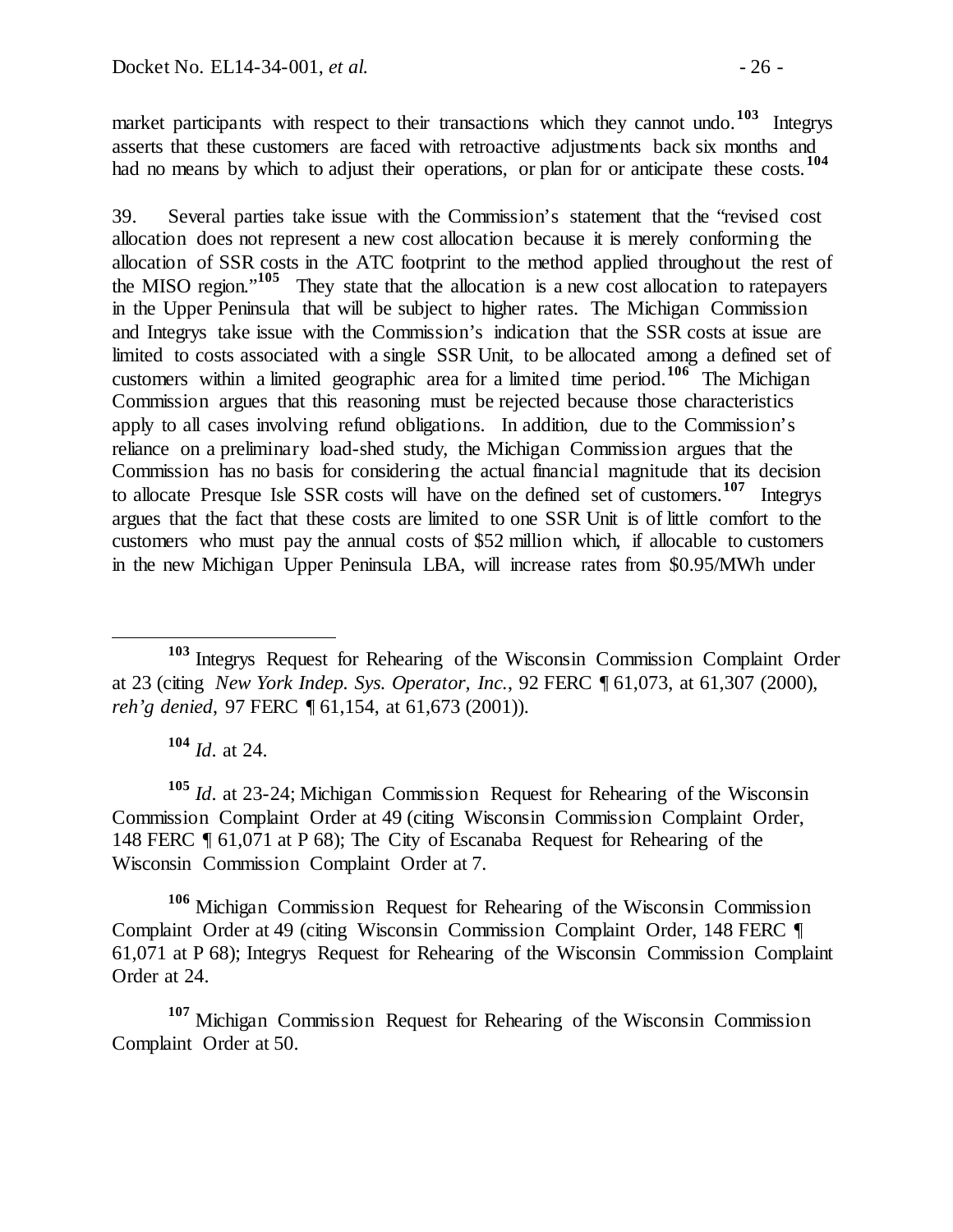the ATC SSR *pro rata* methodology to approximately \$16/MWh.**[108](#page-26-0)** Finally, the Michigan Commission notes that the Commission's argument that refunds are appropriate because they will not require broader adjustments to MISO's markets must be rejected, as the ease of implementation is not a legitimate basis for ordering refunds.**[109](#page-26-1)**

# **5. Requests for Clarification**

40. The Michigan Commission requests clarification that the flexibility given to MISO to determine a method to allocate SSR costs to the LSEs that benefit from the operation of the SSR Units will not require the state commissions to employ any particular allocation methodology at the retail rate level for purposes of allocating such costs within an LSE that operates in both Michigan and Wisconsin, because it is the state's exclusive jurisdiction to set retail rates.**[110](#page-26-2)**

41. The City of Escanaba requests clarification that the Wisconsin Commission Complaint Order did not prejudge the justness and reasonableness of MISO's load-shed methodology as applied to any particular case or customers.**[111](#page-26-3)** The City of Escanaba states that MISO's Tariff does not require the load-shed methodology, and argues that this methodology may not produce just and reasonable results in every case.

42. Wisconsin Electric requests clarification that any method MISO uses to identify the beneficiaries of an SSR Unit must be consistent with the Tariff requirement that costs are allocated to the LSEs that benefit.**[112](#page-26-4)** Wisconsin Electric states that the current BPM method allocates costs beyond the identified LSE beneficiaries to the LBAs in which those beneficiaries reside, and is therefore unjust and unreasonable.**[113](#page-26-5)** Wisconsin

<span id="page-26-0"></span> **<sup>108</sup>** Integrys Request for Rehearing of the Wisconsin Commission Complaint Order at 24.

<span id="page-26-1"></span>**<sup>109</sup>** Michigan Commission Request for Rehearing of the Wisconsin Commission Complaint Order at 50 (citing Wisconsin Commission Complaint Order, 148 FERC ¶ 61,071 at P 68).

**<sup>110</sup>** *Id*. at 52-55.

<span id="page-26-3"></span><span id="page-26-2"></span>**<sup>111</sup>** The City of Escanaba Request for Rehearing of the Wisconsin Commission Complaint Order at 4.

<span id="page-26-5"></span><span id="page-26-4"></span>**<sup>112</sup>** Request for Clarification or, in the Alternative, Rehearing of the Wisconsin Electric Power Company, Docket No. EL14-34-001, *et al.*, at 4 (filed Aug. 28, 2014).

**<sup>113</sup>** *Id*. at 5-7.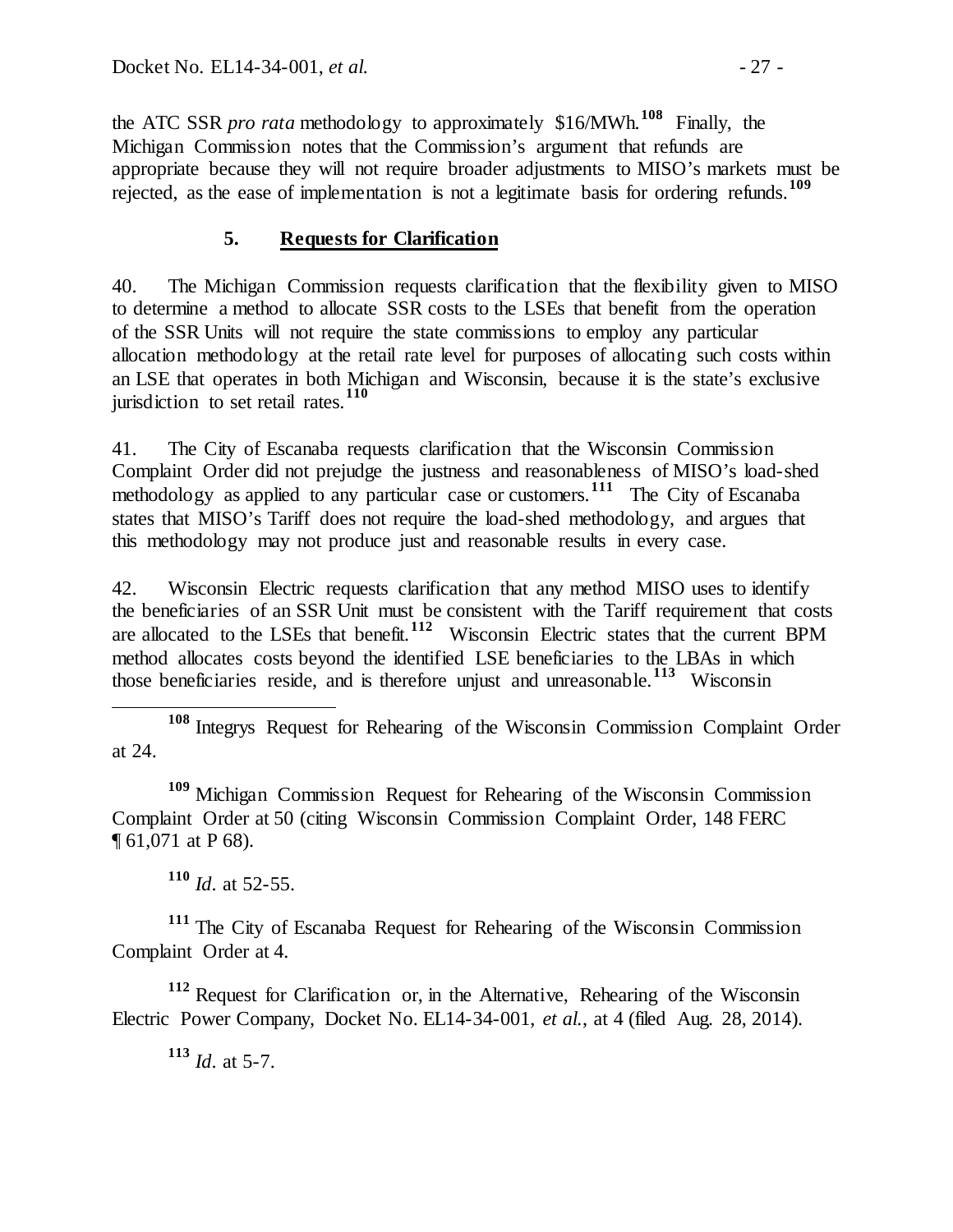Electric suggests that the only reasonable method is to allocate costs based on actual energy withdrawals at commercial pricing nodes.**[114](#page-27-0)**

43. WPPI notes that the Commission specifically set for hearing the fixed cost component of Presque Isle SSR compensation, but made no such requirement for the variable cost component.<sup>[115](#page-27-1)</sup> WPPI requests that the Commission give parties an opportunity to review the variable costs collected pursuant to Presque Isle Rate Schedule 43G.<sup>[116](#page-27-2)</sup> WPPI states that the amount of variable costs, e.g., fuel, will not be known until after Presque Isle has actually been called upon under the Presque Isle SSR Agreement, and that verification of these variable costs is necessarily an after-the-fact review.<sup>[117](#page-27-3)</sup> WPPI recognizes that variable cost information will be subject to audit by MISO, but argues that it is insufficient to vest audit responsibility solely with MISO, because interested parties require the opportunity to participate in the review of the costs and must have the opportunity to challenge those costs.**[118](#page-27-4)**

## **III. Responsive Pleadings to MISO's Filing to Reflect the Split of the WEC LBA Docket No. ER14-2952-000**

## **A. Notice and Responsive Pleadings**

44. Notice of MISO's filing in Docket No. ER14-2952-000 was published in the *Federal Register*, 79 Fed. Reg. 60,150 (2014), with interventions and protests due on or before October 17, 2014.

45. Timely motions to intervene were filed by: Wisconsin Public Service Corporation; Citizens Utility Board of Wisconsin; Consumers Energy Company; Wisconsin Industrial Energy Group; ATC; Midcontinent Municipal-Cooperative Network, LLC; and Wisconsin Power and Light Company. Timely motions to intervene and protests were filed by: Verso; the Mines; the City of Escanaba; and Integrys. WPPI filed a timely motion to intervene, comments, and partial protest. Cloverland filed a

<span id="page-27-3"></span><span id="page-27-2"></span><span id="page-27-1"></span><span id="page-27-0"></span>**<sup>115</sup>** WPPI Request for Rehearing of the Wisconsin Commission Complaint Order at 13 (citing Wisconsin Commission Complaint Order, 148 FERC ¶ 61,071 at P 89).

**<sup>116</sup>** *Id*. at 13-16.

**<sup>117</sup>** *Id*. at 14.

<span id="page-27-4"></span>**<sup>118</sup>** *Id*. at 14-15.

**<sup>114</sup>** *Id*. at 10.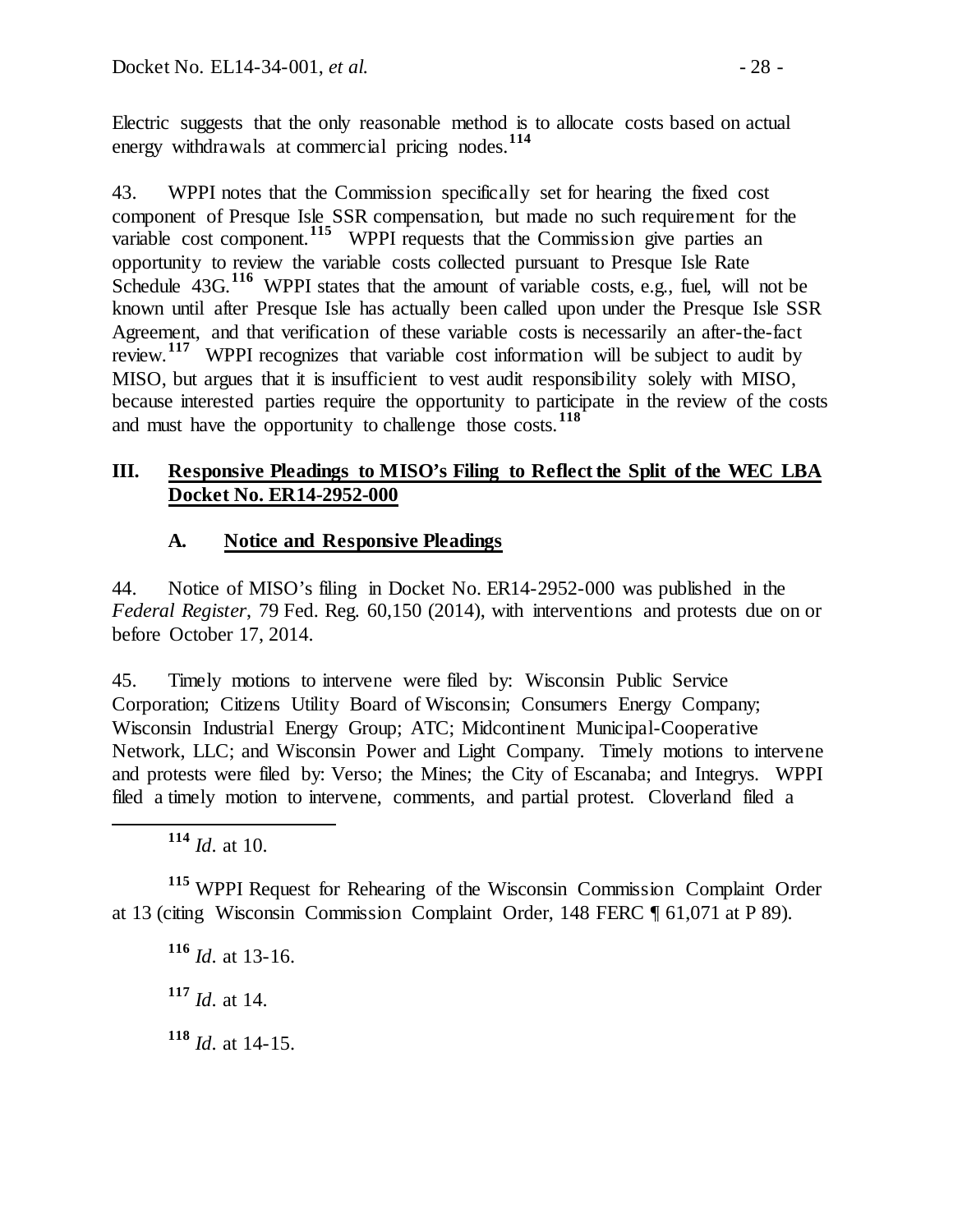timely motion to intervene, separate comments, and a separate protest. The Michigan Commission filed a notice of intervention and protest. The Wisconsin Commission filed a notice of intervention and comments. Wisconsin Electric filed a request to hold the proceeding in abeyance and conditional protest on October 9, 2014. Wisconsin Electric filed a supplement to its protest on October 22, 2014.

46. Wisconsin Electric, the Michigan Public Power Agency, the Upper Peninsula Power Company, the City of Mackinac Island, and the Sault Ste. Marie Tribe of Chippewa Indians filed out-of-time motions to intervene.

47. Comments were filed by: Tina M. Perry; Charles Perry; U.S. Representative Dan Benishek; Gina M. Harman; and Michael E. Moody, Assistant Attorney General, Environment, Natural Resources, and Agriculture Division, on behalf of Rick Snyder, Governor of Michigan, Bill Schuette, Attorney General of Michigan, Fred Upton, U.S. Representative, and Dan Benishek, U.S. Representative (Michigan Representatives Letter). Carol M. Viventi, Secretary of the Michigan Senate, submitted Michigan Senate Resolution No. 187, urging the Commission to reverse its decision accepting MISO's revised SSR cost allocation methodology. John C. Precario, Chairman, President and Chief Executive Officer of ATC, filed a letter explaining electric supply issues in the Upper Peninsula of Michigan.

48. The Wisconsin Customers Coalition, Wisconsin Electric, the Michigan Commission, WPPI, the Wisconsin Commission, Verso, and MISO filed motions for leave to answer and answers to the protests. The Michigan Commission filed a motion for leave to answer and answer to Wisconsin Electric's answer. Wisconsin Electric filed a motion to answer and answer to Verso's answer. Cloverland filed a motion to reject the answer of the Wisconsin Commission or, in the alternative, a motion for leave to answer and answer on November 4, 2014. The Michigan Commission, WPPI, and Verso filed answers to Wisconsin Electric's request to hold the proceedings in abeyance. The Michigan Commission filed a supplement to its answer on October 22, 2014. On February 2, 2015, the Mines filed a motion to terminate the Replacement Presque Isle SSR Agreement as moot, because the Mines have returned to bundled distribution and power supply electric retail service from Wisconsin Electric effective February 1, 2015; thus, the Mines argue that the claimed justification for the agreement no longer exists.**[119](#page-28-0)**

<span id="page-28-0"></span>**<sup>119</sup>** Motion of Tilden Mining Company L.C. and Empire Iron Mining Partnership, Docket No. ER14-2952-000 *et al*., at 2 (filed Feb. 2, 2015).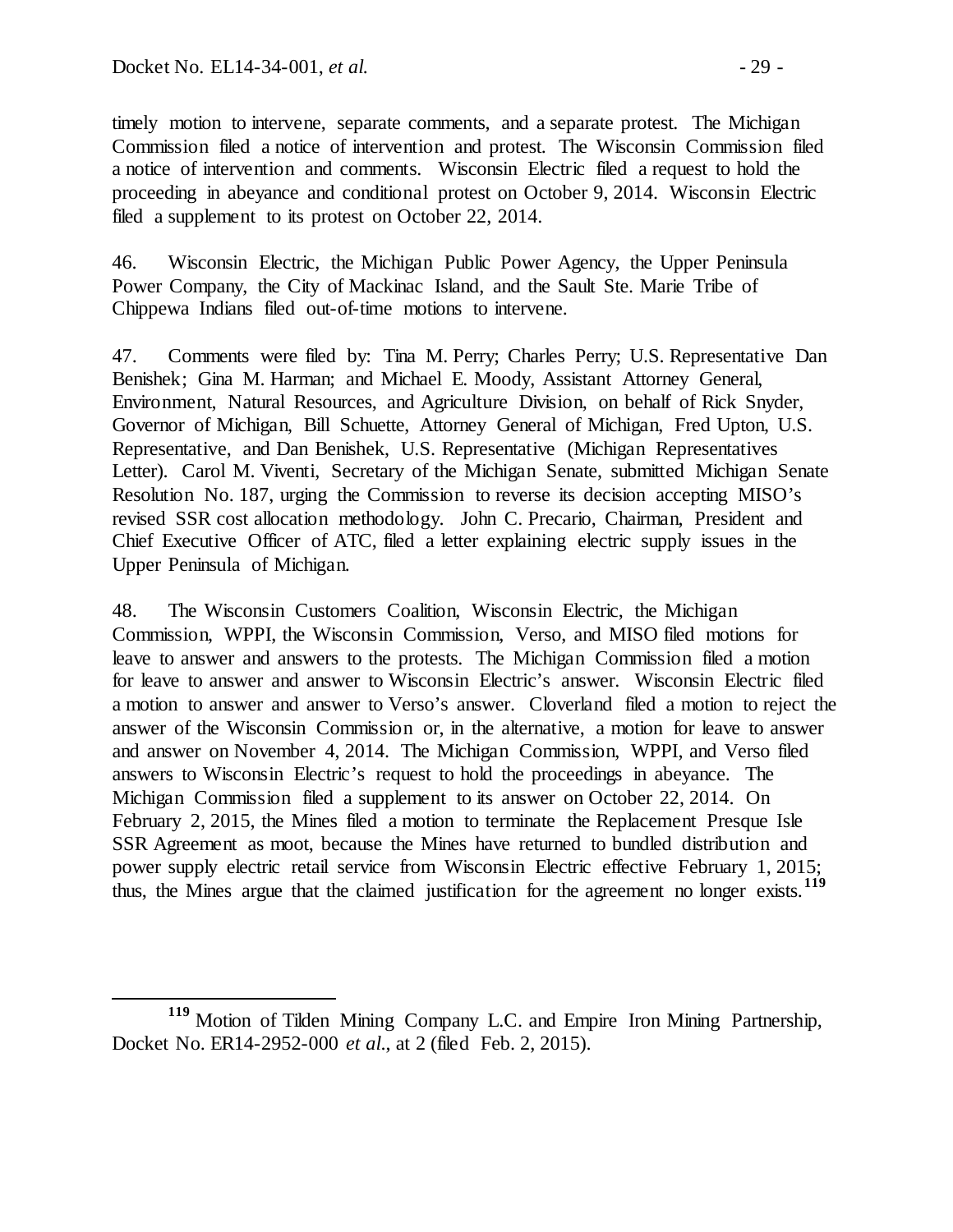#### **B. Comments and Answers**

49. The comments and protests submitted in response to MISO's filing in Docket No. ER14-2952-000, which includes revised SSR cost allocations for the White Pine SSR Unit, the Escanaba SSR Units, and the Presque Isle SSR Units to reflect the split of the WEC LBA, were submitted after the requests for rehearing of the Wisconsin Commission Complaint Order. Many comments reflect the same sentiments from the Wisconsin and Michigan parties with respect to SSR cost allocation in the ATC footprint. Wisconsin parties generally support MISO's proposed rate schedules because they contend that the revised cost allocations more appropriately identify the LSEs that benefit from continued operation of the SSR Units.**[120](#page-29-0)** Michigan parties argue that the LBA cost allocation percentages proposed in the revised rate schedules are unjust and unreasonable because they would shift a large amount of SSR costs to a limited number of ratepayers in the Michigan Upper Peninsula.<sup>[121](#page-29-1)</sup> The City of Escanaba argues that an overly local allocation of SSR costs could undermine the purpose and efficacy of the SSR program. **[122](#page-29-2)** Michigan parties take issue with MISO's load-shed studies that support the revised cost allocations, asserting that they are insufficient to provide the justification for the

<span id="page-29-1"></span>**<sup>121</sup>** Protest of Tilden Mining Company L.C. and Empire Iron Mining Partnership, Docket No. ER14-2952-000, at 16 (filed Oct. 17, 2014) (The Mines Protest of the Revised Rate Schedules Filing); Notice of Intervention, Protest and Request for Five Month Suspension and Hearing of the Michigan Public Service Commission, Docket No. ER14-2952-000, at 6-7 (filed Oct. 17, 2014) (Michigan Commission Protest of the Revised Rate Schedules Filing); Motion to Intervene, Protest, Motion for Suspension, Hearing, and Settlement Judge Procedures of Verso Paper Corp., Docket No. ER14-2952-000, at 5-7 (filed Oct. 17, 2014) (Verso Protest of the Revised Rate Schedules Filing). The Michigan Commission states that the LBA split proposal increases the amount of Presque Isle SSR costs to the Michigan Upper Peninsula from \$7.4 million to \$96.3 million per year.

<span id="page-29-2"></span>**<sup>122</sup>** Motion to Intervene and Protest of the City of Escanaba, Michigan, Docket No. ER14-2952-000, at 5-6 (filed Oct. 17, 2014) (The City of Escanaba Protest of the Revised Rate Schedules Filing).

<span id="page-29-0"></span>**<sup>120</sup>** Motion to Intervene and Comments of the Public Service Commission of Wisconsin, Docket No. ER14-2952-000, at 5-7 (filed Oct. 17, 2014); WPPI Energy Motion to Intervene and Comments Partially Supporting and Partially Protesting Revised Cost Allocation, Docket No. ER14-2952-000, at 5-7 (filed Oct. 17, 2014) (WPPI Comments on the Revised Rate Schedules Filing).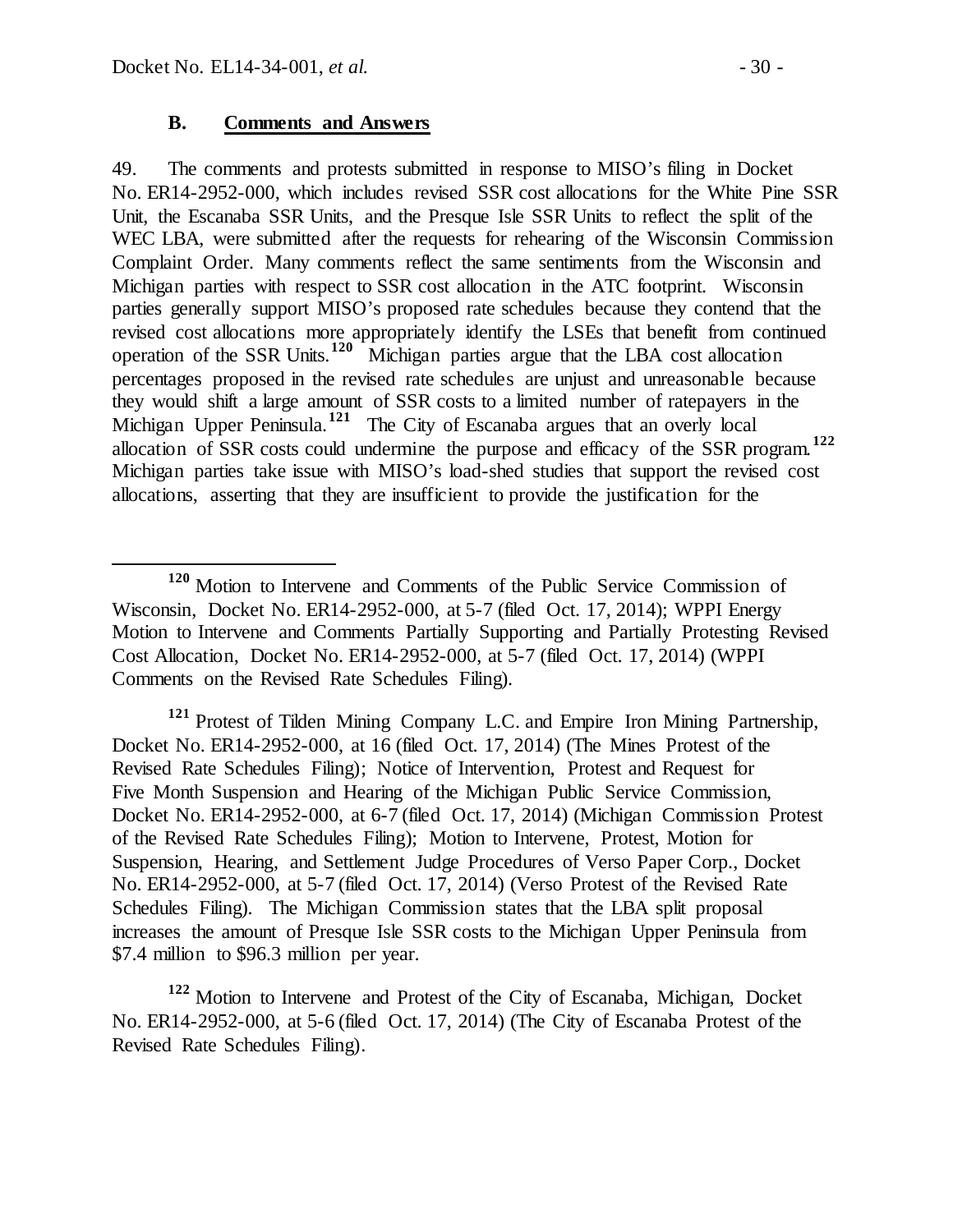proposed cost allocations and that MISO has failed to provide any explanation regarding how the supplemental load-shed studies were prepared or how it arrived at the results.<sup>[123](#page-30-0)</sup>

50. The parties similarly debate whether Wisconsin Electric has justified the LBA split itself, and whether the use of the LBA boundaries in identifying the LSEs that benefit from the operation of the SSR Units is just and reasonable.<sup>[124](#page-30-1)</sup> The Michigan Commission requests that the Commission reject the filing and direct MISO to file a revised allocation based on the LBA boundaries prior to NERC's approval of the LBA split.<sup>[125](#page-30-2)</sup> Verso requests that the Commission reject the filing and either require MISO to allocate costs based on the unsplit WEC LBA or, in the alternative, grant rehearing of the Wisconsin Commission Complaint Order and return to *pro rata* allocation of SSR costs in the ATC footprint.**[126](#page-30-3)** Integrys asks the Commission to order MISO to develop Tariff language to ensure that an entity such as Wisconsin Electric cannot manipulate its LBA to reallocate costs without first determining that the creation of the LBA for cost allocation purposes yields a just and reasonable rate.**[127](#page-30-4)**

51. Wisconsin Electric repeats its request that the Commission reject the filing and direct MISO to allocate the SSR costs associated with Presque Isle Units 5-9 based on the actual energy withdrawals at the commercial pricing nodes associated with the identified

<span id="page-30-1"></span>**<sup>124</sup>** Michigan Commission Protest of the Revised Rate Schedules Filing at 9-13; Integrys Energy Services, Inc. Motion to Intervene and Protest, Docket No. ER14-2952- 000, at 12-13 (filed Oct. 17, 2014) (Integrys Protest of the Revised Rate Schedules Filing); The Mines Protest of the Revised Rate Schedules Filing at 13-15; Verso Protest of the Revised Rate Schedules Filing at 5; MISO Answer, Docket No. ER14-2952-000, at 6 (filed Oct. 27, 2014); Wisconsin Commission Answer, Docket No. ER14-2952-000, at 7 (filed Oct. 27, 2014); Wisconsin Customers Coalition Answer, Docket No. ER14- 2952-000, at 2-4 (filed Nov. 3, 2014).

<span id="page-30-2"></span>**<sup>125</sup>** Michigan Commission Protest of the Revised Rate Schedules Filing at 13.

<span id="page-30-0"></span>**<sup>123</sup>** *Id.* at 4-5; Verso Protest of the Revised Rate Schedules Filing at 8; The Mines Protest of the Revised Rate Schedules Filing at 17; The City of Escanaba Protest of the Revised Rate Schedules Filing at 4-5.

<span id="page-30-3"></span>**<sup>126</sup>** Verso Protest of the Revised Rate Schedules Filing at 7.

<span id="page-30-4"></span>**<sup>127</sup>** Integrys Protest of the Revised Rate Schedules Filing at 8.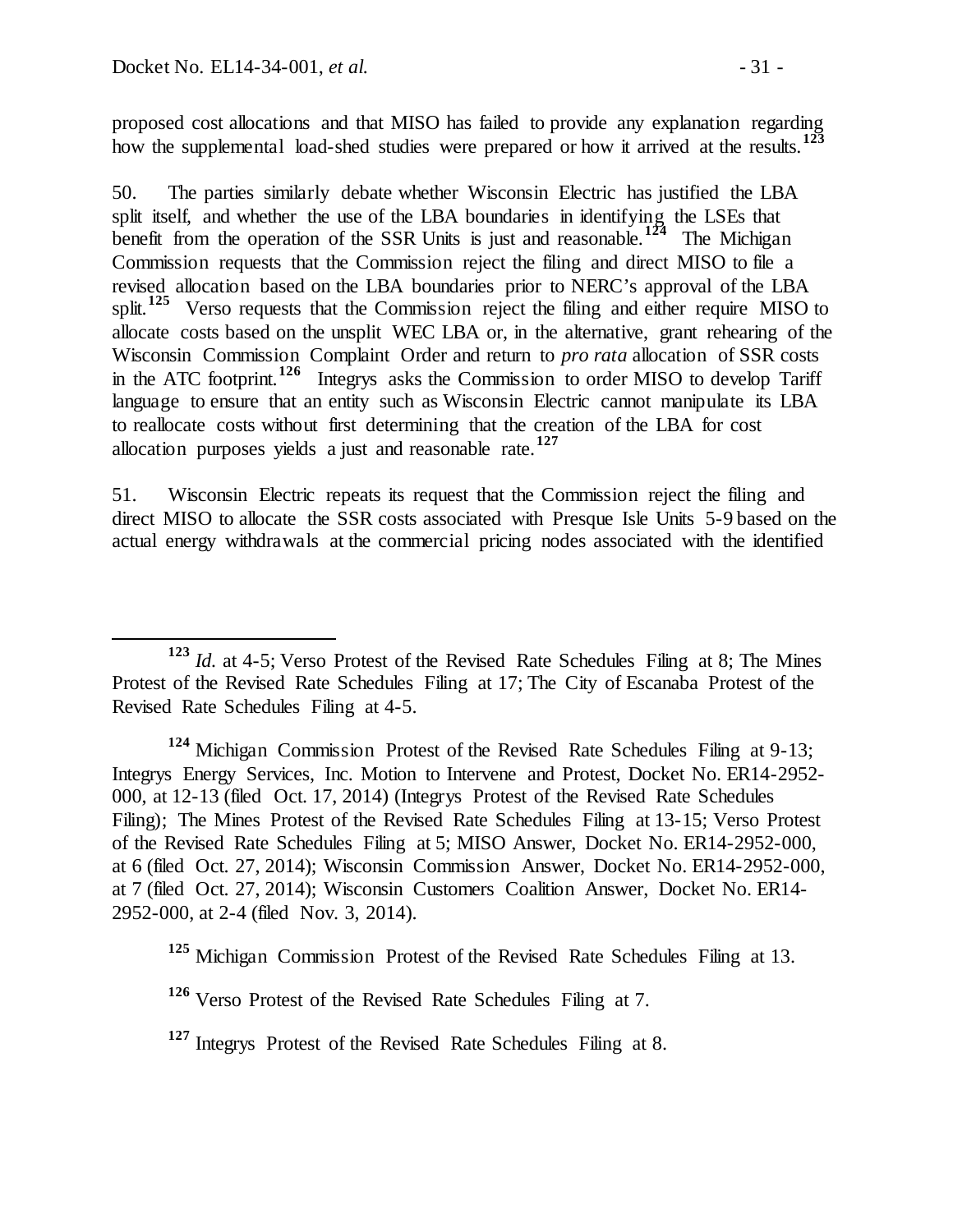beneficiaries from the optimal load-shed analysis.**[128](#page-31-0)** Integrys objects to the suggestion of Wisconsin Electric to allocate SSR costs associated with Presque Isle Units 5-9 to LSEs via commercial pricing nodes. First, Integrys states that this treatment would be unduly discriminatory because it would vary from MISO's cost allocation practices in the rest of its footprint.**[129](#page-31-1)** Second, Integrys states that this method is not feasible because of the nature of commercial pricing nodes, which are not geographic like LBAs, but are rather a collection of elemental pricing nodes that are used to set a market price for commercial pricing nodes.<sup>[130](#page-31-2)</sup> Integrys argues that MISO would not be able to figure out, within its load-shedding modeling, the amount of energy withdrawals by an LSE by looking only at commercial pricing nodes, because the commercial pricing node is simply a weighted average market price. Integrys asserts that the actual energy withdrawals at commercial pricing nodes must be determined by adding up retail customer meter readings at the node. Other parties argue against such treatment because it could lead to a level of granularity that is not required by the FPA and that would improperly narrow the area from which Presque Isle SSR costs are recovered,**[131](#page-31-3)** and because it could decrease the number of market participants to whom costs are assessed but also magnify the financial impact on that reduced number of market participants.**[132](#page-31-4)**

52. Some parties assert that the filing uses an allocation methodology that in fact allocates costs to non-beneficiaries (i.e*.,* it allocates costs to LSEs that do not require the operation of the SSR Units for reliability purposes).**[133](#page-31-5)** Wisconsin Electric explains that although Cloverland is located entirely outside of the load-shed area identified by MISO, due to its inclusion in the new Michigan Upper Peninsula LBA, Cloverland's SSR cost

**<sup>129</sup>** Integrys Protest of the Revised Rate Schedules Filing at 14.

<span id="page-31-2"></span><span id="page-31-1"></span>**<sup>130</sup>** *Id.* at 15. Integrys explains that elemental pricing nodes are single points on the transmission grid, not an amount of customer load. *Id.* at 16.

**<sup>131</sup>** Verso Protest of the Revised Rate Schedules Filing at 5-6.

<span id="page-31-4"></span><span id="page-31-3"></span>**<sup>132</sup>** Michigan Commission Answer, Docket No. ER14-2952-000, at 3-5 (filed Dec. 17, 2014).

<span id="page-31-5"></span>**<sup>133</sup>** Wisconsin Electric Protest of the Revised Rate Schedules Filing at 6; Protest of Cloverland Electric Cooperative, Docket No. ER14-2952-000, at 6-8 (filed Oct. 17, 2014) (Cloverland Protest of the Revised Rate Schedules Filing).

<span id="page-31-0"></span>**<sup>128</sup>** Request to Hold Proceeding in Abeyance and Conditional Protest of Wisconsin Electric Power Company, Docket No. ER14-2952-000, at 9 (filed Oct. 17, 2014) (Wisconsin Electric Protest of the Revised Rate Schedules Filing).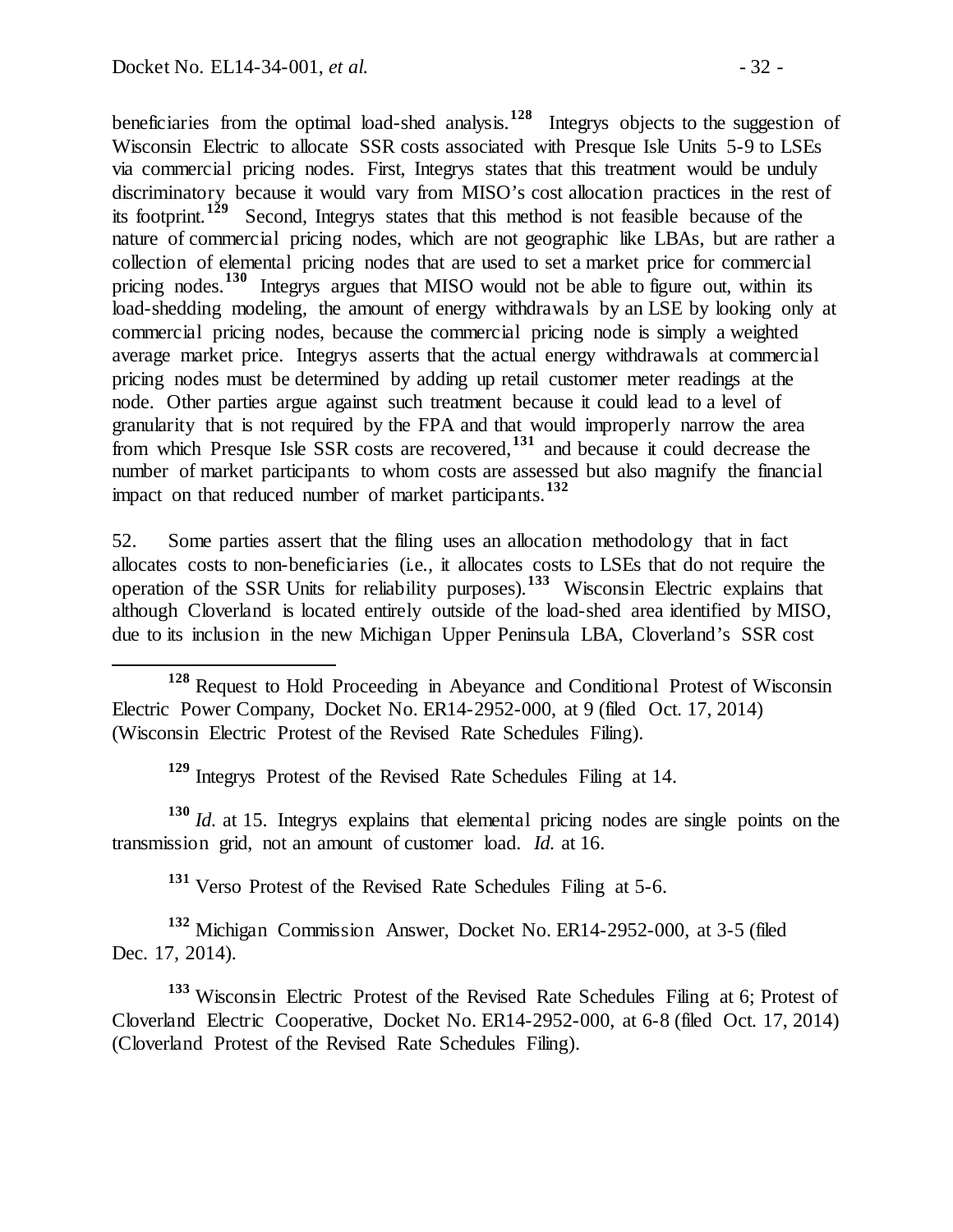responsibility changes from a 2.7 percent allocation under MISO's compliance filing in Docket No. ER14-1243-004 to a 22.6 percent allocation under the instant filing.<sup>[134](#page-32-0)</sup> Cloverland argues that MISO has not provided any information demonstrating that this cost shift to Cloverland's service area, despite no changes in the SSR benefits provided to Cloverland's customers, is just and reasonable.<sup>[135](#page-32-1)</sup> Cloverland states that MISO's allocation methodology under its BPM, which assigns costs to the LBA that receives reliability benefits from the operation of the SSR Unit and then *pro rata* to each LSE within those LBAs, gives no consideration of whether an individual LSE actually receives any reliability benefit from the SSR Unit for which it is assigned costs.<sup>1</sup>

53. The Wisconsin Commission takes issue with arguments that Cloverland does not receive any reliability benefits from Presque Isle Units 5-9.**[137](#page-32-3)** The Wisconsin Commission states that Cloverland resides within an LBA that MISO's load-shed study identified as containing load that would need to be shed if Presque Isle Units 5-9 did not operate, and notes that MISO's study cannot determine with precision the exact set of loads that would be at risk. The Wisconsin Commission states that the allocation by LBA accounts for this imprecision. Cloverland answers that no study has shown that its customers will receive any reliability benefit from Presque Isle Units 5-9, and that it should not bear 22 percent of the costs for the units.**[138](#page-32-4)**

54. In its answer to the comments and protests, MISO states that the filing is necessary because the existing rate schedules in the ATC footprint will be out of date if not acted upon by the Commission.**[139](#page-32-5)** It states that all three rate schedules refer to the "WEC LBA," which will consist only of LSEs located in Wisconsin as of December 1, 2014, and that MISO will not at that time be authorized to allocate any SSR costs to LSEs in the new Michigan Upper Peninsula LBA. MISO states that it has complied with all of its applicable Tariff provisions, all relevant Commission orders, and all applicable business practices.

<span id="page-32-1"></span><span id="page-32-0"></span> **<sup>134</sup>** Wisconsin Electric Protest of the Revised Rate Schedules Filing at 6; *see also* Integrys Protest of the Revised Rate Schedules Filing at 13-14.

**<sup>135</sup>** Cloverland Protest of the Revised Rate Schedules Filing at 3-6.

**<sup>136</sup>** *Id.* at 7-8.

<span id="page-32-5"></span><span id="page-32-4"></span><span id="page-32-3"></span><span id="page-32-2"></span><sup>137</sup> Wisconsin Commission Answer, Docket No. ER14-2952-000, at 6 (filed Oct. 27, 2014).

**<sup>138</sup>** Cloverland Answer, Docket No. ER14-2952-000, at 5 (filed Nov. 4, 2014).

**<sup>139</sup>** MISO Answer, Docket No. ER14-2952-000, at 5 (filed Oct. 31, 2014).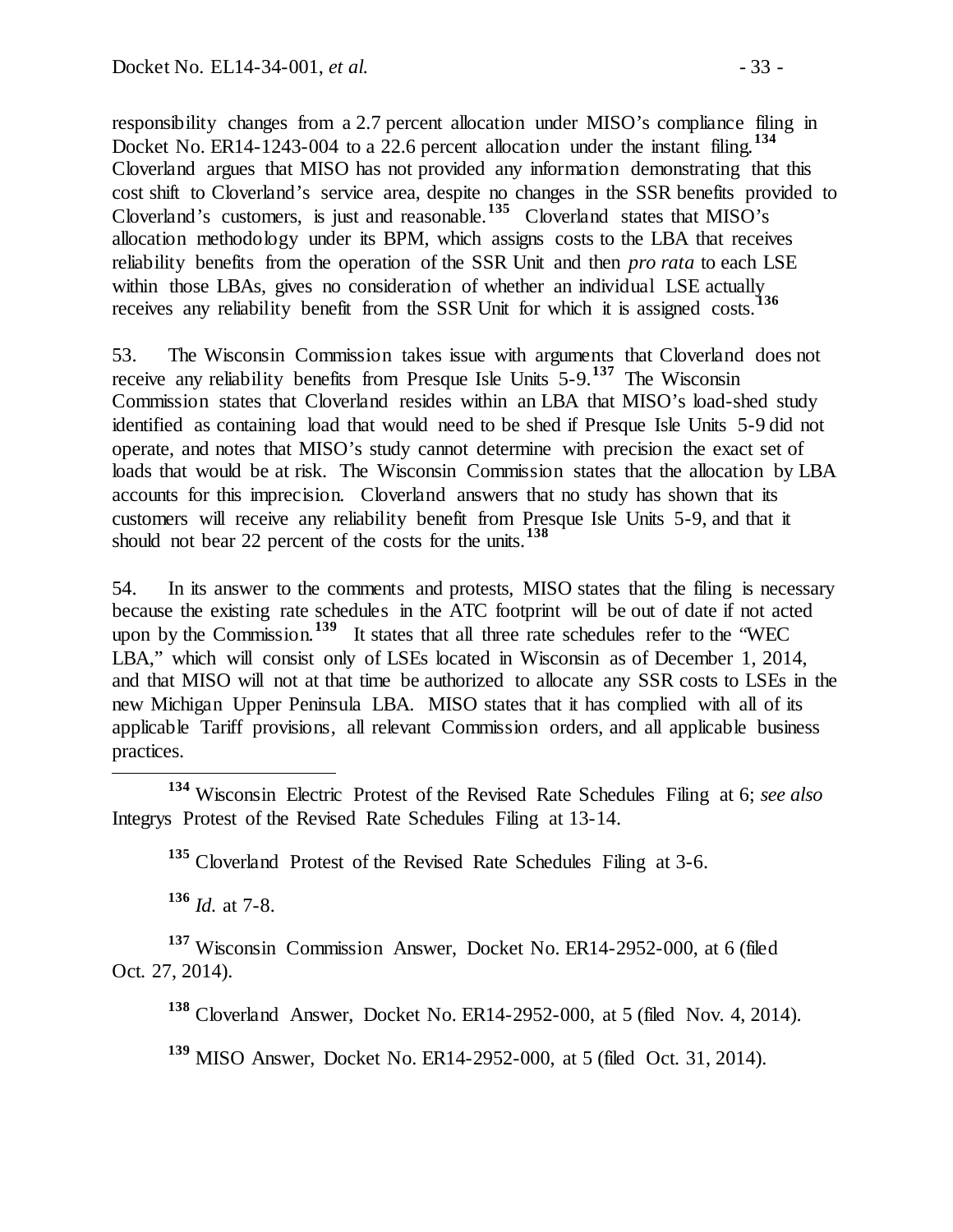## **C. Deficiency Letter and MISO's Response**

55. On November 28, 2014, Commission staff issued a deficiency letter requesting more information from MISO (November 28 Deficiency Letter). MISO submitted a response on December 17, 2014 in Docket No. ER14-2952-001 (MISO Deficiency Letter Response). First, the November 28 Deficiency Letter asked to what extent MISO considered whether its proposed revisions to the SSR cost allocation in its Docket No. ER14-2952-000 filing properly allocated SSR costs only to those LSEs that require operation of the SSR Units for reliability purposes.**[140](#page-33-0)** MISO explains that LSEs do not have geographical boundaries and that an LSE can have an obligation to serve load within or outside the MISO footprint.<sup>[141](#page-33-1)</sup> MISO states that because its load-shed study examines an optimal or minimum load-shed solution based on planning model horizons, it is not an all-inclusive identification of load that can be reasonably expected to benefit under every circumstance. Therefore, MISO explains that the LBA boundary provides a reasonable area to include those other beneficiaries, and the cost allocation method using the LBA boundary allocates SSR costs reasonably commensurate with the loads that will require operation of the SSR Unit. MISO states that Cloverland is an LSE that serves load within the LBA that contains loads that are reasonably correlated with identified impacts of the unavailability of the SSR Unit, and that SSR cost allocation to Cloverland is consistent with the Tariff.**[142](#page-33-2)**

56. The November 28 Deficiency Letter asked MISO to explain how it would use load-shed studies to assign cost responsibility directly to the LSEs that require the SSR Units for reliability.<sup>[143](#page-33-3)</sup> MISO responds that the optimal load-shed analysis is based on the planning models used to perform the Attachment Y analysis, which identified the LSEs that require the SSR service.<sup>[144](#page-33-4)</sup> MISO further explains that the load-shed analysis models do not contemplate a relationship between the load buses and the LSEs, and therefore, an intermediate step is needed to associate the load shed buses with the LSEs by using the LBA as a common link. In order to implement a direct assignment of costs to LSEs, MISO states that additional planning model details would be needed to create the relationship between the load shed buses and the LSE. MISO states that even if this

<span id="page-33-2"></span>**<sup>142</sup>** *Id*. at 3-4.

<span id="page-33-0"></span>**<sup>140</sup>** November 28 Deficiency Letter at 3.

<span id="page-33-1"></span>**<sup>141</sup>** MISO Deficiency Letter Response at 3.

<span id="page-33-3"></span>**<sup>143</sup>** November 28 Deficiency Letter at 4.

<span id="page-33-4"></span>**<sup>144</sup>** MISO Deficiency Letter Response at 4.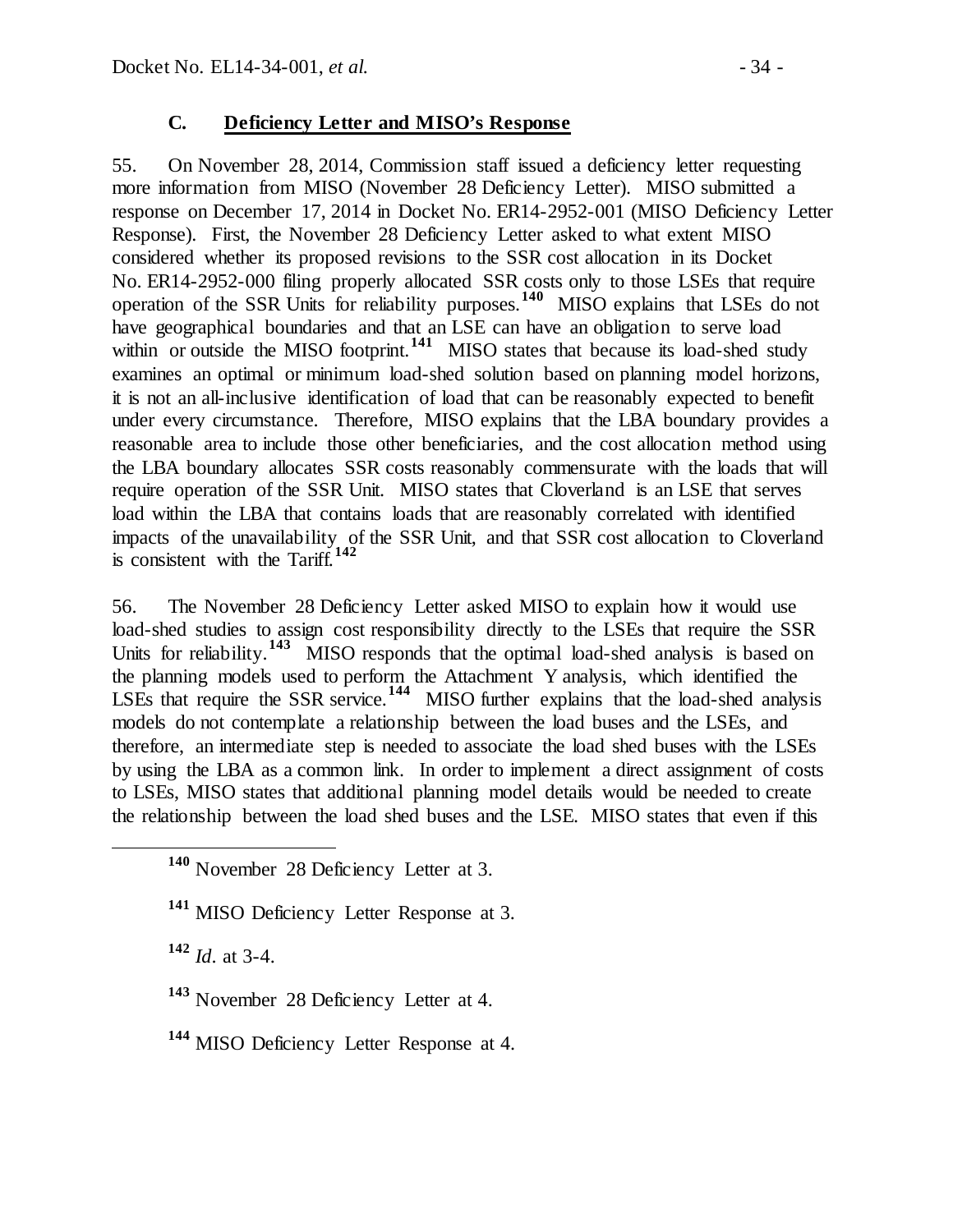method existed, an optimal load-shed study would disproportionately allocate costs to a limited and inaccurately targeted set of loads. MISO adds that assigning cost responsibility directly to LSEs on a forward-looking basis is problematic considering that LSEs associated with physical load may change over time, and are not an exact representation of the physical loads that are the true beneficiaries of SSR operation.

57. The November 28 Deficiency Letter next requested that MISO explain any implementation issues that may arise if MISO allocated SSR costs directly to the LSEs.**[145](#page-34-0)** MISO explains that, in addition to the need to develop additional planning model details to create the relationship between the load shed buses and the LSEs, allocation of SSR costs directly to LSEs does not work well when costs are assigned to loads that are eligible to choose their LSE in a retail choice state, which has the potential to cause large shifts during the period of an SSR agreement if customers switch suppliers.<sup>[146](#page-34-1)</sup> In regards to the feasibility of allocating SSR costs based on actual energy withdrawals at the commercial pricing node, MISO states that assigning SSR costs at the LBA level is appropriate, reiterating that the optimal nature of the load-shed algorithm does not provide a precise representation of all beneficiaries and that using optimal loadshed studies to assign cost responsibility to individual LSEs may result in disproportionate allocation of costs to loads located closer in proximity to the SSR Unit.**[147](#page-34-2)**

58. MISO explains that there are several advantages to the existing SSR allocation method, including: (1) the method's use of modelled load information from the Attachment Y planning studies to determine the relative benefits of the SSR Unit operation using an optimal load-shed methodology; (2) the avoidance of unintended consequences for customers in retail choice states; (3) assignment of costs at the LBA level is reasonably commensurate with the benefits received by loads in the impacted LBA; (4) the existing method eliminates potentially disproportionate cost allocation to loads identified on a modelled load-shed algorithm that does not precisely represent the extent of the impact of a reliability event avoided by the SSR Unit; and (5) the existing method is similar to the approach used in MISO's voltage and local reliability cost allocation method.**[148](#page-34-3)**

<span id="page-34-2"></span>**<sup>147</sup>** *Id*. at 6.

<span id="page-34-3"></span>**<sup>148</sup>** *Id*. at 5.

<span id="page-34-0"></span>**<sup>145</sup>** November 28 Deficiency Letter at 4.

<span id="page-34-1"></span>**<sup>146</sup>** MISO Deficiency Letter Response at 5.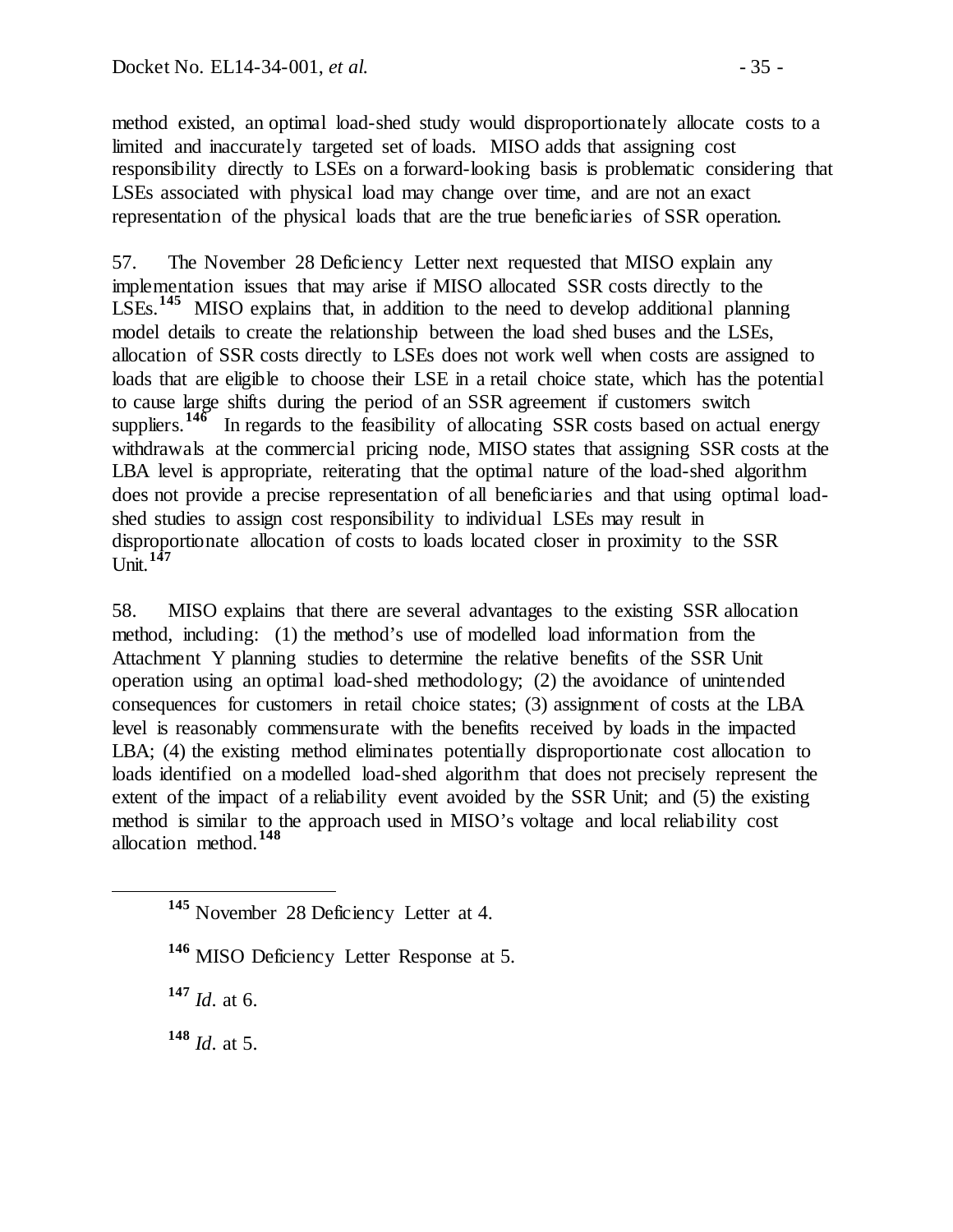59. In response to a question about the level of detail available at the commercial pricing node, MISO states that its commercial model recognizes the relationship between the LSE and its load at its commercial location with the loads being represented by elemental pricing nodes in the commercial model. MISO explains that each commercial pricing node is assigned to an LSE.<sup>[149](#page-35-0)</sup> MISO then uses the optimal load-shed method, which determines which loads are most effective in alleviating the reliability issue and identifies the LBAs where those load buses are modelled in the planning model. MISO then calculates the total amount of load-shed for all buses and issues for each affected LBA. MISO further explains that for each LBA, there is a set of commercial pricing nodes that exists in the MISO commercial model that is assigned to the LSE and SSR costs are allocated to all LSEs in the corresponding LBAs using the commercial model.

60. The November 28 Deficiency Letter requested more information regarding the possibility that loads not specifically identified in the optimal load-shed study could also benefit from the SSR Unit.**[150](#page-35-1)** MISO responds that MISO's SSR cost allocation method does recognize that loads not specifically identified in the optimal load-shed study may also benefit, and for this reason, the method considers that cost responsibility should be applied to loads beyond the optimal locations using the LBA to extend cost responsibility to these beneficiaries. MISO explains that the optimal load-shed methodology identifies the minimum amount of load curtailment needed to mitigate all the reliability issues caused by the unavailability of the SSR Unit. MISO states that the models represent a snapshot of system conditions using a number of assumptions and that it cannot identify all beneficiaries with high precision.**[151](#page-35-2)**

## **D. Notice of MISO's Response to the Deficiency Letter and Responsive Pleadings**

61. Notice of MISO's response to the November 28 Deficiency Letter in Docket No. ER14-2952-001 was published in the *Federal Register*, 79 Fed. Reg. 77,468 (2014), with interventions and protests due on or before January 7, 2015. Verso requested an extension of time to file comments to MISO's response on December 22, 2014. The Commission granted the request for extension on January 2, 2015, such that comments to MISO's response were due on January 16, 2015. Timely comments were filed by: the Wisconsin Commission; WPPI; the City of Escanaba; the Mines; Cloverland; Wisconsin Electric; Verso; and the Michigan Commission. The Mines filed an answer to the

<span id="page-35-0"></span>**<sup>149</sup>** *Id*. at 7.

<span id="page-35-1"></span>**<sup>150</sup>** November 28 Deficiency Letter at 4.

<span id="page-35-2"></span>**<sup>151</sup>** MISO Deficiency Letter Response at 7-8.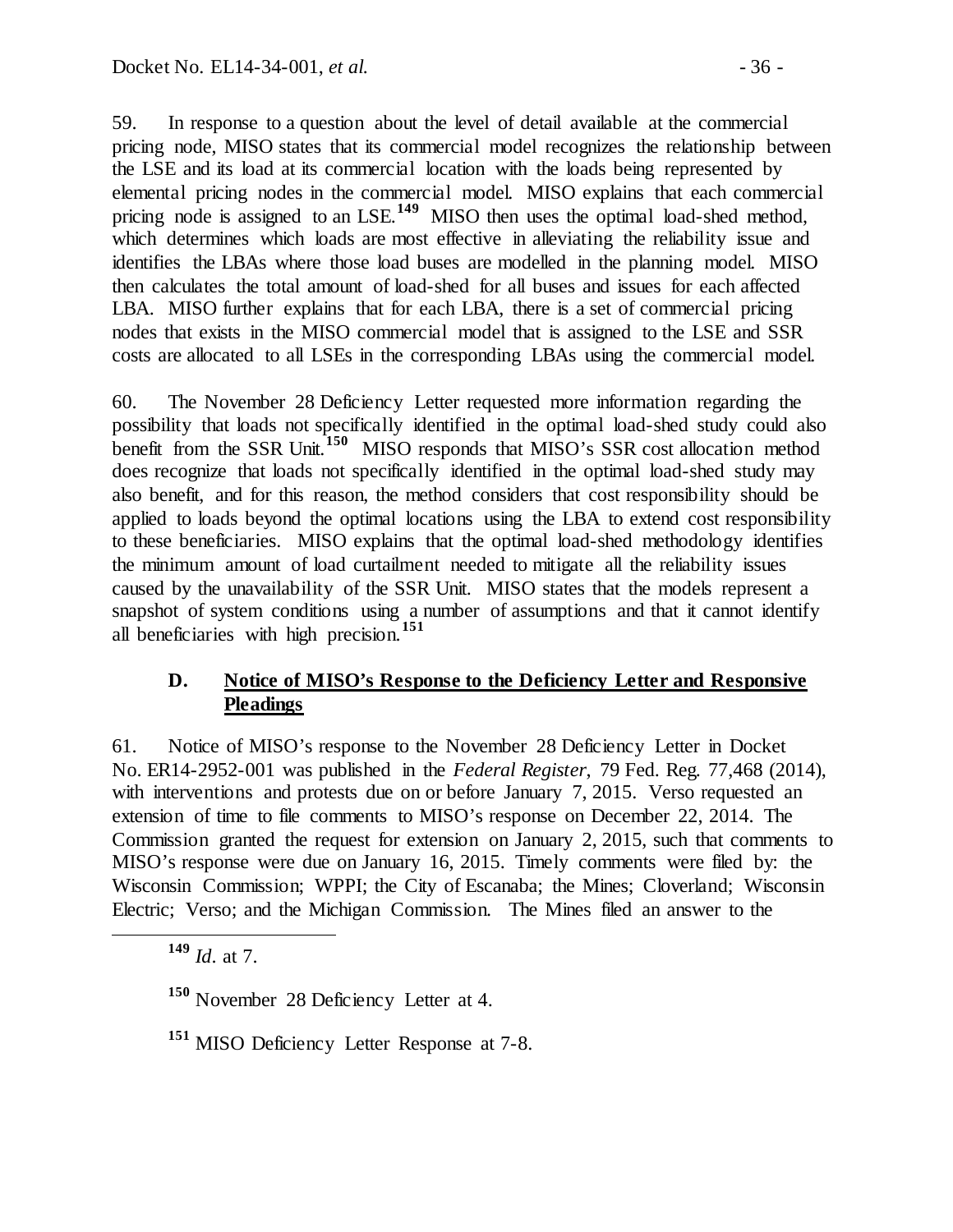comments on January 22, 2015. The Michigan Commission filed a motion to compel MISO, under an appropriate protective order, to release its complete optimal load-shed study and copies of all load-shed studies that did not converge to the Michigan Commission.**[152](#page-36-0)** The Michigan Commission subsequently withdrew its motion.**[153](#page-36-1)**

62. The Wisconsin Commission supports the continued use of MISO's BPM methodology, arguing that it is impossible to precisely quantify all benefitting loads, and the assignment of costs at the LBA level is reasonably commensurate with the benefits received by the loads in the impacted LBA.**[154](#page-36-2)** WPPI agrees with MISO that bifurcation of the WEC LBA more appropriately allocates SSR costs to the loads that cause the need for the SSR operation, and that further granularity in SSR allocation is likely to create disproportionate and unreasonable results.<sup>[155](#page-36-3)</sup> Verso agrees with MISO's conclusion that it should not allocate SSR costs directly to LSEs in the optimal load-shed area based on actual energy withdrawals at commercial pricing nodes, and states that in order to allocate costs in this manner, the Commission would need to review all information used in MISO's analysis.**[156](#page-36-4)**

63. The Michigan Commission argues that MISO fails to explain why MISO stakeholders chose to minimize the identification of load that could benefit from operation of an SSR Unit by using an optimal load-shed study that has several deficiencies, and asks the Commission to set MISO's optimal load-shed analysis for hearing.<sup>[157](#page-36-5)</sup> The Michigan Commission also protests MISO's practice of allocating SSR

<span id="page-36-0"></span> **<sup>152</sup>** Motion to Compel of the Michigan Public Service Commission, Docket No. ER14-2952-001, at 3 (filed Jan. 26, 2015).

<span id="page-36-1"></span>**<sup>153</sup>** Notice of Withdrawal of Motion to Compel of the Michigan Public Service Commission, Docket No. ER14-2952-001 (filed Feb. 6, 2015).

<span id="page-36-2"></span>**<sup>154</sup>** Supporting Comments of the Public Service Commission of Wisconsin, Docket No. ER14-2952-001, at 3-5 (filed Jan. 16, 2015).

<span id="page-36-3"></span>**<sup>155</sup>** Comments of WPPI Energy on Deficiency Filing, Docket No. ER14-2952-001, at 2 (filed Jan. 16, 2015).

<span id="page-36-4"></span>**<sup>156</sup>** Comments of Verso Corporation, Docket No. ER14-2952-001, at 8-10 (filed Jan. 16, 2015).

<span id="page-36-5"></span>**<sup>157</sup>** Comments and Protest of the Michigan Public Service Commission to Proposed Cost Allocation Schedules, Docket No. ER14-2952-001, at 10-11, 16 (filed Jan. 16, 2015).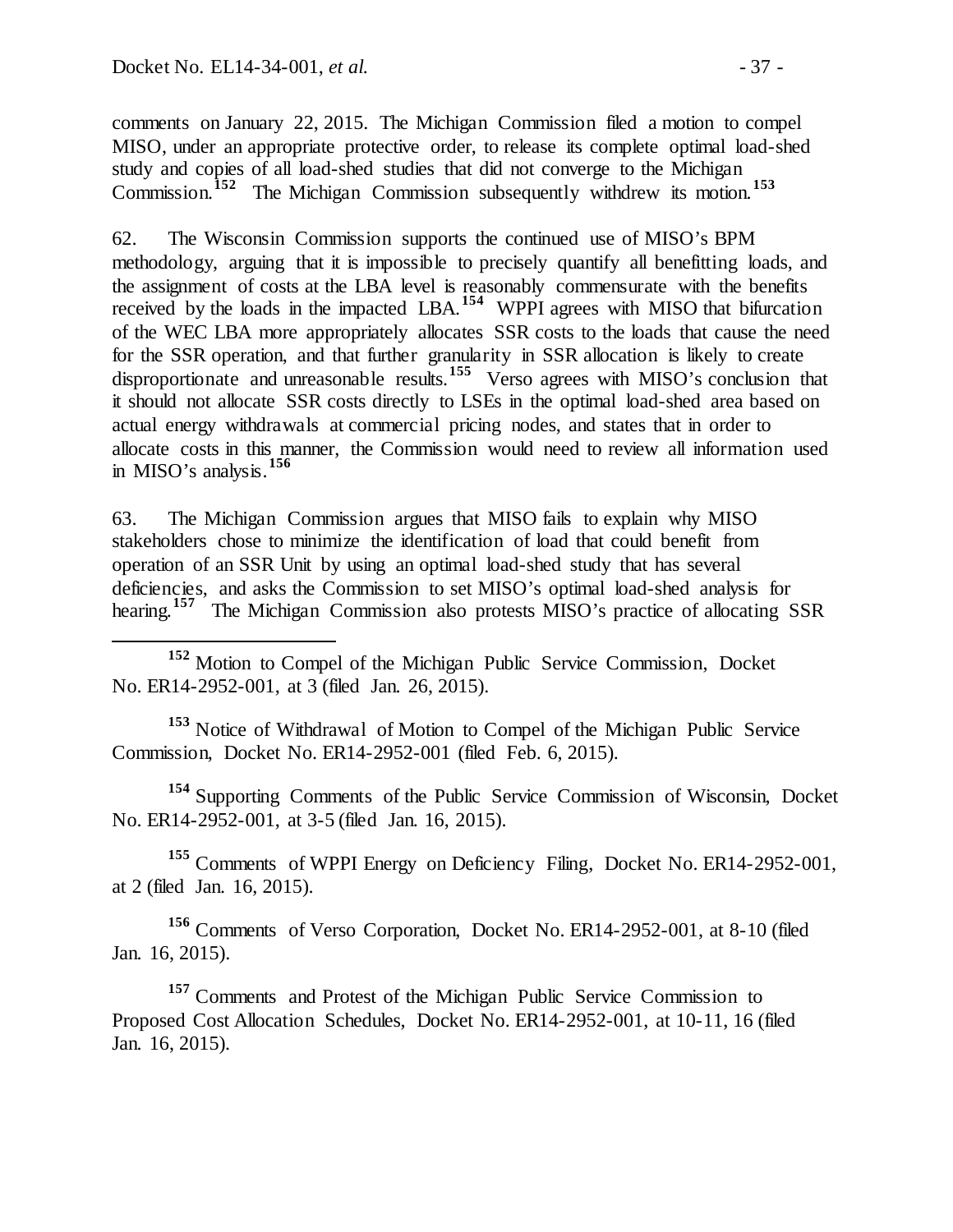costs to the LBAs indicated in the optimal load-shed study to compensate for the tendency of the study to minimize the estimated load affected by the SSR Unit, and argues that any such compensation is severely reduced by allowing Wisconsin Electric to create a new Michigan Upper Peninsula LBA with boundaries roughly equal to the minimized impact area identified by MISO's optimal load-shed study.**[158](#page-37-0)** The Michigan Commission states that MISO's response makes clear that MISO stakeholders were concerned about the avoidance of SSR cost responsibility by retail choice customers switching suppliers, which resulted in the requirement that SSR costs be allocated to LSEs within each affected LBA based on actual monthly withdrawals of energy.**[159](#page-37-1)** It states that if such stakeholders were aware of the changes in SSR cost responsibility that could result from a change in LBA boundaries, they would have prohibited that outcome.**[160](#page-37-2)** Based on this reasoning, the Michigan Commission asks the Commission to direct MISO to allocate SSR costs based on the LBA boundaries in existence as of April 3, 2014, which includes the entire Wisconsin Electric LSE load area in Wisconsin and Michigan.**[161](#page-37-3)** Cloverland states that MISO's concern about cost shifts due to retail customers switching LSEs is unfounded because there is no retail choice in Wisconsin and retail choice in Michigan is limited.**[162](#page-37-4)** Wisconsin Electric notes that MISO's concern is a non-sequitur because, while the suppliers of the identified loads may change, the location of the loads themselves (i.e., the identified beneficiaries of the SSR Units) do not.**[163](#page-37-5)**

64. Cloverland reiterates its previous statements that the split of the WEC LBA and the allocation of Presque Isle SSR costs to the newly created Michigan Upper Peninsula LBA will increase Cloverland's SSR cost responsibility by over 700 percent without any

<span id="page-37-0"></span>**<sup>158</sup>** *Id*. at 11-12.

<span id="page-37-1"></span>**<sup>159</sup>** *Id*. at 13.

**<sup>160</sup>** *Id*. at 13-14.

**<sup>161</sup>** *Id*. at 14-15.

<span id="page-37-4"></span><span id="page-37-3"></span><span id="page-37-2"></span>**<sup>162</sup>** Protest of Cloverland Electric Cooperative, Docket No. ER14-952-001, at 11 (filed Jan. 16, 2015) (Cloverland Protest to the MISO Deficiency Letter Response).

<span id="page-37-5"></span>**<sup>163</sup>** Comments of Wisconsin Electric Power Company to Response to Deficiency Letter, Docket No. ER14-2952-001, at 8 (filed Jan. 16, 2015) (Wisconsin Electric Comments to the MISO Deficiency Letter Response).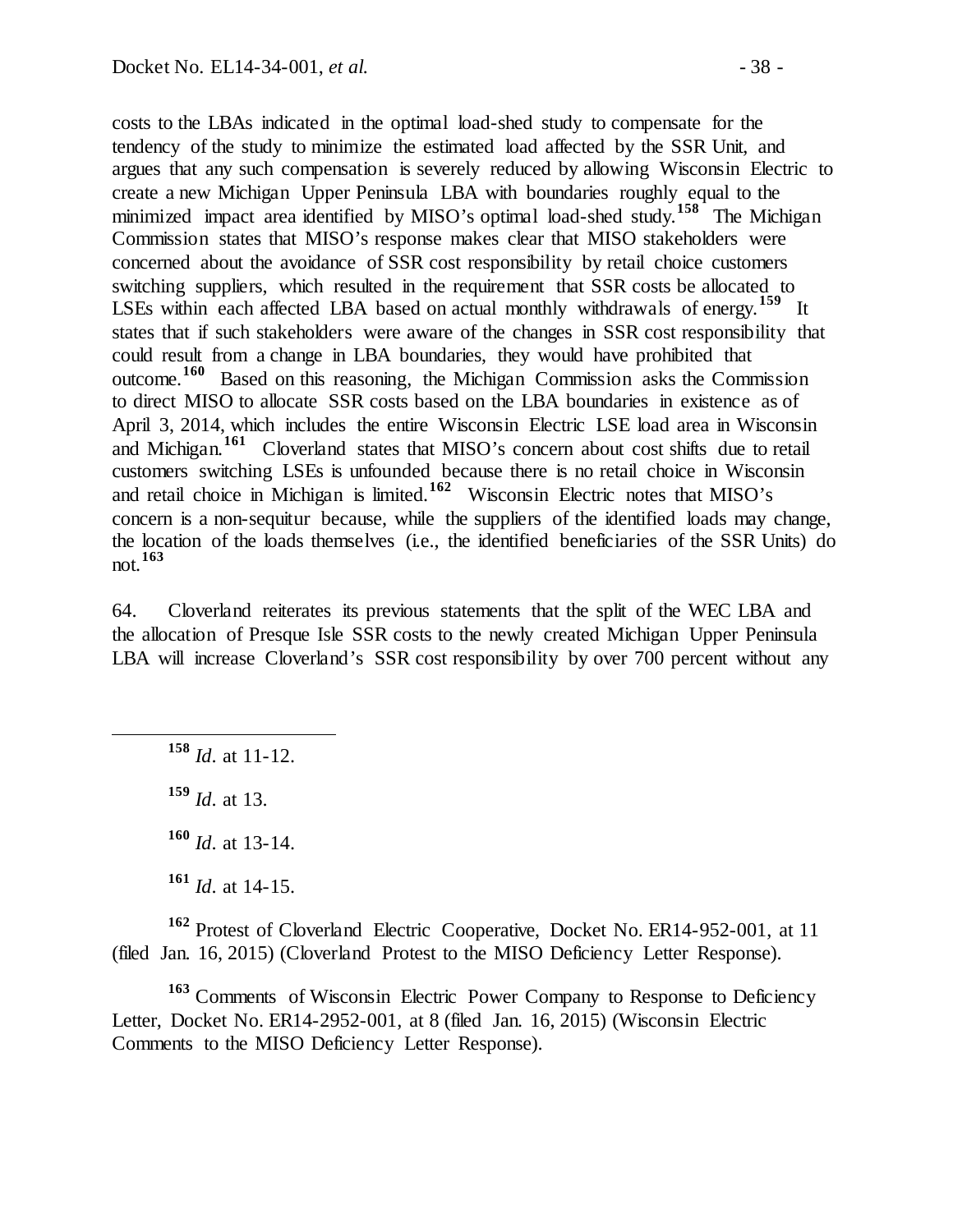change in reliability benefits to Cloverland. **[164](#page-38-0)** Cloverland alleges that MISO has not explained how a cost allocation across the unsplit WEC LBA is no longer just and reasonable despite no change in operation of the SSR Units, no change in the load served by the SSR Units, and the lack of any evidence that the prior allocations were incorrect.**[165](#page-38-1)**

65. Cloverland states that MISO's optimal load-shed models are flawed because they assume that (1) any LSE located within a benefitting LBA will receive benefits from the studied SSR Unit, and (2) the benefits received by that LSE will be in proportion to its *pro rata* share of the LBA's coincident peak.**[166](#page-38-2)** Wisconsin Electric states that MISO's response fails to address its ability to identify and allocate costs directly to LSE beneficiaries, and instead MISO states that to do so would require additional effort.**[167](#page-38-3)** Wisconsin Electric and Cloverland argue that difficulty does not excuse an unjust and unreasonable cost allocation that does not meet the requirements of MISO's Tariff. **[168](#page-38-4)** Cloverland notes that MISO's response states that its planning models used to perform optimal load-shed studies do not identify LSEs at the load shed buses, and argues that this statement shows that MISO's LBA-based cost allocation methodology gives no consideration to whether an LSE actually receives any reliability benefit from an SSR Unit, thus violating the Commission's cost causation principle.**[169](#page-38-5)** Wisconsin Electric states that the identified inaccuracies in MISO's optimal load-shed study are not improved by spreading SSR costs to loads within an LBA boundary that do not benefit from the operation of the SSR Units.**[170](#page-38-6)** Furthermore, Cloverland and Wisconsin Electric state that MISO admits that LSE-specific information is utilized in its commercial

**<sup>165</sup>** *Id*. at 6-8.

**<sup>166</sup>** *Id*. at 15-16.

**<sup>167</sup>** Wisconsin Electric Comments to the MISO Deficiency Letter Response at 3.

<span id="page-38-6"></span><span id="page-38-5"></span><span id="page-38-4"></span><span id="page-38-3"></span><span id="page-38-2"></span>**<sup>168</sup>** *Id*. at 3-4; Cloverland Protest to the MISO Deficiency Letter Response at 10-11.

**<sup>169</sup>** Cloverland Protest to the MISO Deficiency Letter Response at 12-13, 15.

**<sup>170</sup>** Wisconsin Electric Comments to the MISO Deficiency Letter Response at 5.

<span id="page-38-1"></span><span id="page-38-0"></span>**<sup>164</sup>** Cloverland Protest to the MISO Deficiency Letter Response at 4-5. Cloverland states that it receives no documented reliability benefit from the Presque Isle SSR Units, but that it would be allocated over 22 percent of Presque Isle SSR costs under proposed Presque Isle Rate Schedule 43G filed in Docket No. ER14-2952-000. *Id*. at 5.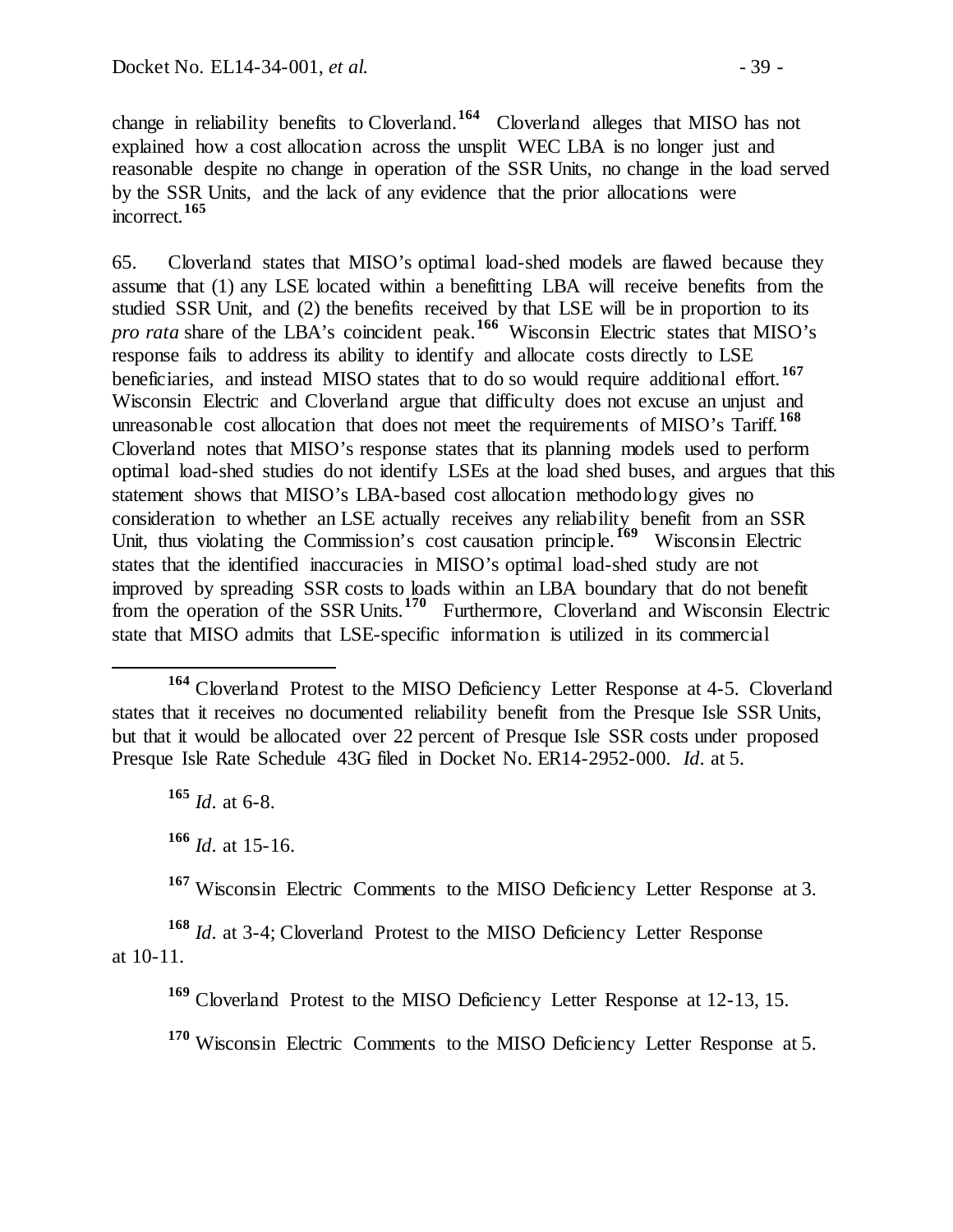models, which have the complete relationship between an individual load at a load bus as an elemental pricing node, up to a commercial pricing node and eventually to an LSE.**[171](#page-39-0)** Therefore, they argue that this information could be mapped to the planning model outputs to identify the specific LSE loads that should be allocated SSR-related costs. However, the City of Escanaba states that MISO's response provides no information to better understand the alternative proposals to allocate directly to LSEs based on commercial pricing nodes, and states that the Commission should not adopt any alternative methodology without a full understanding of its cost impacts.**[172](#page-39-1)**

66. Cloverland and the Mines argue against MISO's requested effective date of December 1, 2014, noting that the MISO Deficiency Letter Response constitutes an amendment to MISO's original September 26, 2014 filing in Docket No. ER14-2952- 000, and that the original filing should not be effective until after the 60-day notice period, making the new effective date February 16, 2015.**[173](#page-39-2)** They argue that the 60-day notice period should not be waived, because MISO did not make a good faith attempt to cure the deficiency in its filing.**[174](#page-39-3)** Regardless of the effective date, Cloverland and Verso ask the Commission to suspend the filing for a five-month period because the rate schedules submitted in Docket No. ER14-2952-000 have not been shown to be just and reasonable.**[175](#page-39-4)**

67. The Mines ask the Commission to terminate the Replacement Presque Isle SSR Agreement as moot, because the Mines have returned to bundled distribution and power

<span id="page-39-1"></span>**<sup>172</sup>** Protest of the City of Escanaba, Michigan, Docket No. ER14-2952-001, at 2-3 (filed Jan. 16, 2015).

<span id="page-39-2"></span><sup>173</sup> Cloverland Protest to the MISO Deficiency Letter Response at 20-21; Comments and Protest of Tilden Mining Company L.C. and Empire Iron Mining Partnership, Docket No. ER14-2952-001, at 3 (filed Jan. 16, 2015) (The Mines Protest to the MISO Deficiency Letter Response).

<span id="page-39-3"></span>**<sup>174</sup>** Cloverland Protest to the MISO Deficiency Letter Response at 22-23; The Mines Protest to the MISO Deficiency Letter Response at 4.

<span id="page-39-4"></span>**<sup>175</sup>** Cloverland Protest to the MISO Deficiency Letter Response at 24; Verso Comments on the MISO Deficiency Letter Response at 10-12.

<span id="page-39-0"></span><sup>&</sup>lt;sup>171</sup> Cloverland Protest to the MISO Deficiency Letter Response at 13; Wisconsin Electric Comments to the MISO Deficiency Letter Response at 6-7.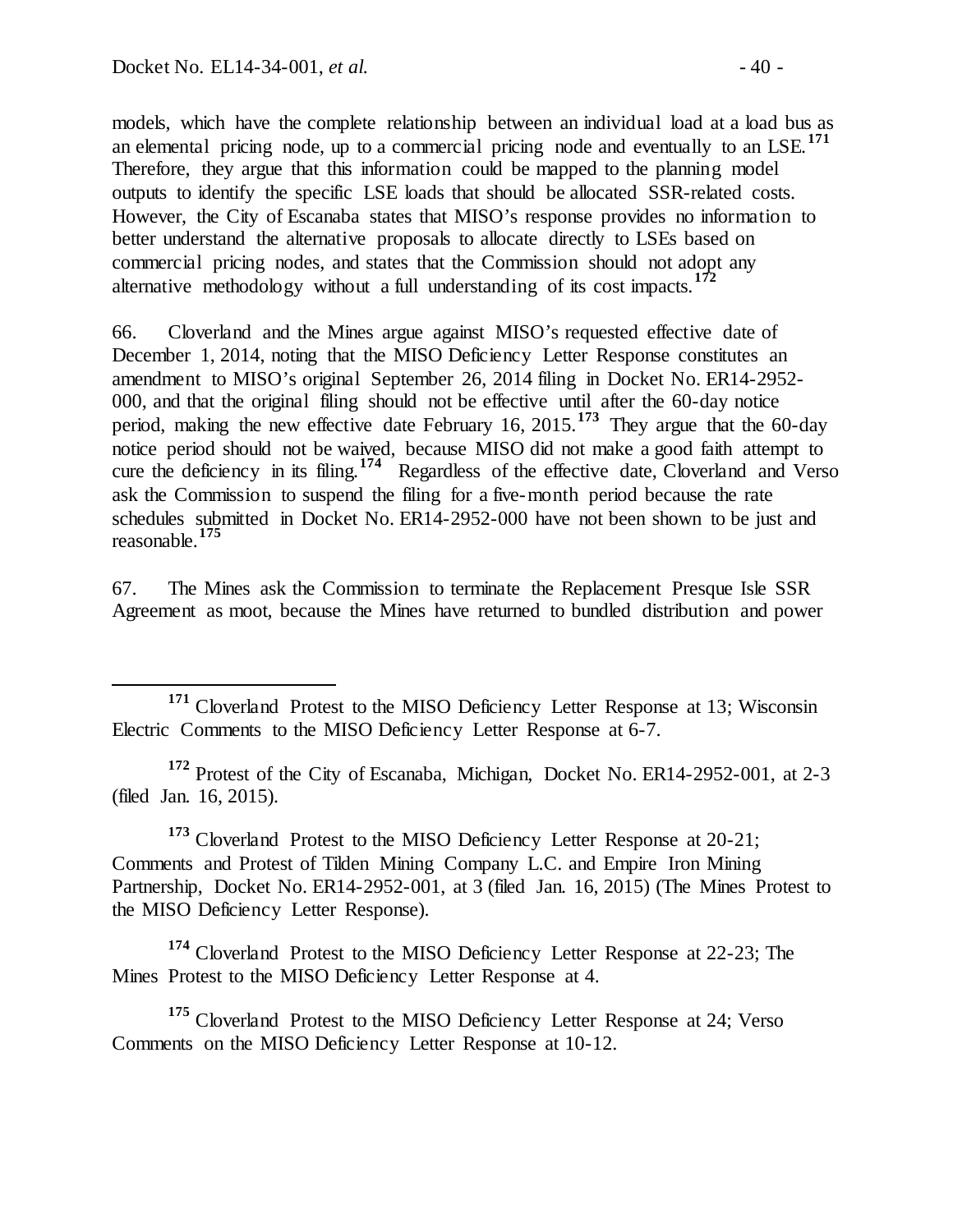supply electric retail service from Wisconsin Electric effective February 1, 2015.<sup>[176](#page-40-0)</sup> In an answer filed on February 3, 2015, Verso notes that: (1) the Governor of Michigan announced that the Presque Isle plant will be sold to the Upper Peninsula Power Company (UPPCo), expected in July of 2015; and (2) the Mines have stated that they will return to retail service from Wisconsin Electric, effective February 1, 2015, until the sale to UPPCo.**[177](#page-40-1)** Verso states that, in light of these developments, Presque Isle Units 5-9 will no longer be needed as SSR Units, and asks that the recovery of Presque Isle SSR costs end effective February 1, 2015.**[178](#page-40-2)** Verso also asks that the Commission reject the allocation of Presque Isle SSR costs to the Michigan Upper Peninsula LBA, as UPPCo will provide electric service to the Upper Peninsula, leaving few, if any, customers to be served in Wisconsin.<sup>[179](#page-40-3)</sup> Verso asks that, during the one-year period before February 1, 2015, the Commission require Presque Isle SSR costs to be allocated to the entire Wisconsin Electric service territory.<sup>[180](#page-40-4)</sup> Cloverland supports the Mines' motion, arguing that the fact that Wisconsin Electric has not formally "unretired" the plant is irrelevant.<sup>[181](#page-40-5)</sup>

**<sup>177</sup>** Verso Answer, Docket No. ER14-2952-000, at 2 (filed Feb. 3, 2015).

<span id="page-40-2"></span><span id="page-40-1"></span>**<sup>178</sup>** *See also* Answer of the City of Mackinac Island in Support of Motion of Tilden Mining Company L.C. and Empire Iron Mining Partnership, Docket No. ER14-2952-000 *et al*., at 2 (filed Feb. 18, 2015); Comments of the Michigan Public Service Commission

<span id="page-40-3"></span>to the Motion of Tilden Mining Company L.C. and Empire Iron Mining Partnership, Docket No. ER14-2952-000 *et al*., at 3 (filed Feb. 18, 2015).

**<sup>179</sup>** *Id*. at 3, 6.  $180$  *Id.* at 4-5.

<span id="page-40-5"></span><span id="page-40-4"></span>**<sup>181</sup>** *See* Cloverland's Comments in Support of Motion of Tilden Mining Company L.C. and Empire Iron Mining Partnership, Docket No. ER14-2952-000 *et al*., at 2 (filed Feb. 6, 2015).

<span id="page-40-0"></span>**<sup>176</sup>** Motion of Tilden Mining Company L.C. and Empire Iron Mining Partnership, Docket No. ER14-2952-000 *et al*., at 2 (filed Feb. 2, 2015).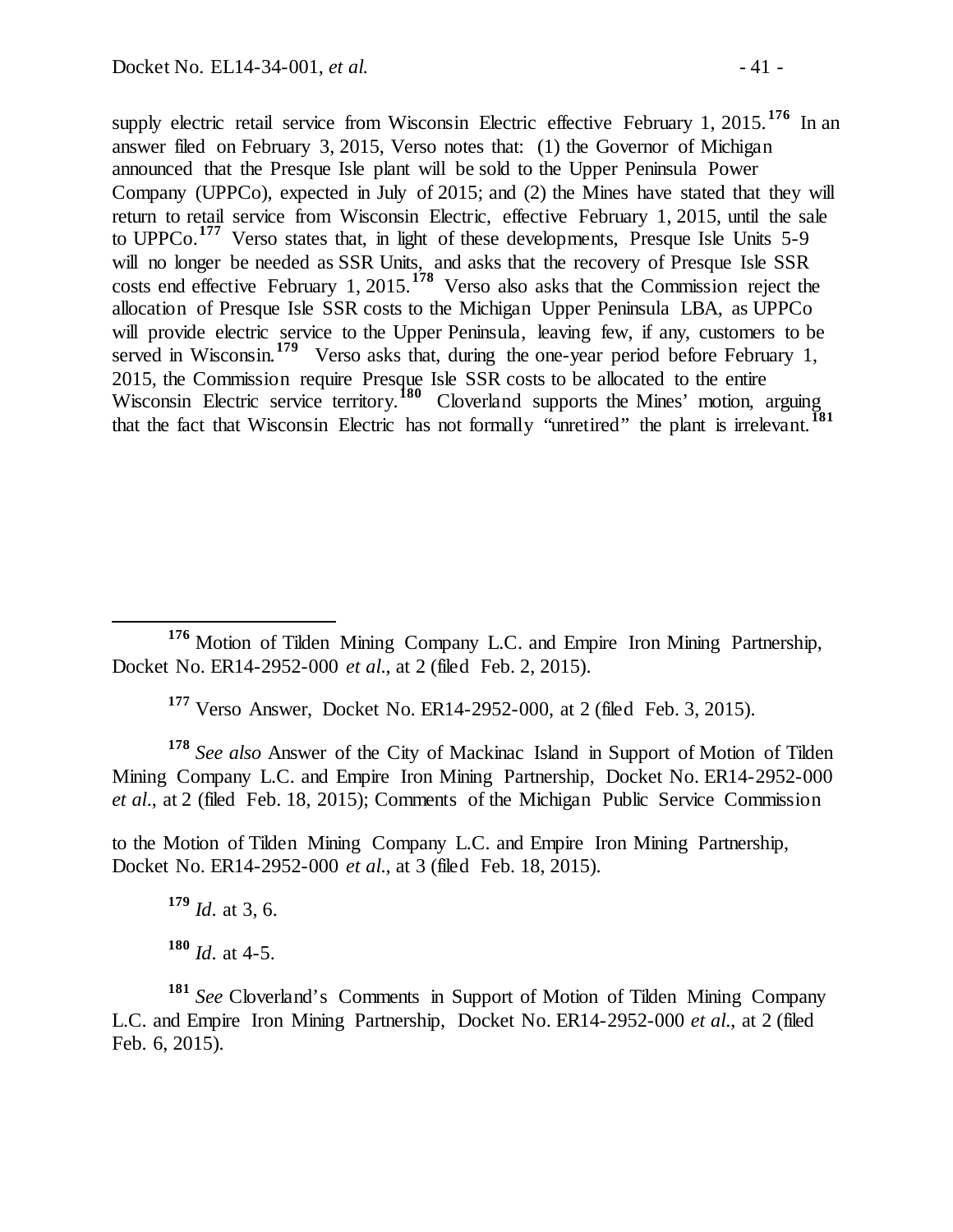### **IV. Discussion**

### **A. Requests for Rehearing of the Wisconsin Commission Complaint Order and Related Issues Raised in Docket No. ER14-2952**

### **1. Procedural Matters**

68. Pursuant to Rule 214 of the Commission's Rules of Practice and Procedure, 18 C.F.R. § 385.214 (2014), the notices of intervention and timely, unopposed motions to intervene in Docket No. ER14-2952-000 serve to make the entities that filed them parties to that proceeding. Pursuant to Rule 214(d) of the Commission's Rules of Practice and Procedure, 18 C.F.R. § 385.214(d) (2014), the Commission will grant the late-filed motions to intervene of Wisconsin Electric, the Michigan Public Power Agency, the Upper Peninsula Power Company, the City of Mackinac Island, and the Sault Ste. Marie Tribe of Chippewa Indians in Docket No. ER14-2952-000 given the parties' interest in the proceeding and the absence of undue prejudice or delay.

69. We also grant the City of Escanaba's late-filed motion to intervene in Docket Nos. EL14-34-000, ER14-1242-000, and ER14-1243-004 and Cloverland's late-filed motion to intervene in Docket Nos. ER14-1243-005 and ER14-1243-004 after issuance of the Wisconsin Commission Complaint Order. When late intervention is sought after the issuance of a dispositive order, the prejudice to other parties and burden upon the Commission of granting the late intervention may be substantial. Thus, movants bear a higher burden to demonstrate good cause for granting such late intervention.<sup>[182](#page-41-0)</sup> We find that the City of Escanaba and Cloverland have met this higher burden of justifying late intervention.

70. Rule 213(a)(2) of the Commission's Rules of Practice and Procedure, 18 C.F.R. § 385.213(a)(2) (2014), prohibits an answer to a protest or answer unless otherwise ordered by the decisional authority. We will accept the answers filed in Docket Nos. ER14-2952-000 and ER14-2952-001 because they have provided information that assisted us in our decision-making process.

71. Section 313(a) of the FPA**[183](#page-41-1)** and Rule 713(b) of the Commission's Rules of Practice and Procedure, 18 C.F.R. § 385.713(b) (2014), require a request for rehearing to be filed within 30 days after issuance of any final decision or other final order in a

<span id="page-41-1"></span><span id="page-41-0"></span> **<sup>182</sup>** *See, e.g., Midwest Indep. Transmission Sys. Operator, Inc.*, 102 FERC ¶ 61,250, at P 7 (2003).

**<sup>183</sup>** 16 U.S.C. § 825k (2012).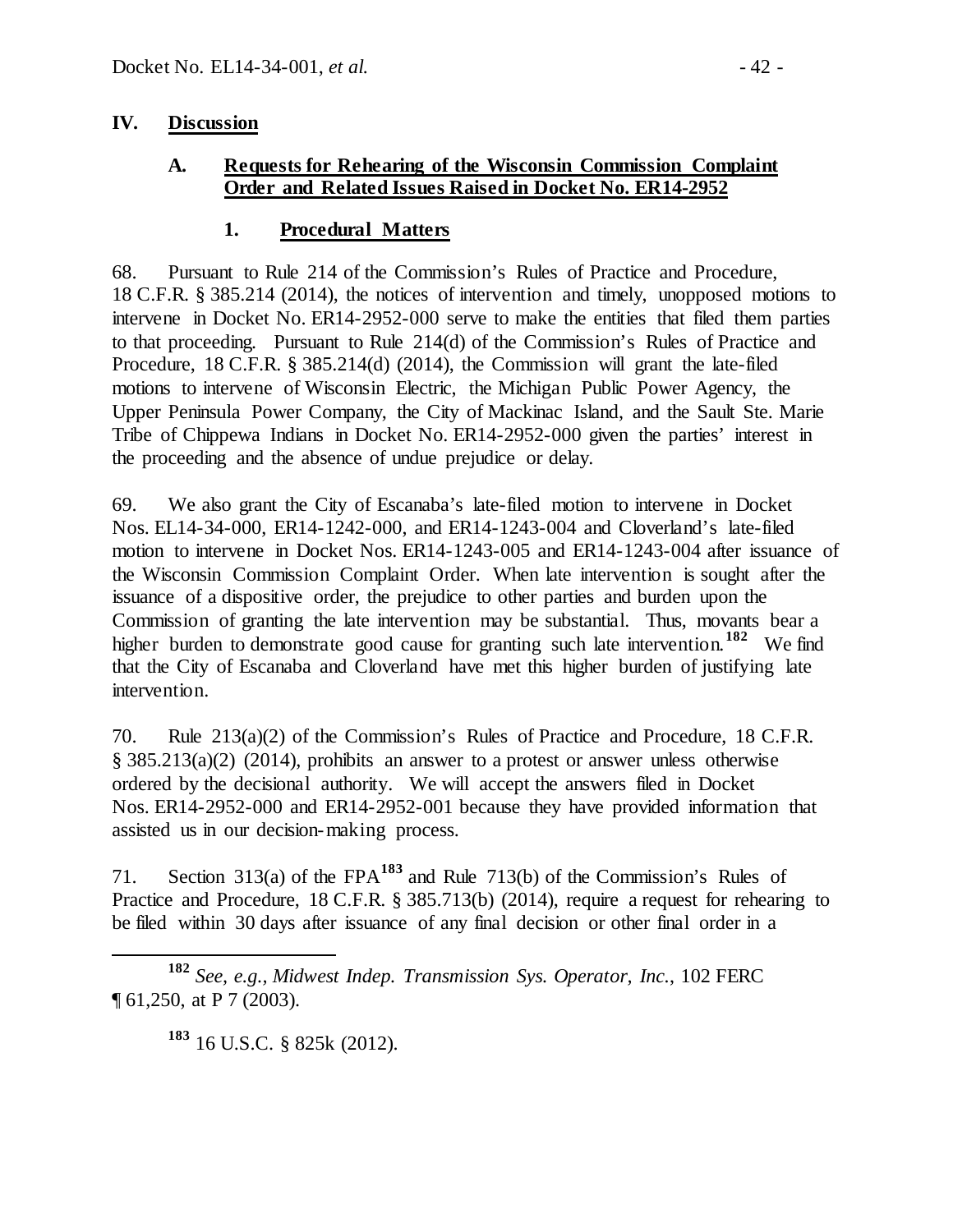proceeding. Accordingly, we reject the Michigan Commission's requests to supplement its request for rehearing filed in Docket Nos. EL14-34-001, ER14-1242-003, and ER14- 1243-005 and the Mines' corrected request for rehearing submitted in Docket Nos. EL14- 34-001, ER14-1242-003, and ER14-1243-005. Rule 713(d)(1) of the Commission's Rules of Practice and Procedure, 18 C.F.R. § 385.713(d)(1) (2014), prohibits an answer to a request for rehearing. Accordingly, we reject all answers to the requests for rehearing submitted in Docket Nos. EL14-34-001, ER14-1242-003, and ER14-1243-005.

72. We deny Verso's motion to lodge evidence in Docket No. EL14-34-001. The Commission was presented with information relating to the split of the WEC LBA in Docket No. ER14-2952-000, and therefore, Verso's motion to lodge is unnecessary. We deny the Mines' motion to terminate the Replacement Presque Isle SSR Agreement and Verso's request to end the allocation of Presque Isle SSR costs effective February 1, 2015, based on their assertions that the Mines will be taking service from Wisconsin Electric from February 1, 2015 until the Presque Isle Plant is sold to UPPCo in July of 2015. Wisconsin Electric, as the owner of the Presque Isle SSR Units, determines whether to notify MISO that it is seeking to rescind its Attachment Y Notice to retire, thereby allowing for termination of the Replacement Presque Isle SSR Agreement by MISO in accordance with section 3.A.3 of such agreement. Moreover, the Mines' and Verso's assertions are not, in and of themselves, sufficient to warrant termination of a filed agreement.<sup>[184](#page-42-0)</sup> We note that the continuing justness and reasonableness of the Replacement Presque Isle SSR Agreement in the face of changed circumstances could be challenged under section 206 of the FPA.

# **2. Substantive Matters**

## **a. Removal of the ATC SSR** *Pro Rata* **Cost Allocation Provision**

73. We deny the requests for rehearing of the determination in the Wisconsin Commission Complaint Order that the ATC SSR *pro rata* cost allocation provision in MISO's Tariff is unjust, unreasonable, unduly discriminatory, or preferential because, as demonstrated in the application of this provision under Original Presque Isle Rate Schedule 43G, it does not follow cost causation principles. In the Wisconsin Commission Complaint Order, the Commission properly identified new evidence showing that *pro rata* allocation of SSR costs in the ATC footprint is unjust and unreasonable. Specifically, the preliminary load-shed study conducted by MISO indicated that Wisconsin LSEs would only receive 42 percent of the reliability benefit of

<span id="page-42-0"></span>**<sup>184</sup>** *Cf*. *Midcontinent Indep. Sys. Operator, Inc*., 147 FERC ¶ 61,079 (2014).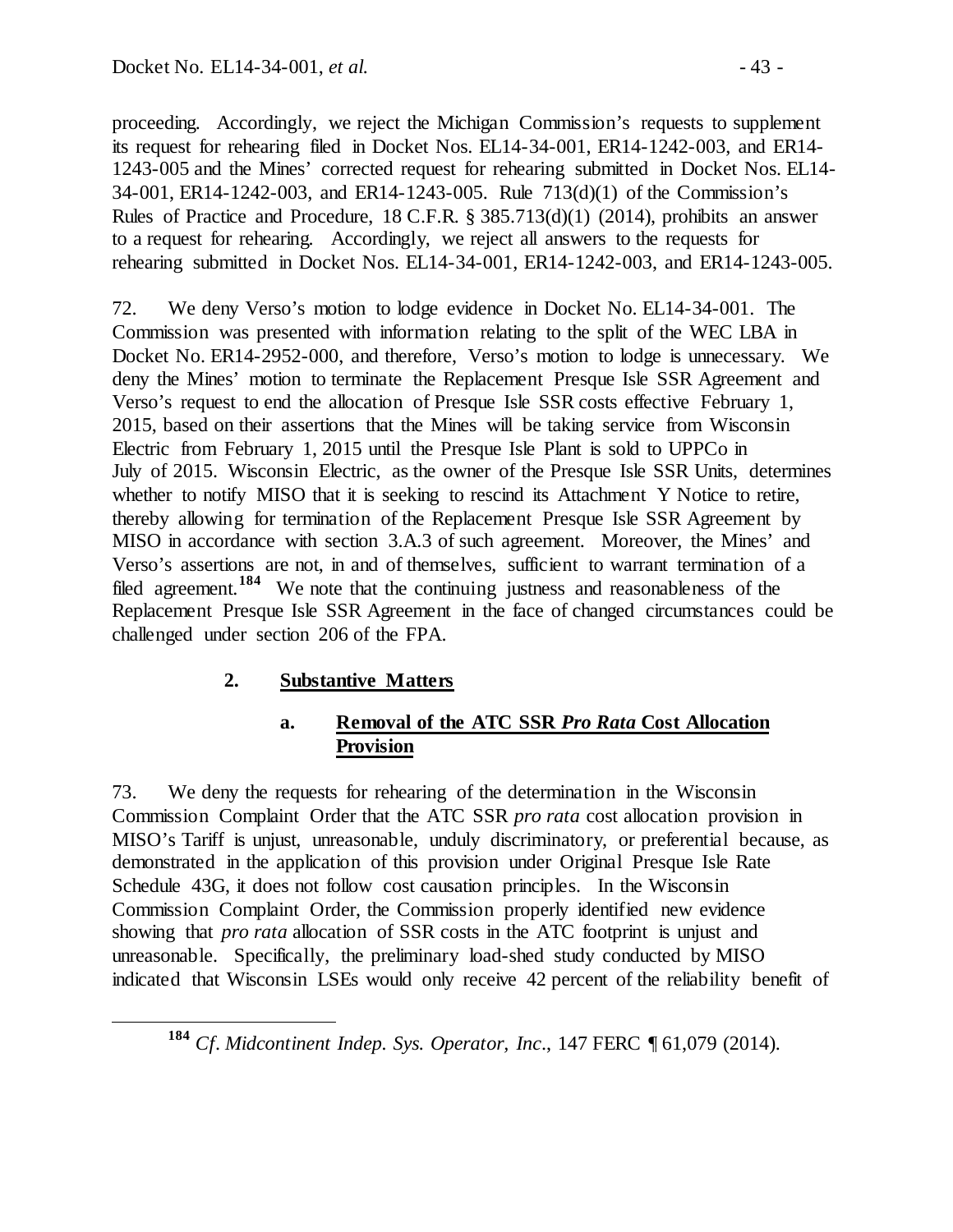the Presque Isle SSR Units even though they would have been allocated 92 percent of the Presque Isle SSR costs under the Original Presque Isle Rate Schedule 43G. We affirm the finding that this does not satisfy the Commission's fundamental cost causation principle that all approved rates must reflect to some degree the costs actually caused by the customer who pays them.**[185](#page-43-0)**

74. No party has persuaded us that the preliminary load-shed study did not constitute substantial evidence that the ATC SRR *pro rata* cost allocation provision is not just and reasonable by failing to account for cost causation. We affirm our finding that the preliminary nature of the load-shed study does not invalidate the evidence presented by the study that the *pro rata* SSR cost allocation method was faulty. The study showed little, if any, correlation between those entities that benefited from the Presque Isle SSR Units and those entities that were allocated the costs of those SSR Units under the *pro rata* SSR cost allocation. Moreover, no party presented evidence that contradicted the preliminary load-shed study, beyond an unsubstantiated assertion that Wisconsin ratepayers may benefit more than the preliminary load-shed study indicated due to the possibility of widespread voltage collapse in the absence of the Presque Isle SSR Units.<sup>[186](#page-43-1)</sup> In addition, contrary to the parties' arguments, the Commission did not approve a final load-shed study as providing a just and reasonable allocation methodology before it could be reviewed; rather, the Commission required submission of a final load-shed study in a compliance filing that would identify the LSE beneficiaries of the SSR Units in accordance with MISO's Tariff, which would be noticed for comment and reviewed. In this order, we now review the methodology underlying the final load-shed study and determine whether that methodology provides a just and reasonable SSR cost allocation, as described below.**[187](#page-43-2)**

75. We reject Integrys' argument that the Commission erred in finding that there was no evidence in the record to support an allocation of 92 percent of the Presque Isle SSR costs to Wisconsin customers. Integrys cites to a retail rate allocator used by Wisconsin Electric that allocates approximately 92 percent of Wisconsin Electric's embedded costs of generation to its Wisconsin customers. However, we find that the fact that the retail rate allocator for Wisconsin Electric's generation allocates 92 percent of that company's embedded generation costs to Wisconsin customers does not necessarily correlate to

**<sup>185</sup>** *See Black Oak v. FERC*, 725 F.3d at 364.

<span id="page-43-2"></span><span id="page-43-1"></span><span id="page-43-0"></span>**<sup>186</sup>** Michigan Commission Request for Rehearing of the Wisconsin Commission Complaint Order at 14-16.

**<sup>187</sup>** *See infra* PP 80-89.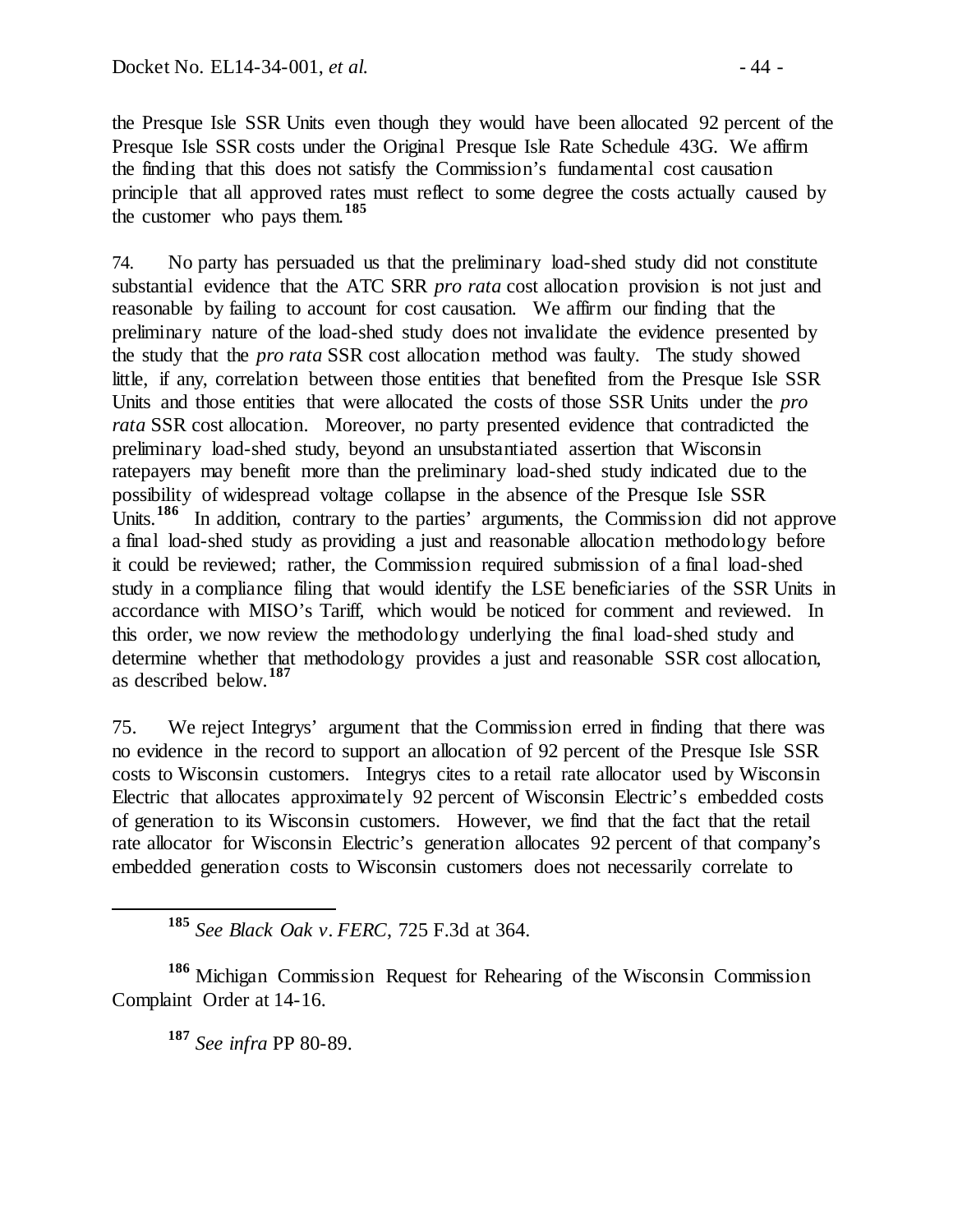which load requires the designation of an SSR Unit for the purposes of establishing a just and reasonable allocation of SSR costs under the MISO Tariff. We also find that we need not address Integrys' argument that Wisconsin Electric is double-recovering SSR costs because Wisconsin Electric may be continuing to include the Presque Isle generation costs in its bundled retail rates. Wisconsin Electric's retail rates are not before us here, as such retail rates fall within the relevant state commissions' jurisdiction and not within this Commission's jurisdiction.<sup>[188](#page-44-0)</sup> Furthermore, we find that retail rate treatment is not relevant to setting the just and reasonable level of compensation for Commissionjurisdictional service provided by an SSR Unit under the MISO Tariff.

76. We reject arguments that the Commission erred by ignoring the history of the ATC SSR *pro rata* cost allocation provision. The parties largely repeat the arguments made in the answers to the Wisconsin Commission Complaint, such as that the *pro rata* provision was put in place when ATC was formed due to the nature of the single zone transmission system, and that this rate design benefits the entire ATC footprint (for example, by incentivizing transmission projects), and that the ATC provision has been approved by the Commission in the past. The Commission addressed these arguments in the Wisconsin Commission Complaint Order,**[189](#page-44-1)** and we affirm those findings here. Although *pro rata* SSR cost allocation may have been implemented intentionally due to the single zone transmission system in the ATC footprint, the parties have not shown that such a provision should remain in the Tariff regardless of new evidence indicating that this provision is not just and reasonable. In this case, the preliminary load-shed study has provided sufficient evidence that *pro rata* SSR cost allocation in the ATC footprint may result in unjust and unreasonable cost allocation that does not assign SSR costs to those LSEs that benefit from SSR Unit operation. No party has pointed to any specific evidence to suggest that Wisconsin LSEs require the SSR designation of Presque Isle such that 92 percent of the Presque Isle SSR costs are properly borne by Wisconsin LSEs. Without the ability to revisit the justness and reasonableness of Tariff provisions, regardless of the original intent in adopting them, the Commission would not be able to adapt the Tariff when new evidence is brought to light that justifies a different approach. Accordingly, we find that the Commission properly considered the history of the ATC *pro rata* SSR cost allocation methodology.

<span id="page-44-0"></span>77. We also affirm that the acceptance of the ATC SSR *pro rata* cost allocation provision in prior Commission orders is not controlling here. The Commission's determination in *Escanaba* applied the existing ATC SSR *pro rata* cost allocation

**<sup>188</sup>** *See Southwest Power Pool, Inc.*, 119 FERC ¶ 61,199 (2007).

<span id="page-44-1"></span>**<sup>189</sup>** Wisconsin Commission Complaint Order, 148 FERC ¶ 61,071 at P 65.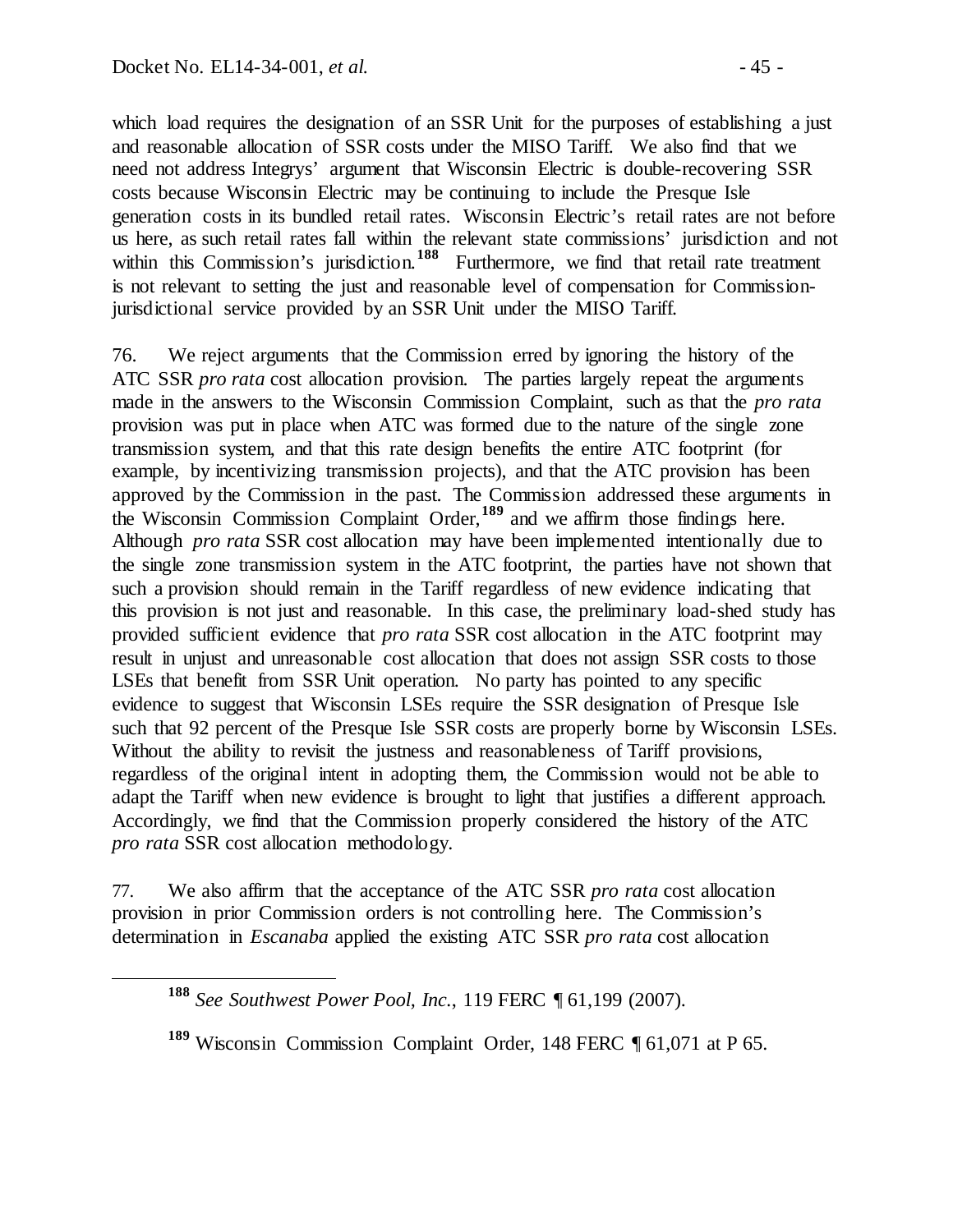provision because the question of whether that provision continued to be just and reasonable was not raised in that proceeding.<sup>[190](#page-45-0)</sup> Moreover, our determination in *Escanaba* concerned demand versus energy allocators; it was not an affirmation of the ATC SSR *pro rata* cost allocation provision itself.<sup>[191](#page-45-1)</sup> Furthermore, in the 2004 SSR Order (accepting the ATC SSR *pro rata* cost allocation provision, without discussion, as part of MISO's entire SSR program) and the 2012 SSR Order (accepting changes to MISO's general SSR cost allocation provision that are not relevant here), the ATC SSR *pro rata* cost allocation provision was not at issue and there was no record evidence to suggest that *pro rata* cost allocation was not just and reasonable as applied to a particular set of circumstances.<sup>[192](#page-45-2)</sup> Thus, these orders are not controlling. We affirm that, based on the record before us, the ATC SSR *pro rata* cost allocation provision in MISO's Tariff can result in an unjust and unreasonable SSR cost allocation.

78. We are not persuaded that SSR Units should always be considered transmission reliability assets, and that SSR costs should always be allocated in accordance with the historical allocation of transmission reliability costs in the ATC footprint, i.e., on a *pro rata* basis. There are notable differences between SSR Units and transmission assets. For instance, transmission upgrades provide benefits beyond operational reliability, such as increased transmission capacity for economic use and reduced line losses. Transmission upgrades are long-lived assets that provide multiple benefits over an extended period of time, whereas the short-term nature of SSR Units allows the beneficiaries of those SSR Units to be identified on a more granular level. Additionally, SSR Units in MISO have been obviated by both transmission solutions and demand response. **[193](#page-45-3)** We affirm our finding in the Wisconsin Commission Complaint Order that, although ATC may have been originally formed as a single pricing zone within MISO in order to promote the sharing of costs for regional transmission planning, the original intent of ATC formation does not require that all costs be shared equally in perpetuity. **[194](#page-45-4)** Moreover, the desire to serve the original intent of ATC formation does not, in and of

**<sup>190</sup>** *Id.* P 63.

**<sup>191</sup>** *Escanaba*, 142 FERC ¶ 61,170 at P 73.

<span id="page-45-2"></span><span id="page-45-1"></span><span id="page-45-0"></span>**<sup>192</sup>** 2004 SSR Order, 108 FERC ¶ 61,163 at P 371; 2012 SSR Order, 140 FERC ¶ 61,237 at PP 147, 153.

<span id="page-45-4"></span><span id="page-45-3"></span>**<sup>193</sup>** *See, e.g., Midcontinent Independent System Operator, Inc.,* 147 FERC ¶ 61,079 (2014).

**<sup>194</sup>** Wisconsin Commission Complaint Order, 148 FERC ¶ 61,071 at P 65.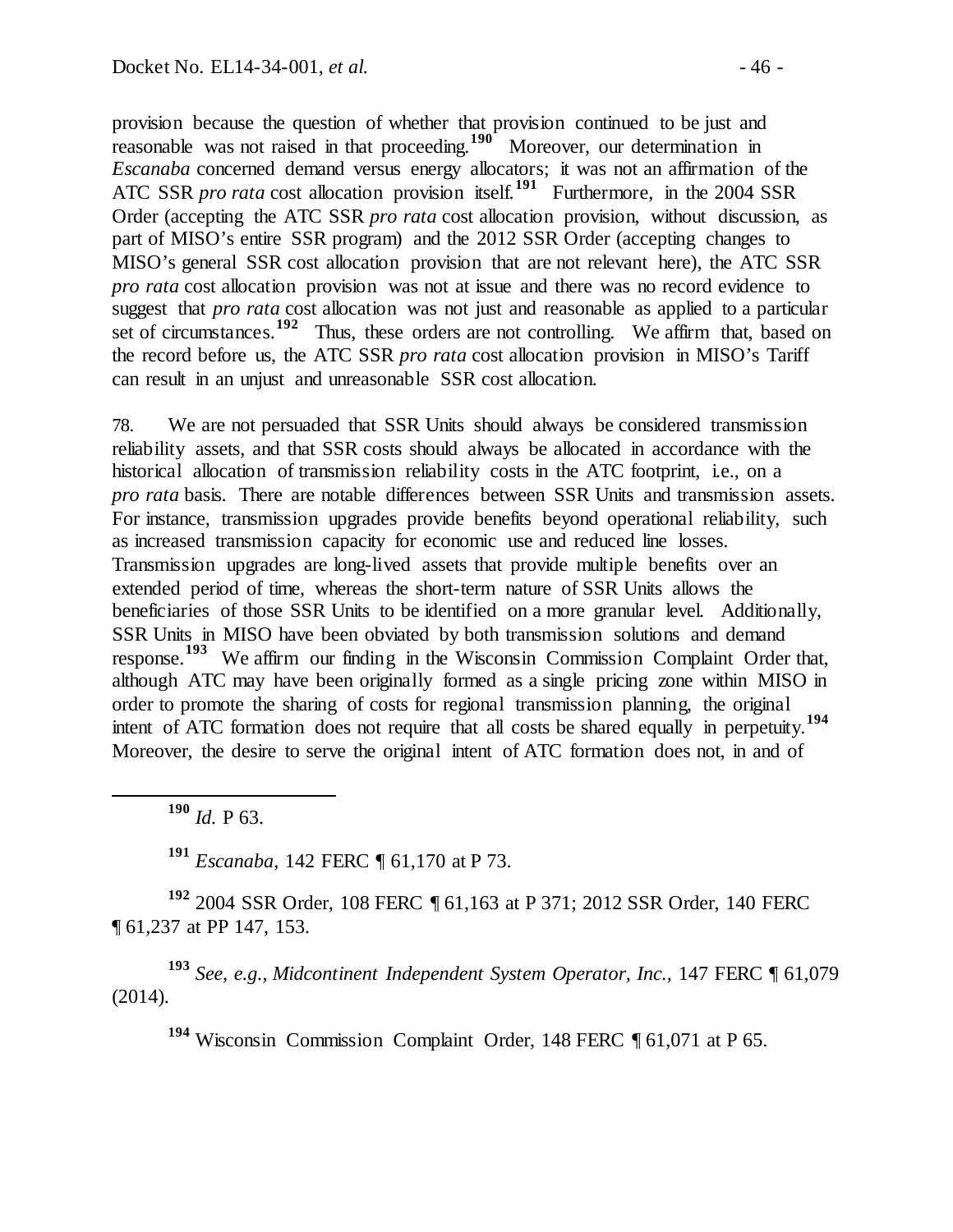itself, render the existing SSR cost allocation just and reasonable, nor does it override the Commission policy that SSR costs be allocated to market participants based upon the reliability benefits received from the designation of the SSR Unit in order to satisfy cost causation principles. We also disagree with the Michigan Commission's argument that SSR costs must be allocated in the same manner as must-run generation costs,**[195](#page-46-0)** which were historically allocated on an ATC zone-wide basis. When the zone-wide cost allocation methodology for must-run units was initially accepted in the ATC footprint, the allocation of must-run costs was unprotested and accepted without discussion.**[196](#page-46-1)** In the instant proceedings, evidence has been presented demonstrating that the current ATC SSR *pro rata* cost allocation methodology can result in unjust and unreasonable allocations.

79. We find that a full hearing on the proper cost allocation methodology is not necessary. Although parties have debated the appropriateness of relying on a preliminary load-shed study as a basis for granting the Wisconsin Commission Complaint, the Commission found that the study presented sufficient evidence to demonstrate that the *pro rata* cost allocation method in MISO's Tariff is not just and reasonable. We reject the arguments that a full hearing is necessary to determine the impact of the revised SSR cost allocation on individual LSEs. The results of the final load-shed study have been submitted by MISO, as has the Attachment Y Study Report dated August 15, 2014 with summary information of the final load-shed study. MISO has also provided information regarding the methodology underlying the final load-shed study in its response to the November 28 Deficiency Letter issued in Docket No. ER14-2952-001. We find that there is sufficient record evidence to evaluate the justness and reasonableness of the revised cost allocation submitted by MISO. Below, we address the results of the final load-shed study, in conjunction with MISO's response to the November 28 Deficiency Letter further explaining its BPM methodology for identifying the benefitting LSEs.

#### **b. MISO's Revised SSR Cost Allocation Methodology**

80. A number of parties seek rehearing or clarification of issues related to the use of LBAs in MISO's SSR cost allocation method and the effect of the LBA split on the results of that cost allocation method. For example, Wisconsin Electric requests clarification that any method MISO uses to identify the beneficiaries of an SSR Unit must

<span id="page-46-1"></span><span id="page-46-0"></span>**<sup>195</sup>** Must run generation refers to generating units that must be run outside of a normal economic dispatch sequence for reliability purposes. *See Wisconsin Electric Power Co.*, 97 FERC ¶ 61,337 (2001).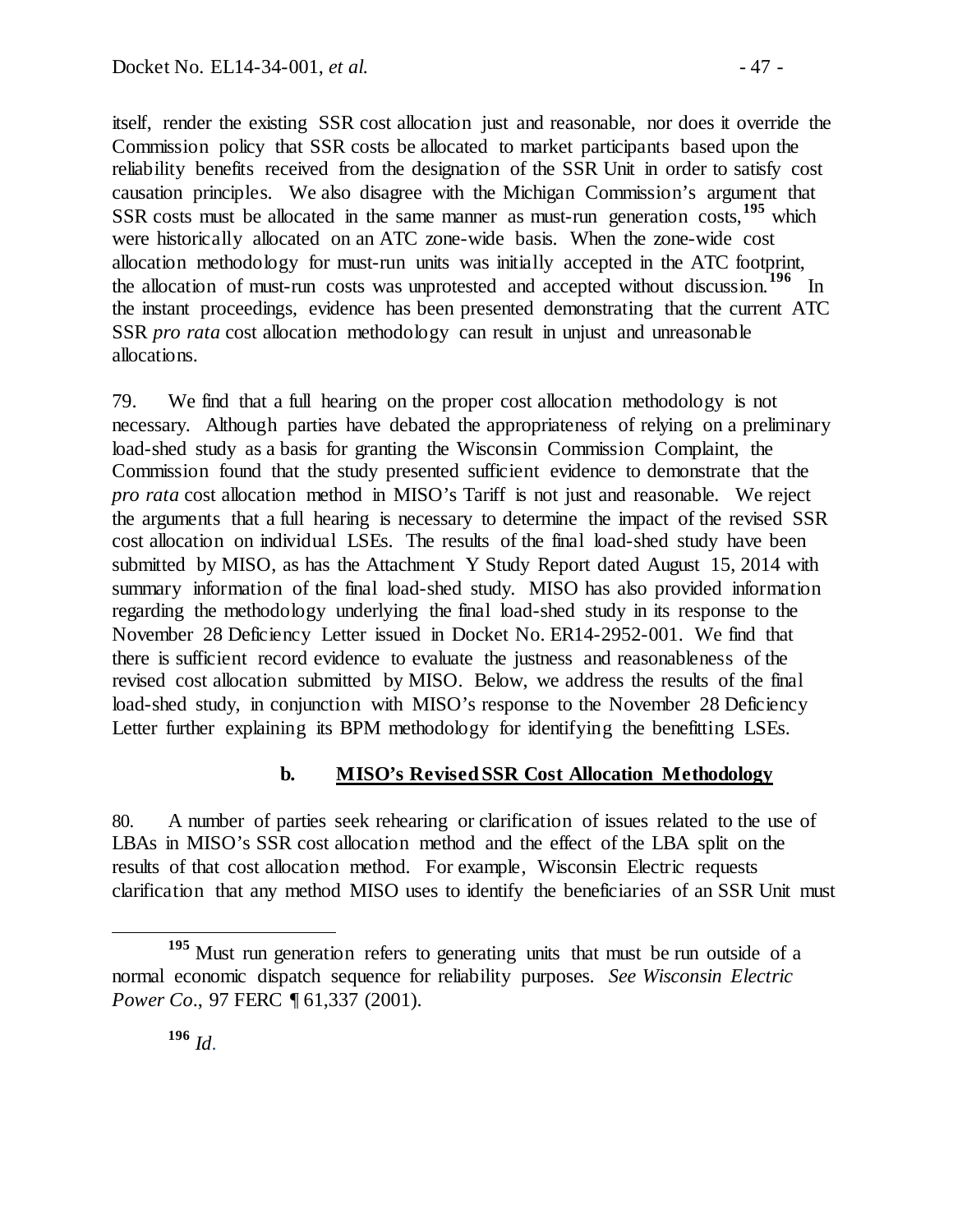be consistent with the Tariff requirement that costs are allocated to the LSEs that benefit.<sup>[197](#page-47-0)</sup> Wisconsin Electric states that the current BPM method allocates costs beyond the identified LSE beneficiaries to the LBAs in which those beneficiaries reside, and is therefore unjust and unreasonable; Wisconsin Electric suggests that the only reasonable method is allocating based on actual energy withdrawals at commercial pricing nodes.<sup>[198](#page-47-1)</sup> WPPI similarly argues that LBA boundaries are not congruent with the causation of Presque Isle SSR costs and benefits.<sup>[199](#page-47-2)</sup> Other parties argue that the Commission did not understand the financial impact of the LBA split on cost allocation at the time of the Wisconsin Commission Complaint Order  $^{200}$ Wisconsin Commission Complaint Order.<sup>2</sup>

81. As noted above, MISO's SSR cost allocation methodology is described in its BPM. Under the BPM, MISO employs an optimal load-shed methodology to determine the relative reliability impact to each MISO LBA of operation without the SSR Units, and the load shed values for each contingency are organized by LBA location and accumulated to determine the total load shed for each LBA along with the corresponding share ratio (the optimization-LBA approach).<sup>[201](#page-47-4)</sup> The costs are then allocated to LSEs within each LBA based upon peak usage of transmission facilities in each month, as determined by each LSE's actual energy withdrawals during the monthly peak hour for each LBA.**[202](#page-47-5)** Also as noted above, MISO submitted the results of its final load-shed study, along with revised Presque Isle Rate Schedule 43G, in compliance with the Wisconsin Commission Complaint Order in Docket No. ER14-1243-004, which was replaced by the filing of revised Presque Isle Rate Schedule 43G in Docket No. ER14- 2862-000, along with an Attachment Y Study Report dated August 15, 2014 containing

<span id="page-47-0"></span> **<sup>197</sup>** Wisconsin Electric Request for Rehearing of the Wisconsin Commission Complaint Order at 4.

**<sup>198</sup>** *Id*. at 5-7, 10.

<span id="page-47-2"></span><span id="page-47-1"></span>**<sup>199</sup>** WPPI Request for Rehearing of the Wisconsin Commission Complaint Order at 11.

<span id="page-47-3"></span>**<sup>200</sup>** Integrys Request for Rehearing of the Wisconsin Commission Complaint Order at 13-16; Verso Request for Rehearing of the Wisconsin Commission Complaint Order at 18.

**<sup>201</sup>** MISO BPM at § 6.2.6.

<span id="page-47-5"></span><span id="page-47-4"></span>**<sup>202</sup>** *Id*. According to MISO, the methodology was reviewed and revised several times before it was endorsed by Planning Advisory Committee stakeholders on April 17, 2013, with a vote of 4 in favor, 2 against, and 1 abstention. MISO Deficiency Letter Response at 1.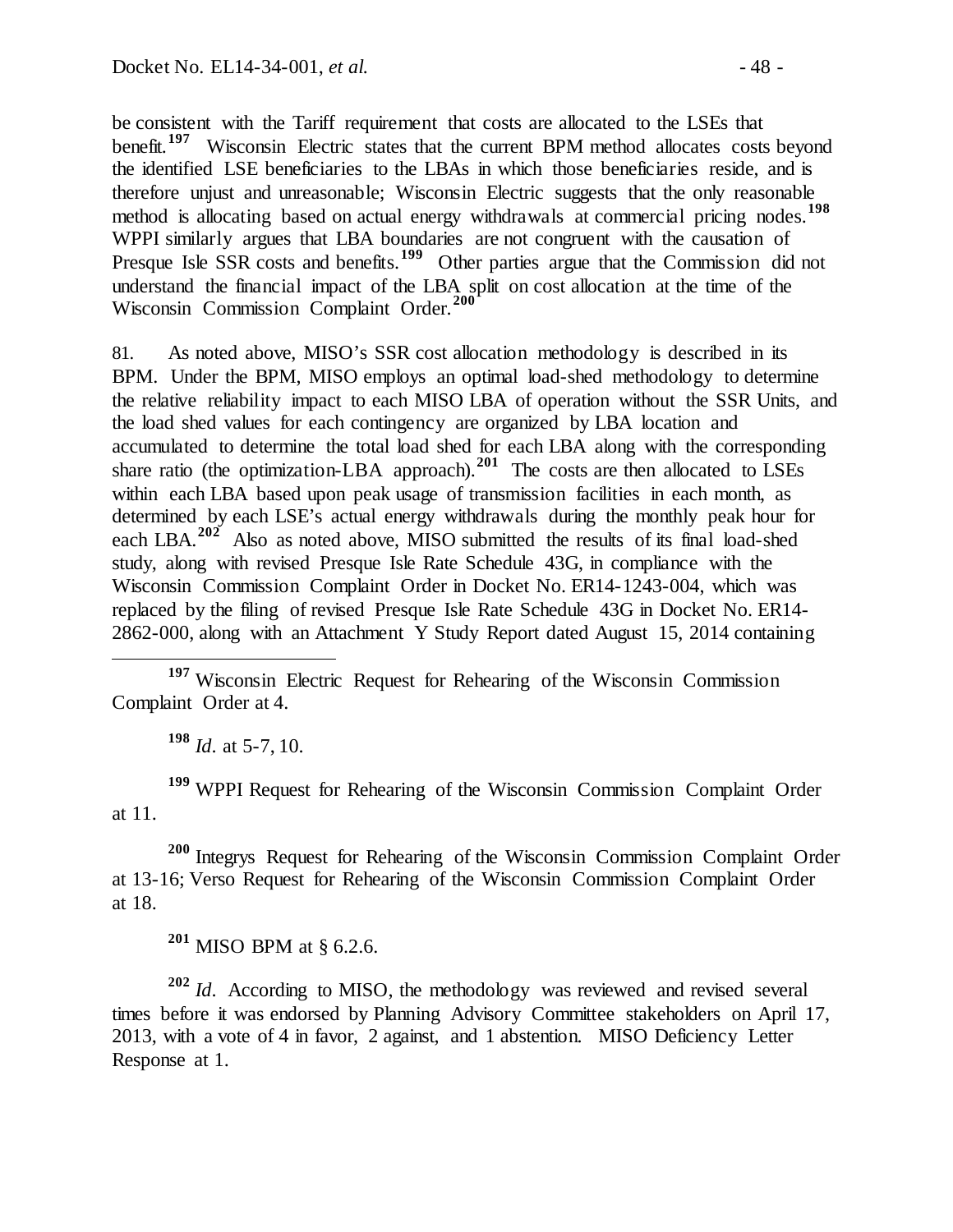summary information of the final load-shed study. This rate schedule was subsequently revised in Docket No. ER14-2952-000 due to the effect of the WEC LBA split on Presque Isle Rate Schedule 43G, as well as Escanaba Rate Schedule 43 and White Pine Rate Schedule 43H. Each of these rate schedules applies the optimization-LBA approach to SSR cost allocation methodology found in the MISO BPM.**[203](#page-48-0)**

82. Given this, in order to fully examine the justness and reasonableness of the SSR cost allocations being submitted in these proceedings, as well as the rehearing and clarification arguments related to MISO's SSR cost allocation methodology in its BPM, we must also review the cost allocation results submitted in Docket No. ER14-2952-000, as that filing represents the most current information. The November 28 Deficiency Letter in Docket No. ER14-2952-001 directed MISO to provide further information as to whether the cost allocation methodology outlined in MISO's BPM properly allocates SSR costs only to those LSEs that require the operation of the SSR Unit for reliability purposes, and requested further information about MISO's BPM cost allocation methodology. That information is directly applicable to the rehearing of the Wisconsin Commission Complaint Order and the related compliance filings. In order to make a final determination of MISO's cost allocation method, we consider the record under Docket No. ER14-2952, including all comments to MISO's filing, MISO's Deficiency Letter Response, and comments to MISO's Deficiency Letter Response.

83. In its response to the November 28 Deficiency Letter, MISO argues that both methodological concerns and technical modeling challenges justify its allocation of SSR costs based on each LSE's *pro rata* share of its LBA's share of the SSR benefits, as determined by an optimal load-shed study, as opposed to allocating SSR costs directly to the beneficiary LSEs. We find that neither concern justifies the allocation of Presque Isle, White Pine, or Escanaba SSR costs based on the use of optimal load-shed studies and initial cost apportionment among LBAs, a methodology with substantial deficiencies. Although the Commission found in the Wisconsin Commission Complaint Order that MISO has flexibility in how it will identify the particular LSEs that require the SSR Unit for reliability, and noted that MISO's general practice is to conduct a load-shed study

<span id="page-48-0"></span>**<sup>203</sup>** MISO, Corrected Presque Isle Rate Schedule 43G Compliance Filing, Docket No. ER14-1243-004, Tab C (SSR Cost Allocation Analysis Results) (filed Aug. 11, 2014); MISO Revised Rate Schedule 43G Filing, Docket No. ER14-2862-000, Ex. C (Replacement Attachment Y Study Report) at 14 (filed Sept. 12, 2014); MISO Revised Rate Schedules Filing, Docket No. ER14-2952-000, Tab F (Presque Isle SSR Cost Allocation Analysis Results), Tab I (Escanaba SSR Cost Allocation Analysis Results), Tab L (White Pine SSR Cost Allocation Analysis Results) (filed Sept. 26, 2014).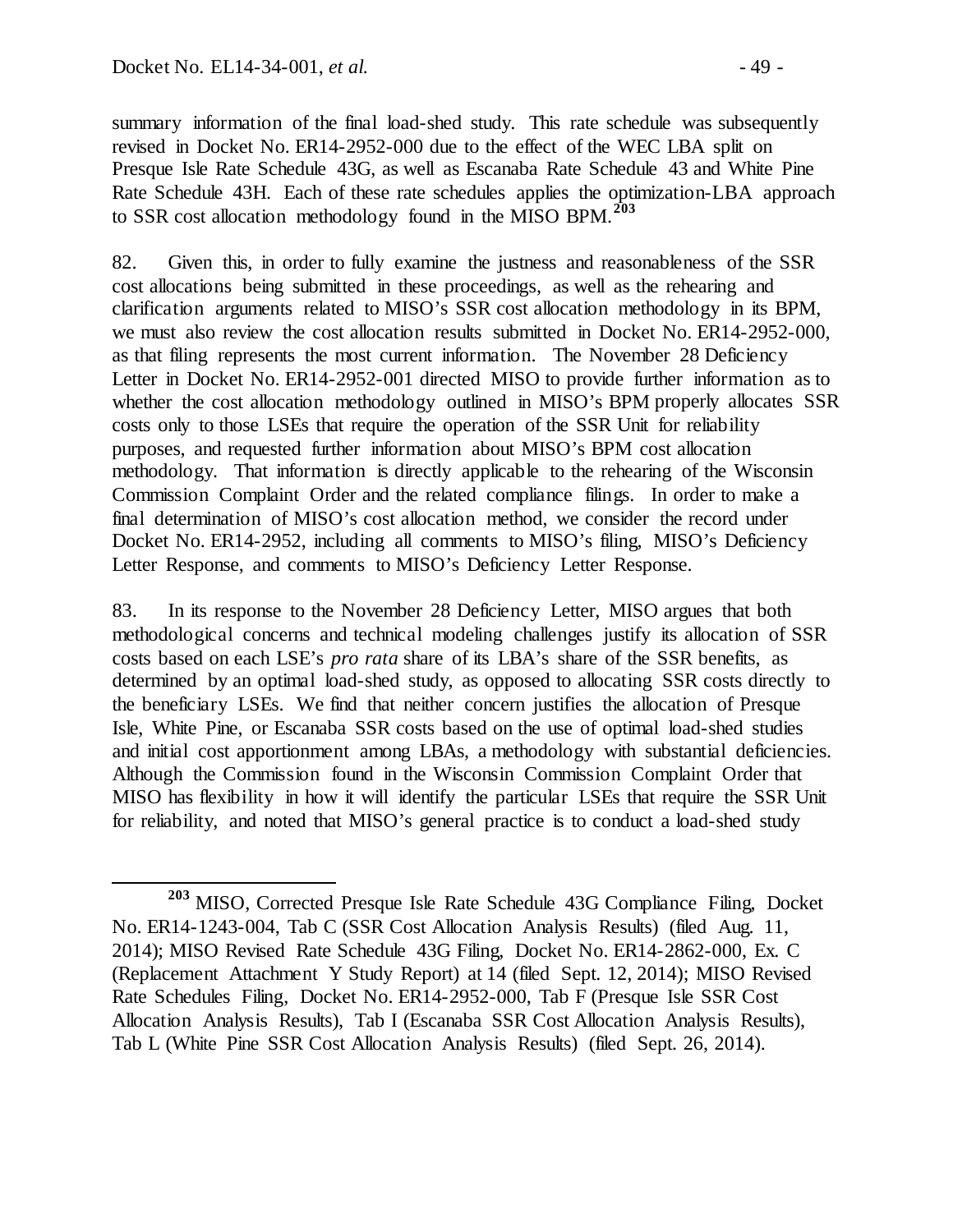according to its BPM,**[204](#page-49-0)** we now clarify that based on the record before us, the BPM optimization-LBA approach does not adequately identify the LSEs that require the operation of the Presque Isle, White Pine, and Escanaba SSR Units, because the LBA boundaries applicable to these SSR Units are inconsistent with the LSEs at risk of shedding load without operation of the SSR Units.

84. According to MISO, assignment of SSR costs at the LBA level is "reasonably commensurate<sup>",[205](#page-49-1)</sup> or "roughly commensurate"<sup>[206](#page-49-2)</sup> with the reliability benefits received by loads in the impacted LBAs. However, MISO provides no support for how apportioning SSR costs to LBAs is "reasonably" or "roughly" commensurate with Presque Isle, White Pine, and Escanaba SSR Unit benefits beyond general statements that the alternative, i.e., direct assignment to LSEs based on the optimal load-flow analysis, could be too narrow. We find that MISO's assertions about deficiencies in the direct assignment of SSR costs to LSEs do not sufficiently justify the use of MISO's BPM cost allocation methodology for the three rate schedules at issue here.

85. The use of LBAs to allocate SSR costs when several LSEs are within an LBA may result in the allocation of costs to LSEs that do not benefit from SSR Units. For example, where SSR costs are allocated throughout a large LBA, but the benefits of SSR Units are localized to a specific portion of the LBA, LSEs or loads within that LBA that do not benefit from the SSR Unit could be inappropriately allocated SSR costs. MISO has not described any attempts to evaluate to what extent allocation of Presque Isle, White Pine, or Escanaba SSR costs using the optimization-LBA approach actually allocates costs to the LSEs that require the operation of the SSR Unit for reliability, as required by the MISO Tariff. Without any evidence, MISO assumes that all LSEs in one benefiting LBA benefit from operation of the SSR Units in proportion to their *pro rata* share of the LBA's coincident peak.<sup>[207](#page-49-3)</sup> For example, MISO did not demonstrate that customers remotely located from the Presque Isle SSR Units in the southern part of the unsplit WEC LBA benefited from the Presque Isle SSR Units, even though they were allocated a *pro rata* portion of the costs.

<span id="page-49-2"></span>**<sup>206</sup>** *Id*. at 8.

<span id="page-49-0"></span>**<sup>204</sup>** Wisconsin Commission Complaint Order, 148 FERC ¶ 61,071 at P 66 n.140.

<span id="page-49-1"></span>**<sup>205</sup>** MISO Deficiency Letter Response at 5.

<span id="page-49-3"></span>**<sup>207</sup>** *See* Cloverland Protest to the MISO Deficiency Letter Response at 11.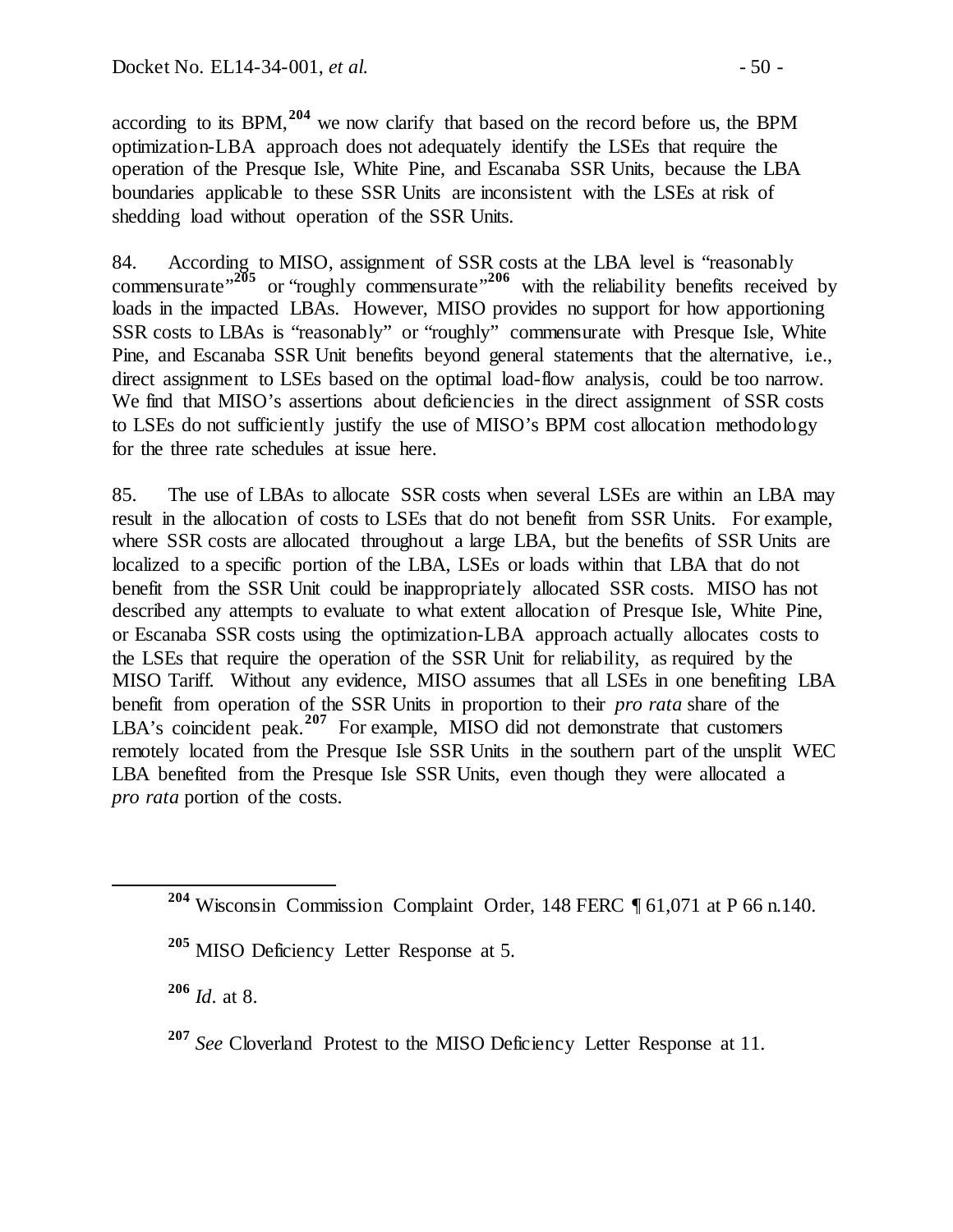86. MISO describes why it believes that using optimal load-shed studies to allocate SSR costs directly to LSEs that require the SSR Units for reliability could allocate SSR costs too narrowly because the process of optimizing the load-shed solution in a model is not an all-inclusive identification of load that can be reasonably expected to benefit from the operation of SSR Units under every circumstance.**[208](#page-50-0)** Therefore, MISO concludes that the LBA boundary provides a reasonable area to include other beneficiaries, and that the cost allocation method of considering all loads within the LBA boundary is reasonably commensurate with allocation to loads that will require operation of the SSR Unit. In response to the question of whether MISO could allocate SSR costs based on actual energy withdrawals at the commercial pricing nodes, MISO states that its optimal load-shed studies should not be used to assign cost responsibility to individual LSEs, since this may result in the disproportionate allocation of costs to loads located in closer proximity to the SSR Unit and may not allocate costs to all loads that would benefit from the SSR Unit's operation.**[209](#page-50-1)** We find that MISO's use of the optimization-LBA approach in conjunction with the *pro rata* cost allocation to all LSEs in the LBA in allocating SSR costs for the three rate schedules at issue here has not been shown to produce results that are just and reasonable and not unduly discriminatory. As MISO itself acknowledges, the optimal load-shed methodology appears to be insufficient on its own to provide, with any degree of certainty, an all-inclusive identification of load that can be reasonably expected to benefit from the operation of the SSR Units under every circumstance. Due to these shortcomings, we direct MISO to submit, in a compliance filing due within 60 days of the date of this order, an alternative methodology to the optimization-LBA approach for the Presque Isle SSR Units, the Escanaba SSR Units, and the White Pine SSR Unit that will allocate SSR costs to LSEs that benefit from operation of these SSR Units, as required by the Tariff. MISO should submit a study methodology that identifies the LSEs that require the operation of the SSR Units for reliability purposes under conditions that are more representative of actual manual and/or automatic responses taken during reliability events, rather than the ideal conditions that are used by MISO in the optimal load-shed study.<sup>[210](#page-50-2)</sup> We require that MISO, in its compliance filing, describe the conditions, assumptions, and calculations underlying this revised study methodology.

**<sup>208</sup>** MISO Deficiency Letter Response at 3.

**<sup>209</sup>** *Id.* at 6.

<span id="page-50-2"></span><span id="page-50-1"></span><span id="page-50-0"></span>**<sup>210</sup>** We make no findings as to whether the BPM cost allocation methodology might produce just and reasonable cost allocations for other SSR Units. If MISO proposes to apply its BPM methodology in future filings, MISO must address the concerns with the methodology that we identify here and show that the methodology allocates SSR costs to those LSEs that require the operation of the SSR Unit for

(continued…)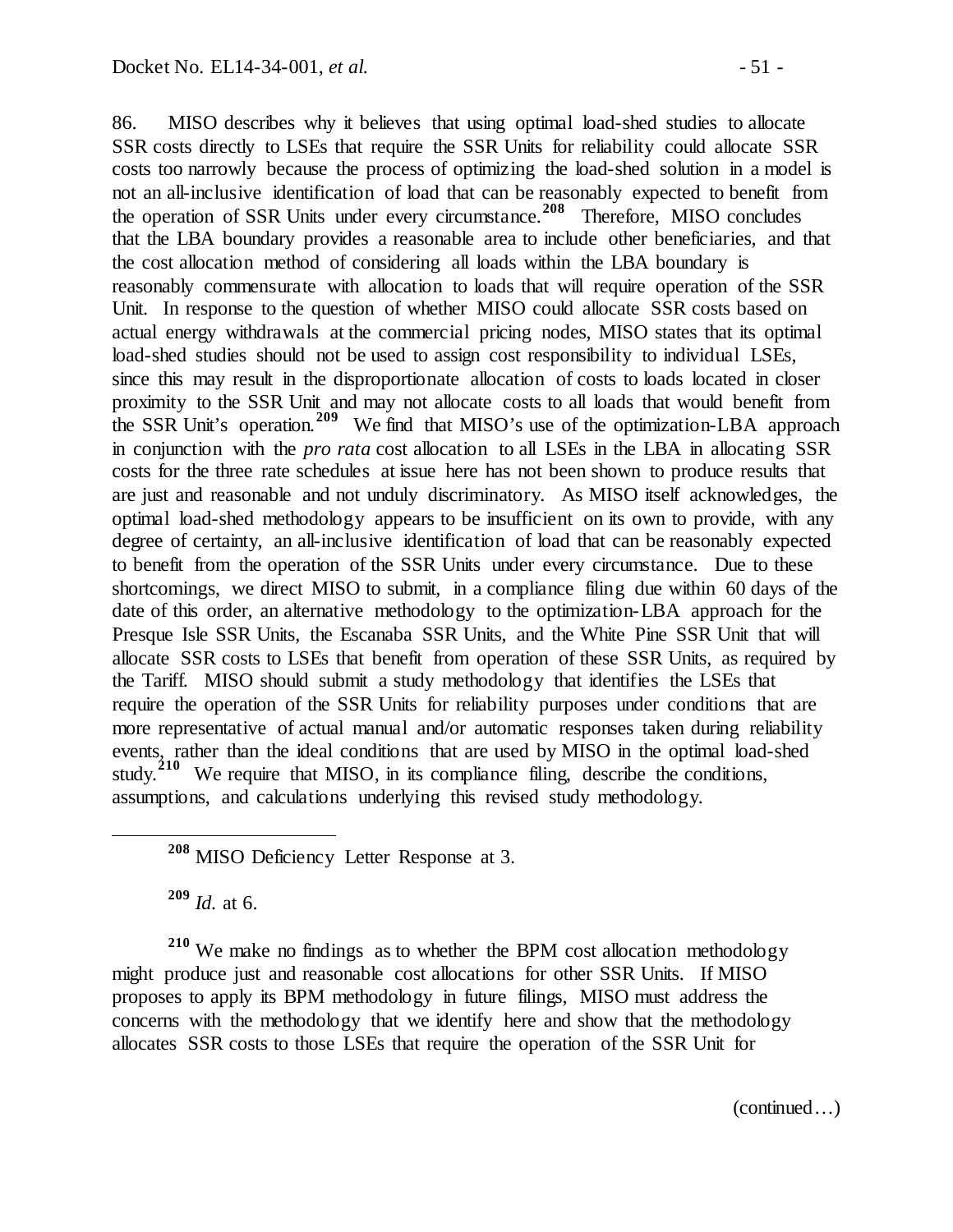87. We disagree with MISO's contention that the direct allocation of SSR costs to LSEs would be problematic in retail choice states because of changing loads. We find that, as Wisconsin Electric argues, while suppliers can change in a retail choice environment, the location of the loads themselves does not.<sup>[211](#page-51-0)</sup> As MISO states, monthly SSR charges are uplifted to LSEs in each LBA based on actual energy withdrawals at commercial pricing nodes located in each LBA for each month.**[212](#page-51-1)** However, MISO can assign SSR costs directly to LSEs based on the extent to which the loads that they serve benefit from the SSR Unit. As described by Integrys, MISO would need to determine the SSR benefits of specific LSEs based on their actual energy withdrawals at elemental pricing nodes rather than commercial pricing nodes.<sup>[213](#page-51-2)</sup> We do not find such a process infeasible, because MISO already gathers real-time actual energy withdrawal information at the elemental pricing node level in order to determine locational marginal prices used for settling commercial pricing nodes. **[214](#page-51-3)**

88. MISO also describes technical impediments to direct allocation of SSR costs to LSEs. It argues that planning model loads do not contain LSE or commercial pricing node assignments, which are elements modeled in the commercial model. Additionally, MISO states that direct one-to-one mapping between the load buses in the planning models and the LSEs in the commercial model does not currently exist.<sup>[215](#page-51-4)</sup> It contends that in order to implement a direct assignment approach, additional model details would be needed to create the relationship between the load shed buses and the LSEs. However, as Wisconsin Electric notes, MISO's Deficiency Letter Response explains that MISO's commercial model includes information regarding the relationship between an individual load at a load bus as an elemental pricing node, up to a commercial pricing node and eventually LSE. Thus, sufficient detail is available to calculate a direct allocation to

<span id="page-51-0"></span>reliability purposes, such that assignment of costs is commensurate with the benefits received by such LSEs.

**<sup>211</sup>** Wisconsin Electric Comments to the MISO Deficiency Letter Response at 8.

**<sup>212</sup>** *Id*. at 7.

 $\overline{a}$ 

**<sup>213</sup>** Integrys Protest of the Revised Rate Schedules Filing at 14-17.

<span id="page-51-3"></span><span id="page-51-2"></span><span id="page-51-1"></span>**<sup>214</sup>** MISO Energy and Operating Reserve Markets Business Practices Manual, BPM-002-r13 (dated Feb. 4, 2014) at § 5.1 (LMP Calculations), *available at* https://www.misoenergy.org/Library/BusinessPracticesManuals/Pages/BusinessPractices Manuals.aspx.

<span id="page-51-4"></span>**<sup>215</sup>** MISO Deficiency Letter Response at 5.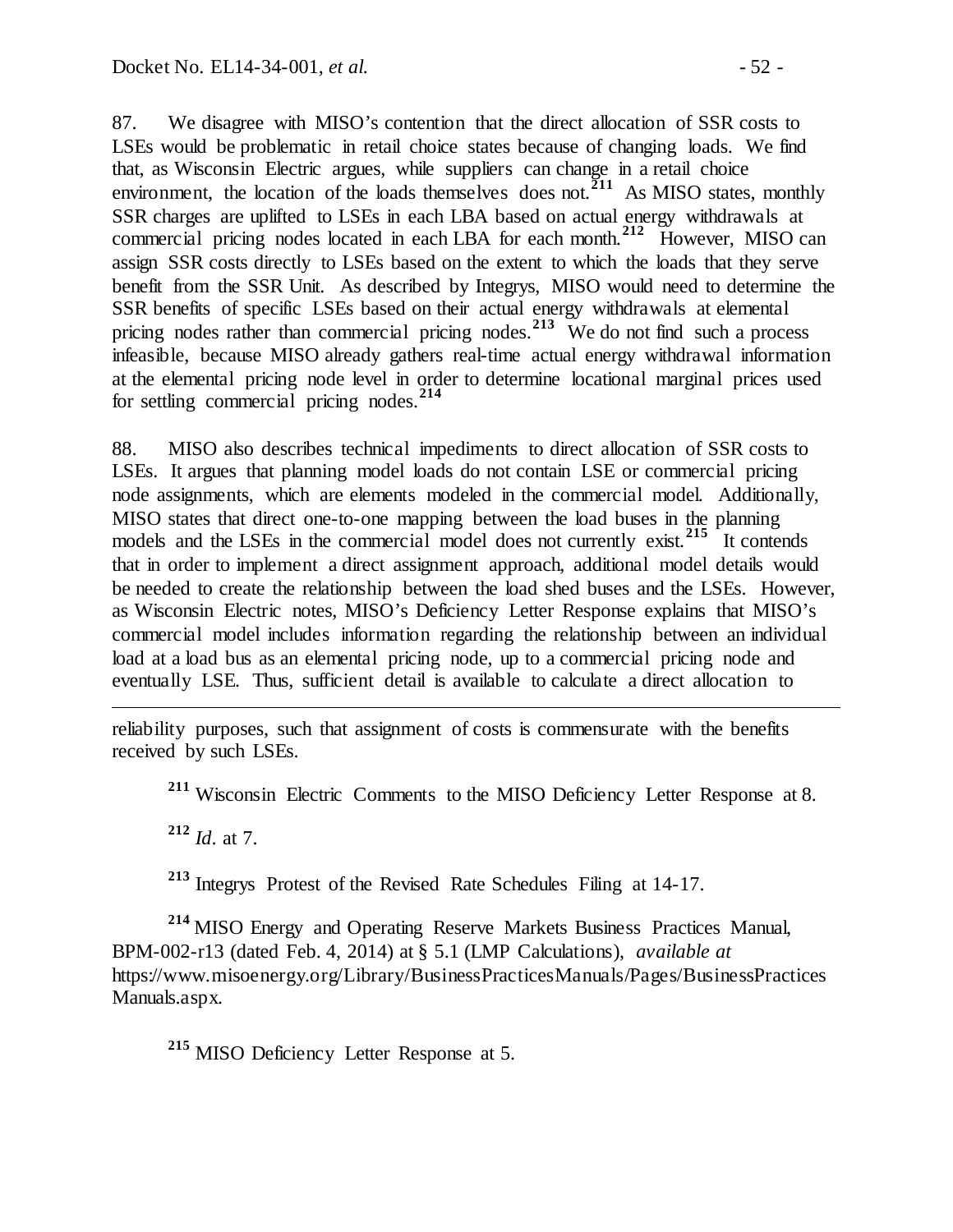beneficiary LSEs.<sup>[216](#page-52-0)</sup> We find that MISO has not demonstrated that it is infeasible to modify its planning models to correct for the identified deficiencies and allow direct allocation to LSEs based on the benefits to the load that they serve at the load shed buses for the corresponding time period. We decline requests to set for hearing issues related to the optimal load-shed study, as we are requiring MISO to develop and apply a new study methodology that will avoid the deficiencies and unjust and unreasonable cost allocations presented by its optimal load-shed study.

89. In accordance with our discussion above, we direct MISO to use its revised study methodology to identify the LSEs that require the operation of the Presque Isle SSR Units, the Escanaba SSR Units, and the White Pine SSR Unit for reliability purposes. We direct MISO to submit, in the compliance filing due within 60 days of this order, Tariff revisions adjusting the SSR cost allocations under Escanaba Rate Schedule 43, Presque Isle Rate Schedule 43G, and White Pine Rate Schedule 43H, such that the SSR Units' costs are allocated in accordance with the new methodology, with such revised cost allocation to be effective for the Escanaba Rate Schedule 43 on June 15, 2014, for the White Pine Rate Schedule 43H on April 16, 2014, and for the Presque Isle Rate Schedule 43G on April 3, 2014.**[217](#page-52-1)**

#### **c. Refunds**

90. We reject requests for rehearing of our finding in the Wisconsin Commission Complaint Order that refunds of Presque Isle SSR costs are warranted back to the refund effective date of April 3, 2014. Several parties cite to the Commission's policy that when a Commission action under section 206 of the FPA requires only a cost allocation or a rate design change, the Commission's order will take effect prospectively, without refunds.**[218](#page-52-2)** As the Commission explained in the Wisconsin Commission Complaint

<span id="page-52-2"></span>**<sup>218</sup>** Michigan Commission Request for Rehearing of the Wisconsin Commission Complaint Order at 49; The City of Escanaba Request for Rehearing of the Wisconsin

(continued…)

**<sup>216</sup>** Wisconsin Electric Comments to the MISO Deficiency Letter Response at 7.

<span id="page-52-1"></span><span id="page-52-0"></span><sup>&</sup>lt;sup>217</sup> The effective date for the required revision to Escanaba Rate Schedule 43 aligns with the effective date of a previous compliance filing conditionally accepted by the Commission in Docket No. ER14-2180-000. *See* August 2014 Escanaba Order, 148 FERC ¶ 61,116 at P 37. The effective date for the required revision to White Pine Rate Schedule 43H aligns with the effective date of a previous compliance filing conditionally accepted by the Commission in Docket No. ER14-1725-000. *See*  August 2014 White Pine Order, 148 FERC ¶ 61,136 at PP 43-44.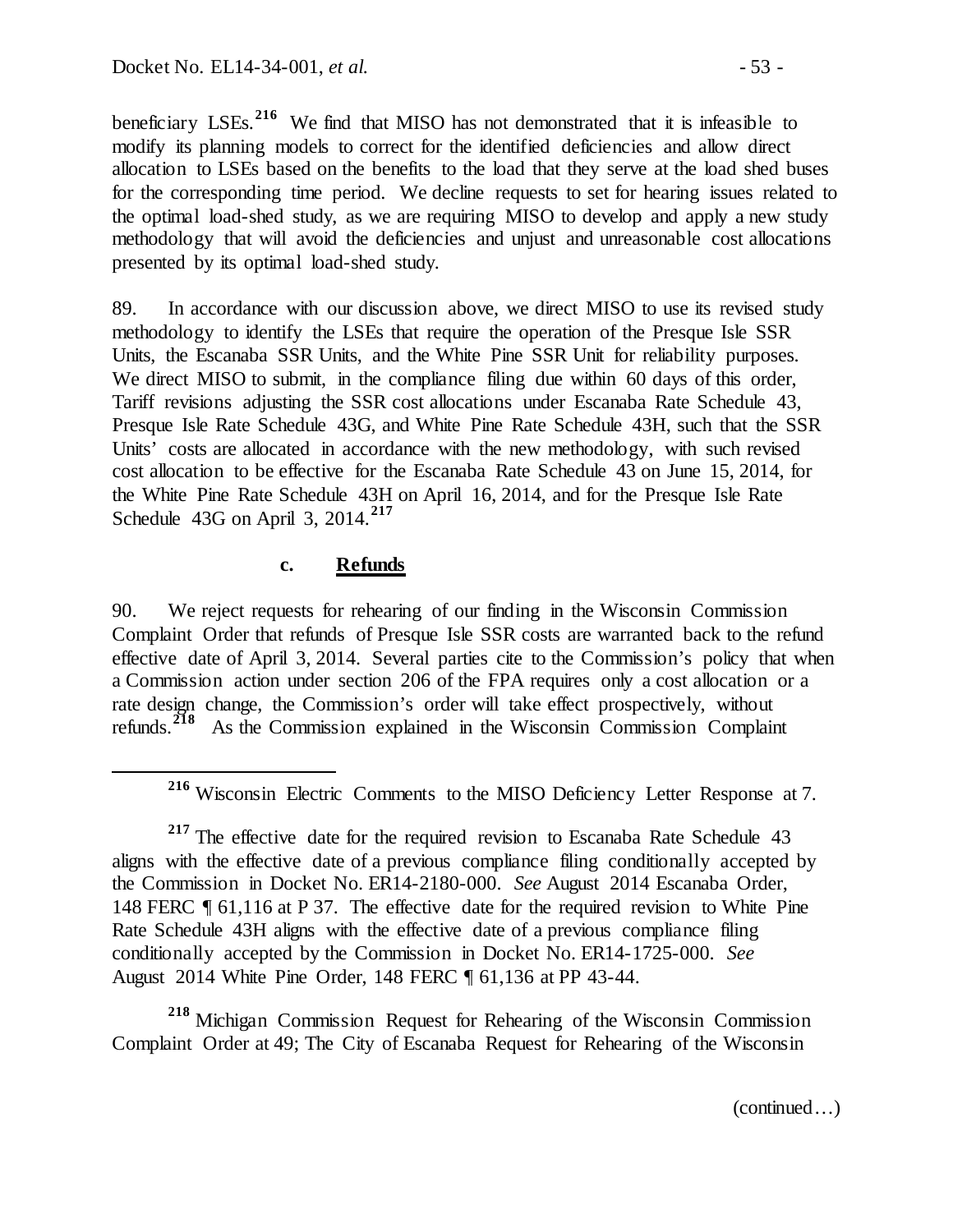$\overline{a}$ 

Order, while the Commission has generally directed that changes to cost allocation or rate design under section 206 of the FPA be implemented prospectively, without refunds,**[219](#page-53-0)** the Commission nevertheless has broad equitable discretion in determining whether and how to apply remedies in any particular case.<sup>[220](#page-53-1)</sup> Based on the record in this proceeding, the Commission found it appropriate to exercise its discretion in fashioning remedies and order refunds as of the date the Complaint was filed. In doing so, the Commission noted that the revised cost allocation does not represent a new cost allocation methodology, but rather conforms the allocation of SSR costs in the ATC footprint to the existing methodology applied through the rest of the MISO region, that the costs at issue in the Wisconsin Commission Complaint Order were limited to those associated with a single SSR Unit, to be allocated among a defined set of customers within a limited geographic area, for a limited period of less than four months, and that these refunds will not require broader adjustments to MISO's markets.**[221](#page-53-2)**

91. The parties seeking rehearing of this decision have not persuaded us that the decision to exercise the Commission's discretion to order refunds as of the date of the Complaint based on the record of the Wisconsin Commission Complaint proceeding was in error. Although several parties take issue with the Commission's findings, the justifications provided for exercising discretion to order refunds as of the date the Complaint was filed support the Commission's decision to exercise its discretion. While parties on rehearing challenge these justifications,**[222](#page-53-3)** we find that these factors support the decision to exercise discretion in this case. In particular, the costs at issue in the Wisconsin Commission Complaint proceeding are limited to those associated with a

Commission Complaint Order at 5; Integrys Request for Rehearing of the Wisconsin Commission Complaint Order at 22.

<span id="page-53-0"></span>**<sup>219</sup>** *See, e.g., Louisiana Pub. Serv. Comm'n v. Entergy Corp.*, 142 FERC ¶ 61,211, at P 51 (2010); *but see Louisiana Pub. Serv. Comm'n v. FERC*, 772 F.3d 1297 (D.C. Cir. 2014) (finding that the Commission failed to justify its reliance on a general policy of not ordering refunds in cost allocation and rate design cases without examining individual factors in each case).

<span id="page-53-1"></span>**<sup>220</sup>** *See Niagara Mohawk Power Corp. v. FPC*, 379 F.2d 153, 159 (D.C. Cir. 1967) (the Commission's breadth of discretion is "at its zenith" when fashioning remedies).

**<sup>221</sup>** Wisconsin Commission Complaint Order, 148 FERC ¶ 61,071 at P 68.

<span id="page-53-3"></span><span id="page-53-2"></span>**<sup>222</sup>** *See, e.g.,* Michigan Commission Request for Rehearing of the Wisconsin Commission Complaint Order at 49-50; Integrys Request for Rehearing of the Wisconsin Commission Complaint Order at 24.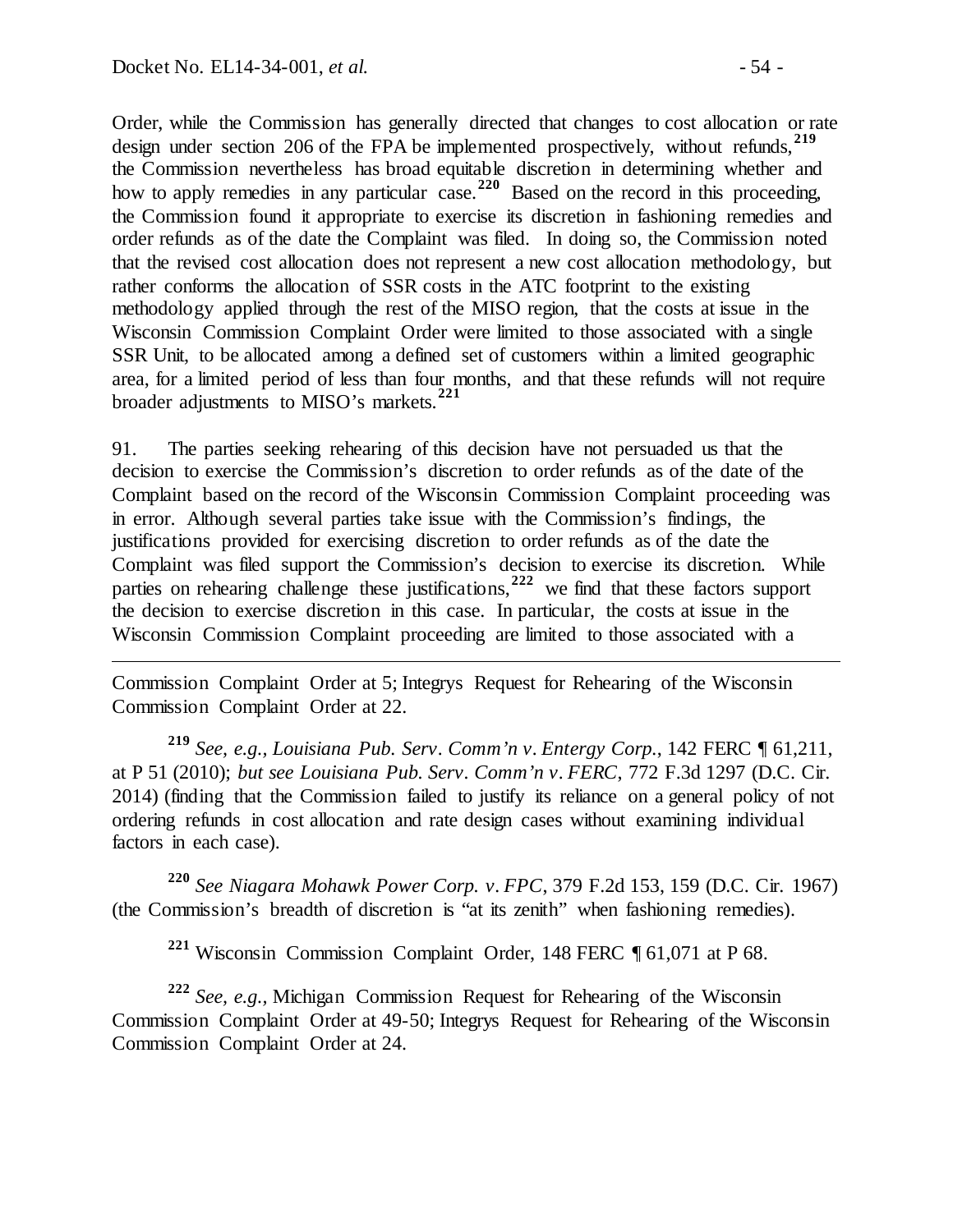single SSR Unit, to be allocated among a defined set of customers within a limited geographic area, for a limited period of less than four months, and these refunds will not require broader adjustments to MISO's markets. The circumstances raised in the Wisconsin Commission Complaint are that, as a result of an unjust and unreasonable cost allocation, LSEs in Wisconsin may have paid MISO too much of the total Presque Isle SSR costs while LSEs in Michigan may have paid too little. The Commission has broad authority under FPA section 206(b) to order refunds for misallocated costs when either the Commission or a complainant meets its burden under FPA section 206, and we do not find any circumstances present here that would prevent us from ordering refunds when the Wisconsin Commission carried its burden under FPA section 206 to establish that consumers have paid unjust and unreasonable rates.**[223](#page-54-0)** We find that the parties had reasonable notice that MISO's allocation of Presque Isle SSR costs might be held unjust or unreasonable as of the filing on April 3, 2014 of the Wisconsin Commission Complaint and the setting of that filing date as the refund effective date.**[224](#page-54-1)**

92. Cases declining to order refunds in an FPA section 206 complaint case involving transactions in a regional transmission organization (RTO) market like MISO's typically have involved a change in market design where refunds would require re-running a market.<sup>[225](#page-54-2)</sup> Granting refunds beginning on April 3, 2014 does not require any markets to be re-run, as there is no need to recreate prices or economic behavior to determine which parties are responsible for SSR costs. Instead, MISO must merely identify the discrepancy in cost allocation amounts to LSEs between its previous cost allocation method and its final approved method.

93. Consistent with our finding, we will require MISO to refund, with interest, <sup>[226](#page-54-3)</sup> any costs allocated to LSEs under Presque Isle Rate Schedule 43G that are in excess of the costs to be allocated to those LSEs under the final approved study for the Presque Isle

**<sup>223</sup>** *Westar Energy, Inc. v. FERC*, 568 F.3d 985, 989 (D.C. Cir. 2009).

<span id="page-54-1"></span><span id="page-54-0"></span>**<sup>224</sup>** *See Louisiana Pub. Serv. Comm'n v. FERC*, 482 F.3d 510, 520 (D.C. Cir. 2007) (finding that all parties in the case were on notice as of the filing of a complaint that Entergy's calculation of peak load responsibility might be held unjust and unreasonable.).

<span id="page-54-3"></span><span id="page-54-2"></span>**<sup>225</sup>** *Ameren Services Co. v. Midwest Indep. Transmission Sys. Operator, Inc*., 127 FERC ¶ 61,121, at P 157 (2009) (citing *Maryland Public Service Comm'n v. PJM Interconnection, L.L.C.*, 123 FERC ¶ 61,169, at P 49 (2008)).

**<sup>226</sup>** Interest should be calculated pursuant to 18 C.F.R. § 35.19a (2014).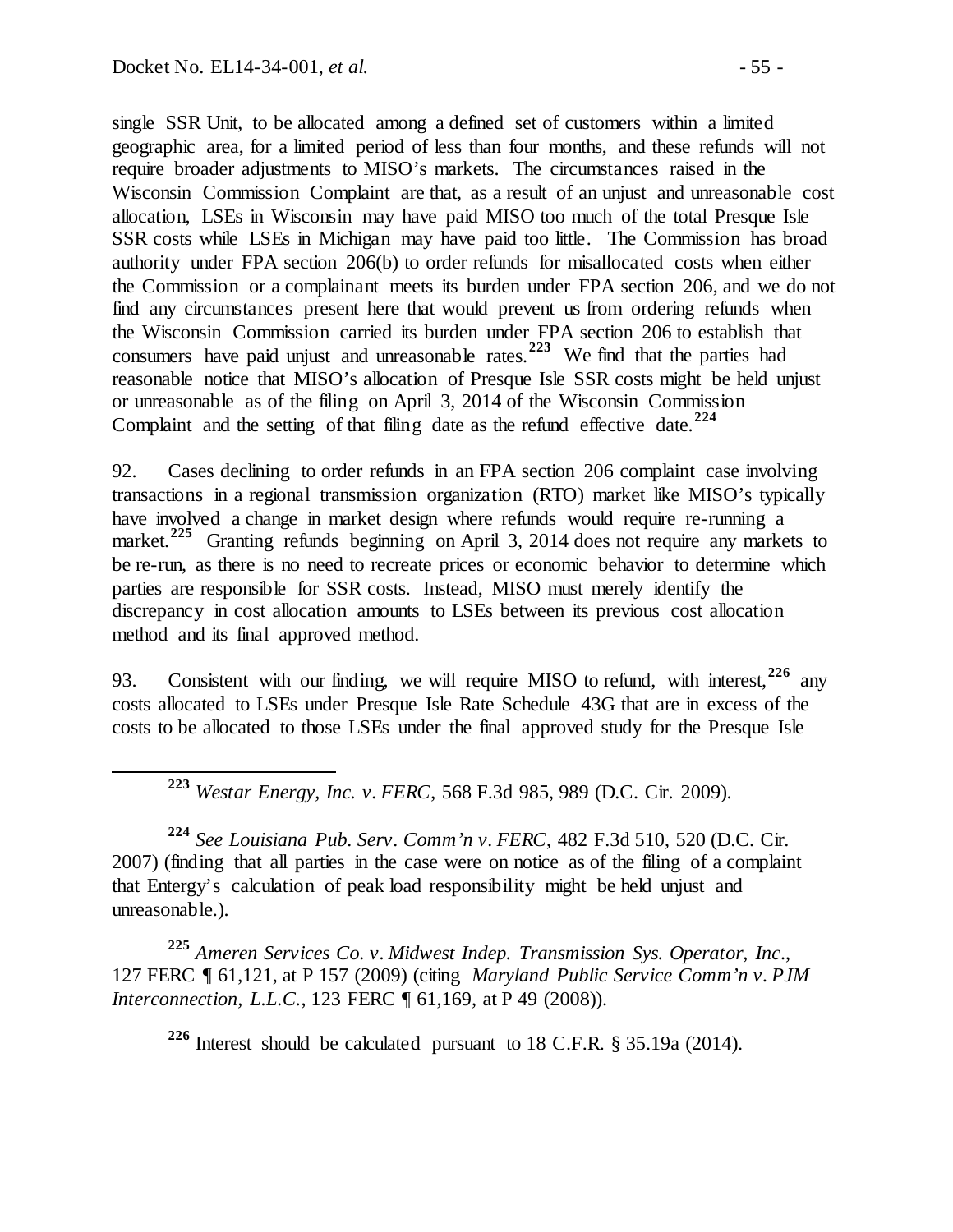SSR Units ordered herein, with such refunds to begin April 3, 2014. We similarly find it appropriate to order refunds with respect to the White Pine Rate Schedule 43H and Escanaba Rate Schedule 43, as these SSR applications took effect after the filing of the Wisconsin Commission Complaint and these SSR Units share common characteristics with the Presque Isle SSR Units and apply the same SSR cost allocation methodology that was found to be unjust and unreasonable based on the record in these proceedings. Therefore, we will require MISO to refund, with interest,<sup>[227](#page-55-0)</sup> any costs allocated to LSEs under White Pine Rate Schedule 43H that are higher than the costs to be allocated to those LSEs according to the forthcoming study for the White Pine SSR Unit, with such refunds to begin April 16, 2014.**[228](#page-55-1)** We will also require MISO to refund, with interest,**[229](#page-55-2)** any costs allocated to LSEs under Escanaba Rate Schedule 43 that are higher than the costs to be allocated to those LSEs according to the forthcoming study for the Escanaba SSR Units, with such refunds to begin June 15, 2014.**[230](#page-55-3)** Implementation of the refund requirements for these SSR Units will be addressed in a future order addressing MISO's new study methodology.**[231](#page-55-4)**

#### **d. Specific Requests for Clarification**

94. With respect to WPPI's request to include the variable cost component of Presque Isle SSR compensation in settlement and hearing processes, we clarify that the variable costs are included in the hearing and settlement procedures created in the Wisconsin

**<sup>227</sup>** Interest should be calculated pursuant to 18 C.F.R. § 35.19a (2014).

<span id="page-55-1"></span><span id="page-55-0"></span>**<sup>228</sup>** The effective date for the required revision to White Pine Rate Schedule 43H aligns with the effective date of a previous compliance filing ordered by the Commission in Docket No. ER14-1725-000. *See* August 2014 White Pine Order, 148 FERC ¶ 61,136 at PP 43-44.

**<sup>229</sup>** Interest should be calculated pursuant to 18 C.F.R. § 35.19a (2014).

<span id="page-55-3"></span><span id="page-55-2"></span><sup>230</sup> The effective date for the required revision to Escanaba Rate Schedule 43 aligns with the effective date of a previous compliance filing ordered by the Commission in Docket No. ER14-2180-000. *See* August 2014 Escanaba Order, 148 FERC ¶ 61,116 at P 37.

<span id="page-55-4"></span>**<sup>231</sup>** Other issues raised in the rehearing requests with respect to refunds are more appropriately addressed once the Commission has addressed MISO's new study methodology and MISO has filed a detailed refund report. We also note that, when refunds (if necessary) are implemented, state regulators have authority to determine the time period over which any reallocated costs will be passed through to retail ratepayers.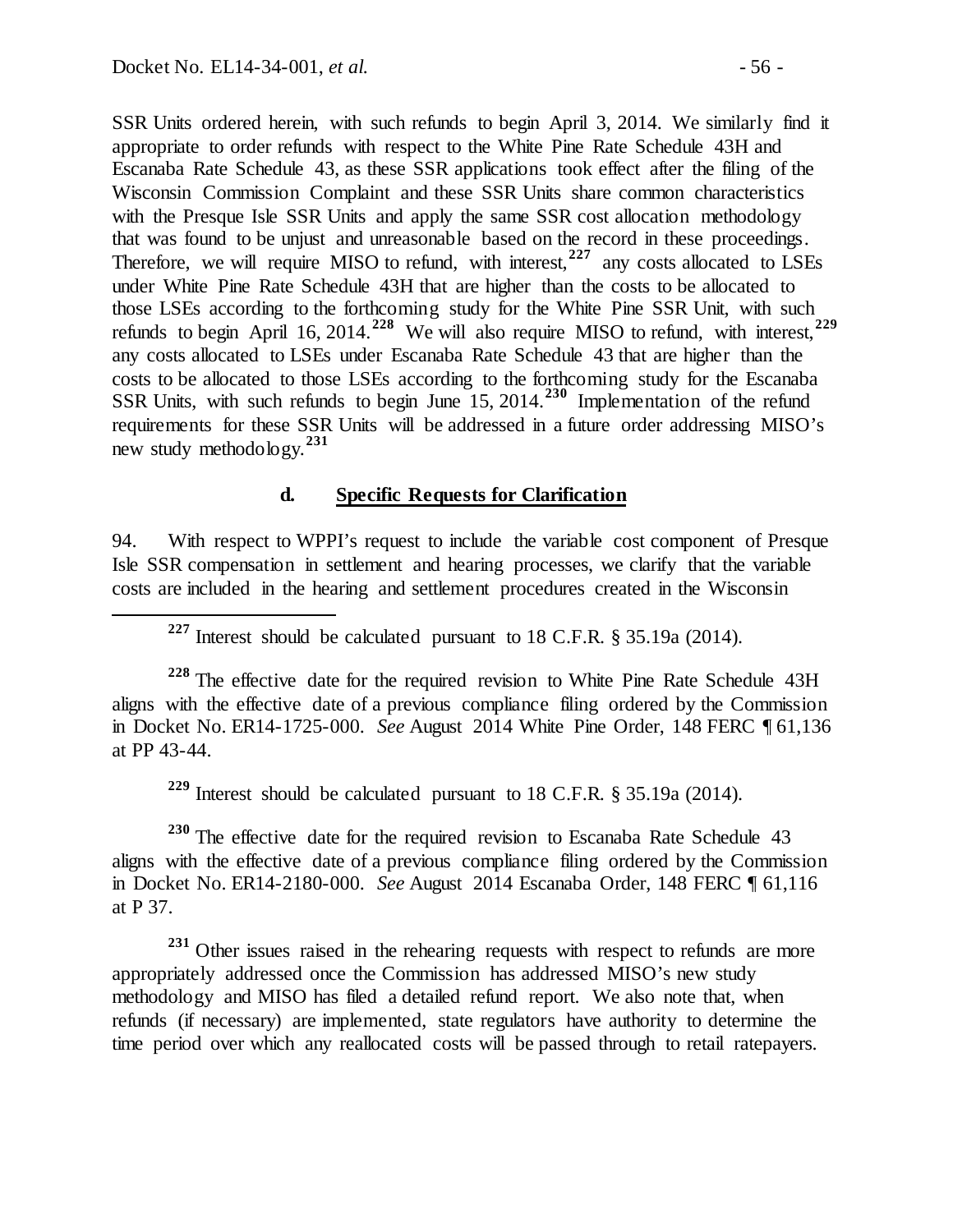Commission Complaint Order. We agree that parties should have the opportunity to negotiate and discuss variable cost items.

95. We grant the Michigan Commission's request for clarification that the flexibility given to MISO to determine a method to allocate SSR costs to the LSEs that benefit from the operation of the SSR Units will not require the Michigan Commission or the Wisconsin Commission to employ any particular allocation methodology at the retail rate level for purposes of allocating such costs within an LSE that operates in both Michigan and Wisconsin. We grant the City of Escanaba's requests for clarification that (1) the Commission did not expressly find that the optimal load-shed methodology employed by MISO in the preliminary load-shed study necessarily produces just and reasonable cost allocation results and (2) MISO's Tariff does not require the load-shed methodology. We also grant Wisconsin Electric's requested clarification that any method MISO uses to identify the beneficiaries of an SSR Unit must be consistent with the Tariff requirement that costs are allocated to the LSEs that require the operation of the SSR Unit for reliability purposes.

96. We deny all requests for clarification that would require the application of LBA boundaries to the allocation of Presque Isle SSR costs or that challenge the legality of the split of the WEC LBA itself. As explained above, we find that application of the optimization-LBA approach in these proceedings does not properly identify the LSEs that require the operation of the White Pine, Escanaba, and Presque Isle SSR Units. In addition, the legality of the LBA split is before the Commission in two complaints filed in Docket Nos. ER14-103-000 and ER14-104-000, and the Commission rules on that issue in those dockets in a concurrently issued order.

## **e. MISO's Filing to Reflect the WEC LBA Split in Docket No. ER14-2952-000**

97. We reject MISO's filing in Docket No. ER14-2952-000. As discussed above,**[232](#page-56-0)** we find that the cost allocations proposed by MISO to allocate costs for the Presque Isle, White Pine, and Escanaba SSR Units, which use the optimization-LBA approach in MISO's BPM, are not just and reasonable, as they are inconsistent with section 38.2.7.k of MISO's Tariff, which requires MISO to allocate SSR costs to "the LSE(s) which require(s) the operation of the SSR Unit for reliability purposes." We require MISO to submit in a compliance filing a new study methodology that identifies the LSEs that require these SSR Units for reliability purposes, along with revised rate schedules that adjust the allocation of SSR costs accordingly. Many of the issues raised by commenters

<span id="page-56-0"></span>**<sup>232</sup>** *See supra* PP 80-89.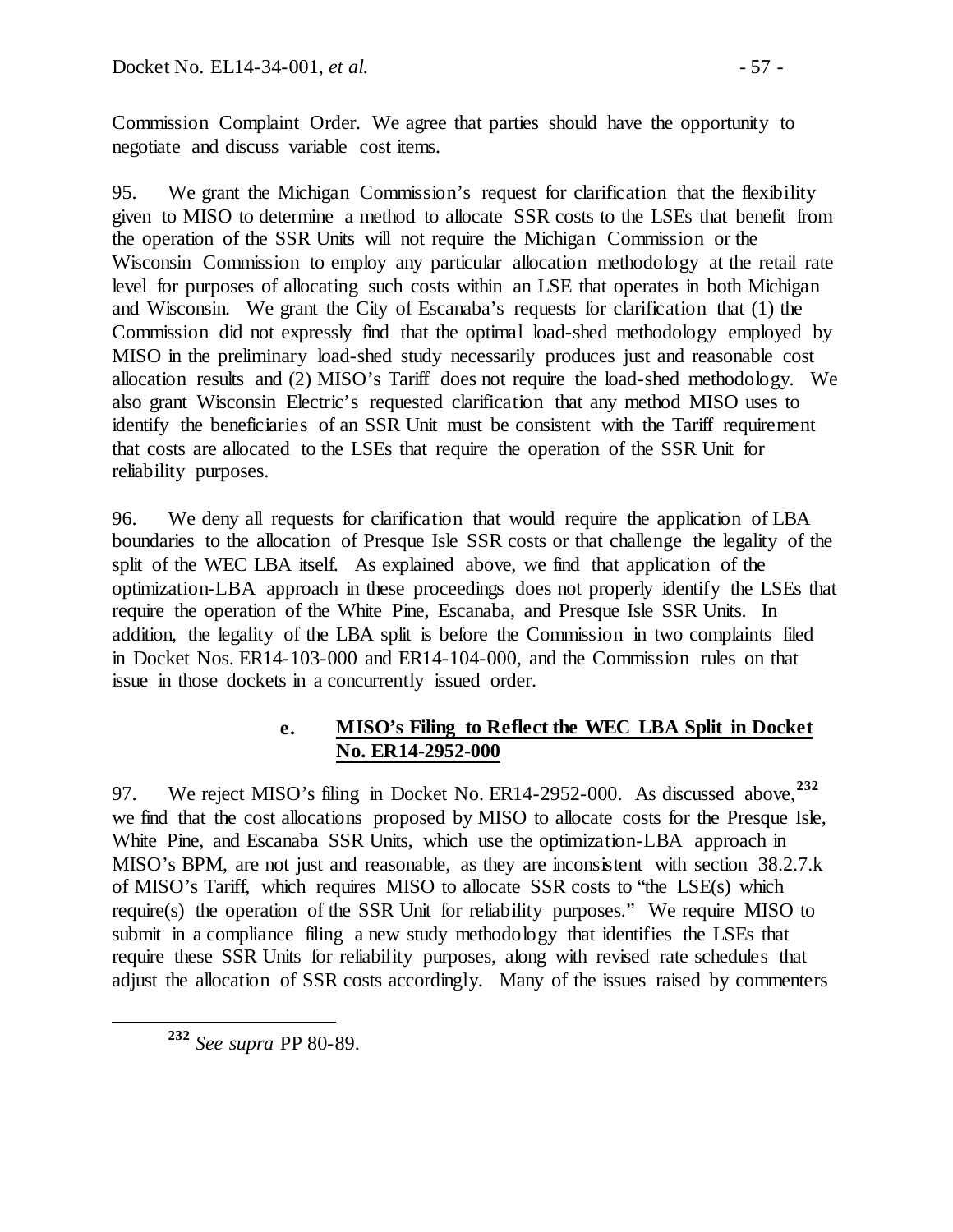in Docket No. ER14-2952-000 relate to the issue of the SSR cost allocation percentages proposed in MISO's filing; since we have ruled on those issues above, we now address the remaining issues presented in Docket No. ER14-2952-000.

98. WPPI protests the continued failure of MISO to properly account for load that is pseudo-tied into and out of LBAs.**[233](#page-57-0)** We find this issue moot, as we find that the optimization-LBA approach used by MISO in these proceedings does not properly identify the LSEs that require the operation of the SSR Unit, and we direct MISO to devise an SSR cost allocation method that is not reliant on LBA boundaries.

99. The Mines argue that MISO's revised Presque Isle Rate Schedule 43G should be denied because MISO has not adequately supported the status of Presque Isle Units 5-9 as SSR Units.**[234](#page-57-1)** First, the Mines state that Wisconsin Electric may not retire Presque Isle Units 5-9 absent regulatory approval to discontinue service, and, without this approval, an SSR agreement is not necessary to ensure the continued operation of the SSR Units. **[235](#page-57-2)** Second, the Mines assert that existing market mechanisms are adequate to ensure continued operation of Presque Isle Units 5-9.**[236](#page-57-3)** The Michigan Representatives Letter suggests that there are other potential solutions, including generation solutions currently underway, that are less expensive and more effective than the provision of SSR service by Presque Isle Units 5-9.**[237](#page-57-4)** The Commission addressed these issues in the November 10 Order. With respect to arguments that some or all of the Presque Isle Units 5-9 should not qualify for SSR treatment, the Commission found in the November 10 Order that MISO properly followed the SSR study and review process in accordance with the Tariff and adequately demonstrated that all five Presque Isle units are needed for reliability during the term of the SSR agreement that was accepted in the November 10 Order.**[238](#page-57-5)** With regard to arguments that Wisconsin Electric did not receive the necessary state regulatory approvals to retire Presque Isle Units 5-9, the Commission found in the

**<sup>235</sup>** *Id*. at 6-10.

**<sup>236</sup>** *Id*. at 11-13.

<span id="page-57-5"></span><span id="page-57-4"></span><span id="page-57-3"></span><span id="page-57-2"></span>**<sup>237</sup>** Michigan Representatives Letter, Docket No. ER14-2952-000, *et al.* (filed Oct. 28, 2014).

**<sup>238</sup>** November 10 Order, 149 FERC ¶ 61,114 at P 36.

<span id="page-57-0"></span>**<sup>233</sup>** WPPI Protest of the Revised Rate Schedules Filing at 8-13.

<span id="page-57-1"></span>**<sup>234</sup>** The Mines Protest of the Revised Rate Schedules Filing at 4.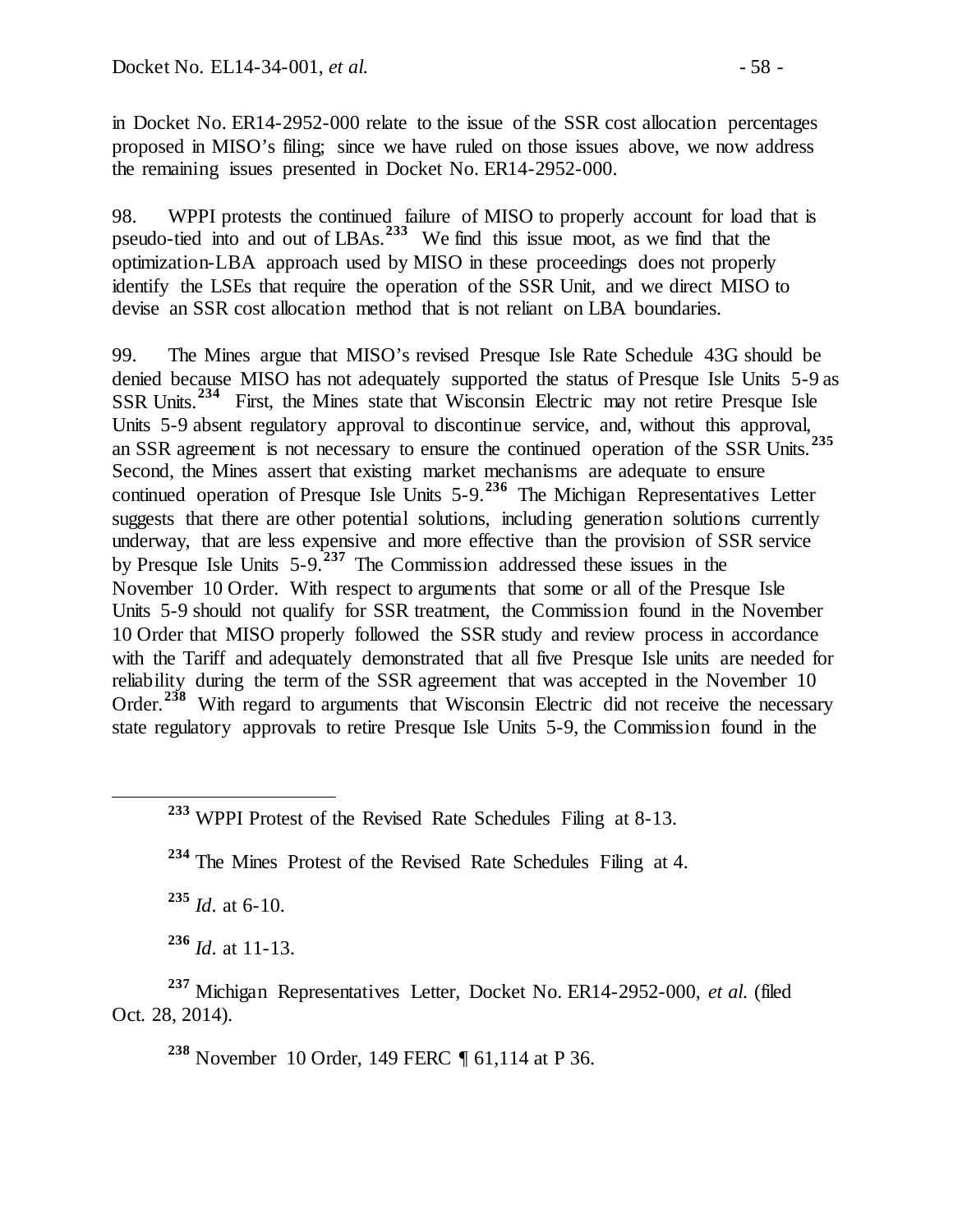November 10 Order that if there are state laws that prevent the retirement, the enforcement of those laws is beyond the scope of the SSR proceeding.<sup>[239](#page-58-0)</sup>

100. We disagree with the City of Escanaba's argument that MISO's filing in Docket No. ER14-2952-000 was procedurally deficient and that each revised rate schedule should be submitted in a separate section 205 filing because they include differing allocations, differing underlying levels of support, and differing issues.**[240](#page-58-1)** While the rate schedules have different resulting cost allocations, the basis for the change in cost allocations is the same – a change in the LBAs to which costs are being apportioned. Although we have directed MISO to revise its cost allocation methodology in these proceedings, so that it is no longer reliant on LBA boundaries, we find it reasonable for MISO to have made a single section 205 filing amending the appropriate rate schedules under its Tariff that were affected by the split of the WEC LBA.

### **B. MISO's Filings in Compliance with the Wisconsin Commission Complaint Order**

# **1. MISO's Compliance Filings**

101. Pursuant to directives set forth in the Wisconsin Commission Complaint Order, MISO submitted compliance filings in Docket Nos. ER14-1242-002, ER14-1243-002 and ER14-1243-004. MISO's compliance filing in Docket No. ER14-1242-002 added certain language to the end of Exhibit 2 and to Section 9.E ("Unanticipated Repairs") of the Presque Isle SSR Agreement, as required by the Wisconsin Commission Complaint Order.**[241](#page-58-2)** In Docket No. ER14-1243-002, MISO submitted revisions to Tariff section 38.2.7.k to remove the ATC SSR *pro rata* cost allocation provision. In Docket No. ER14-1243-004, MISO submitted the results of its final load-shed study for the Presque Isle SSR Units and revisions to its cost allocation methodology under Presque Isle Rate Schedule 43G. Also in Docket No. ER14-1243-004, MISO submitted a refund report to address the requirement that MISO refund, with interest, any costs allocated to LSEs under Original Presque Isle Rate Schedule 43G from April 3, 2014 until the date of the Wisconsin Commission Complaint Order that were in excess of the costs to be allocated to those LSEs under MISO's final load-shed study. The report lists the total refund and interest amounts to each LSE.

<span id="page-58-0"></span>**<sup>239</sup>** *Id.* P 38.

<span id="page-58-1"></span>**<sup>240</sup>** The City of Escanaba Protest of the Revised Rate Schedules Filing at 4.

<span id="page-58-2"></span>**<sup>241</sup>** Wisconsin Commission Complaint Order, 148 FERC ¶ 61,071 at PP 91, 100.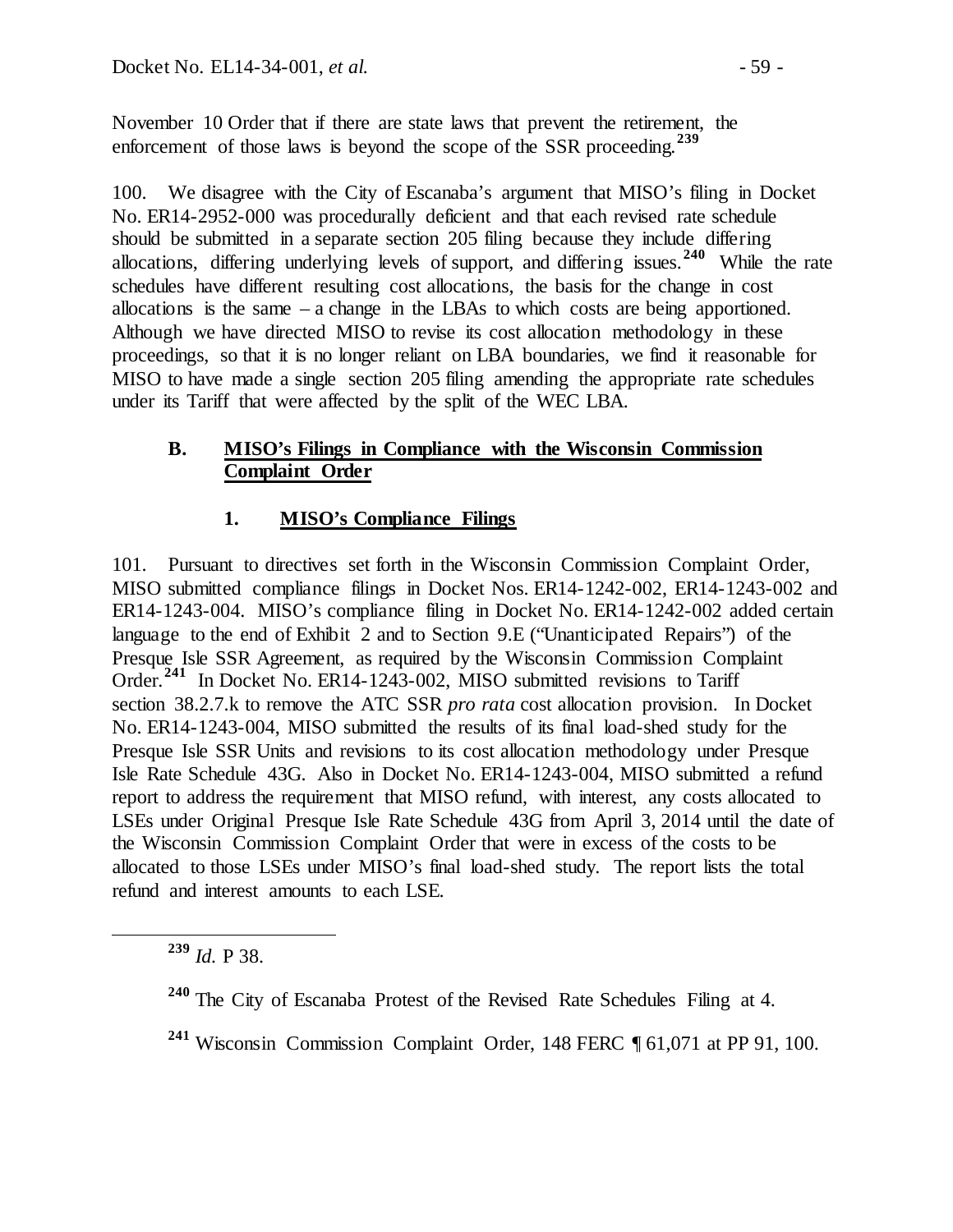## **2. Notice and Responsive Pleadings**

102. Notice of MISO's compliance filings in Docket Nos. ER14-1242-002, ER14- 1243-002 and ER14-1243-004 were published in the *Federal Register*, 79 Fed. Reg. 49,300 (2014), with comments due on or before September 2, 2014.

103. Timely protests and comments were submitted in Docket No. ER14-1243-004 by the Wisconsin Commission, WPPI, the Environmental Law and Policy Center, Wisconsin Electric, and the Michigan Commission. Timely comments were submitted in Docket Nos. ER14-1242-002 and ER14-1243-002 by Verso. A timely protest was submitted in Docket Nos. ER14-1242-002 and ER14-1243-004 by Integrys. The City of Escanaba submitted an out-of-time motion to intervene and a timely limited protest in Docket No. ER14-1243-004. Cloverland submitted an out-of-time motion to intervene and protest in Docket No. ER14-1243-004. The Michigan Public Power Agency submitted an out-of-time motion to intervene in Docket Nos. ER14-1243-002 and ER14-1243-004.

104. Wisconsin Electric filed a motion for leave to answer and answer in all three dockets. Integrys and Verso filed motions for leave to answer and answer in Docket No. ER14-1243-004. MISO filed a motion for leave to answer and answer in Docket Nos. ER14-1242-002 and ER14-1243-004.

105. Notice of MISO's Refund Report compliance filing in Docket No. ER14-1243- 004 was published in the *Federal Register*, 79 Fed. Reg. 58,763 (2014), with comments due on or before October 14, 2014. Timely protests were filed by the City of Escanaba and WPPI. MISO and WPPI filed motions for leave to answer and answers.

106. Comments were filed in all three dockets by Michael E. Moody, Assistant Attorney General, Environment, Natural Resources, and Agriculture Division, on behalf of Rick Snyder, Governor of Michigan, Bill Schuette, Attorney General of Michigan, Fred Upton, U.S. Representative, and Dan Benishek, U.S. Representative and in Docket No. ER14-1242-002 by Thomas J. Hoogterp (Comments of the Michigan Representatives).

# **3. Comments and Answers**

107. Several parties raise the same issues that were raised in requests for rehearing of the Wisconsin Commission Complaint Order, such as: whether the application of MISO's SSR cost allocation methodology in Presque Isle Rate Schedule 43G complies with the Tariff language and the Commission's directive in the Wisconsin Commission Complaint Order requiring MISO to allocate costs directly to those LSEs that benefit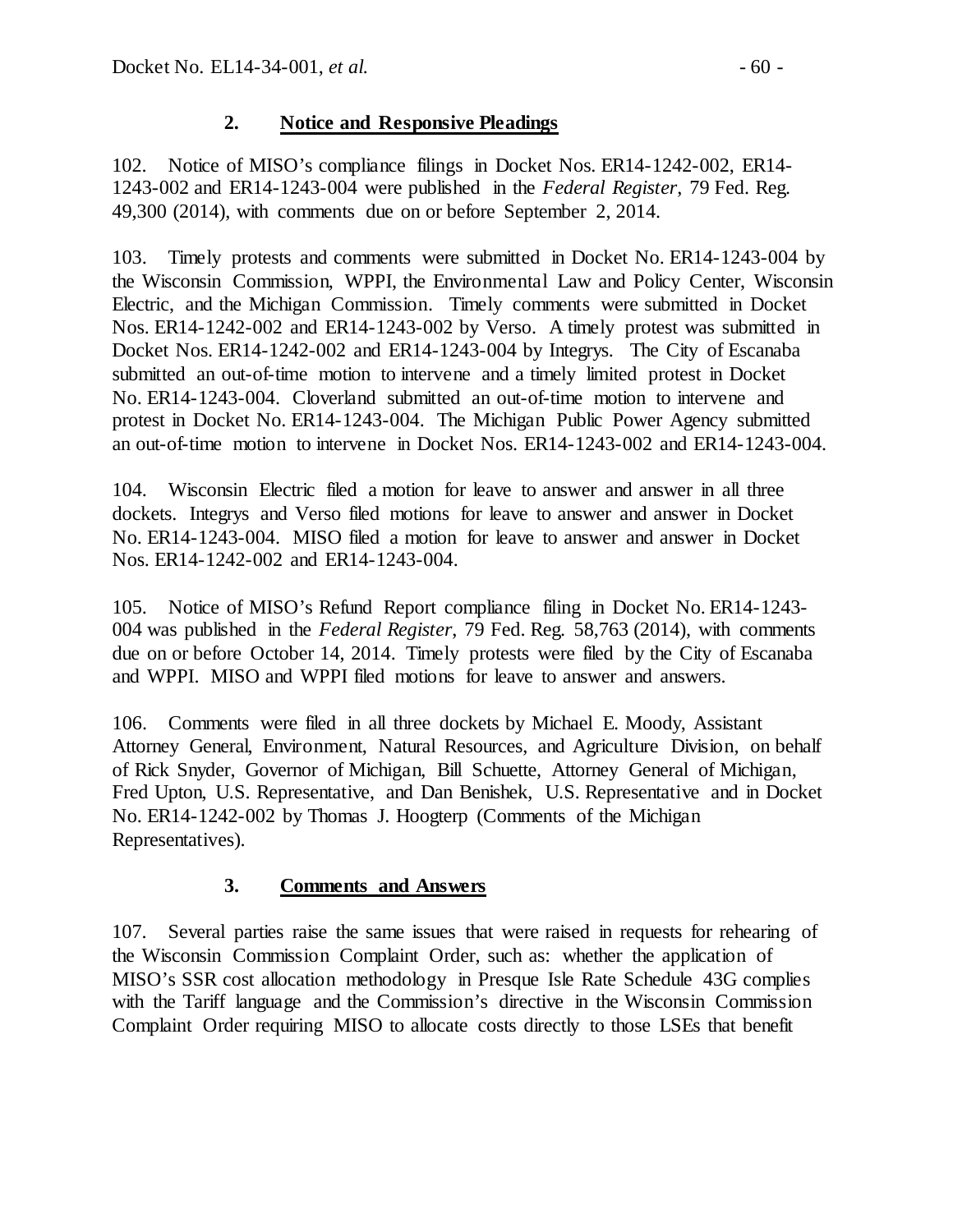from the SSR units;**[242](#page-60-0)** whether MISO's cost allocation methodology for the Presque Isle SSR Units tracks cost causation principles;<sup>[243](#page-60-1)</sup> whether MISO's final load-shed study accurately identifies the LSEs receiving the Presque Isle system reliability benefits;**[244](#page-60-2)** whether MISO should allocate Presque Isle SSR costs to the separate WEC and Michigan Upper Peninsula LBAs or to the unsplit WEC LBA;**[245](#page-60-3)** whether there are issues of material fact that must be resolved through hearing and settlement procedures;<sup>[246](#page-60-4)</sup> whether the revised cost allocation in revised Presque Isle Rate Schedule 43G should be effective April 3, 2014;<sup>[247](#page-60-5)</sup> and expressing concern about the possibility of rate increases in the

<span id="page-60-1"></span>**<sup>243</sup>** Protest of WPPI Energy, Docket No. ER14-1243-004, at 2-9 (filed Sept. 2, 2014) (WPPI Protest of Presque Isle Rate Schedule 43G); Protest of Wisconsin Electric Power Company, Docket No. ER14-1243-004, at 3-4, 8 (filed Sept. 2, 2014); Comments of Public Interest Organizations, Docket No. ER14-1243-004, at 5-7 (filed Sept. 2, 2014) (Public Interest Organizations Comments on Presque Isle Rate Schedule 43G); Cloverland Protest of Presque Isle Rate Schedule 43G at 4-5.

<span id="page-60-2"></span>**<sup>244</sup>** Cloverland Protest of Presque Isle Rate Schedule 43G at 5-6; Integrys Answer, Docket No. ER14-1243-004, at 8 (filed Sept. 17, 2014).

<span id="page-60-3"></span>**<sup>245</sup>** Protest of the Public Service Commission of Wisconsin Commission, Docket No. ER14-1243-004, at 4-5, 9 (filed Sept. 2, 2014) (Wisconsin Commission Protest of Presque Isle Rate Schedule 43G); WPPI Protest of Presque Isle Rate Schedule 43G at 7-8; Public Interest Organizations Comments on Presque Isle Rate Schedule 43G at 7; Integrys Answer, Docket No. ER14-1243-004, at 6 (filed Sept. 17, 2014).

<span id="page-60-4"></span>**<sup>246</sup>** Comments of Verso Paper Corp. on Compliance Filing, Request for Hearing and Settlement Procedures, and Motion for Consolidation, Dockets Nos. ER14-1243-002 and ER14-1242-002, at 4-9 (filed Sept. 2, 2014); Wisconsin Electric Answer, Docket No. ER14-1243-004, at 11-13 (filed Sept. 12, 2014).

<span id="page-60-5"></span>**<sup>247</sup>** Motion to Intervene Out-of-Time and Limited Protest of the City of Escanaba, Michigan, Docket No. ER14-1243-004, at 3-4 (filed Sept. 2, 2014); Wisconsin Commission Protest of Presque Isle Rate Schedule 43G at 4-5, 9.

<span id="page-60-0"></span>**<sup>242</sup>** Protest of Cloverland Electric Cooperative, Docket No. ER14-1243-004, at 3-4 (filed Sept. 9, 2014) (Cloverland Protest of Presque Isle Rate Schedule 43G); Protest of the Michigan Public Service Commission, Docket No. ER14-1243-004, at 1-3 (filed Sept. 2, 2014).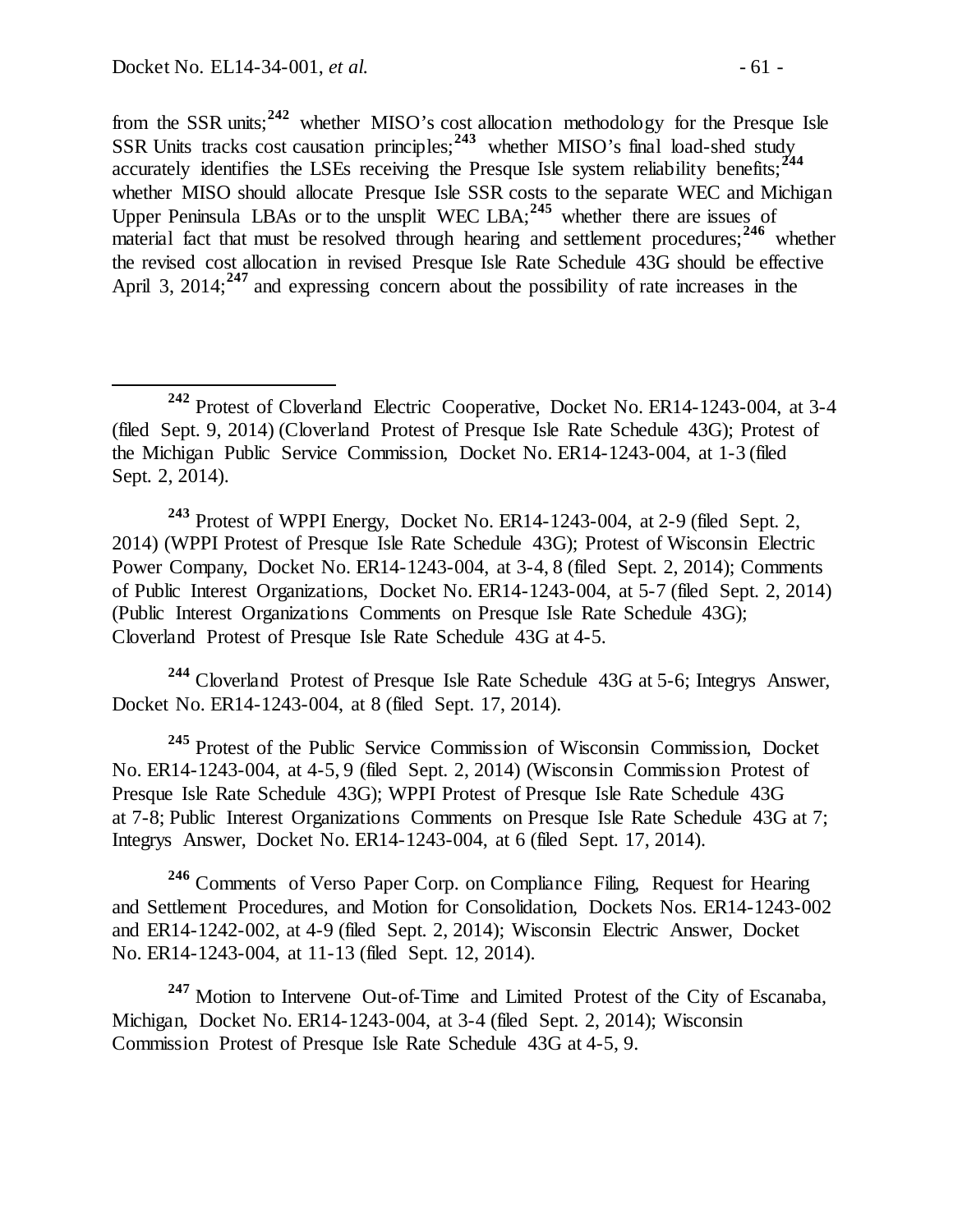Upper Peninsula of Michigan.**[248](#page-61-0)** WPPI also argues that MISO's compliance filing should consider the physical location of loads pseudo-tied into the LBAs.**[249](#page-61-1)**

108. Integrys contends that in order for MISO to fully comply with the Wisconsin Commission Complaint Order, MISO's revised Presque Isle Rate Schedule 43G must be modified to state: (1) the term of the Presque Isle SSR Agreement is one year; (2) the change to the SSR methodology took effect April 3, 2014; and (3) the termination date of January 31, 2015. **[250](#page-61-2)**

109. The City of Escanaba argues that MISO's refund report submitted in Docket No. ER14-1243-004 is incomplete and therefore misleading.**[251](#page-61-3)** The City of Escanaba contends that MISO should have explained the complete reallocation of costs, instead of identifying only the LSEs that received refunds, because some LSEs received retroactive rate increases due to the Commission's decision to order refunds in a cost allocation case. **[252](#page-61-4)** WPPI contends that the refund report does not comply with the Wisconsin Commission Complaint Order because it relies on a load-shed study that allocates SSR costs to LSEs that do not require operation of the Presque Isle SSR Units. **[253](#page-61-5)**

110. In its answer to the comments, MISO contends that it strictly complied with the Commission's directives in the Wisconsin Commission Complaint Order by removing the ATC SSR *pro rata* cost allocation provision from the Tariff and allocating costs to the LSEs that benefit from the Presque Isle SSR Units based upon the final load-shed study ordered by the Commission.<sup>[254](#page-61-6)</sup> MISO also argues that several of the comments and

**<sup>249</sup>** WPPI Protest of Presque Isle Rate Schedule 43G at 9-11.

<span id="page-61-2"></span><span id="page-61-1"></span><span id="page-61-0"></span>**<sup>250</sup>** Protest of Integrys Energy Services, Inc., Docket Nos. ER14-1243-004 and ER14-1242-002, at 5-6 (filed Sept. 2, 2014).

<span id="page-61-3"></span>**<sup>251</sup>** Protest of the City of Escanaba, Michigan, Docket No. ER14-1243-004, at 2 (filed Oct. 14, 2014).

**<sup>252</sup>** *Id.* at 2-3.

<span id="page-61-5"></span><span id="page-61-4"></span>**<sup>253</sup>** WPPI Energy Protest of Refund Report, Docket No. ER14-1243-004, at 2-7 (filed Oct. 14, 2014).

<span id="page-61-6"></span>**<sup>254</sup>** MISO Answer, Docket Nos. ER14-1242-002 and ER14-1243-004, at 3-4 (filed Sept. 17, 2014).

**<sup>248</sup>** Comments of the Michigan Representatives.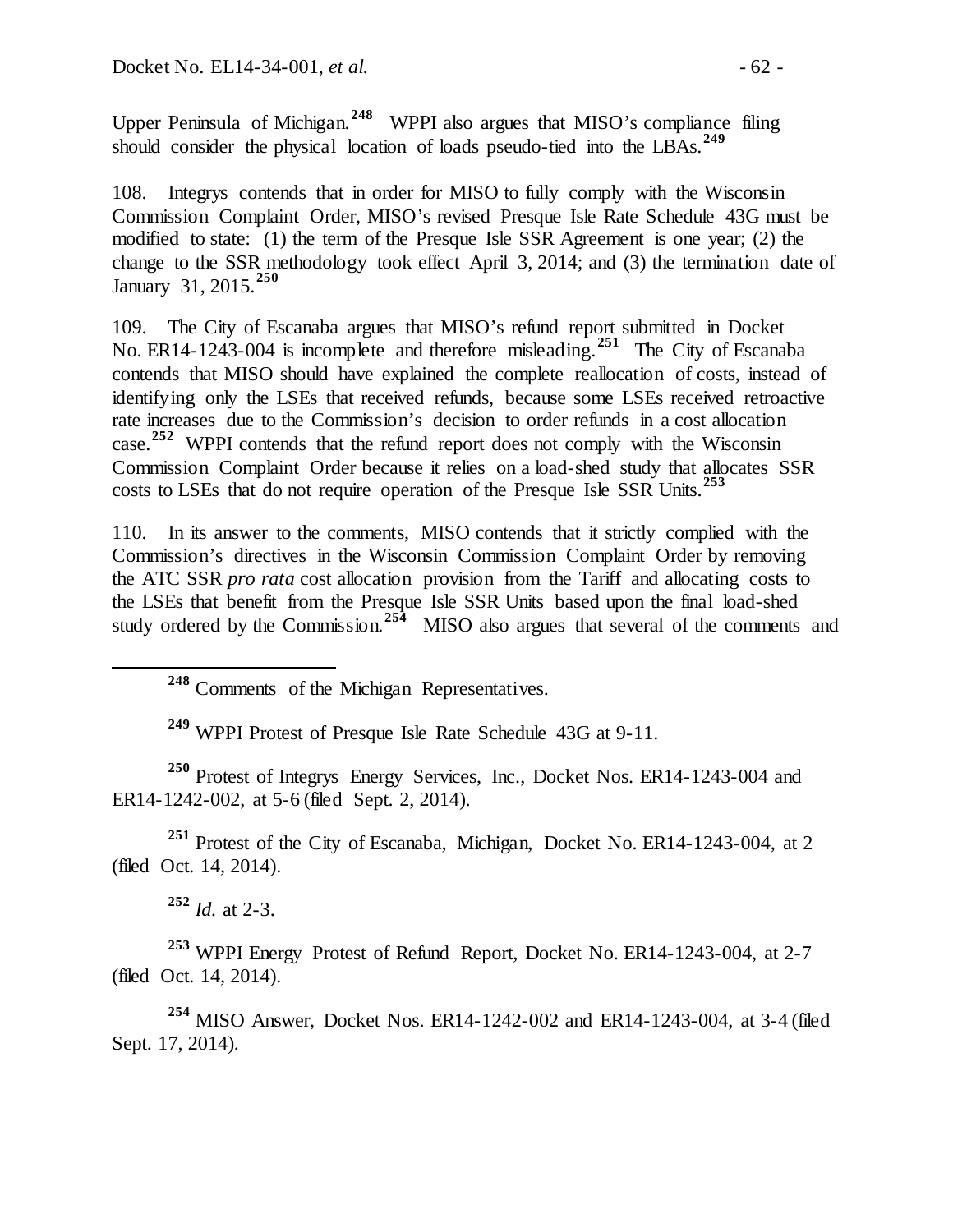protests are collateral attacks on the Wisconsin Commission Complaint Order.**[255](#page-62-0)** Regarding the refund report, MISO states that it strictly complied with the Wisconsin Commission Complaint Order and did not provide information or use refund dates that were not directed by the Commission.<sup>[256](#page-62-1)</sup> MISO argues that some protests are untimely or repetitive requests for rehearing that should be rejected.**[257](#page-62-2)** In response to MISO's answer, WPPI argues that the issues raised in its protest to the refund report are properly presented and should be considered by the Commission.**[258](#page-62-3)**

#### **4. Commission Determination**

#### **a. Procedural Matters**

111. Pursuant to Rule 214(d) of the Commission's Rules of Practice and Procedure, 18 C.F.R. § 385.214(d) (2014), the Commission will grant the late-filed motions to intervene of the City of Escanaba, Cloverland, and the Michigan Public Power Agency. When late intervention is sought after the issuance of a dispositive order, the prejudice to other parties and burden upon the Commission of granting the late intervention may be substantial. Thus, movants bear a higher burden to demonstrate good cause for granting such late intervention.<sup>[259](#page-62-4)</sup> We find that the movants have met this higher burden of justifying late intervention.

112. Rule 213(a)(2) of the Commission's Rules of Practice and Procedure, 18 C.F.R. § 385.213(a)(2) (2014), prohibits an answer to a protest or answer unless otherwise ordered by the decisional authority. We will accept the answers filed in Docket Nos. ER14-1242-002, ER14-1243-002 and ER14-1243-004 because they have provided information that assisted us in our decision-making process.

**<sup>256</sup>** MISO Answer, Docket No. ER14-1243-004, *et al*., at 4-5 (filed Oct. 29, 2014).

**<sup>257</sup>** *Id.* at 6-7.

<span id="page-62-3"></span><span id="page-62-2"></span><span id="page-62-1"></span>**<sup>258</sup>** WPPI Energy Answer to MISO Answer, Docket No. ER14-1243-004, *et al.*, at 4-8 (filed Nov. 3, 2014).

<span id="page-62-4"></span>**<sup>259</sup>** *See, e.g., Midwest Independent Transmission System Operator, Inc.*, 102 FERC ¶ 61,250, at P 7 (2003).

<span id="page-62-0"></span>**<sup>255</sup>** *Id.* at 5, 10-11.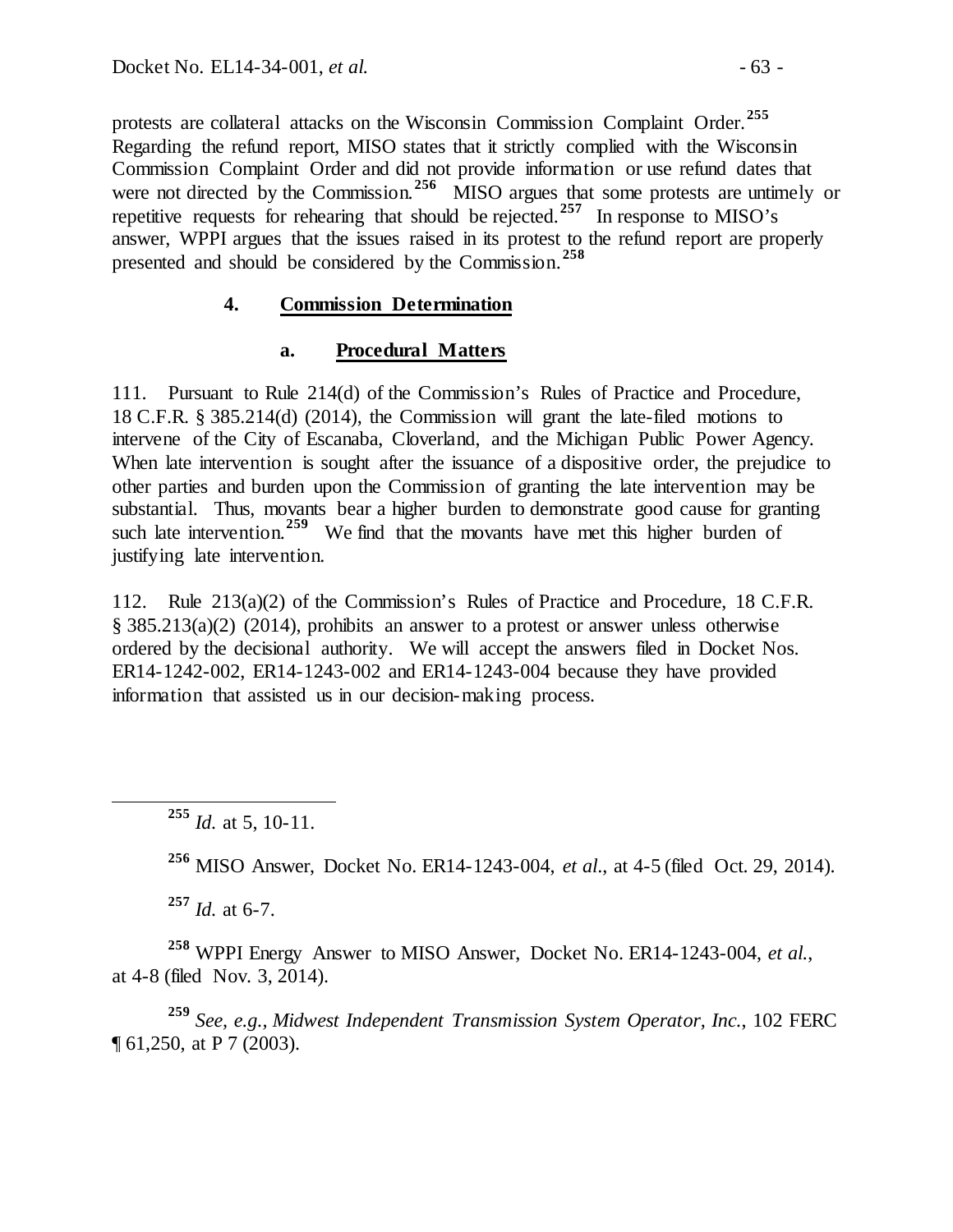#### **b. Commission Determination**

113. We reject the compliance filing of revised Presque Isle Rate Schedule 43G in Docket No. ER14-1243-004. As discussed above,<sup>[260](#page-63-0)</sup> we direct MISO to devise and file, in a compliance filing due within 60 days of the date of this order, a new study methodology that will identify the LSEs that require the operation of the Presque Isle SSR Units for reliability purposes, as required by the Tariff. We further require MISO to submit, in its compliance filing, a revised Presque Isle Rate Schedule 43G that adjusts the allocation of SSR costs under the Presque Isle SSR Agreement filed by MISO in Docket No. ER14-1242-002 accordingly, with such revised allocation to be effective as of April 3, 2014.<sup>[261](#page-63-1)</sup> We do not address arguments about the effective date and appropriateness of the SSR cost allocation methodology proposed in Docket No. ER14- 1243-004, as these issues have already been addressed on rehearing of the Wisconsin Commission Complaint Order.

114. We accept MISO's compliance filing in Docket No. ER14-1243-002 to remove the ATC SSR *pro rata* cost allocation provision from section 38.2.7.k of MISO's Tariff, effective April 3, 2014, as we find that MISO's filing complies with the directives of the Wisconsin Commission Complaint Order. We accept MISO's compliance filing in Docket No. ER14-1242-002 adding certain language to the end of Exhibit 2 and to Section 9.E ("Unanticipated Repairs") of the Presque Isle SSR Agreement, although we note that this filing is only in effect from February 1, 2014 until October 14, 2014, as it was superseded by the Replacement Presque Isle SSR Agreement accepted by the Commission in the November 10 Order in Docket No. ER14-2860-000. In the November 10 Order, the Commission noted that the Replacement Presque Isle SSR Agreement included the revisions to Exhibit 2 and section 9.E that were required in the Wisconsin Commission Complaint Order.**[262](#page-63-2)**

115. With respect to WPPI's protest of MISO's failure to properly account for load that is pseudo-tied into and out of LBAs, we reiterate that this issue is moot, as we find that the optimization-LBA approach used by MISO in these proceedings does not properly

**<sup>260</sup>** *See supra* PP 80-89.

<span id="page-63-2"></span><span id="page-63-1"></span><span id="page-63-0"></span>**<sup>261</sup>** We note that Original Presque Isle Rate Schedule 43G accepted in Docket No. ER14-1242-000 was effective during the period of February 1, 2014 through April 2, 2014.

**<sup>262</sup>** November 10 Order, 149 FERC ¶ 61,114 at P 58.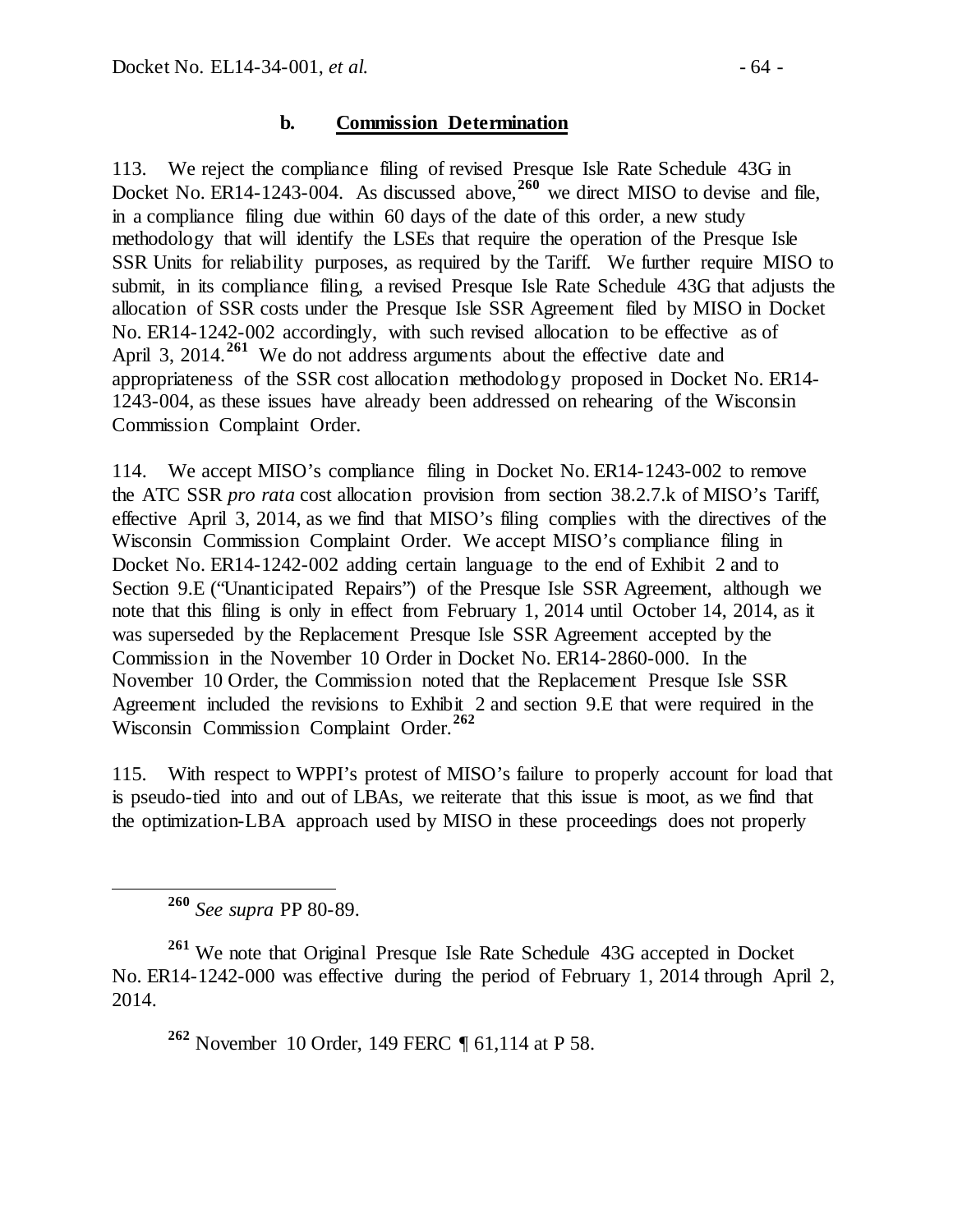identify the LSEs that require the operation of the SSR Unit, and we direct MISO to devise an SSR cost allocation method that is not reliant on LBA boundaries.

116. We dismiss MISO's refund report filed in Docket No. ER14-1243-004 as moot. As discussed above, we will require MISO to refund, with interest, any costs allocated to LSEs under Presque Isle Rate Schedule 43G that are in excess of the costs to be allocated to those LSEs under the final approved study for the Presque Isle SSR Units ordered herein, with such refunds to begin April 3, 2014.**[263](#page-64-0)**

### **C. MISO's Filings in Compliance with the August 2014 White Pine Order and the August 2014 Escanaba Order**

## **1. August 2014 White Pine Order**

117. On August 21, 2014, the Commission conditionally accepted the White Pine SSR Agreement, effective April 16, 2014, but required MISO to include a clarification to section 9.E and some additional language in Exhibit 2 related to compensation when the SSR Unit operates for economic rather than reliability purposes.**[264](#page-64-1)** The Commission also conditionally accepted White Pine Rate Schedule 43H, effective April 16, 2014, and directed MISO to conduct a load-shed study that identifies the LSEs which require the operation of the White Pine SSR Unit for reliability purposes.**[265](#page-64-2)** The Commission directed MISO to submit in a compliance filing Tariff revisions adjusting the SSR cost allocation under White Pine Rate Schedule 43H such that the White Pine SSR Unit's costs are allocated in accordance with the load-shed study, with such revised cost allocation to be effective as of April 16, 2014. The Commission further directed MISO to refund any costs allocated to LSEs under White Pine Rate Schedule 43H from April 16, 2014 until the date of the August 2014 White Pine Order that were in excess of the costs to be allocated to those LSEs under the forthcoming load-shed study, and to submit a refund report within 20 days after refunds are small distributed in  $\frac{266}{}$ submit a refund report within 30 days after refunds are granted to affected customers.<sup>2</sup>

<span id="page-64-2"></span>**<sup>265</sup>** *Id.* P 44.

<span id="page-64-3"></span>**<sup>266</sup>** *Id.* P 45.

<span id="page-64-0"></span>**<sup>263</sup>** *See supra* P 93.

<span id="page-64-1"></span>**<sup>264</sup>** August 2014 White Pine Order, 148 FERC ¶ 61,136 at PP 31, 32.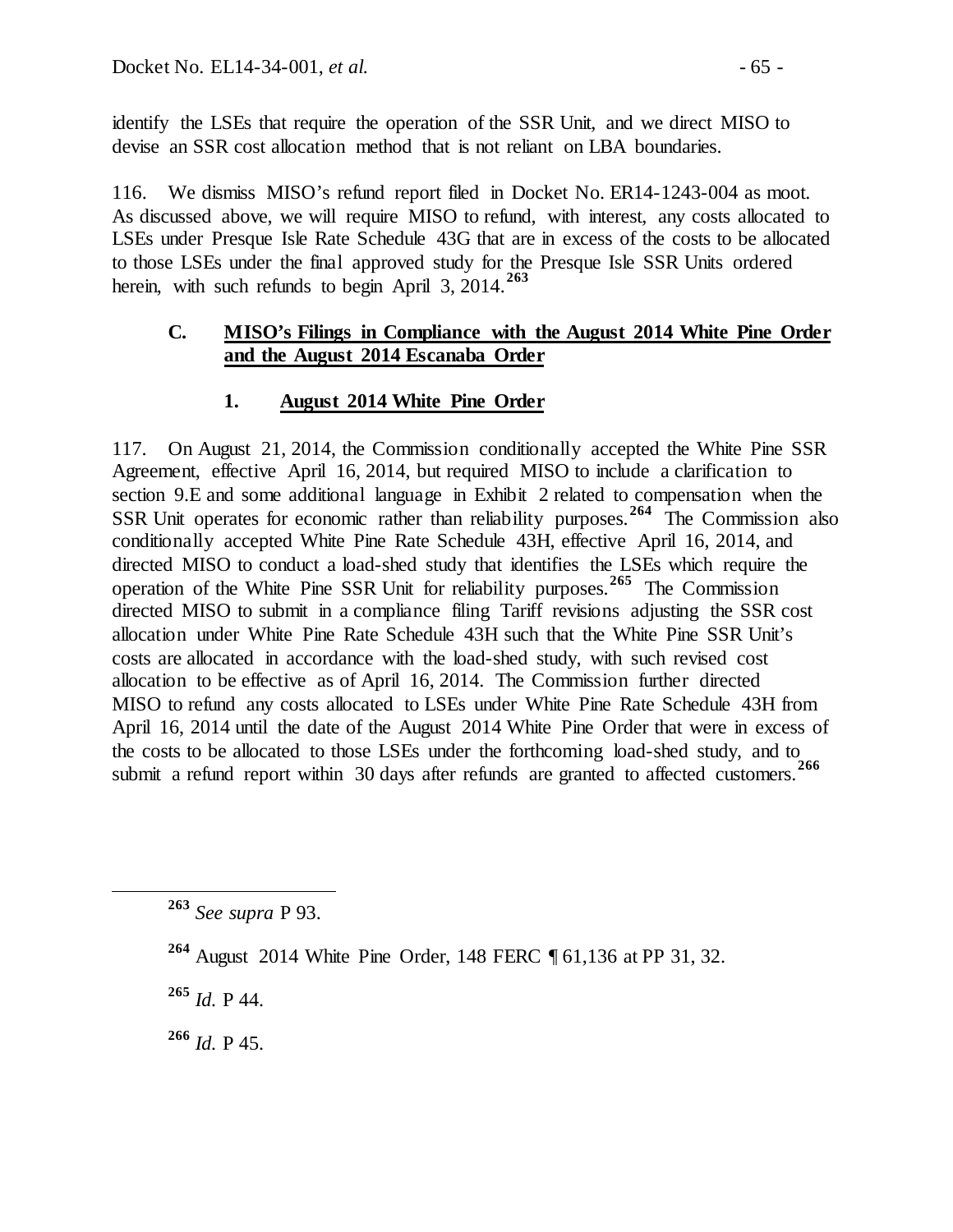### **2. August 2014 Escanaba Order**

118. On August 12, 2014, the Commission conditionally accepted the Second Restated Escanaba SSR Agreement, effective June 15, 2014, but required MISO to include language in Exhibit 2 related to compensation when the SSR Unit operates for economic rather than reliability purposes.<sup>[267](#page-65-0)</sup> The Commission also conditionally accepted Second Revised Escanaba Rate Schedule 43, effective June 15, 2014, as requested, and directed MISO to conduct a load-shed study that identifies the LSEs which require the operation of the Escanaba SSR Units for reliability purposes.**[268](#page-65-1)** The Commission directed MISO to submit in a compliance filing Tariff revisions adjusting the SSR cost allocation under Second Revised Escanaba Rate Schedule 43 such that the Escanaba SSR Units' costs are allocated in accordance with the load-shed study, with such revised cost allocation to be effective as of June 15, 2014. The Commission further directed MISO to refund any costs allocated to LSEs under Second Revised Escanaba Rate Schedule 43 from June 15, 2014 until the date of the August 2014 Escanaba Order that were in excess of the costs to be allocated to those LSEs under the forthcoming load-shed study, and to submit a refund report within 30 days after refunds are granted to affected customers.**[269](#page-65-2)**

### **3. Compliance Filings**

119. In Docket No. ER14-1724-001, in compliance with the Commission's directives in the August 2014 White Pine Order, MISO filed revisions to the White Pine SSR Agreement adding the requested language to section 9.E and Exhibit 2.**[270](#page-65-3)** In Docket No. ER14-1725-001, MISO submitted a revised White Pine Rate Schedule 43H that applies MISO's general practice of allocating costs to LBAs utilizing an optimal loadshed methodology to determine the reliability benefits of the SSR Unit to each MISO LBA, and then organizing these load shed values by LBA and accumulating to determine the total load shed for each LBA along with the corresponding cost share ratio. **[271](#page-65-4)** Also in Docket No. ER14-1725-001, MISO submitted a report detailing the refunds of costs

<span id="page-65-0"></span>**<sup>267</sup>** August 2014 Escanaba Order, 148 FERC ¶ 61,116 at PP 31, 34.

**<sup>268</sup>** *Id.* P 37.

**<sup>269</sup>** *Id.* P 38.

<span id="page-65-3"></span><span id="page-65-2"></span><span id="page-65-1"></span>**<sup>270</sup>** MISO White Pine SSR Agreement Compliance Filing, Docket No. ER14-1724- 001 (filed Aug. 27, 2014).

<span id="page-65-4"></span>**<sup>271</sup>** MISO White Pine Rate Schedule 43H Compliance Filing, Docket No. ER14- 1725-001, Tab C (White Pine Load-Shed Study) (filed Aug. 27, 2014).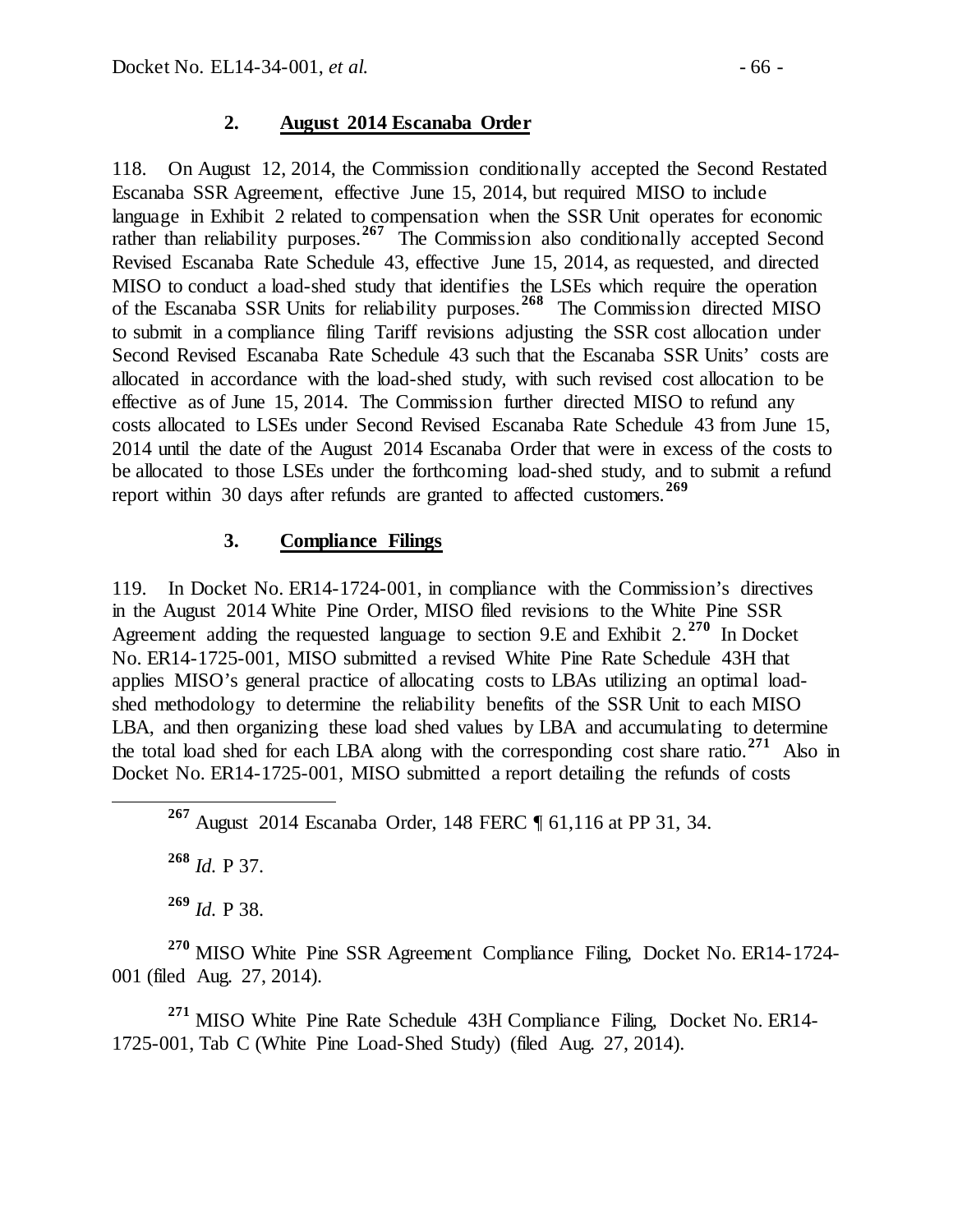allocated to LSEs under White Pine Rate Schedule 43H from April 16, 2014 until the date of the August 2014 White Pine Order that were in excess of the costs to be allocated to those LSEs under MISO's final load-shed study.

120. In Docket No. ER14-2176-001, in compliance with the Commission's directives in the August 2014 Escanaba Order, MISO filed revisions to the Second Restated Escanaba SSR Agreement adding the requested language to Exhibit 2.**[272](#page-66-0)** In Docket No. ER14- 2180-001, MISO submitted a revised Escanaba Rate Schedule 43 that applies MISO's general practice of allocating costs to LBAs utilizing an optimal load-shed methodology to determine the reliability benefits of the SSR Unit to each MISO LBA, and then organizing these load shed values by LBA and accumulating to determine the total load shed for each LBA along with the corresponding cost share ratio.**[273](#page-66-1)** MISO also submitted a letter in Docket No. ER14-2180-001 explaining that it settled monthly amounts according to the allocations stated in the August 2014 Escanaba Order, without refunds, and a refund report need not be granted under these circumstances.

### **4. Notice and Responsive Pleadings**

121. Notice of MISO's compliance filings in Docket Nos. ER14-1724-001 and ER14- 1725-001 was published in the Federal Register, 79 Fed. Reg. 53,053 (2014), with comments due on or before September 17, 2014. Cloverland and Verso filed out-of-time motions to intervene in Docket No. ER14-1725-001 on September 23, 2014 and October 10, 2014, respectively. The Wisconsin Commission filed a protest in Docket No. ER14- 1725-001. Wisconsin Electric and the Michigan Commission submitted a protest in both dockets. MISO filed a motion for leave to answer and answer to the protests. WPPI filed a motion for leave to respond to MISO's answer.

122. Notice of MISO's refund report filed in Docket No. ER14-1725-001 was published in the Federal Register, 79 Fed. Reg. 58,763 (2014), with comments due on or before October 14, 2014. WPPI and the Michigan Commission filed timely protests. MISO filed a motion for leave to answer and answer on October 29, 2014. WPPI and the Michigan Commission filed a response to MISO's answer on November 3, 2014.

<span id="page-66-0"></span>**<sup>272</sup>** MISO Second Restated Escanaba SSR Agreement Compliance Filing, Docket No. ER14-2176-001 (filed Sept. 10, 2014).

<span id="page-66-1"></span>**<sup>273</sup>** MISO Escanaba Rate Schedule 43 Compliance Filing, Docket No. ER14-2180- 001, Tab C (Escanaba Load-Shed Study) (filed Sept. 10, 2014).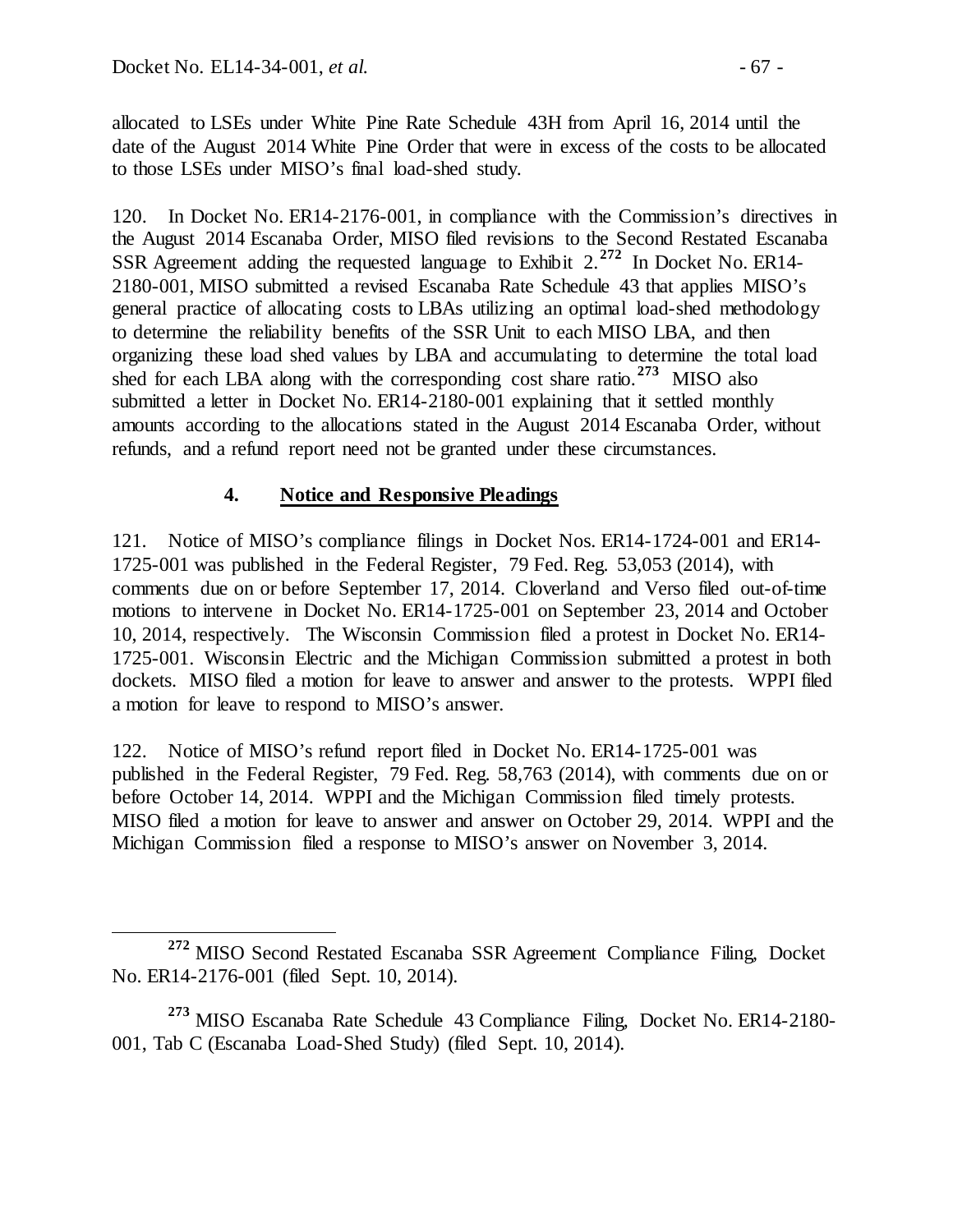123. Notice of MISO's compliance filings in Docket Nos. ER14-2176-001 and ER14- 2180-001 was published in the Federal Register, 79 Fed. Reg. 55,783 (2014), with comments due on or before October 1, 2014. Verso filed an out-of-time motion to intervene in Docket No. ER14-2180-001 on October 10, 2014. Wisconsin Electric and the Michigan Commission submitted a protest in both dockets. The City of Escanaba, the Wisconsin Commission, and WPPI filed protests in Docket No. ER14-2180-001. MISO filed a motion for leave to answer and answer to the protests. WPPI filed a motion for leave to respond to MISO's answer.

124. Notice of MISO's letter filed in Docket No. ER14-2180-001 was published in the Federal Register, 79 Fed. Reg. 58,763 (2014), with comments due on or before October 14, 2014. WPPI and the Michigan Commission filed timely protests. MISO filed a motion for leave to answer and answer on October 29, 2014. WPPI filed a response to MISO's answer on November 3, 2014.

## **5. Protests and Answers**

125. Several parties submit protests of MISO's load-shed methodology as applied in the revised White Pine Rate Schedule 43H submitted in Docket No. ER14-1725-001 and the revised Escanaba Rate Schedule 43 submitted in Docket No. ER14-2180-001. These protests largely repeat the arguments that these same parties have made on rehearing of the Wisconsin Commission Complaint or in protest to MISO's final load-shed study and revised Presque Isle Rate Schedule 43G in Docket No. ER14-1243-004. The Michigan Commission notes that it has sought rehearing of the underlying Commission finding that the existing ATC SSR *pro rata* cost allocation provision is unjust and unreasonable.<sup>2</sup> WPPI states that the benefits from operation of the White Pine SSR Unit and the Escanaba SSR Units are mostly confined to the Upper Peninsula, and argues that MISO should be required to submit a more fine-grained load-shed analysis that allocates SSR costs directly to the LSE beneficiaries, without reliance on LBA boundaries.<sup>[275](#page-67-1)</sup> WPPI also argues that the cost allocation methodology applied in both rate schedules does not

<span id="page-67-0"></span>**<sup>274</sup>** Conditional Protest of the Michigan Public Service Commission, Docket Nos. ER14-1724-001 and ER14-1725-001, at 2 (filed Sept. 17, 2014); Conditional Protest of the Michigan Public Service Commission, Docket Nos. ER14-2176-001 and ER14- 2180-001, at 2 (filed Oct. 1, 2014).

<span id="page-67-1"></span>**<sup>275</sup>** Protest of WPPI Energy, Docket No. ER14-1725-001, at 3-7 (filed Sept. 17, 2014) (WPPI Protest of White Pine Compliance Filings); Protest of WPPI Energy, Docket No. ER14-2180-001, at 3-7 (filed Oct. 1, 2014) (WPPI Protest of Escanaba Compliance Filings).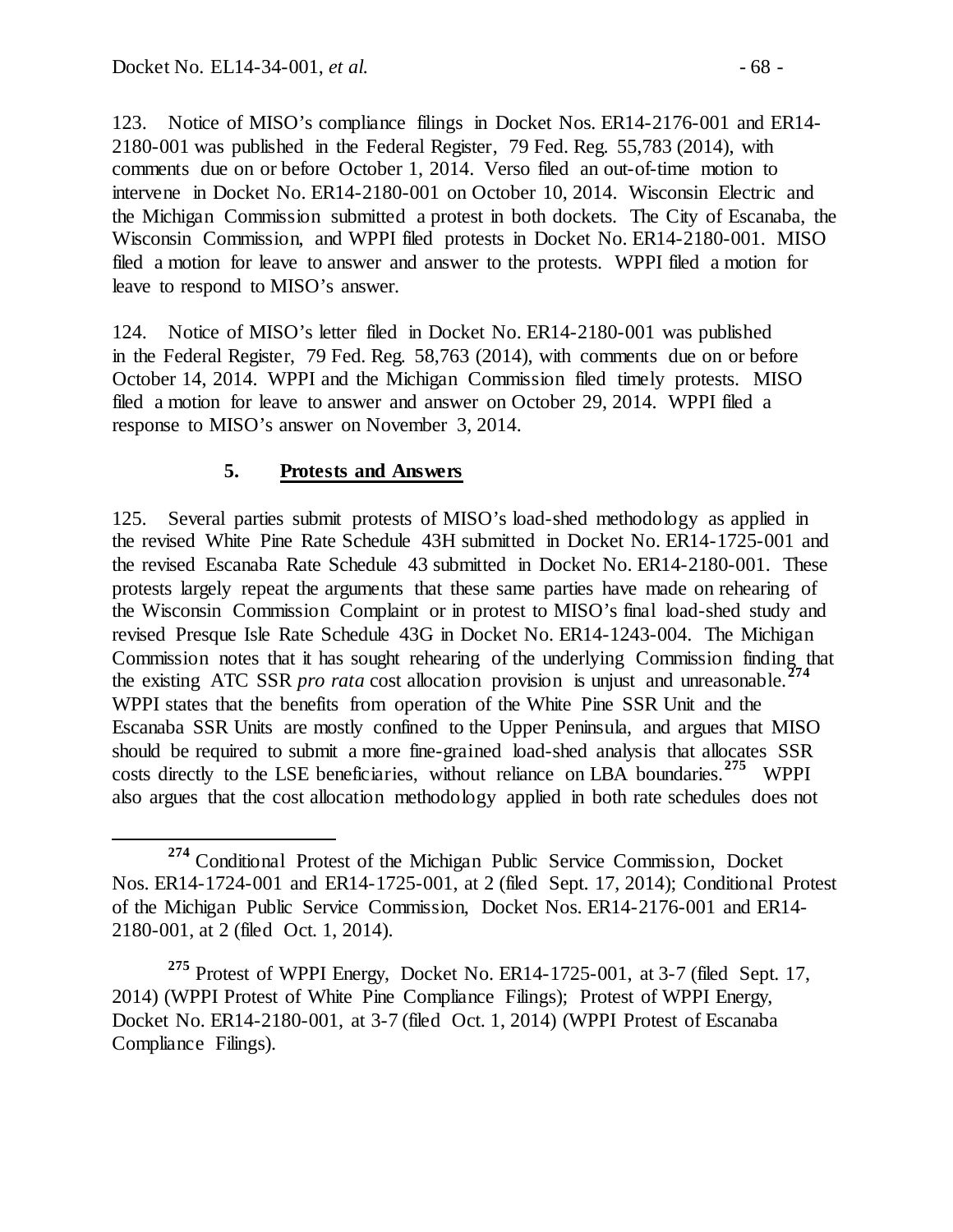properly account for the physical location of load that is pseudo-tied into and out of LBAs.<sup>[276](#page-68-0)</sup> The Wisconsin Commission argues that MISO should amend the cost allocation in both rate schedules to treat the WEC LBA as if it were already split into the Michigan Upper Peninsula LBA and the new WEC LBA, even though that split had not gone into effect at the time of MISO's compliance filing.**[277](#page-68-1)** Wisconsin Electric and the Wisconsin Commission ask the Commission to direct MISO to allocate SSR costs based on the actual energy withdrawals at the commercial pricing node.**[278](#page-68-2)**

126. The City of Escanaba argues that MISO provides no support for its load-shed study submitted in Docket No. ER14-2180-001, and that stakeholders did not have the opportunity to review the inputs to the study or the results of the study before it was filed.**[279](#page-68-3)** The City of Escanaba asks the Commission to require MISO to provide further support that MISO's methodology and its localized allocation of the Escanaba SSR Unit costs meets its Tariff, and that other neighboring regions outside of the Upper Peninsula receive no benefit from the reliability impact of the Escanaba SSR Units. **[280](#page-68-4)**

127. In its answer to the comments, MISO contends that it strictly complied with the Commission's directives in the August 2014 White Pine Order and the August 2014 Escanaba Order by conducting an optimal load-shed study consistent with its BPM methodology and applying this load-shed study to determine the allocation of costs to LSEs that benefit from the operation of the White Pine SSR Unit and the Escanaba SSR Units.<sup>[281](#page-68-5)</sup> MISO also argues that several of the comments and protests are collateral

<span id="page-68-0"></span> **<sup>276</sup>** WPPI Protest of White Pine Compliance Filings at 7-9; WPPI Protest of Escanaba Compliance Filings at 7-9.

<span id="page-68-1"></span>**<sup>277</sup>** Protest of the Public Service Commission of Wisconsin, Docket No. ER14- 1725-001, at 4-7 (filed Sept. 17, 2014); Protest of the Public Service Commission of Wisconsin, Docket No. ER14-2180-001, at 5-7 (filed Oct. 1, 2014).

<span id="page-68-2"></span>**<sup>278</sup>** Limited Protest of Wisconsin Electric Power Company, Docket Nos. ER14- 1724-001 and ER14-1725-001, at 5-8 (filed Sept. 17, 2014); Protest of the Public Service Commission of Wisconsin, Docket No. ER14-2180-001, at 5-8 (filed Oct. 1, 2014).

<span id="page-68-3"></span>**<sup>279</sup>** Protest of the City of Escanaba, Michigan, Docket No. ER14-2180-001, at 3 (filed Oct. 1, 2014).

**<sup>280</sup>** *Id.* at 4.

<span id="page-68-5"></span><span id="page-68-4"></span>**<sup>281</sup>** MISO Answer, Docket Nos. ER14-1724-001 and ER14-1725-001, at 3-4 (filed Oct. 2, 2014) (MISO Answer to Protests of White Pine Compliance Filings); MISO

(continued…)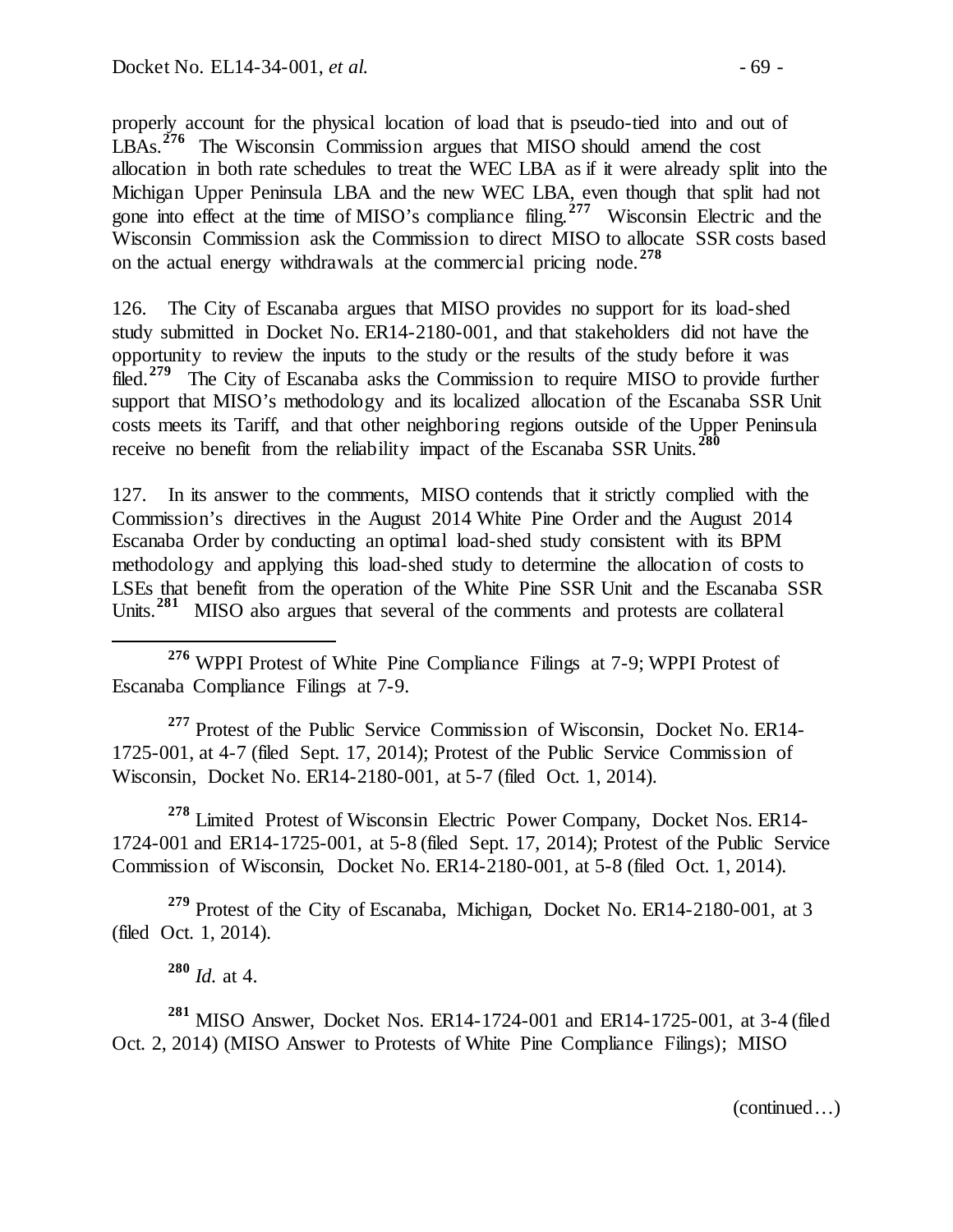l

attacks on the Wisconsin Commission Complaint Order,**[282](#page-69-0)** and that it would be improper for MISO to allocate costs to LBAs that were not yet in existence at the time of the compliance filing.**[283](#page-69-1)** Regarding pseudo-tied load, MISO states that the August 2014 White Pine Order and the August 2014 Escanaba Order did not address the applicability of SSR costs to pseudo-tied load, nor did they direct MISO to treat pseudo-tied load differently than other loads registered in the MISO market model.<sup>[284](#page-69-2)</sup> In response, WPPI argues that the Commission also did not direct MISO to treat remote load pseudo-tied into an LBA as if that load were physically located in that LBA, and that it is improper to allocate SSR costs to such physically remote load that does not benefit from the operation of the SSR Units.**[285](#page-69-3)**

128. WPPI protests the refund reports on the grounds that the final load-shed studies are inconsistent with the Commission's directives in the August 2014 White Pine Order and the August 2014 Escanaba Order, and so any refunds or revised billing based on those studies is incorrect.**[286](#page-69-4)** The Michigan Commission protests the refund reports on the basis that the Commission should not have granted refunds and because MISO did not provide any workpapers in support of the refund reports.**[287](#page-69-5)** MISO answers that it strictly complied with the August 2014 White Pine Order and the August 2014 Escanaba Order

Answer, Docket Nos. ER14-2176-001 and ER14-2180-001, at 3-5 (filed Oct. 16, 2014) (MISO Answer to Protests of Escanaba Compliance Filings).

<span id="page-69-0"></span>**<sup>282</sup>** MISO Answer to Protests of White Pine Compliance Filings at 4-5; MISO Answer to Protests of Escanaba Compliance Filings at 6-7.

<span id="page-69-1"></span>**<sup>283</sup>** MISO Answer to Protests of White Pine Compliance Filings at 5-7; MISO Answer to Protests of Escanaba Compliance Filings at 7-8.

<span id="page-69-2"></span><sup>284</sup> MISO Answer to Protests of White Pine Compliance Filings at 5; MISO Answer to Protests of Escanaba Compliance Filings at 6.

<span id="page-69-3"></span>**<sup>285</sup>** WPPI Energy Reply to MISO Answer, Docket Nos. ER14-1724-001 and ER14-1725-001 (filed Oct. 10, 2014); WPPI Energy Reply to MISO Answer, Docket Nos. ER14-2176-001 and ER14-2180-001 (filed Oct. 30, 2014).

<span id="page-69-4"></span>**<sup>286</sup>** WPPI Protest of the Refund Report, Docket No. ER14-1725-001, at 1-2 (filed Oct. 14, 2014); WPPI Protest of the Refund Report, Docket No. ER14-2180-001, at 1-2 (filed Oct. 14, 2014).

<span id="page-69-5"></span>**<sup>287</sup>** MISO Protest of Refund Reports, Docket Nos. ER14-1725-001, *et al.*, at 4-7 (filed Oct. 14, 2014).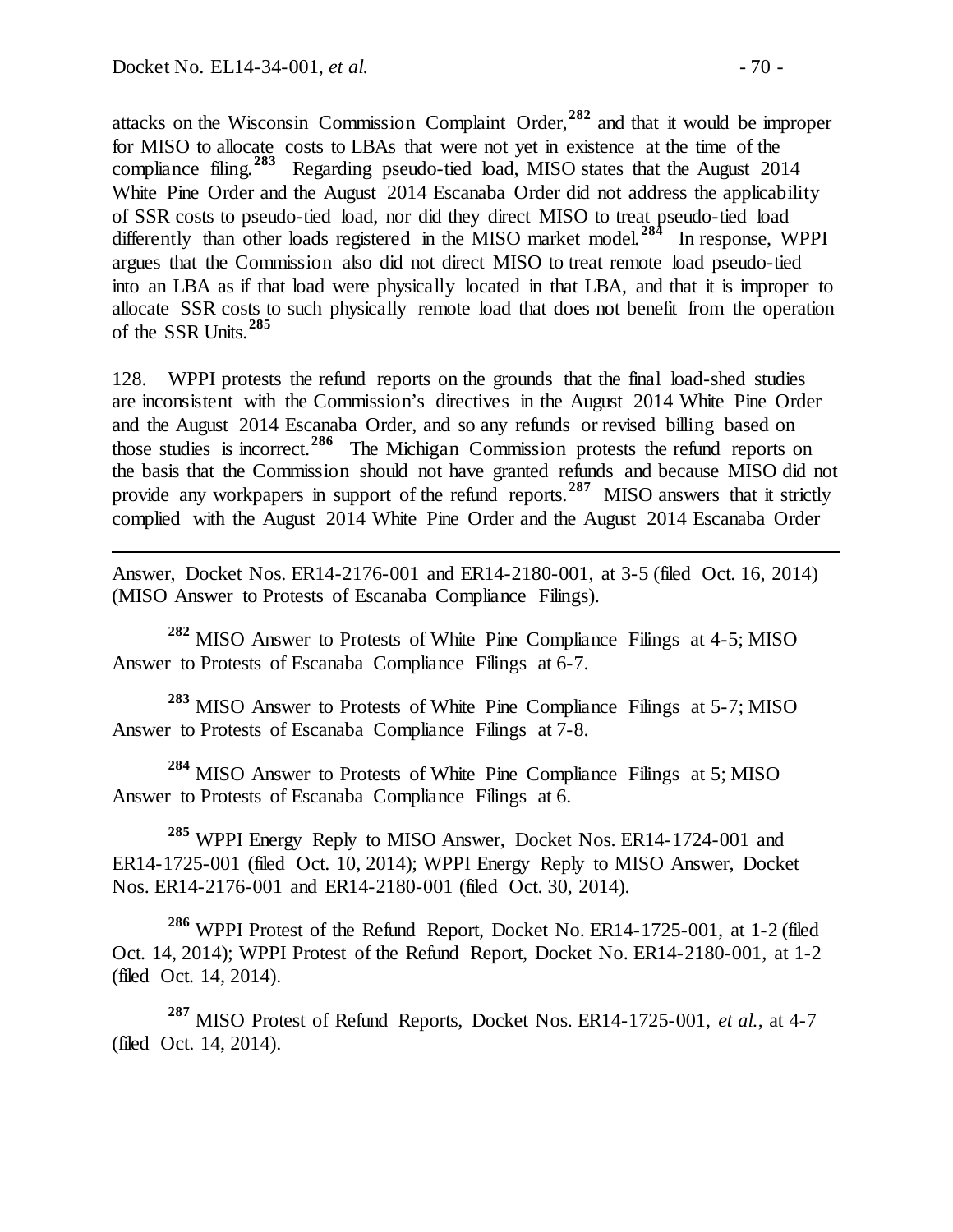and that the protests are untimely or repetitive requests for rehearing that should be rejected. **[288](#page-70-0)**

### **6. Commission Determination**

### **a. Procedural Matters**

129. Pursuant to Rule 214(d) of the Commission's Rules of Practice and Procedure, 18 C.F.R. § 385.214(d) (2014), the Commission will grant the late-filed motions to intervene of Cloverland and Verso. When late intervention is sought after the issuance of a dispositive order, the prejudice to other parties and burden upon the Commission of granting the late intervention may be substantial. Thus, movants bear a higher burden to demonstrate good cause for granting such late intervention.**[289](#page-70-1)** We find that Cloverland and Verso have met this higher burden of justifying late intervention.

130. Rule 213(a)(2) of the Commission's Rules of Practice and Procedure, 18 C.F.R. § 385.213(a)(2) (2014), prohibits an answer to a protest unless otherwise ordered by the decisional authority. We will accept the answers filed in Docket Nos. ER14-1724-001, ER14-1725-001, ER14-2176-001, and ER14-2180-001 because they have provided information that assisted us in our decision-making process.

## **b. Substantive Matters**

131. We accept MISO's compliance filing in Docket No. ER14-2176-001 adding language to Exhibit 2 of the Second Restated Escanaba SSR Agreement, as we find that the filing is in compliance with the Commission's directive in the August 2014 Escanaba Order. We also accept MISO's compliance filing in Docket No. ER14-1724-001 adding language to section 9.E and Exhibit 2 of the White Pine SSR Agreement, as we find that the filing is in compliance with the Commission's directive in the August 2014 White Pine Order.

<span id="page-70-0"></span>**<sup>288</sup>** MISO Answer, Docket Nos. ER14-1725-001, *et al.*, at 4-7 (filed Oct. 29, 2014).

<span id="page-70-1"></span>**<sup>289</sup>** *See, e.g., Midwest Independent Transmission System Operator, Inc.*, 102 FERC ¶ 61,250, at P 7 (2003).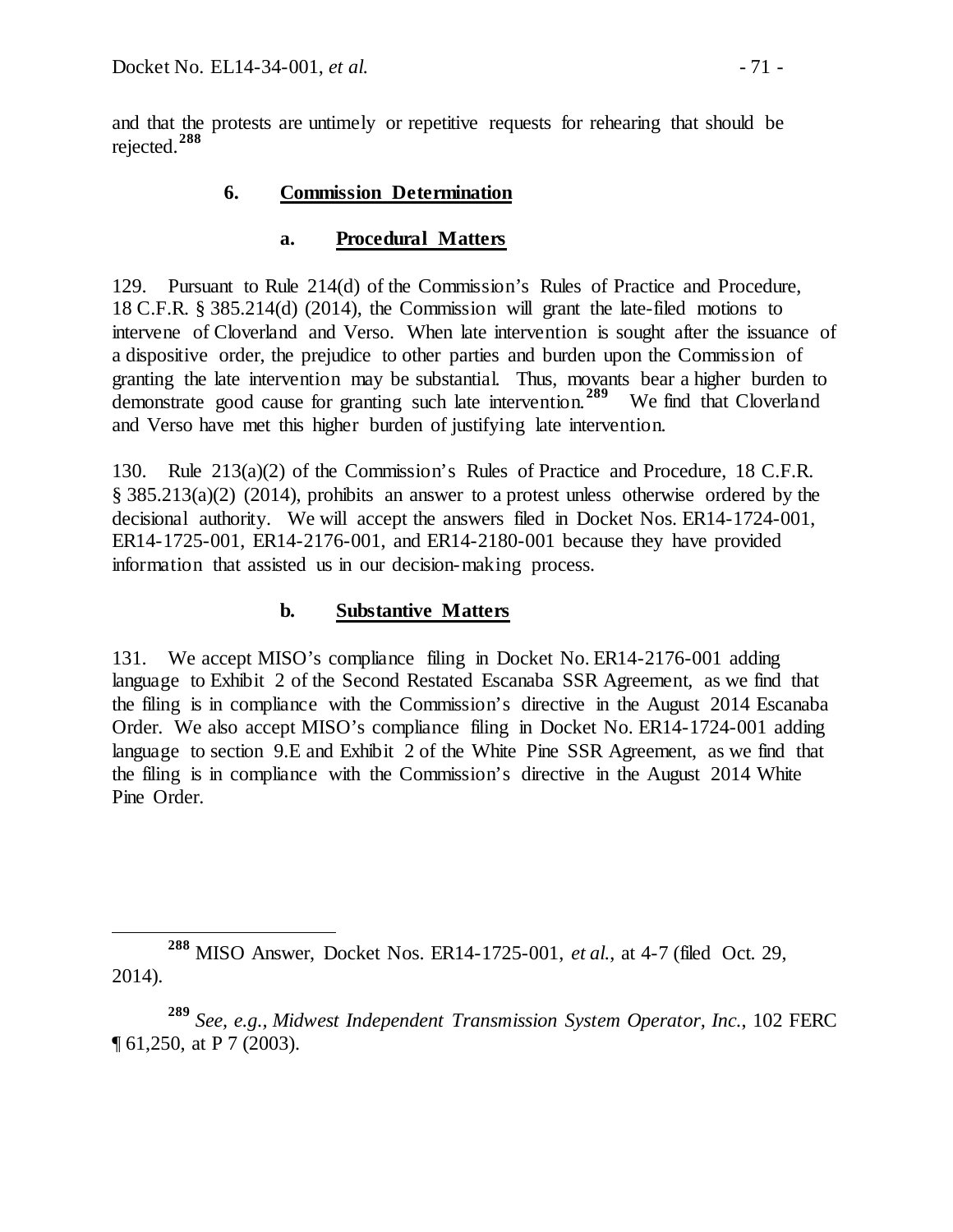132. We reject MISO's revised Escanaba Rate Schedule 43 filed in Docket No. ER14- 2180-001 and MISO's revised White Pine Rate Schedule 43H filed in Docket No. ER14- 1725-001 as moot. As discussed above,**[290](#page-71-0)** we find that the cost allocations proposed by MISO to allocate costs for the Presque Isle, White Pine, and Escanaba SSR Units, which use the optimization-LBA approach in MISO's BPM, are not just and reasonable as they are inconsistent with section 38.2.7.k of MISO's Tariff, which requires MISO to allocate SSR costs to "the LSE(s) which require(s) the operation of the SSR Unit for reliability purposes." We require MISO to submit in a compliance filing a new study methodology that identifies the LSEs that require these SSR Units for reliability purposes, along with revised rate schedules that adjust the allocation of SSR costs accordingly.

133. We do not address arguments about the appropriateness of MISO's SSR cost allocation methodology, as these issues have already been addressed on rehearing of the Wisconsin Commission Complaint Order. With respect to WPPI's protest of MISO's failure to properly account for load that is pseudo-tied into and out of LBAs, we reiterate that this issue is moot, as we find that the optimization-LBA approach used by MISO in these proceedings does not properly identify the LSEs that require the operation of the SSR Unit, and we direct MISO to devise an SSR cost allocation method that is not reliant on LBA boundaries.

134. We dismiss the refund report letter filed in Docket No. ER14-2180-001 and the refund report filed Docket No. ER14-1725-001 as moot. As discussed above,**[291](#page-71-1)** we will require MISO to refund any costs allocated to LSEs under Escanaba Rate Schedule 43 and White Pine Rate Schedule 43H that are in excess of the costs to be allocated to those LSEs under MISO's final approved studies for the SSR Units, with such refunds to begin April 16, 2014 for the White Pine SSR Unit and June 15, 2014 for the Escanaba SSR Units.

#### **D. Requests for Rehearing of the August 2014 Escanaba Order and the August 2014 White Pine Order**

#### **1. Requests for Rehearing**

<span id="page-71-0"></span>135. The Michigan Commission filed a request for rehearing of the August 2014 Escanaba Order in Docket Nos. ER14-2176-002 and ER14-2180-002. It also filed a request for rehearing of the August 2014 White Pine Order in Docket Nos. ER14-1724-

<span id="page-71-1"></span>**<sup>291</sup>** *See supra* P 93.

**<sup>290</sup>** *See supra* PP 80-89.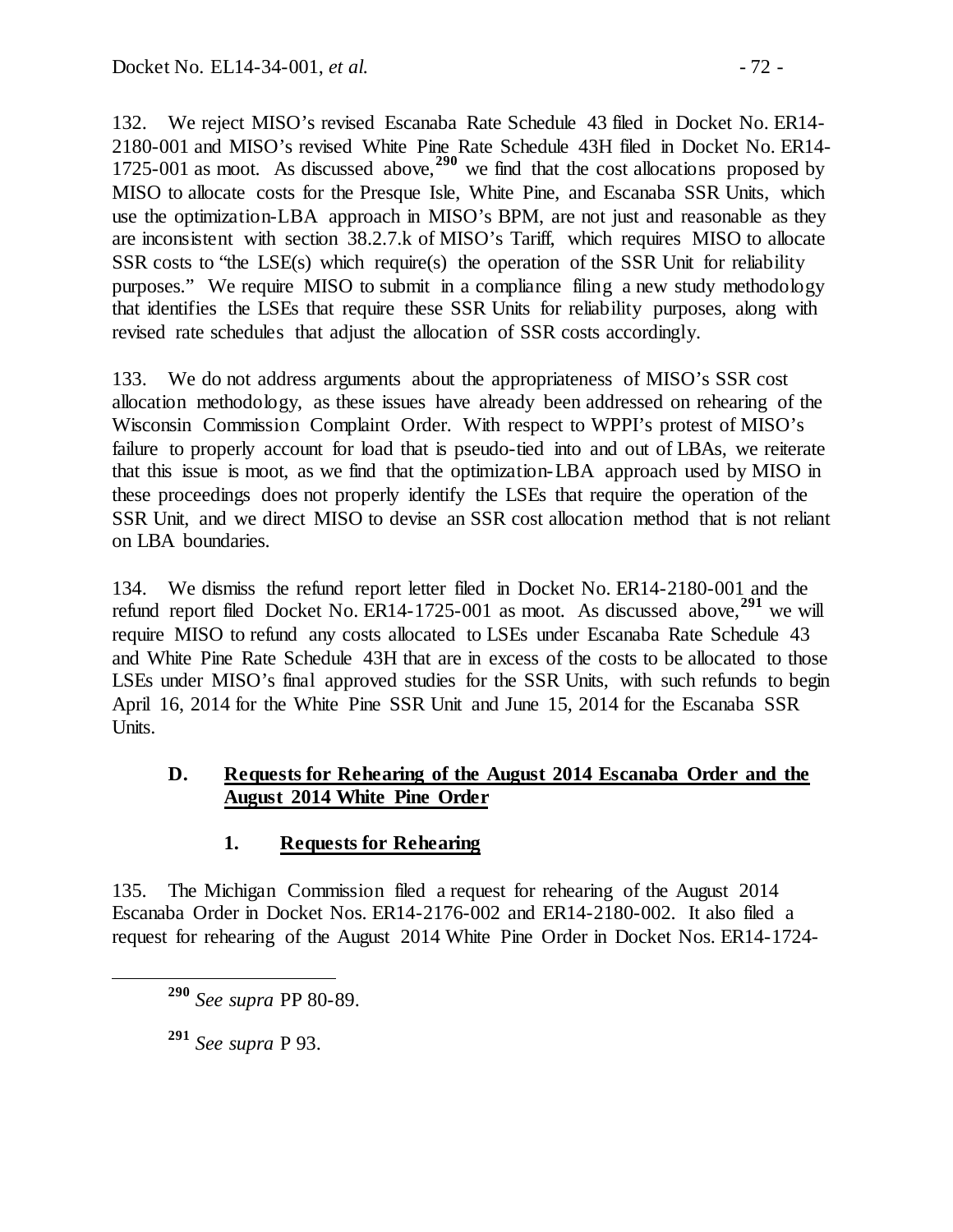002 and ER14-1725-002. The City of Escanaba filed a request for rehearing of the August 2014 Escanaba Order in Docket No. ER14-2180-002. These requests for rehearing repeat the arguments made by these parties in their respective requests for rehearing of the Wisconsin Commission Complaint Order. The Michigan Commission argues that the Wisconsin Commission Complaint Order should not be applied to the White Pine and the Escanaba dockets because the Commission failed to identify changed circumstances demonstrating that the *pro rata* allocation of SSR costs in the ATC footprint has become unjust and unreasonable.**[292](#page-72-0)** The Michigan Commission takes issue with the Commission's decision in the Wisconsin Commission Complaint Order, contending that: (1) the Commission should not have relied on a preliminary load-shed study to support its finding that MISO's SSR cost allocation methodology as outlined in its BPM is unjust and unreasonable;  $293$  (2) the Commission ignored the history of cost allocation in the ATC footprint and the benefits of a single-pricing zone structure on which ATC was established;<sup>[294](#page-72-2)</sup> (3) the Commission failed to show that *pro rata* allocation of SSR costs in the ATC footprint is discriminatory;<sup>[295](#page-72-3)</sup> (4) the Commission's decision is inconsistent with precedent; $\frac{296}{6}$  $\frac{296}{6}$  $\frac{296}{6}$  (5) the Commission failed to set the matter for

<span id="page-72-1"></span>**<sup>293</sup>** Michigan Commission Request for Rehearing of the August 2014 Escanaba Order at 14-16, 39-40; Michigan Commission Request for Rehearing of the August 2014 White Pine Order at 13-15, 37-38.

<span id="page-72-2"></span>**<sup>294</sup>** Michigan Commission Request for Rehearing of the August 2014 Escanaba Order at 17-21, 26-30, 34-38; Michigan Commission Request for Rehearing of the August 2014 White Pine Order at 15-19, 32-37.

<span id="page-72-3"></span>**<sup>295</sup>** Michigan Commission Request for Rehearing of the August 2014 Escanaba Order at 21-23; Michigan Commission Request for Rehearing of the August 2014 White Pine Order at 20-21.

<span id="page-72-4"></span>**<sup>296</sup>** Michigan Commission Request for Rehearing of the August 2014 Escanaba Order at 23-26, 30-34; Michigan Commission Request for Rehearing of the August 2014 White Pine Order at 21-32.

<span id="page-72-0"></span>**<sup>292</sup>** Request for Rehearing of the Michigan Public Service Commission, Docket Nos. ER14-2176-002 and ER14-2180-002, at 11-13 (filed Sept. 11, 2014) (Michigan Commission Request for Rehearing of the August 2014 Escanaba Order); Request for Rehearing of the Michigan Public Service Commission, Docket Nos. ER14-1724-002 and ER14-1725-002, at 11-13 (Michigan Commission Request for Rehearing of the August 2014 White Pine Order).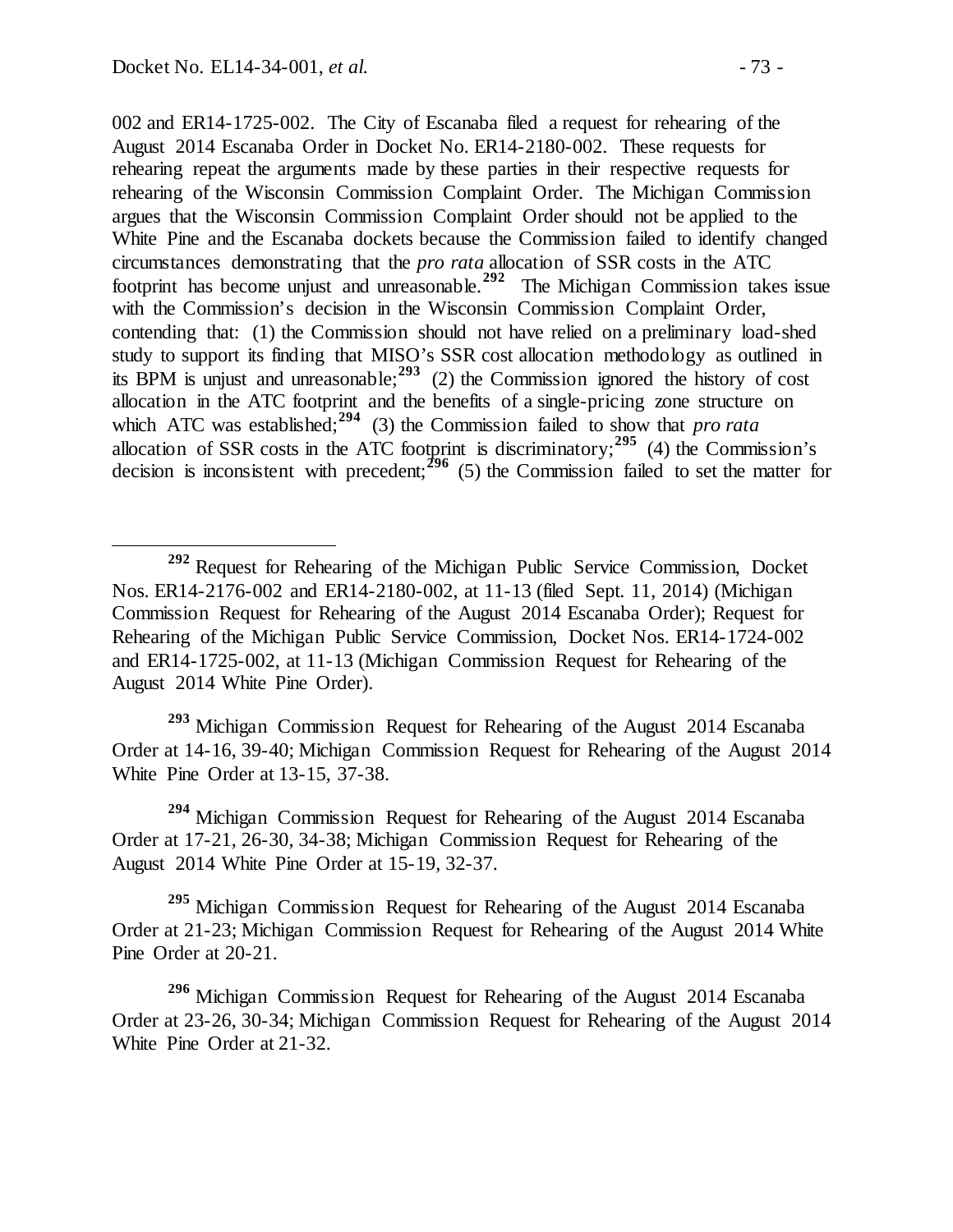hearing to resolve material issues of facts in dispute;**[297](#page-73-0)** and (6) the Commission's decision to impose retroactive refunds in a cost allocation case went against Commission precedent.**[298](#page-73-1)**

136. The Michigan Commission states that the August 2014 Escanaba Order and the August 2014 White Pine Order effectively approved the final load-shed studies required by the Commission before they were submitted, without allowing parties to review and comment on the final studies.<sup>[299](#page-73-2)</sup> The City of Escanaba asks the Commission to clarify that the August 2014 Escanaba Order did not pre-judge the justness and reasonableness of MISO's load-shed methodology as applied to Escanaba Rate Schedule 43, as parties did not have any opportunity to comment on the revised load-shed study until it was submitted by MISO.<sup>[300](#page-73-3)</sup>

### **2. Commission Determination**

137. We deny the requests for rehearing. As discussed above,**[301](#page-73-4)** we find that the cost allocations proposed by MISO to allocate costs for the Presque Isle, White Pine, and Escanaba SSR Units, which use the optimization-LBA approach in MISO's BPM, are not just and reasonable, as they are inconsistent with section 38.2.7.k of MISO's Tariff, which requires MISO to allocate SSR costs to "the LSE(s) which require(s) the operation of the SSR Unit for reliability purposes." We require MISO to submit in a compliance filing a new study methodology that identifies the LSEs that require these SSR Units for reliability purposes, along with revised rate schedules that adjust the allocation of SSR costs accordingly. All arguments related to the appropriateness of the Commission's

<span id="page-73-1"></span>**<sup>298</sup>** Michigan Commission Request for Rehearing of the August 2014 Escanaba Order at 42-46; Michigan Commission Request for Rehearing of the August 2014 White Pine Order at 40-44.

<span id="page-73-2"></span>**<sup>299</sup>** Michigan Commission Request for Rehearing of the August 2014 Escanaba Order at 40-41; Michigan Commission Request for Rehearing of the August 2014 White Pine Order at 38-39.

<span id="page-73-4"></span><span id="page-73-3"></span>**<sup>300</sup>** City of Escanaba Request for Rehearing of the August 2014 Escanaba Order, Docket No. ER14-2180-002, at 2-3 (filed Sept. 11, 2014).

**<sup>301</sup>** *See supra* PP 80-89.

<span id="page-73-0"></span>**<sup>297</sup>** Michigan Commission Request for Rehearing of the August 2014 Escanaba Order at 41-42; Michigan Commission Request for Rehearing of the August 2014 White Pine Order at 39-40.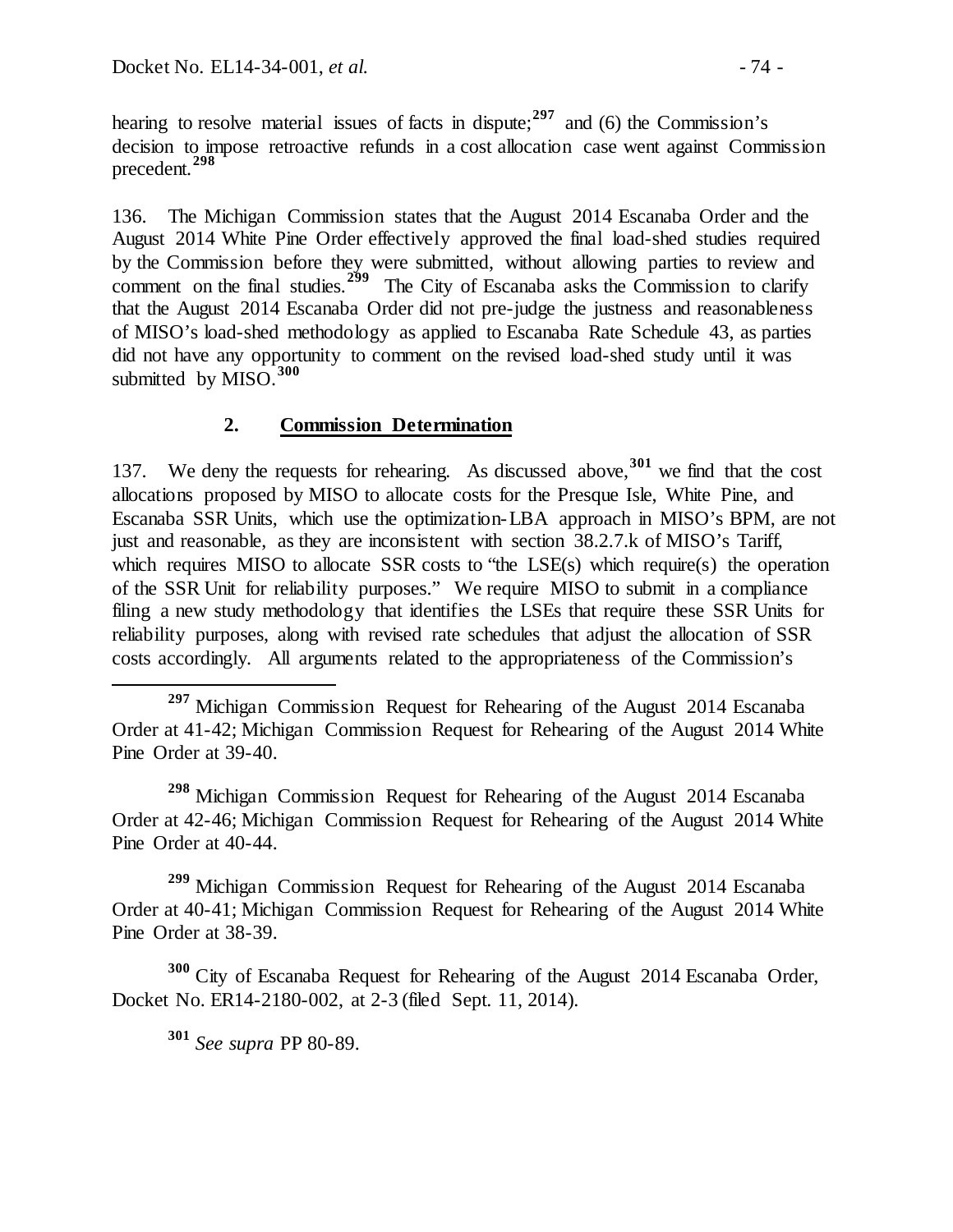decision in the Wisconsin Commission Complaint Order have been addressed above on rehearing of the Wisconsin Commission Complaint Order. **[302](#page-74-0)** We also find that, contrary to the arguments on rehearing, the Commission did not approve the results of the final load-shed studies submitted by MISO in Docket Nos. ER14-1725-001 and ER14-2180- 001 as providing a just and reasonable allocation methodology before they could be reviewed; rather, the Commission required submission of final load-shed studies that would identify the LSE beneficiaries of the SSR Units in accordance with MISO's Tariff, which would be subject to notice and review. In this order, we have reviewed the results of MISO's final load-shed studies and determined that they do not provide a just and reasonable SSR cost allocation, as described above.**[303](#page-74-1)**

#### **E. Rehearing of the November 10 Order in Docket Nos. ER14-2860-000 and ER14-2862-000**

### **1. November 10 Order**

138. In the November 10 Order, the Commission accepted the Replacement Presque Isle SSR Agreement, which was submitted by MISO on September 12, 2014 after Wisconsin Electric notified MISO of its decision to retire Presque Isle Units 5-9 effective October 15, 2014.**[304](#page-74-2)** With regard to arguments that Wisconsin Electric had not received the necessary state regulatory approvals to retire Presque Isle Units 5-9, the Commission found that if there are state laws that prevent the retirement, the enforcement of those laws was beyond the scope of the proceeding.**[305](#page-74-3)** The Commission suspended the Replacement Presque Isle SSR Agreement for a nominal period, to be effective October 15, 2014, subject to refund, setting the cost-related issues for hearing and settlement judge proceedings, and consolidating these proceedings with the ongoing hearing and settlement judge procedures established in the Wisconsin Commission Complaint Order.**[306](#page-74-4)** The Commission found that exigent circumstances warranted a 14.5-month term for the Replacement Presque Isle SSR Agreement, because this term appropriately reflected the period over which most of the Environmental Protection Agency's Mercury and Air Toxics Standard (MATS) compliance expenditures would

<span id="page-74-2"></span>**<sup>304</sup>** November 10 Order, 149 FERC ¶ 61,114 at P 9.

<span id="page-74-3"></span>**<sup>305</sup>** *Id.* P 38.

<span id="page-74-4"></span>**<sup>306</sup>** *Id.* P 53.

<span id="page-74-0"></span>**<sup>302</sup>** *See supra* PP 73-79.

<span id="page-74-1"></span>**<sup>303</sup>** *See supra* PP 80-89.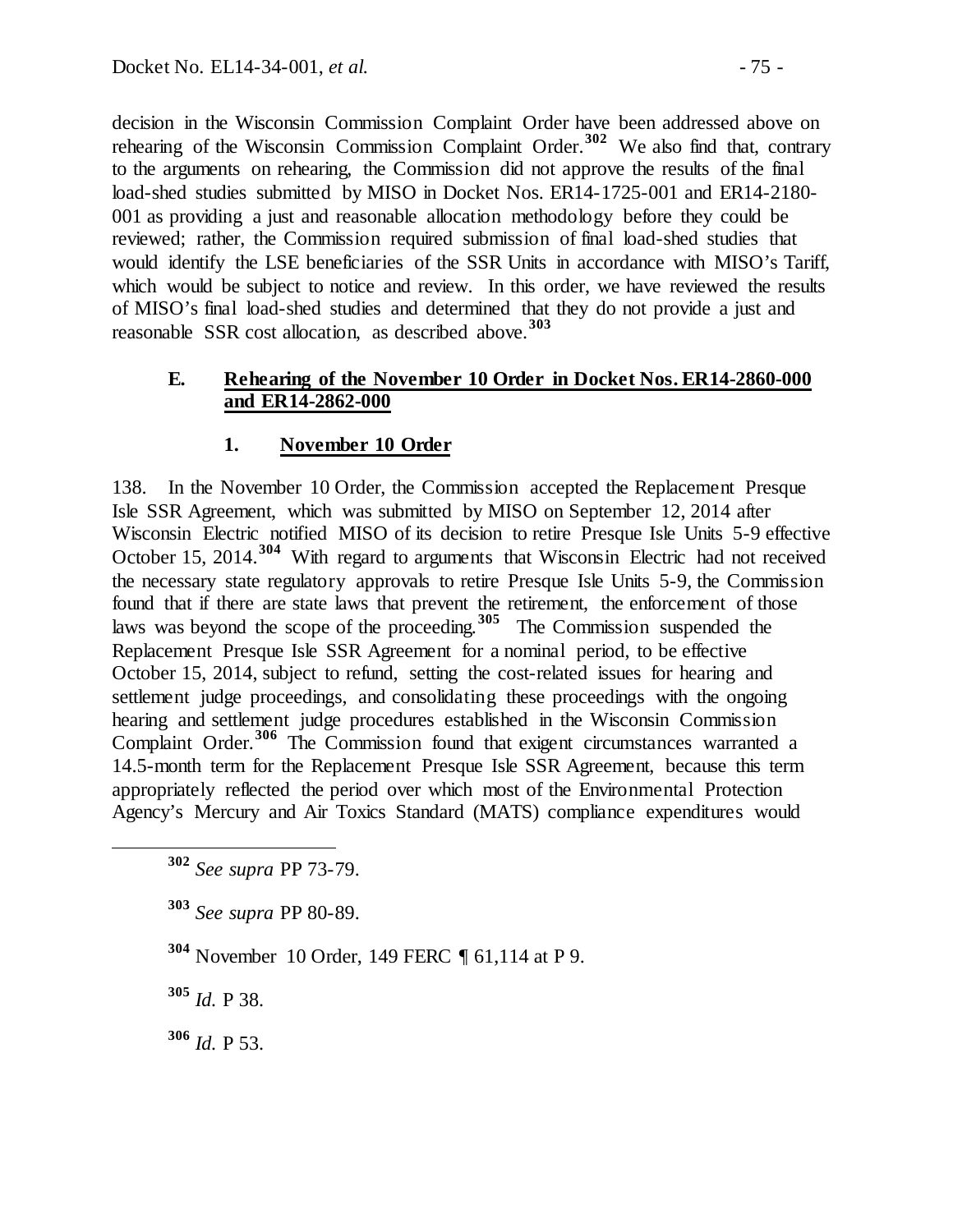take place, and that the additional time would allow Wisconsin Electric commercially reasonable time to finish these compliance efforts. **[307](#page-75-0)**

139. The Commission also accepted a revised Presque Isle Rate Schedule 43G, which was identical to the filing made in compliance with the Wisconsin Commission Complaint Order in Docket No. ER14-1243-004 with the exception of the new requested effective date of October 15, 2014.**[308](#page-75-1)** In response to a comment from WPPI, the Commission found that load pseudo-tied into or out of an LBA should be included in the LBA where the load is physically located for purposes of SSR cost allocation.<sup>[309](#page-75-2)</sup>

## **2. Requests for Rehearing**

140. Requests for rehearing of the November 10 Order were filed by: MISO; Wisconsin Electric; WPPI; Integrys; the City of Mackinac Island; the Mines; the Michigan Commission; and the Wisconsin Commission. The City of Mackinac Island also filed two supplements to its request for rehearing on January 8, 2015 and January 13, 2015. The Michigan Commission filed an answer to the requests for rehearing on December 23, 2014.

141. The Wisconsin Commission asks the Commission to clarify that the final order in Docket Nos. ER14-2860-000 and ER14-2862-000 will direct MISO to allocate SSR costs in a manner consistent with Commission's order on rehearing and clarification of the Wisconsin Commission Complaint. **[310](#page-75-3)**

<span id="page-75-0"></span>142. The Michigan Commission argues that the Commission failed to address allegations that Wisconsin Electric will double-recover fixed capital costs to the extent that Wisconsin Electric's SSR recovery and its wholesale and retail rates include the same capital costs of the Presque Isle generation assets.**[311](#page-75-4)** The Michigan Commission

 **<sup>307</sup>** *Id.* P 68. **<sup>308</sup>** *Id.* P 78. **<sup>309</sup>** *Id.* P 79.

<span id="page-75-3"></span><span id="page-75-2"></span><span id="page-75-1"></span>**<sup>310</sup>** Request for Clarification of the Public Service Commission of Wisconsin, Docket Nos. ER14-2860-001 and ER14-2862-001, at 1 (filed Dec. 10, 2014) (Wisconsin Commission Request for Clarification of the November 10 Order).

<span id="page-75-4"></span>**<sup>311</sup>** Request for Rehearing of the Michigan Public Service Commission, Docket Nos. ER14-2860-001 and ER14-2862-001, at 13 (filed Dec. 10, 2014) (Michigan Commission Request for Rehearing of the November 10 Order).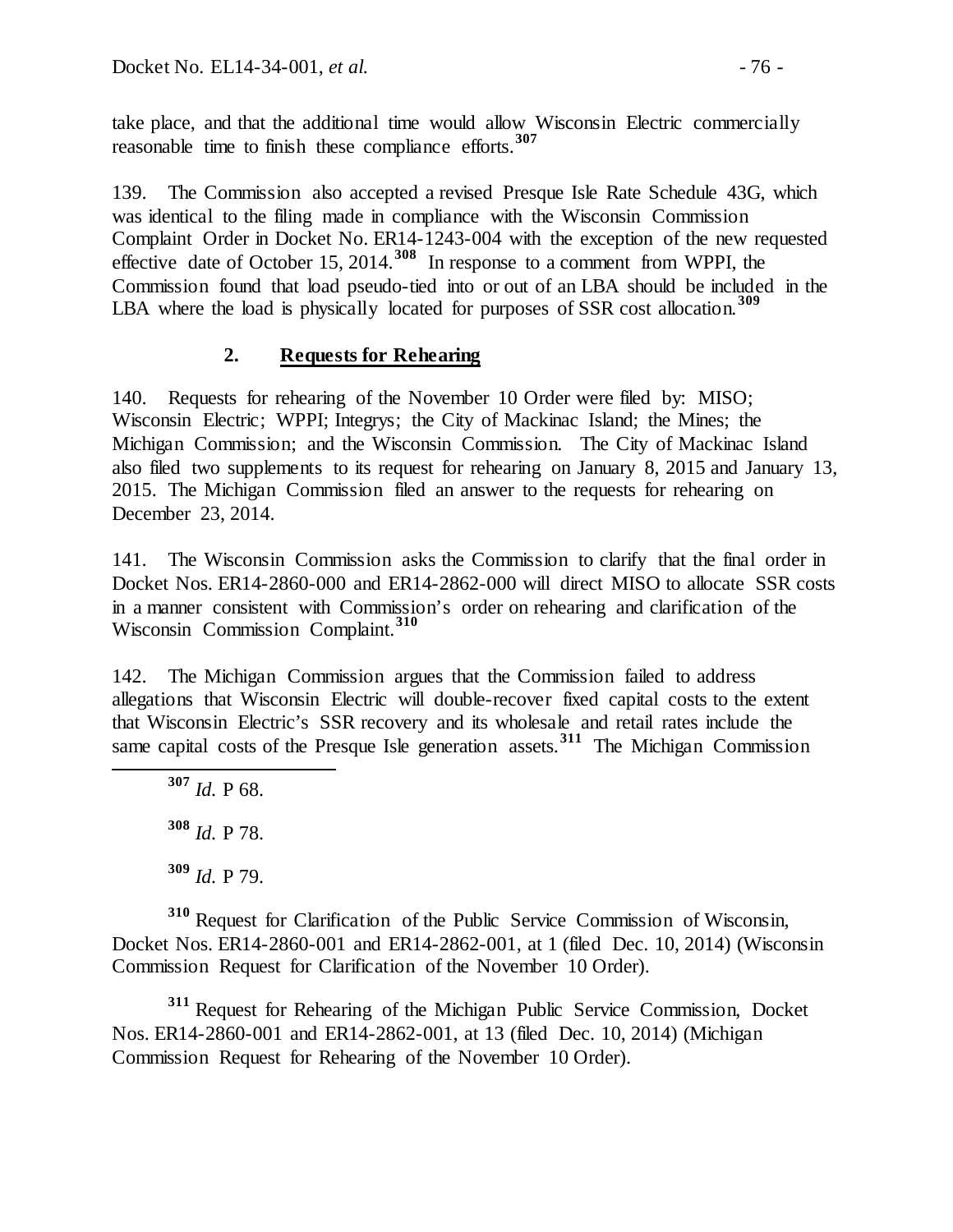also contends that the Commission failed to address concerns that the SSR process provides an incentive to the owner of rate-based generation to prematurely retire aging assets that are needed for MISO system reliability and also needed to meet a utility's state obligation to serve.**[312](#page-76-0)** Integrys notes that the Replacement Presque Isle SSR Agreement includes a formula rate that would include compensation for the projected costs of maintaining the Presque Isle SSR Units, plus a true-up adjustment to reflect actual costs.**[313](#page-76-1)** Integrys states that this true-up mechanism would require MISO to submit an informational filing containing the true-up results from the audit period of April 15, 2016 through June 7, 2016, and host a meeting to review these results with interested parties on April 30, 2016. Integrys notes that if parties are not satisfied, their only recourse is to file a complaint under section 206 of the FPA, and any section 206 relief would be prospective. Integrys argues that the Commission erred when it failed to reject these true-up provisions because prospective relief in a formula rate for a short-term agreement is insufficient and inconsistent with the FPA.

143. Several parties repeat arguments that Wisconsin Electric failed to meet its burden of demonstrating that Presque Isle Units 5-9 are eligible for retirement.**[314](#page-76-2)** Although the Commission found in the November 10 Order that these arguments were beyond the scope of the proceeding, the Michigan Commission and the Mines argue that this finding is inconsistent with MISO's Tariff requiring SSR cost recovery to be used as a last resort.**[315](#page-76-3)** The Mines and the City of Mackinac Island argue that MISO has not made a showing that Wisconsin Electric can and will retire Presque Isle Units 5-9 without an

**<sup>312</sup>** *Id.* at 14.

<span id="page-76-1"></span><span id="page-76-0"></span>**<sup>313</sup>** Request for Rehearing of Integrys Energy Services, Inc., Docket Nos. ER14- 2860-001 and ER14-2862-001, at 9-10 (filed Dec. 10, 2014) (Integrys Request for Rehearing of the November 10 Order).

<span id="page-76-2"></span>**<sup>314</sup>** Michigan Commission Request for Rehearing of the November 10 Order at 7-9; Request for Rehearing of Tilden Mining Company L.C. and Empire Iron Mining Partnership, Docket Nos. ER14-2860-001 and ER14-2862-001, at 8-14 (filed Dec. 10, 2014) (The Mines Request for Rehearing of the November 10 Order); Request for Rehearing of the City of Mackinac Island, Docket Nos. ER14-2860-001 and ER14-2862- 001, at 2-4 (filed Dec. 10, 2014) (The City of Mackinac Island Request for Rehearing of the November 10 Order).

<span id="page-76-3"></span>**<sup>315</sup>** Michigan Commission Request for Rehearing of the November 10 Order at 9-12; The Mines Request for Rehearing of the November 10 Order at 3-4, 20-21.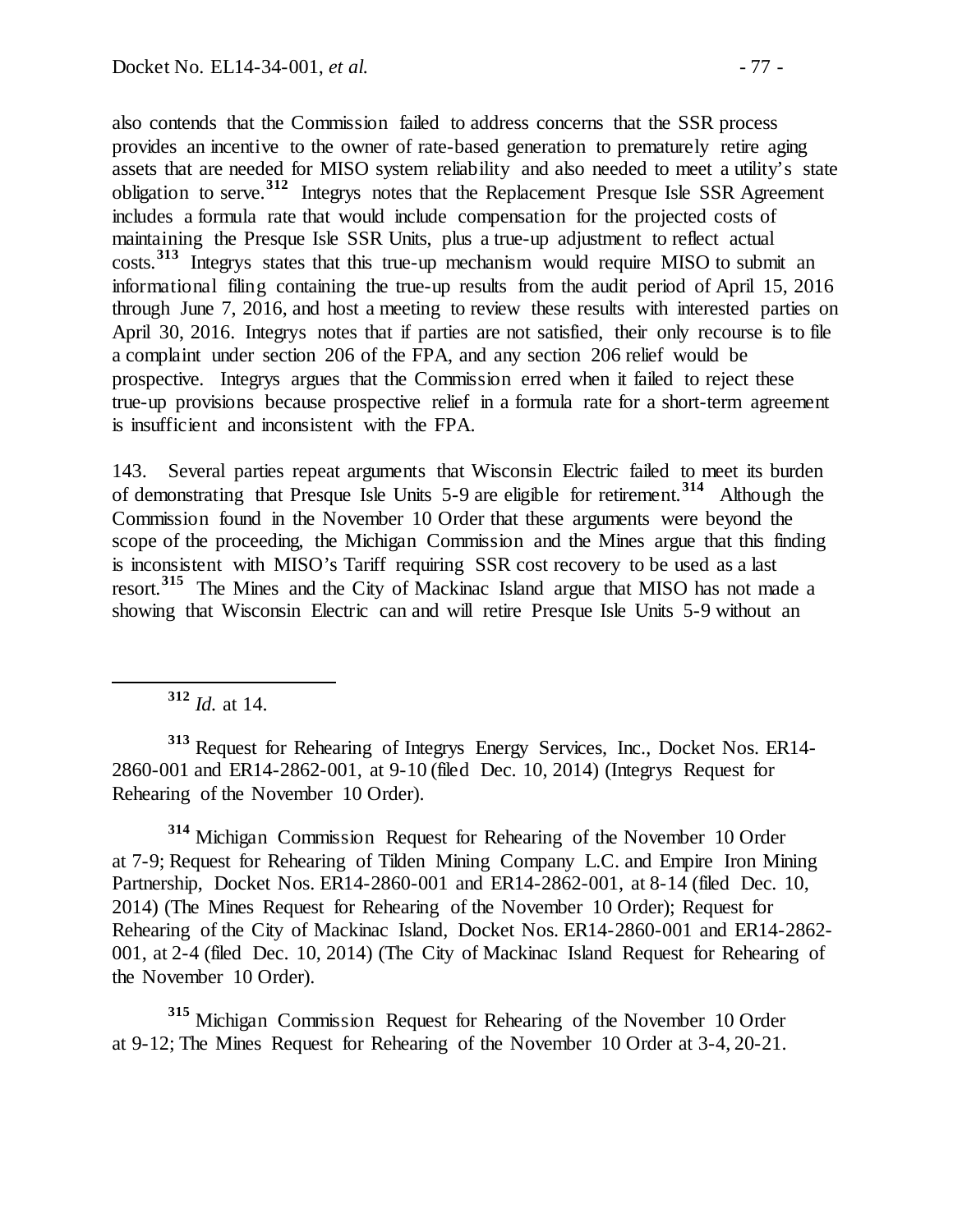SSR agreement.**[316](#page-77-0)** The Michigan Commission argues that the Commission should acknowledge a state commission's objections to the retirement of generation units that a utility needs to meet its obligation to serve customers, and discontinue further Commission deliberations on the Replacement Presque Isle SSR Agreement.**[317](#page-77-1)** The Mines argue that the Commission has denied intervenors a meaningful opportunity to challenge whether the regulatory requirements for the Replacement Presque Isle SSR Agreement have been met.**[318](#page-77-2)**

144. Several parties raise arguments that were raised on rehearing of the Wisconsin Commission Complaint Order, such as whether MISO should allocate SSR costs to the split WEC LBA and whether MISO's SSR allocation methodology is consistent with the Tariff.**[319](#page-77-3)**

145. The Mines and Integrys argue that the Commission's rationale for accepting the extended 14.5-month term for the Replacement Presque Isle SSR Agreement did not sufficiently articulate the presence of exigent circumstances to warrant the extended term.**[320](#page-77-4)** The Mines and Integrys argue that MISO did not justify the need for the premature replacement of the Original Presque Isle SSR Agreement.**[321](#page-77-5)** Integrys contends that the Commission should have denied waiver of the 60-day filing requirement to allow the Original Presque Isle SSR Agreement to terminate on October 14, 2014, because parties were not on notice that the agreement would be terminated

<span id="page-77-1"></span>**<sup>317</sup>** Michigan Commission Request for Rehearing of the November 10 Order at 11-12.

**<sup>318</sup>** The Mines Request for Rehearing of the November 10 Order at 17-18.

<span id="page-77-3"></span><span id="page-77-2"></span>**<sup>319</sup>** Wisconsin Commission Request for Clarification of the November 10 Order; Request for Clarification or, in the Alternative, Rehearing of Wisconsin Electric Power Company, Docket Nos. ER14-2860-001 and ER14-2862-001, at 7-8 (filed Dec. 10, 2014); Michigan Commission Request for Rehearing of the November 10 Order at 15.

<span id="page-77-5"></span><span id="page-77-4"></span>**<sup>320</sup>** The Mines Request for Rehearing of the November 10 Order at 22-23; Integrys Request for Rehearing of the November 10 Order at 13-15.

**<sup>321</sup>** The Mines Request for Rehearing of the November 10 Order at 24-25.

<span id="page-77-0"></span>**<sup>316</sup>** The Mines Request for Rehearing of the November 10 Order at 15-17; The City of Mackinac Island Request for Rehearing of the November 10 Order at 4-5.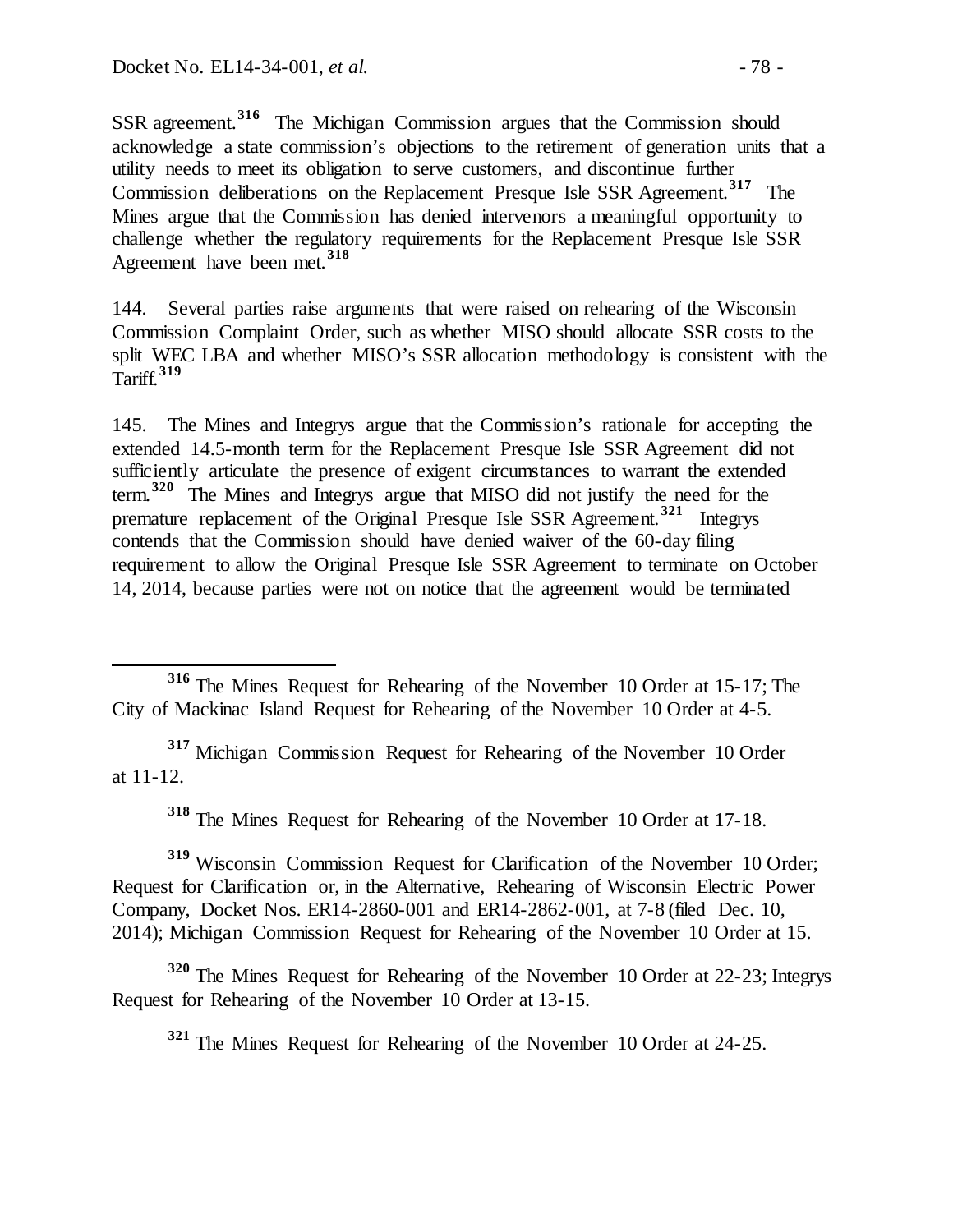early and the Commission has consistently denied waiver when the rate to be imposed will cause a rate increase for Tariff customers.**[322](#page-78-0)**

146. WPPI and MISO request rehearing or clarification of the directive in the November 10 Order relating to pseudo-tied load.**[323](#page-78-1)** MISO states that Rate Schedule 43G allocates costs to LSEs in each LBA based on actual energy withdrawals at commercial pricing nodes, and that this phrase refers to MISO's commercial model, which recognizes the relationship between market participants and their load at its commercial location, not its physical location.**[324](#page-78-2)** MISO seeks clarification that the Commission intended for MISO to file a revision to Presque Isle Rate Schedule 43G to cure the identified inconsistency, or, in the alternative, MISO seeks rehearing of the Commission's failure to order a necessary revision to Presque Isle Rate Schedule 43G. WPPI argues that the Commission's directive should be implemented as an accounting practice (without modification to the language of the revised Presque Isle Rate Schedule 43G) that excludes pseudo-tied load before applying the revised commercial pricing node-based allocation.**[325](#page-78-3)**

# **3. Commission Determination**

# **a. Procedural Matters**

147. Section 313(a) of the FPA**[326](#page-78-4)** and Rule 713(b) of the Commission's Rules of Practice and Procedure, 18 C.F.R. § 385.713(b) (2014), require a request for rehearing to be filed within 30 days after issuance of any final decision or other final order in a proceeding. Accordingly, we reject the City of Mackinac Island's supplements to its request for rehearing filed in Docket Nos. ER14-2860-001 and ER14-2862-001. Rule 713(d) of the Commission's Rules of Practice and Procedure, 18 C.F.R. §

**<sup>322</sup>** Integrys Request for Rehearing of the November 10 Order at 12-13.

<span id="page-78-1"></span><span id="page-78-0"></span>**<sup>323</sup>** WPPI Request for Clarification or, in the Alternative, Limited Rehearing, Docket Nos. ER14-2860-001 and ER14-2862-001, at 1-3 (filed Dec. 10, 2014) (WPPI Request for Clarification of the November 10 Order); MISO Request for Clarification or, in the Alternative, Rehearing, Docket Nos. ER14-2860-001 and ER14-2862-001, at 3-6 (filed Dec. 9, 2014) (MISO Request for Clarification of the November 10 Order).

<span id="page-78-2"></span>**<sup>324</sup>** MISO Request for Clarification of the November 10 Order at 4.

<span id="page-78-3"></span>**<sup>325</sup>** WPPI Request for Clarification of the November 10 Order at 7-10.

<span id="page-78-4"></span>**<sup>326</sup>** 16 U.S.C. § 825k (2012).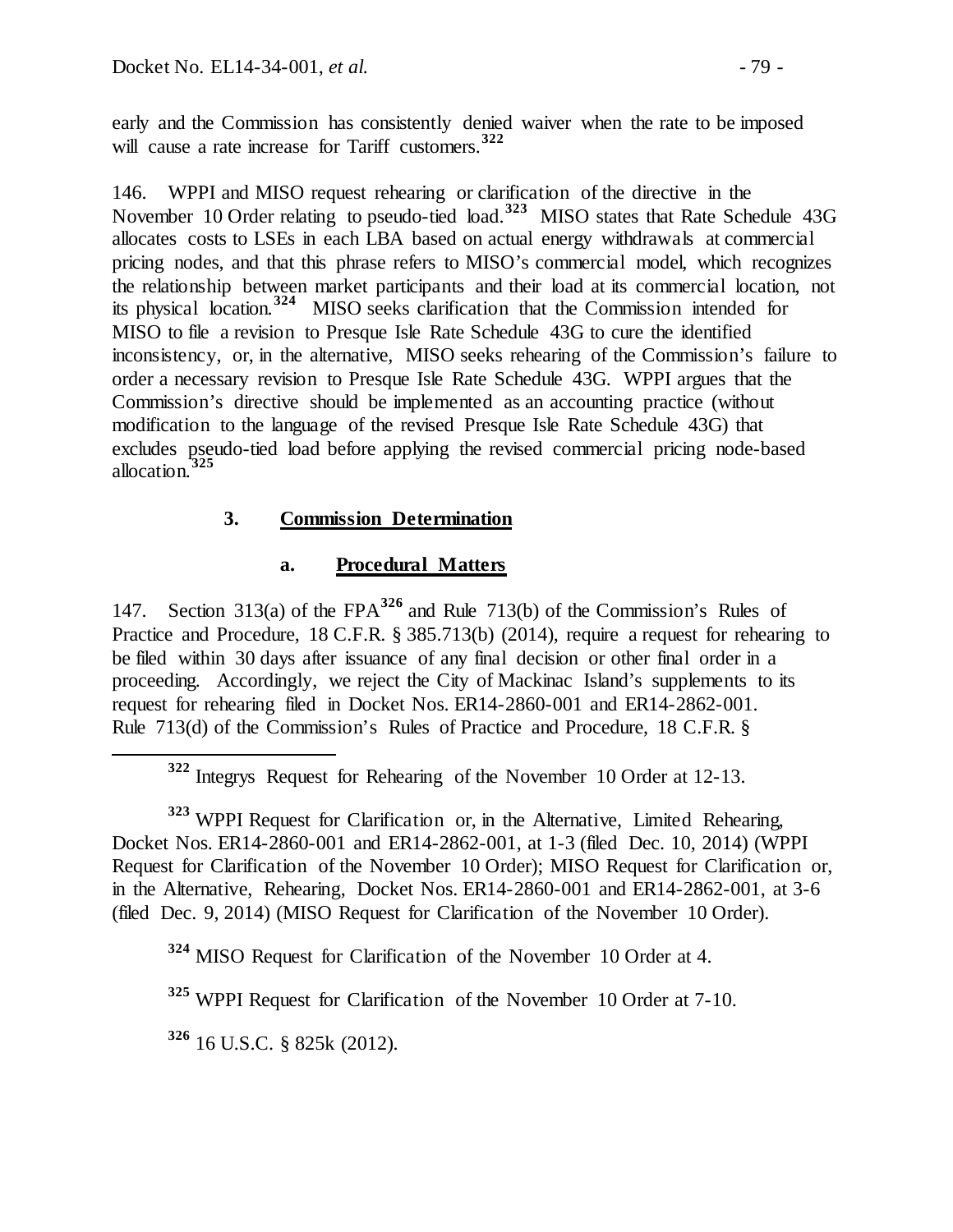385.713(d) (2014), prohibits an answer to a request for rehearing. Accordingly, we reject the Michigan Commission's answer to the requests for rehearing submitted in Docket Nos. ER14-2860-001 and ER14-2862-001.

#### **b. Substantive Matters**

148. We deny the requests for rehearing. We find that SSR compensation under the Replacement Presque Isle SSR Agreement was set for hearing and settlement procedures, and that the fixed cost component of the SSR compensation is already subject to hearing and settlement procedures. Parties' concerns regarding SSR compensation, such as the appropriateness of the formula rate, will be addressed in the established proceedings. We do not address parties' concerns regarding double-recovery of fixed capital costs through Wisconsin Electric's retail rates. Wisconsin Electric's retail rates are not before us here, as such retail rates fall within the relevant state commissions' jurisdiction and not within this Commission's jurisdiction.**[327](#page-79-0)** Furthermore, we find that retail rate treatment is not relevant to setting the just and reasonable level of compensation for Commissionjurisdictional service provided by an SSR Unit under the MISO Tariff.

149. In response to Integrys' concerns about the formula rate, we clarify that any formula rate provisions in the Replacement Presque Isle SSR Agreement would be required to provide adequate terms outlining the scope of participation (i.e., who can participate in the information exchange process), the transparency of the information exchange, and the ability of customers to challenge the implementation of the formula rate as a result of the information exchange, as the Commission has required these same provisions in MISO's general formula rate protocols under Attachment O of its Tariff in Docket No. ER13-2379.**[328](#page-79-1)** The Commission has found that parties may challenge the prior years' annual updates under section 206 of the FPA if there becomes reason to believe that those prior years' annual updates were in violation of the filed rate, or that unjust and unreasonable (i.e., imprudently incurred) costs were passed through the formula in charges assessed pursuant to those updates, and the Commission has authority to order refunds of charges assessed pursuant to those prior years' annual updates to the extent those are found to have occurred.<sup>[329](#page-79-2)</sup> To the extent that the parties raise questions regarding MISO's load-shed study or the SSR allocation methodology contained in

<span id="page-79-2"></span><span id="page-79-1"></span><span id="page-79-0"></span>**<sup>328</sup>** *See Midcontinent Indep. Sys. Operator, Inc*., 146 FERC ¶ 61,212 (2014), *order on reh'g and clarification*, 150 FERC ¶ 61,024 (2015).

**<sup>329</sup>** *Midcontinent Indep. Sys. Operator, Inc*., 150 FERC ¶ 61,024 at P 12.

**<sup>327</sup>** *See Southwest Power Pool, Inc.*, 119 FERC ¶ 61,199 (2007).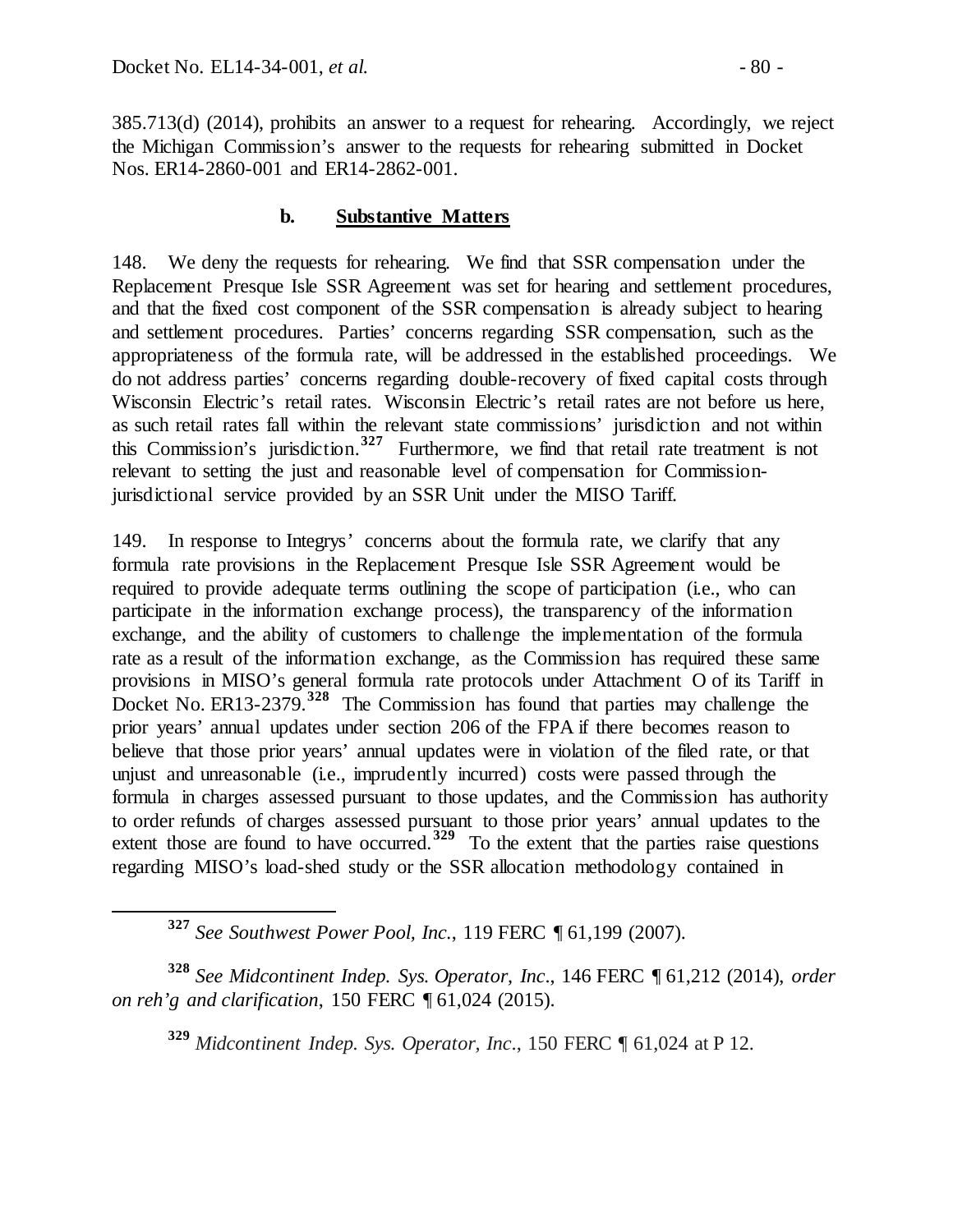MISO's BPM, we note that these arguments have already been addressed in this order on rehearing of the Wisconsin Commission Complaint Order.**[330](#page-80-0)**

150. In response to arguments that Wisconsin Electric failed to meet its burden of demonstrating that Presque Isle Units 5-9 are eligible for retirement, we find that Wisconsin Electric properly followed the Commission-approved Tariff requirements for retiring generators. Wisconsin Electric submitted an Attachment Y Notice, MISO conducted an Attachment Y Study and a stakeholder process to review alternatives to SSR designation, and MISO determined that the units were required for reliability. We affirm the finding that MISO adequately demonstrated that it sought alternatives from stakeholders and that no feasible alternatives to address the reliability problems were identified, nor were any issues raised in the stakeholder process about the obligation of the Presque Isle Units 5-9 to serve under state law. To the extent that the Michigan Commission is concerned that the SSR process provides an incentive to the owner of rate-based generation to prematurely retire aging assets by availing themselves of the Attachment Y provisions of MISO's Tariff, we find that this issue is outside the scope of this proceeding.

151. We affirm the finding that exigent circumstances did sufficiently exist to justify a 14.5-month term for the Replacement Presque Isle SSR Agreement. We find that the extended period required to complete MATS-related upgrades to the SSR Units qualifies as exigent circumstances and necessitated the additional 2.5 months beyond the standard 12-month term for SSR agreements. The Commission notes that an SSR agreement with a term greater than 12 months is decided on a case-by-case basis and Wisconsin Electric commits to limiting future SSR agreements to 12-month terms.**[331](#page-80-1)** We also affirm the finding that it is just and reasonable to terminate the Original Presque Isle SSR Agreement on October 14, 2014 because the Replacement Presque Isle SSR Agreement involved the decision to retire Presque Isle Units 5-9 instead of the prior decision to suspend, justifying the need for a revised negotiated agreement. The Commission finds that parties were on notice that the agreement may terminate early because early termination procedures are described in the Tariff.

152. In the November 10 Order, the Commission noted that revised Presque Isle Rate Schedule 43G included cost allocation language that involves several issues that had been raised on rehearing and compliance; accordingly, the Commission accepted revised

**<sup>330</sup>** *See supra* PP 80-89.

<span id="page-80-1"></span><span id="page-80-0"></span>**<sup>331</sup>** *See* Wisconsin Electric Answer to Protests, Docket Nos. ER14-2860-000 and ER14-2862-000, at 27 (filed Oct. 22, 2014).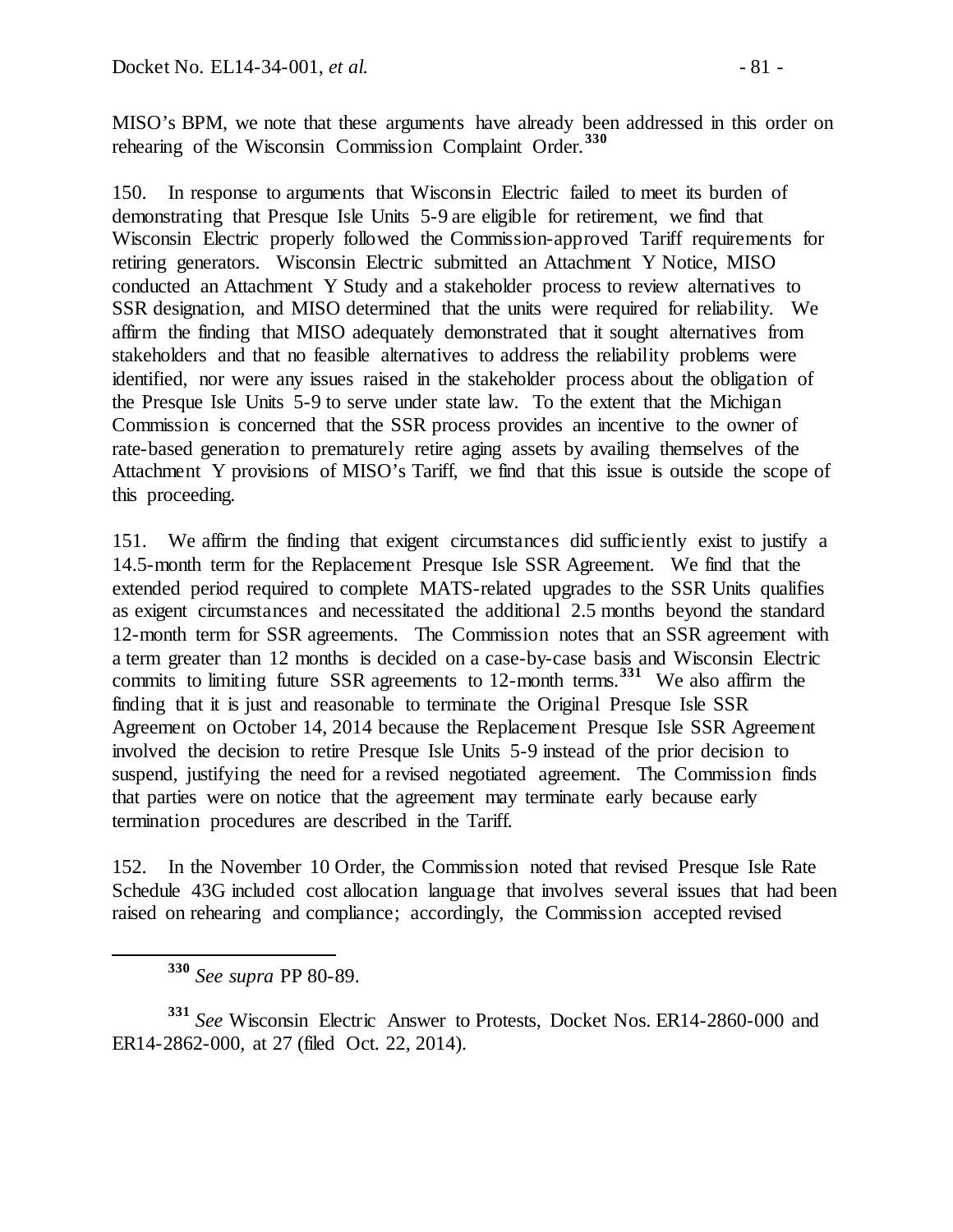Presque Isle Rate Schedule 43G, suspended it for a nominal period, to be effective October 15, 2014, subject to refund and a further Commission order. **[332](#page-81-0)** As discussed above,**[333](#page-81-1)** we now find that the cost allocations proposed by MISO to allocate costs for the Presque Isle SSR Units, which use the optimization-LBA approach in MISO's BPM, are not just and reasonable, as they are inconsistent with section 38.2.7.k of MISO's Tariff, which requires MISO to allocate SSR costs to "the LSE(s) which require(s) the operation of the SSR Unit for reliability purposes." We require MISO to submit, in a compliance filing due within 60 days of the date of this order, a new study methodology that identifies the LSEs that require these SSR Units for reliability purposes. We further require MISO to submit, in its compliance filing, a revised Presque Isle Rate Schedule 43G that adjusts the allocation of SSR costs under the Replacement Presque Isle SSR Agreement filed by MISO in Docket No. ER14-2860-000 accordingly, with such revised cost allocation to be effective October 15, 2014. This future compliance filing will supersede the Presque Isle Rate Schedule 43G conditionally accepted in the November 10 Order.

153. As to the arguments of WPPI and MISO regarding the accounting of pseudo-tied load in SSR cost allocation, we find this issue now moot, as we find that the optimization-LBA approach used by MISO in these proceedings does not properly identify the LSEs that require the operation of the SSR Unit, and we direct MISO to devise an SSR cost allocation method that is not reliant on LBA boundaries.

### **F. Complaint of the Michigan Commission in Docket No. EL15-7-000**

### **1. Complaint**

154. On October 17, 2014, the Michigan Commission filed a complaint against MISO under sections 206, 306, and 309 of the FPA and Rule 206 of the Commission's Rules of Practice and Procedure seeking a determination from the Commission that the provisions of MISO's Tariff governing the allocation of SSR costs within the ATC footprint, when applied to the unique circumstance of cases involving a unilateral adjustment to an LBA boundary, are unjust and unreasonable (Michigan Commission Complaint).**[334](#page-81-2)** The Michigan Commission Complaint takes issue with the ability of a Balancing Area

<span id="page-81-2"></span><span id="page-81-1"></span><span id="page-81-0"></span>**<sup>334</sup>** Complaint of the Michigan Public Service Commission, Docket No. EL15-7- 000, at 13 (filed Oct. 17, 2014).

**<sup>332</sup>** November 10 Order, 149 FERC ¶ 61,114 at P 78.

**<sup>333</sup>** *See supra* PP 80-89.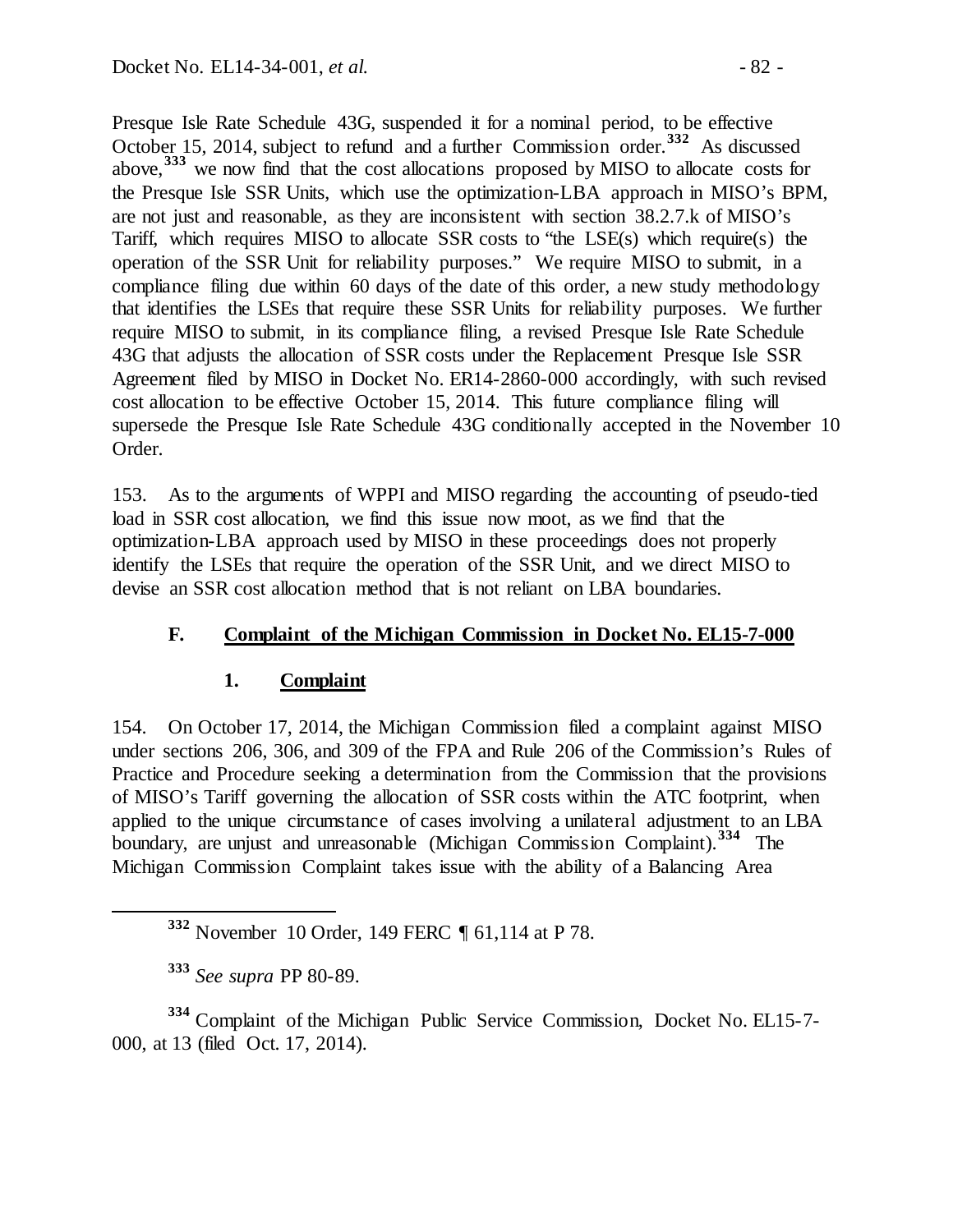Operator, such as Wisconsin Electric, to change the allocation of SSR costs under MISO's existing SSR cost allocation methodology by simply requesting a change to the LBA boundaries. **[335](#page-82-0)**

155. The Michigan Commission asserts that Wisconsin Electric has manipulated the SSR cost allocation for the Presque Isle SSR Units by splitting its current WEC LBA into a Michigan Upper Peninsula LBA that covers the Upper Peninsula of Michigan and a new WEC LBA that covers the remaining portion of the former single WEC LBA.**[336](#page-82-1)** The Michigan Commission reiterates the arguments set forth in its complaint in Docket No. EL14-104-000, reasoning that the motivation behind the split of the WEC LBA was reallocation of SSR costs.<sup>[337](#page-82-2)</sup> Even so, regardless of the legality of the split, the Michigan Commission argues that the Commission must reject as unjust and unreasonable the end result of the split LBA on SSR cost allocation because it increases the percentage of costs to Michigan by more than 10 times from the previous SSR cost allocation under the single WEC LBA.<sup>[338](#page-82-3)</sup> The Michigan Commission states that the creation of the Michigan Upper Peninsula LBA will increase the allocation of Presque Isle SSR costs to the new Michigan Upper Peninsula LBA from 8.65 percent to 93.57 percent, and will increase the total allocation of Presque Isle SSR costs to the Michigan Upper Peninsula under the Wisconsin Commission Complaint Order from 14.31 percent to 99.23 percent.**[339](#page-82-4)** The Michigan Commission argues that LBA operators should not be permitted to manipulate SSR cost allocation through reducing the LBA boundaries to an area that corresponds with the area identified in MISO's load-shed study, because the load-shed study is inherently imperfect and designed to minimize the area that could be physically affected by retirement of the SSR Unit.**[340](#page-82-5)** The Michigan Commission argues that SSR cost allocation methodology should follow system reliability cost allocation methodology in order to incentivize the building of new system reliability projects to solve the SSR problem, as the entire ATC footprint would then have a stake in any SSR Unit costs.**[341](#page-82-6)**

<span id="page-82-6"></span><span id="page-82-5"></span><span id="page-82-4"></span><span id="page-82-3"></span><span id="page-82-2"></span><span id="page-82-1"></span><span id="page-82-0"></span> **<sup>335</sup>** *Id.* at 4. *Id.* at 14. *Id.* at 14-15. *Id.* at 14-16. *Id.* at 22. *Id.* at 17. *Id.* at 18-19.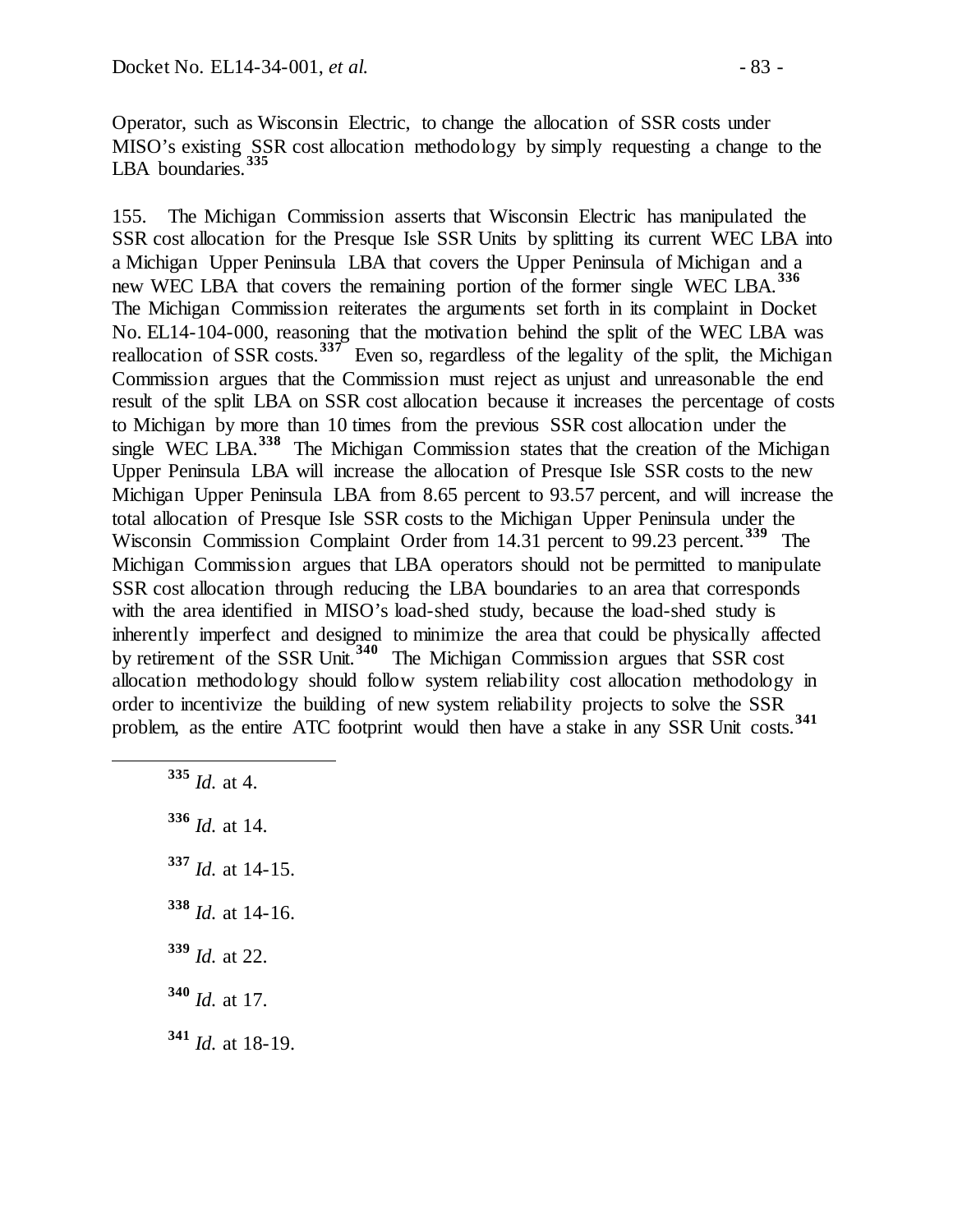156. The Michigan Commission argues that the flexibility given to MISO to utilize LBAs in cost allocation determinations was never intended to allow a utility to achieve a desired allocation by *reducing* LBA boundaries; to the contrary, the Michigan Commission states that the Commission has expressed concern that an allocation of SSR costs by LBA boundaries could be too restrictive when such boundaries are not the same as the pricing zone.**[342](#page-83-0)** The Michigan Commission asks the Commission to reject the allocation of SSR costs to the new Michigan Upper Peninsula LBA based on MISO's explanation that a broader geographic allocation is intended to account for the admitted imprecision of the load-shed study.**[343](#page-83-1)** If the Commission does not grant the Michigan Commission Complaint, the Michigan Commission requests that the Commission conduct a full analysis of the cost impact upon individual customers of the LBA split on Michigan Upper Peninsula LBA and other LBAs in the Michigan Upper Peninsula.**[344](#page-83-2)**

# **2. Notice and Responsive Pleadings**

157. Notice of the complaint filed in Docket No. EL15-7-000 was published in the *Federal Register*, 79 Fed. Reg. 64,186 (2014), with interventions and protests due on or before November 6, 2014.

158. Timely motions to intervene were filed by: ATC; Consumers Energy Company; NRG Companies; **[345](#page-83-3)** Wisconsin Power and Light Company; Michigan Public Power Agency; Exelon Corporation; and the City of Escanaba. A notice of intervention and answer was filed by the Wisconsin Commission on November 6, 2014. Timely motions to intervene and comments were filed by: the Mines; the Wisconsin Customers Coalition; Integrys; and WPPI. Timely motions to intervene and answers were filed by Cloverland, MISO and Wisconsin Electric.

<span id="page-83-0"></span>159. Comments were filed by: U.S. Representative Dan Benishek; Michael E. Moody, Assistant Attorney General, Environment, Natural Resources, and Agriculture Division,

**<sup>343</sup>** *Id.* at 23.

<span id="page-83-2"></span><span id="page-83-1"></span>**<sup>344</sup>** The Michigan Commission notes that it supports, for reasons stated in its request for rehearing of the Wisconsin Commission Complaint Order, a continuation of the pre-existing *pro rata* allocation of SSR costs to all LSEs in the ATC footprint without utilizing a load-shed study. *Id.* at 17 n.43.

<span id="page-83-3"></span>**<sup>345</sup>** For purposes of this filing, the NRG Companies are NRG Power Marketing LLC and GenOn Energy Management, LLC.

**<sup>342</sup>** *Id.* at 18-19 (citing SSR Compliance Order*,* 148 FERC ¶ 61,056 at P 49).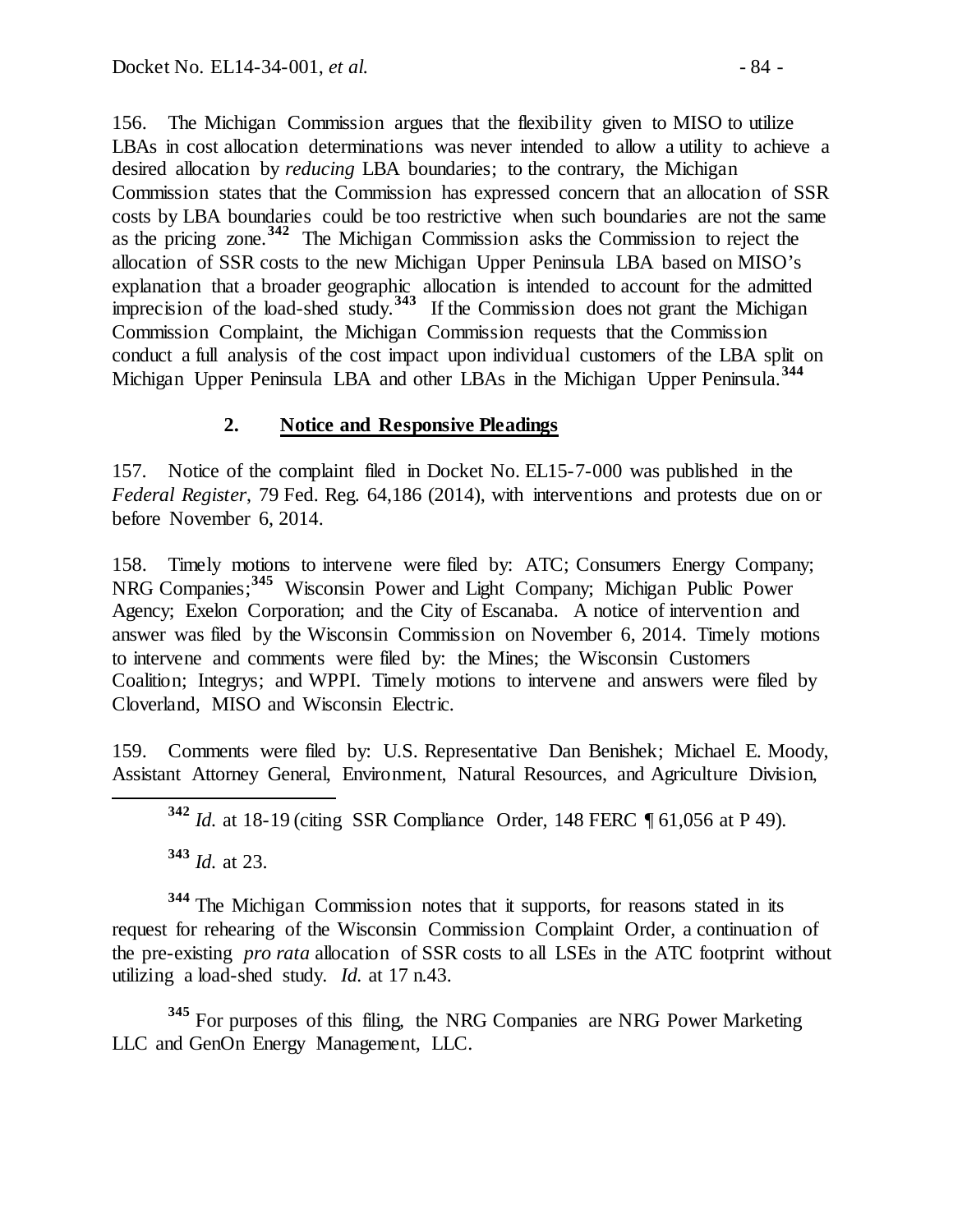on behalf of Rick Snyder, Governor of Michigan, Bill Schuette, Attorney General of Michigan, Fred Upton, U.S. Representative, and Dan Benishek, U.S. Representative. On October 23, 2014, Michigan State Senator Carol M. Viventi, Secretary of the Michigan Senate, submitted Michigan Senate Resolution No. 187, urging the Commission to reverse its decision accepting MISO's revised SSR cost allocation methodology. On November 21, 2014, John C. Precario, Chairman, President and CEO of ATC, submitted a letter regarding electric supply issues in the Upper Peninsula of Michigan (ATC Letter).

160. The Wisconsin Public Service Corporation, DTE Electric Company, Verso, and the Upper Peninsula Power Company filed out-of-time motions to intervene.

161. Motions for leave to answer and answers to the comments and answers were filed by Wisconsin Electric and the Michigan Commission.

## **3. Comments and Answers**

162. Although ATC takes no substantive position on the Michigan Commission Complaint, ATC provides further detail on the company's continuing activities concerning reliability issues in the Upper Peninsula, Northeastern Wisconsin, and the retirement of Presque Isle.**[346](#page-84-0)** ATC notes that transmission is one of five types of alternatives considered when MISO determines the preferred solution for addressing a reliability issue related to a retiring generator.**[347](#page-84-1)** Further, ATC states that the company has estimated the cost of a comprehensive transmission solution that would allow retirement of Presque Isle Units 5-9 at between \$300 million and \$600 million**. [348](#page-84-2)**

<span id="page-84-0"></span>163. Integrys, the Mines, and Cloverland support the Michigan Commission Complaint and ask the Commission to grant the relief requested.**[349](#page-84-3)** Integrys argues that if the Commission grants rehearing and reverses its findings in the Wisconsin Commission

**<sup>347</sup>** *Id.*

**<sup>348</sup>** *Id.* at 2.

<span id="page-84-3"></span><span id="page-84-2"></span><span id="page-84-1"></span>**<sup>349</sup>** Motion to Intervene and Comments in Support of Integrys Energy Services, Inc., Docket No. EL15-7-000, at 5 (filed Nov. 6, 2014); Comments of Tilden Mining Company L.C. and Empire Iron Mining Partnership in Support of Complaint, Docket No. EL15-7-000, at 3 (filed Nov. 6, 2014); Cloverland Electric Cooperative Motion to Intervene and Partial Protest, Docket No. EL15-7-000, at 2 (filed Nov. 6, 2014).

**<sup>346</sup>** ATC Letter, Docket No. EL15-7-000 *et al.*, at 1 (filed Nov. 21, 2014).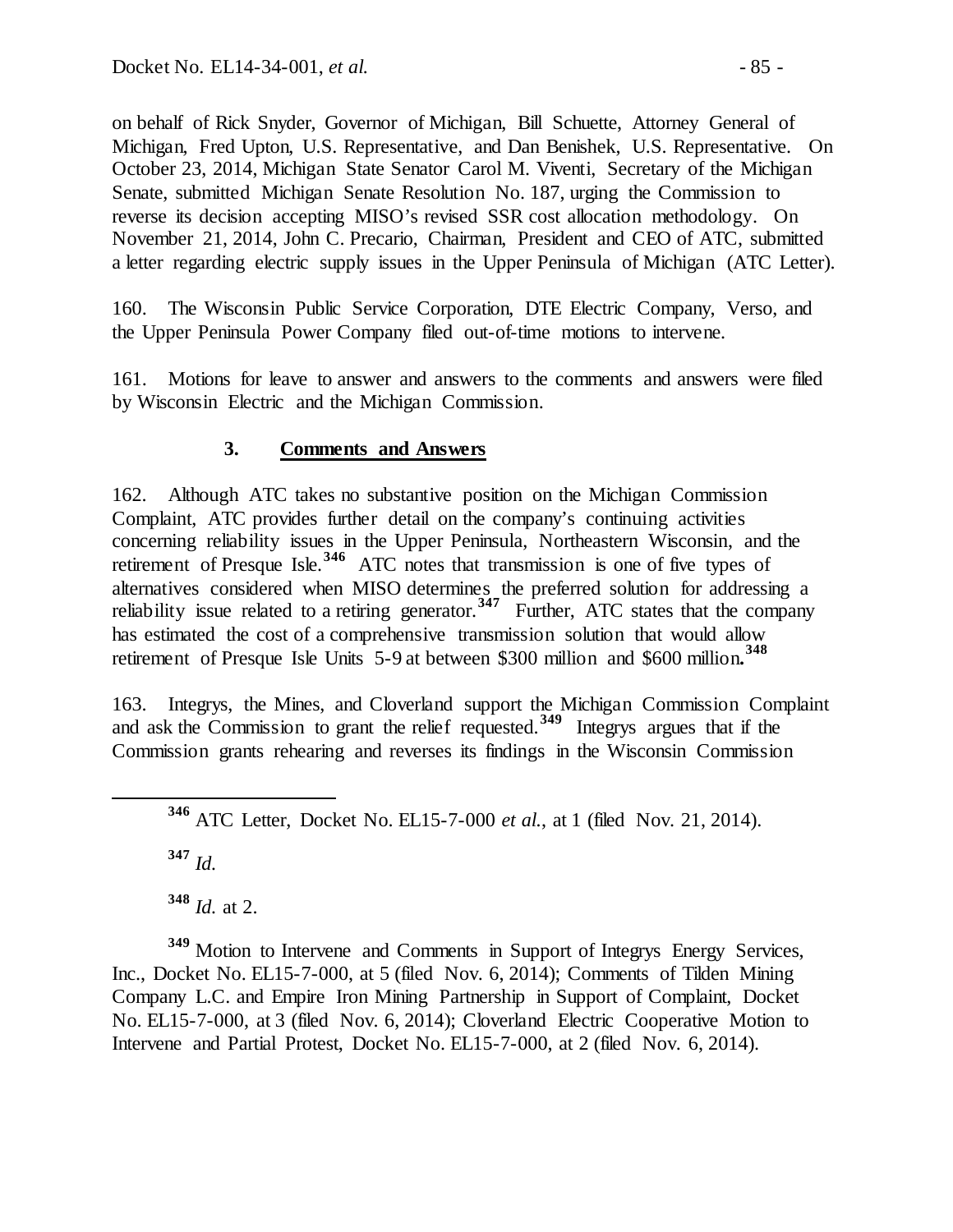Complaint Order, the allocation of Presque Isle SSR costs will be assessed like transmission assets as intended.

164. WPPI disagrees with the Michigan Commission Complaint and states that the costs of the Presque Isle SSR Units should be allocated to the loads that cause the costs to be incurred.<sup>[350](#page-85-0)</sup> WPPI holds that the relief sought by the Michigan Commission conflicts with the Wisconsin Commission Complaint Order and asserts that the allocation of SSR costs to the unsplit WEC LBA will no longer be possible after December 1, 2014.**[351](#page-85-1)**

165. Several parties argue that the Michigan Commission Complaint should be dismissed because it is duplicative of other proceedings before the Commission.**[352](#page-85-2)** They also claim that the Michigan Commission fails to meet its burden under FPA section 206 to establish a *prima facie* case that applying the cost allocation methodology in MISO's BPM to the Michigan Upper Peninsula LBA is unjust and unreasonable and therefore should be denied.**[353](#page-85-3)** MISO explains that while the Michigan Commission recognizes that an RTO must allocate costs to affected parties using a methodology that is "roughly proportionate" to the benefits that parties are expected to receive, it does not demonstrate that MISO's proposed allocation for the newly created Michigan Upper Peninsula in Docket No. ER14-2952-000 is not "roughly proportionate."<sup>[354](#page-85-4)</sup> The Wisconsin Commission and Wisconsin Electric state that the Michigan Commission Complaint is a collateral attack of the Wisconsin Commission Complaint Order. **[355](#page-85-5)**

<span id="page-85-0"></span> **<sup>350</sup>** Intervention and Comments of WPPI Energy, Docket No. EL15-7-000, at 5 (filed Nov. 6, 2014).

<span id="page-85-1"></span>**<sup>351</sup>** *Id*. at 7 (citing MISO Answer, Docket No. ER14-2952-000, at 4 n.11 (filed Oct. 27, 2014)).

<span id="page-85-2"></span>**<sup>352</sup>** Notice of Intervention and Protest of the Public Service Commission of Wisconsin, Docket No. EL15-7-000, at 4-5 (filed Nov. 6, 2014) (Wisconsin Commission Protest of the Michigan Commission Complaint); MISO Answer to the Michigan Commission Complaint, Docket No. EL15-7-000, at 15-16 (filed Nov. 6, 2014); Motion to Intervene and Answer of Wisconsin Electric Power Company to the Michigan Commission Complaint, Docket No. EL15-7-000, at 4-9 (filed Nov. 6, 2014) (Wisconsin Electric Answer to the Michigan Commission Complaint).

<span id="page-85-5"></span><span id="page-85-4"></span><span id="page-85-3"></span>**<sup>353</sup>** Wisconsin Commission Protest of the Michigan Commission Complaint at 3; MISO Answer to the Michigan Commission Complaint at 12.

**<sup>354</sup>** MISO Answer to the Michigan Commission Complaint at 13.

**<sup>355</sup>** Wisconsin Electric Answer to the Michigan Commission Complaint at 4-9;

(continued…)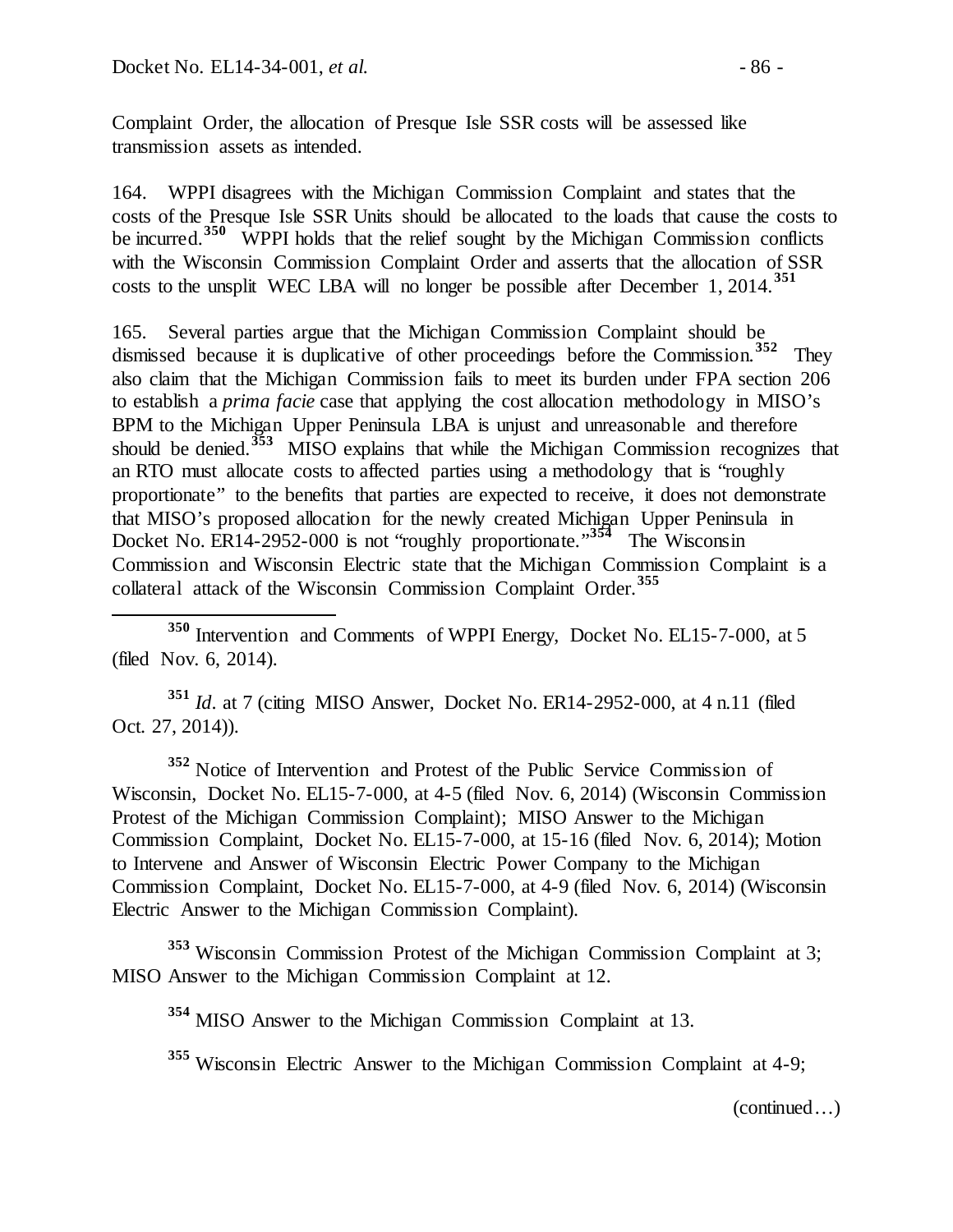166. In response to the Michigan Commission's claim that the Commission "has expressed its concern that an allocation of SSR costs by LBA boundaries could be too restrictive when such boundaries are not the same as the pricing zone,<sup>[356](#page-86-0)</sup> the Wisconsin Commission asserts that the statement was taken out of context and states that the Commission is merely saying that allocation by pricing zone could be too restrictive, and could conflict with MISO's current practice of allocating by LBAs if the pricing zone and LBA are not coextensive.<sup>[357](#page-86-1)</sup> MISO asserts that the Commission implied nothing about the boundaries of a particular LBA and did not restrict LBA reconfiguration.**[358](#page-86-2)** Similarly, MISO holds that while absolute precision in determining the exact set of the beneficiary loads is neither required nor possible, MISO's recognition of this fact in prior pleadings does not, by itself, suggest that LBA boundaries can never be reduced.**[359](#page-86-3)** 

#### **4. Commission Determination**

#### **a. Procedural Matters**

167. Pursuant to Rule 214 of the Commission's Rules of Practice and Procedure, 18 C.F.R. § 385.214 (2014), the notice of intervention and timely, unopposed motions to intervene in Docket No. EL15-7-000 serve to make the entities that filed them parties to that proceeding. Pursuant to Rule 214(d) of the Commission's Rules of Practice and Procedure, 18 C.F.R. § 385.214(d) (2014), the Commission will grant the late-filed motions to intervene of the Wisconsin Public Service Corporation, DTE Electric Company, Verso, and the Upper Peninsula Power Company given the parties' interest in the proceeding and the absence of undue prejudice or delay. Rule 213(a)(2) of the

Wisconsin Commission Protest of the Michigan Commission Complaint at 7.

<span id="page-86-0"></span>**<sup>356</sup>** Michigan Commission Complaint at 17-18 (citing SSR Compliance Order*,*  148 FERC ¶ 61,056 at P 49).

<span id="page-86-1"></span>**<sup>357</sup>** Wisconsin Commission Protest of the Michigan Commission Complaint at 15 (citing SSR Compliance Order, 148 FERC ¶ 61,056 at P 49 (emphasis added)). The Wisconsin Commission continues that the Commission in that case is also explaining, with reference to its 2012 SSR Order directing MISO to remove a provision from its Tariff that *required* the use of LBAs, that MISO's Tariff allows it to use pricing zones, or LBAs, but does not require it to do either. *Id.* at 15 (citing 2012 SSR Order, 140 FERC ¶ 61,237 at P 153).

<span id="page-86-2"></span>**<sup>358</sup>** MISO Answer to the Michigan Commission Complaint at 13.

<span id="page-86-3"></span>**<sup>359</sup>** *Id*.

 $\overline{a}$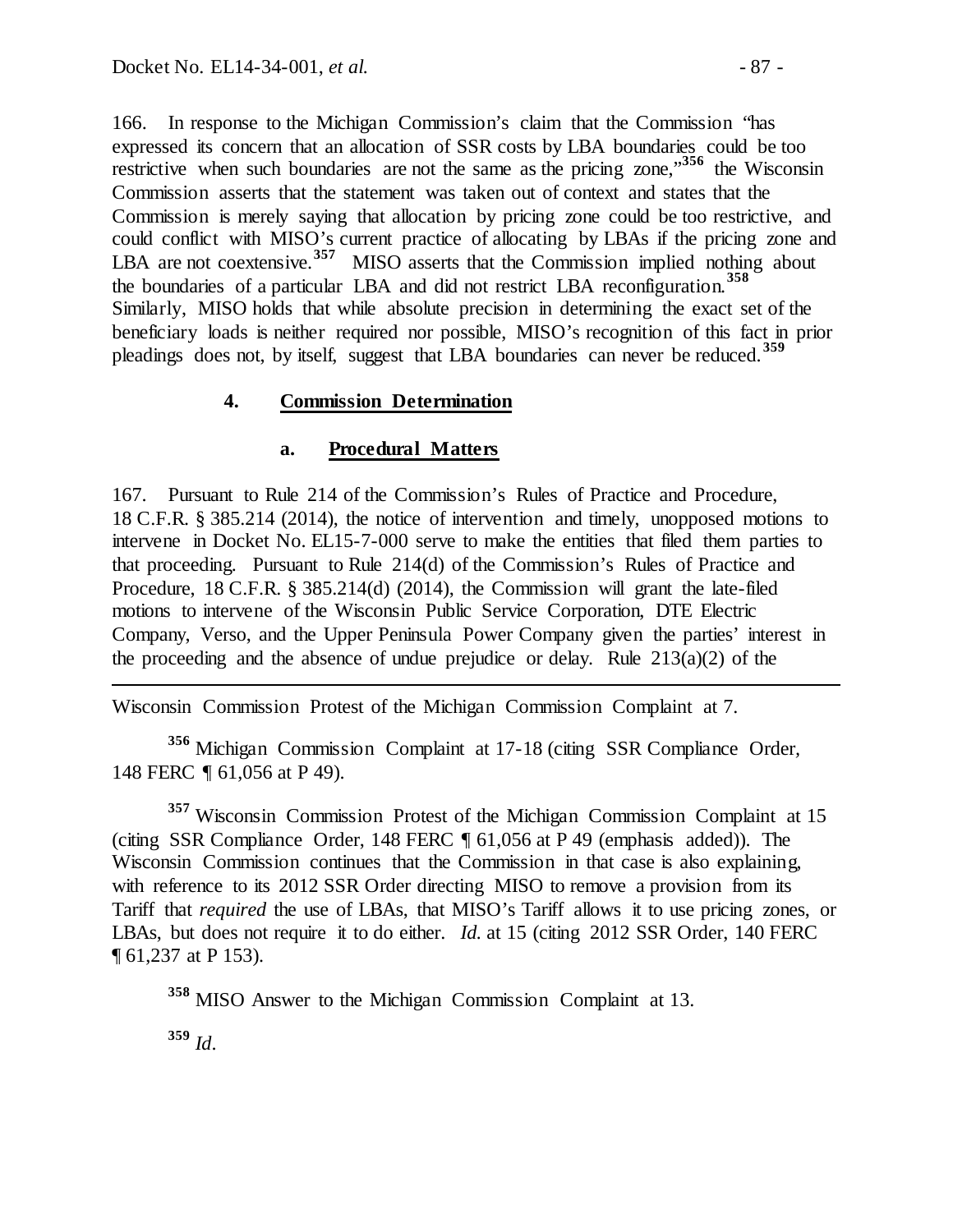Commission's Rules of Practice and Procedure, 18 C.F.R. § 385.213(a)(2) (2014), prohibits an answer to an answer unless otherwise ordered by the decisional authority. We are not persuaded to accept the answers filed by the Wisconsin Electric and the Michigan Commission and will, therefore, reject them.

#### **b. Substantive Matters**

168. We dismiss the Michigan Commission Complaint as moot. As discussed above,**[360](#page-87-0)** we reject MISO's proposed allocation of Presque Isle SSR costs because we find that the use of the optimization-LBA approach in MISO's BPM to allocate costs for Presque Isle Units 5-9 is not just and reasonable, as it is inconsistent with section 38.2.7.k of MISO's Tariff, which requires MISO to allocate SSR costs to "the LSE(s) which require(s) the operation of the SSR Unit for reliability purposes." Therefore, we direct MISO to devise a new approach that will identify benefitting LSEs without relying on LBA boundaries. Thus, the Michigan Commission's concern with MISO's existing SSR cost allocation methodology is moot. We have also found that Presque Isle Units 5-9 were properly designated as SSR Units.

169. We do not discuss the legality of the split of the WEC LBA, as that issue is pending before the Commission in Docket Nos. EL14-103-000 and EL14-104-000 and the Commission is addressing these issues in a concurrently issued order.<sup>[361](#page-87-1)</sup>

#### The Commission orders:

(A) We deny the requests for rehearing and grant clarification in part of the Wisconsin Commission Complaint Order, as discussed in the body of this order.

(B) MISO is hereby directed to submit, in a compliance filing due within 60 days of this order, a new study methodology that will allow MISO to assign SSR costs directly to those LSEs that require the operation of the Presque Isle, White Pine, and Escanaba SSR Units for reliability purposes, as discussed in the body of this order. MISO is hereby directed to submit in its compliance filing the following rate schedules to reflect SSR cost allocation percentages in line with this revised cost allocation methodology, as discussed in the body of this order: (1) a revised Presque Isle Rate Schedule 43G that adjusts the allocation of SSR costs under the Presque Isle SSR Agreement filed by MISO in Docket No. ER14-1242-002, with such revised allocation to

**<sup>360</sup>** *See supra* PP 80-89.

<span id="page-87-1"></span><span id="page-87-0"></span>**<sup>361</sup>** *Tilden Mining Company L.C. v. Midcontinent Independent System Operator, Inc.*, 150 FERC ¶ 61,105 (2015).